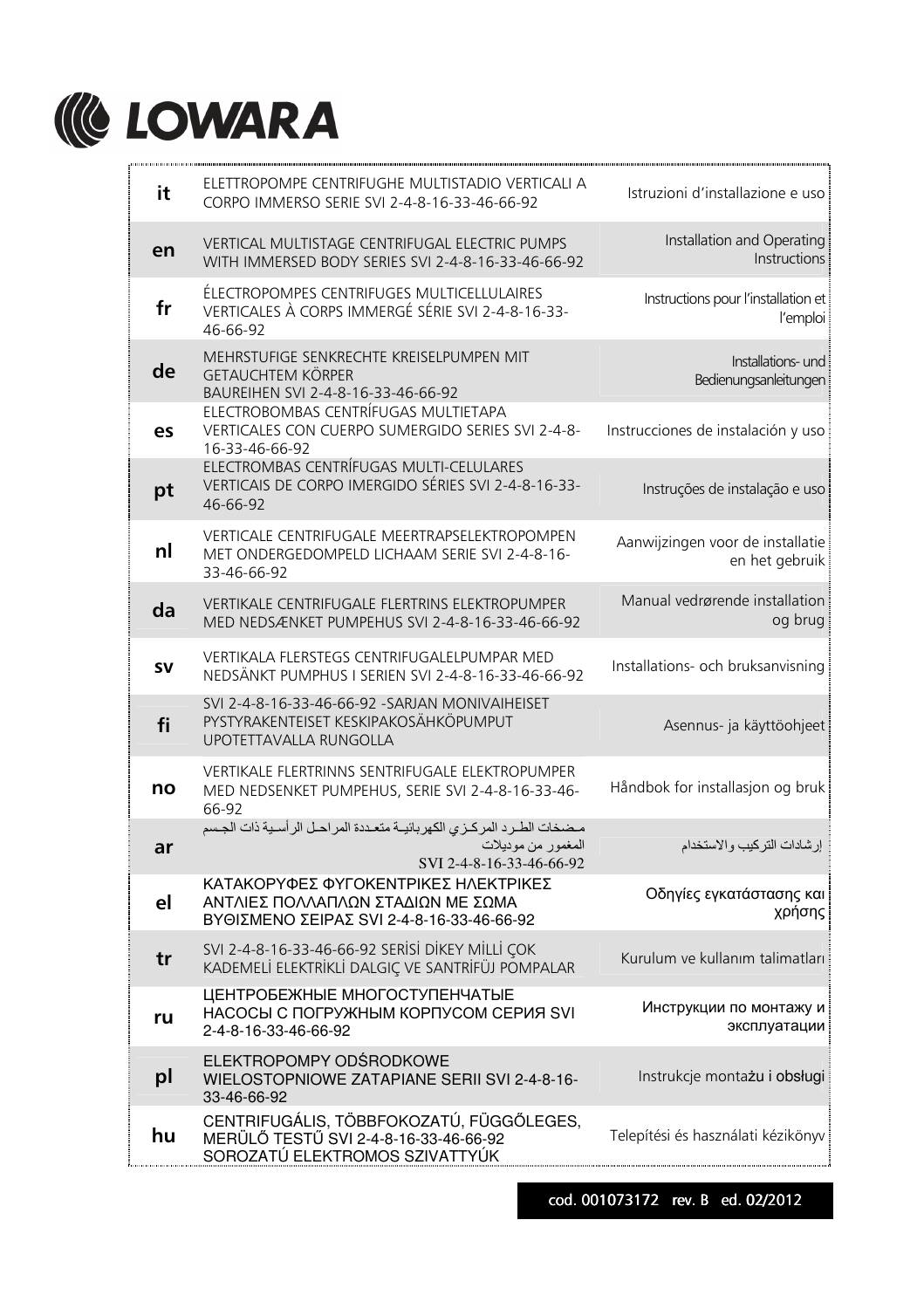### ISTRUZIONI PER L'INSTALLAZIONE E L'USO

| 3. |  |
|----|--|
|    |  |
|    |  |
|    |  |
|    |  |
|    |  |
| 9. |  |

#### **INSTRUCTIONS FOR INSTALLATION AND USE**

### INSTRUCTIONS POUR L'INSTALLATION ET L'EMPLOI

| 6. |  |
|----|--|
|    |  |
| 8. |  |
|    |  |
|    |  |

### INSTALLATIONS - UND BEDIENUNGSANLEITUNGEN

|    | 7. https://www.marchive.com/marchive.com/marchive.com/marchive.com/marchive.com/marchive.com/marchive.com/27 |  |
|----|--------------------------------------------------------------------------------------------------------------|--|
| 8. |                                                                                                              |  |
|    |                                                                                                              |  |
|    |                                                                                                              |  |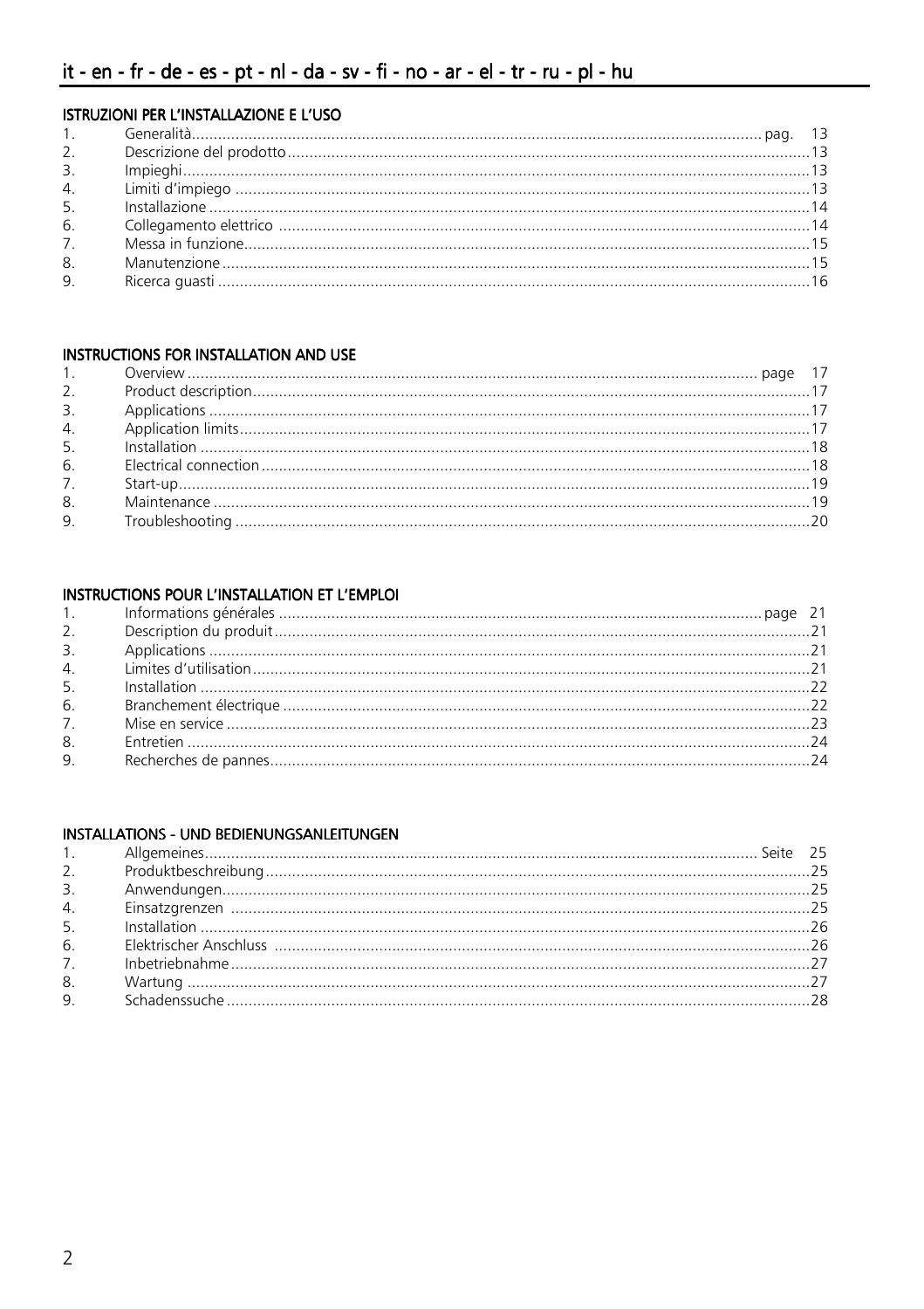# INSTRUCCIONES DE INSTALACIÓN Y USO

### INSTRUÇÕES PARA A INSTALAÇÃO E O USO

|    | $\frac{1}{2}$ , $\frac{1}{2}$ , $\frac{1}{2}$ , $\frac{1}{2}$ , $\frac{1}{2}$ , $\frac{1}{2}$ , $\frac{1}{2}$ , $\frac{1}{2}$ , $\frac{1}{2}$ , $\frac{1}{2}$ , $\frac{1}{2}$ , $\frac{1}{2}$ , $\frac{1}{2}$ , $\frac{1}{2}$ , $\frac{1}{2}$ , $\frac{1}{2}$ , $\frac{1}{2}$ , $\frac{1}{2}$ , $\frac{1}{2}$ , $\frac{1}{2}$ , |  |
|----|---------------------------------------------------------------------------------------------------------------------------------------------------------------------------------------------------------------------------------------------------------------------------------------------------------------------------------|--|
| 8. |                                                                                                                                                                                                                                                                                                                                 |  |
| 9. |                                                                                                                                                                                                                                                                                                                                 |  |
|    |                                                                                                                                                                                                                                                                                                                                 |  |

### AANWIJZINGEN VOOR DE INSTALLATIE EN HET GEBRUIK

| 2. |  |
|----|--|
|    |  |
|    |  |
|    |  |
|    |  |
| 7. |  |
|    |  |
|    |  |
|    |  |

### MANUAL VEDRØRENDE INSTALLATION OG BRUG

| 7.             |  |
|----------------|--|
|                |  |
| 9 <sub>1</sub> |  |
|                |  |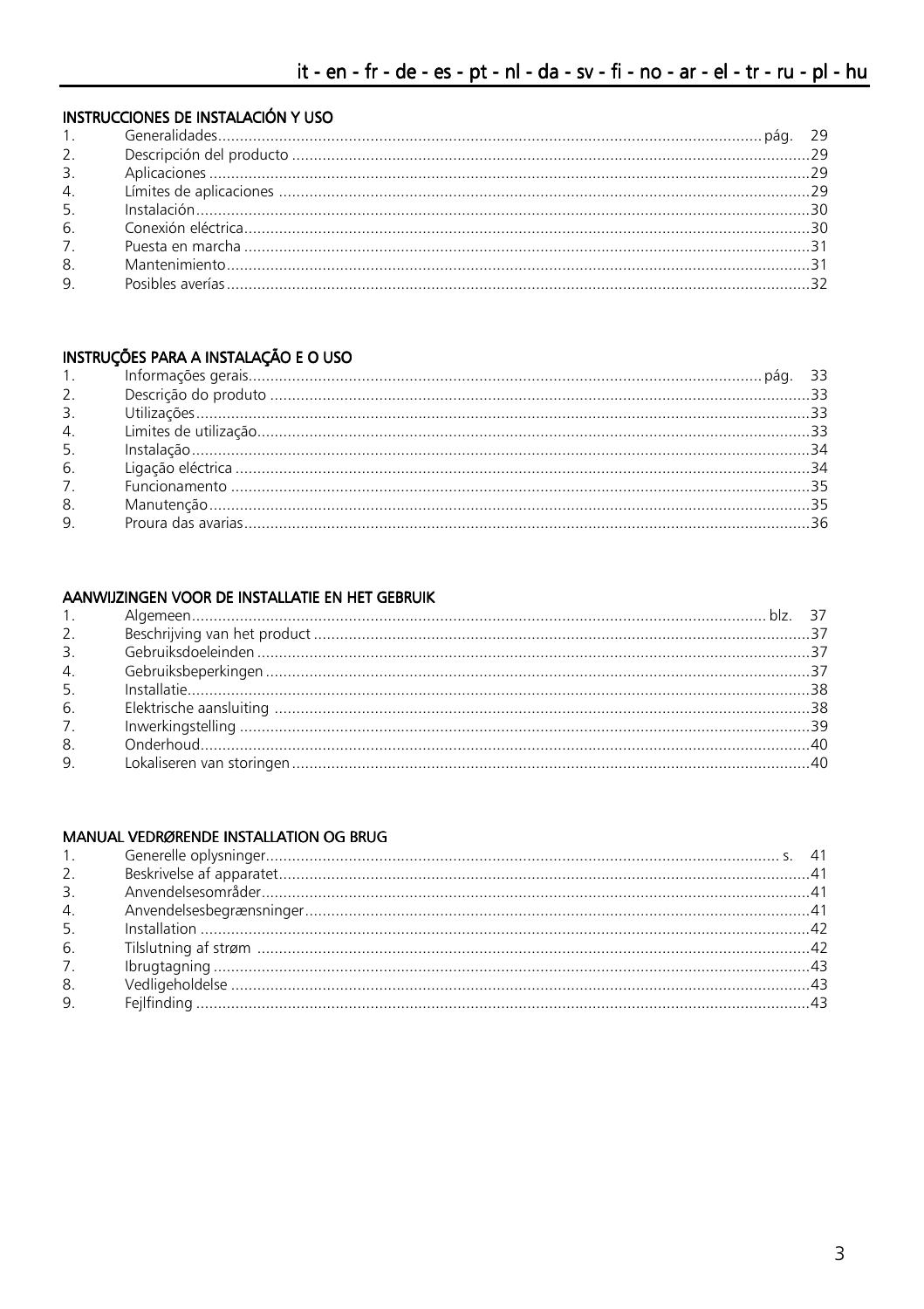### INSTALLATIONS- OCH BRUKSANVISNING

| 2.             |  |
|----------------|--|
|                |  |
|                |  |
| 5.             |  |
| 6.             |  |
| 7.             |  |
| 8.             |  |
| 9 <sub>1</sub> |  |

# ASENNUS- JA KÄYTTÖOHJEET

| 2.             |  |
|----------------|--|
| 3 <sub>1</sub> |  |
| 4.             |  |
| 5 <sub>1</sub> |  |
| 6.             |  |
| 7 <sup>1</sup> |  |
| 8.             |  |
| 9.             |  |
|                |  |

### **HÅNDBOK FOR INSTALLASJON OG BRUK**

#### إرشادات التركيب والاستخدام

| 57   |  |
|------|--|
|      |  |
| 57   |  |
|      |  |
|      |  |
| 59   |  |
| - 60 |  |
|      |  |
|      |  |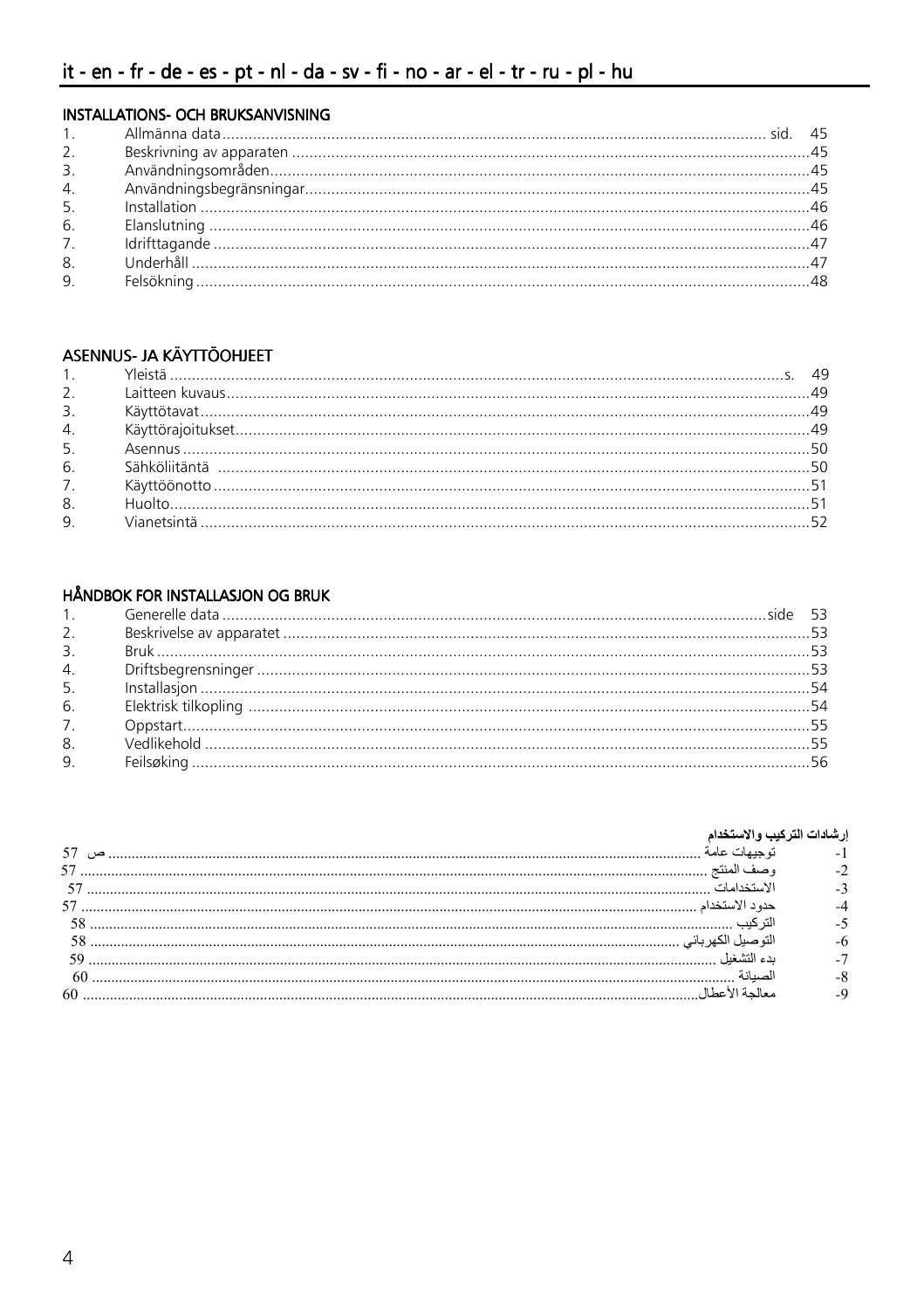### ΟΔΗΓΙΕΣ ΓΙΑ ΤΗΝ ΕΓΚΑΤΑΣΤΑΣΗ ΚΑΙ ΤΗ ΧΡΗΣΗ

| 2. |  |
|----|--|
| 3. |  |
| 4. |  |
| 5. |  |
| 6. |  |
| 7. |  |
| 8. |  |
| 9. |  |
|    |  |

### KURULUM VE KULLANIM TALİMATLARI

| 5.               |  |
|------------------|--|
| 6.               |  |
| $\overline{7}$ . |  |
| 8.               |  |
| 9 <sub>1</sub>   |  |
|                  |  |

# ИНСТРУКЦИИ ПО МОНТАЖУ И ЭКСПЛУАТАЦИИ

| 1.             |  |  |
|----------------|--|--|
| 2.             |  |  |
| 3.             |  |  |
| 4.             |  |  |
| 5.             |  |  |
| 6.             |  |  |
| 7 <sub>1</sub> |  |  |
| 8.             |  |  |
| 9.             |  |  |
|                |  |  |

### **INSTRUKCJE MONTAŻU I OBSŁUGI**

| 2.             |  |
|----------------|--|
| 3 <sub>1</sub> |  |
| 4.             |  |
| 5.             |  |
| 6.             |  |
| 7.             |  |
| 8.             |  |
| 9.             |  |
|                |  |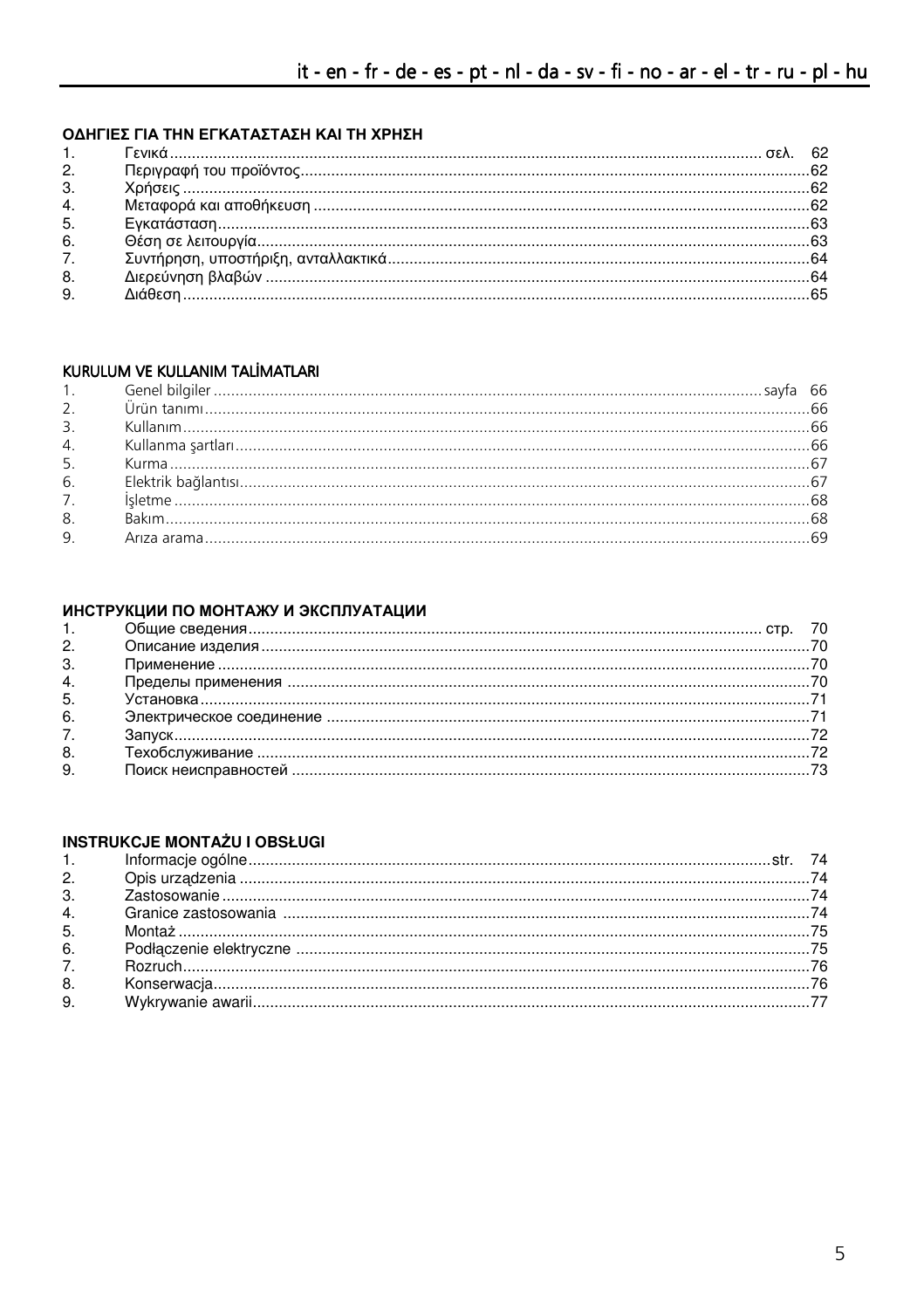# TELEPÍTÉSI ÉS HASZNÁLATI KÉZIKÖNYV

| 3 <sub>1</sub> |  |
|----------------|--|
| 4.             |  |
| 5.             |  |
| 6.             |  |
| 7 <sup>1</sup> |  |
| 8.             |  |
| 9.             |  |
|                |  |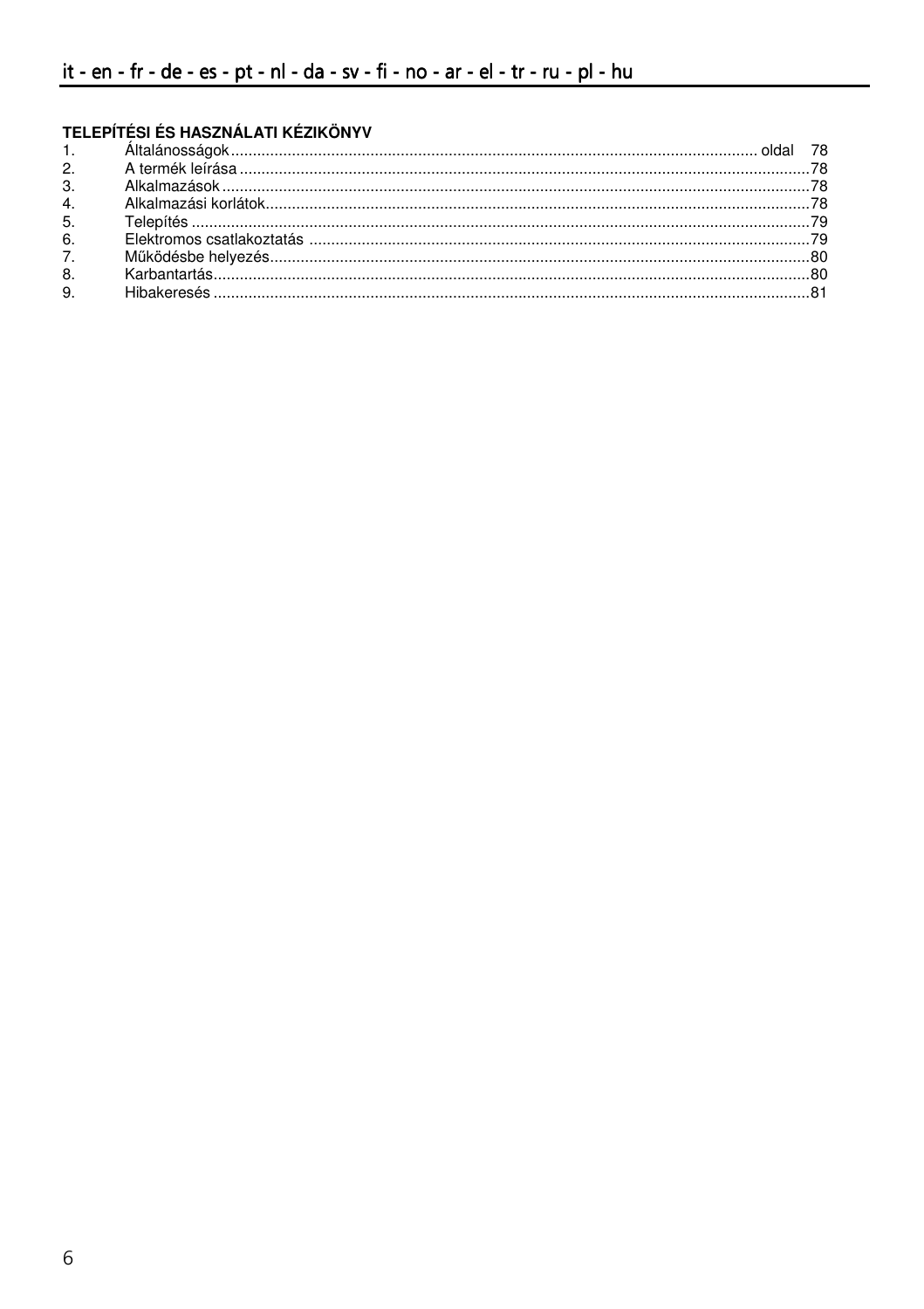# it.

#### AVVERTIMENTI PER LA SICUREZZA DELLE PERSONE E DELLE COSE

Ouesta simbologia A A ATTENZIONE assieme alle relative diciture: "Pericolo" e "Avvertenza" indicano la potenzialità del rischio derivante dal mancato rispetto della prescrizione alla quale sono stati abbinati, come sotto specificato:



#### SCOSSE ELETTRICHE

Avverte che la mancata osservanza della prescrizione comporta un rischio di scosse elettriche



### **PERICOLO**

Avverte che la mancata osservanza della prescrizione comporta un rischio di danno alle persone e / o alle cose.



#### **AVVERTENZA**

Avverte che la mancata osservanza della prescrizione comporta un rischio di danno alla pompa o all'impianto.

#### en

#### **SAFETY PRECAUTIONS**

This symbol  $\bigwedge^{\mathbb{A}}$   $\bigwedge^{\mathbb{A}}$  WARNING together with one of the following words "Danger" or "Warning" indicates the risk level deriving from failure to observe the prescribed safety precautions:



#### **FIFCTRIC SHOCK**

Warns that failure to observe the precautions may cause electric shock.



#### **DANGER**

Warns that failure to observe the precaution may cause personal injury or damage to property.

**WARNING** 

#### **WARNING**

Warns that failure to observe the precautions may cause damage to the pump and/or system.

### $f_{\mathbf{r}}$

# AVERTISSEMENTS POUR LA SÉCURITÉ DES PERSONNES ET DES BIENS

Le symbole  $\mathbb{A}\setminus\mathbb{A}$ **ATTENTION** et l'un des mots: "Danger" et "Avertissement" indique la possibilité de danger dérivant du non respect de la prescription correspondante, suivant les spécifications suivantes:



#### **DÉCHARGES ÉLECTRIQUES**

Avertit que la non observation de la prescription comporte un risque de choc électrique.

# **DANGER**

Avertit que la non observation de la prescription comporte un risque de lésion ou dommage aux personnes et/ou aux choses.



#### **AVERTISSEMENT**

Avertit que la non observation de la prescription comporte un risque de dommage à la pompe et /ou à l'installation.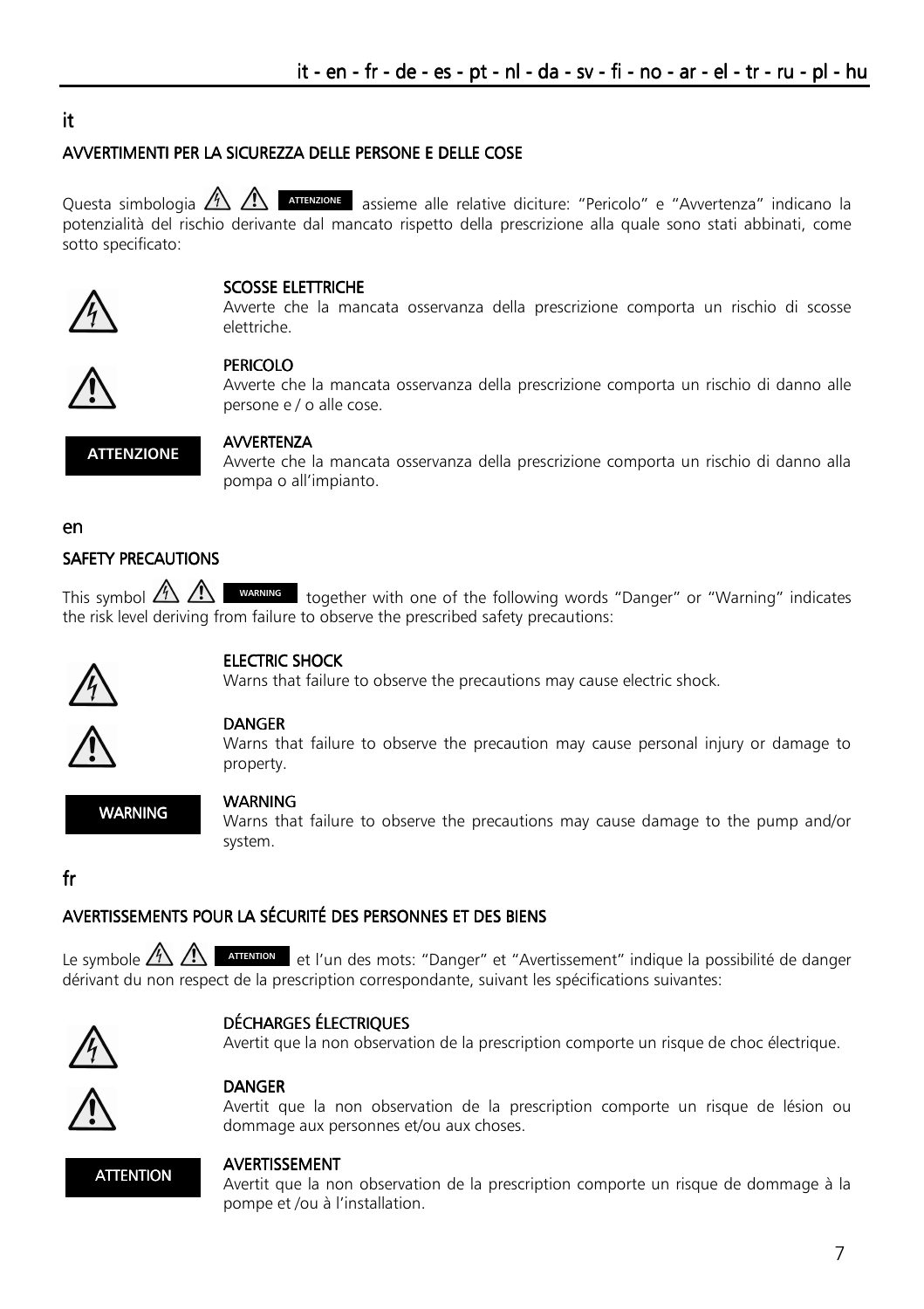### ٦ de

# SICHERHEITSHINWEISE FÜR PERSONEN UND SACHEN

Diese Symbole  $\frac{N}{2}$   $\frac{1}{2}$   $\frac{1}{2}$  additions in Verbindung mit den Worten "GEFAHR" und "VORSICHT" weisen auf mögliche Gefahren hin, die bei Nichtbeachtung der Sicherheitshinweise entstehen können. Im einzelnen sind diese Symbole wie folgt zu verstehen:



#### **HOCHSPANNUNG**

Macht darauf aufmerksam, daß bei Nichtbeachtung der Vorschriften eine Gefährdung durch elektrische Energie gegeben ist.



#### GEFAHR

Macht darauf aufmerksam, daß bei Nichtbeachtung der Vorschriften das Risiko einer Gefährdung von Personen und/oder Sachen gegeben ist.



#### **HINWEIS**

Macht darauf aufmerksam, daß bei Nichtbeachtung der Vorschriften das Risiko der Verursachung eines Schadens an der Pumpe bzw. der gesamten Anlage gegeben ist.

es

# ADVERTENCIAS PARA LA SEGURIDAD DE LAS PERSONAS Y DE LAS COSAS

Estos símbolos  $\mathbb{A}\setminus\mathbb{A}$  **ATENCIÓN**, junto con las inscripciones "Peligro" y "Advertencia" correspondientes, indican la potencialidad del riesgo resultante de la inobservancia de la prescripción a la cual están asociados, según se especifica a continuación:



### **ELECRTOCUCIÓN**

Avisa que la inobservancia de la prescripción comporta un riesgo de sacudidas eléctricas.



#### PELIGRO

Avisa que la inobservancia de la prescripción comporta un riesgo de daño a las personas y/o a las cosas.



#### ADVERTENCIA

Avisa que la inobservancia de la prescripción comporta un riesgo de daño a la bomba o a la instalación.

# pt

### ADVERTÊNCIAS PARA A SEGURANÇA DAS PESSOAS E DAS COISAS

Estes símbolos  $\sqrt{12}$   $\sqrt{12}$  atenção junto com os respectivos avisos "Perigo" e "Advertência" indicam a potencialidade do risco derivante do não cumprimento da prescrição à qual foram associados, conforme indicado a seguir:



### **CHOQUES ELÉCTRICOS**

Avisa que a não observância da prescrição comporta um risco de choques eléctricos.

### PERIGO

Avisa que a não observância da prescrição comporta um risco de dano às pessoas e/ou às coisas.



### ADVERTÊNCIA

Avisa que a não observância da prescrição comporta um risco de dano à bomba ou à instalação.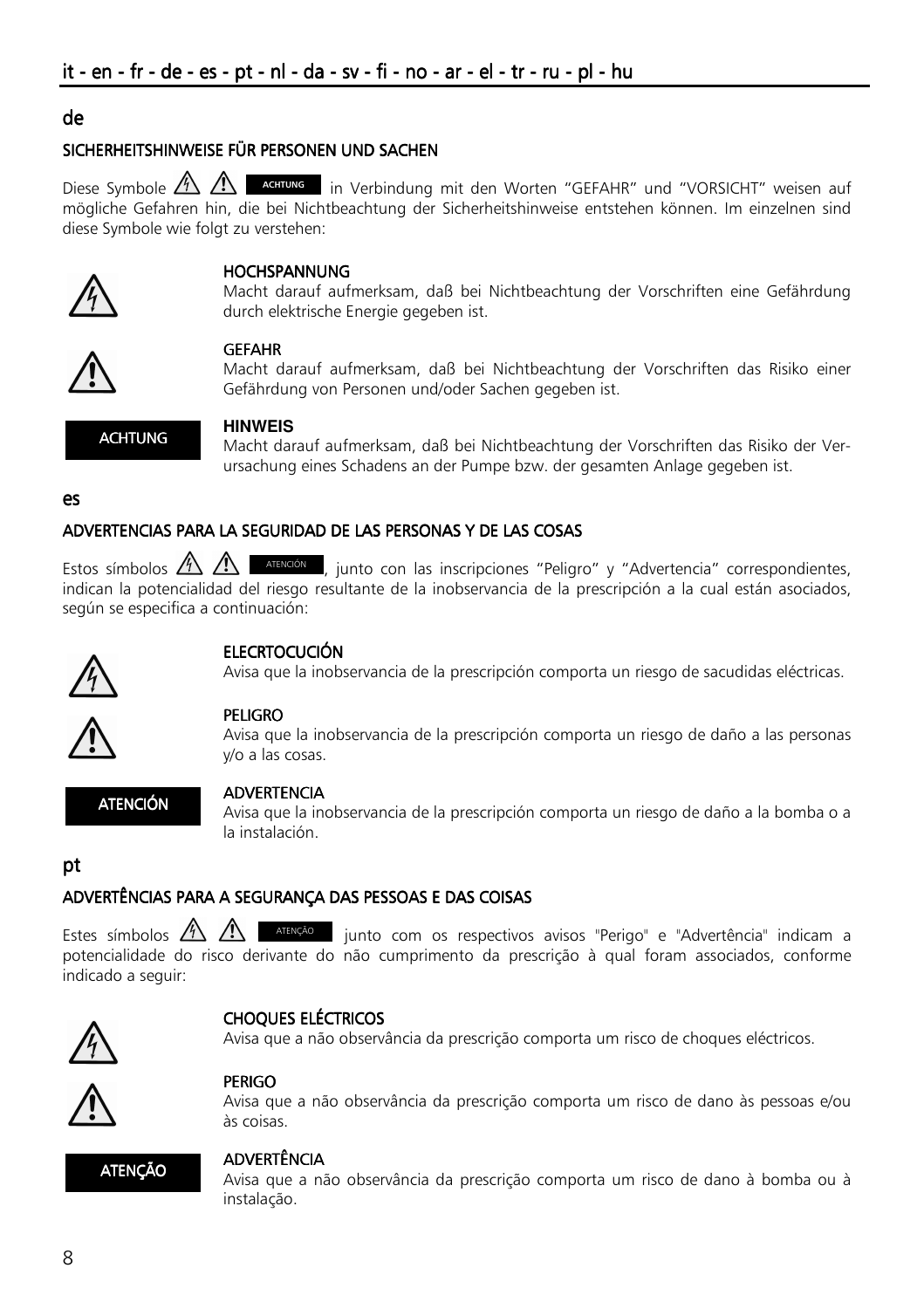# nl

#### VEILIGHEIDSVOORSCHRIFTEN VOOR PERSONEN EN VOORWERPEN

Deze symbolen  $\bigwedge^{\bullet}$   $\bigwedge^{\bullet}$   $\bigwedge^{\bullet}$  tezamen met één van de formuleringen: "Gevaar" en "Waarschuwing" attenderen erop dat er een risico kan bestaan dat voortvloeit uit het niet in acht nemen van het voorschrift waar zij bij staan, zoals hieronder aangegeven:



#### ELEKTRISCHE SCHOKKEN

Attendeert erop dat het niet in acht nemen van het voorschrift het risico van elektrische schokken met zich meebrengt.



#### GEVAAR

Attendeert erop dat het niet in acht nemen van het voorschrift het risico van schade aan personen en/of voorwerpen met zich meebrengt.



#### WAARSCHUWING

Attendeert erop dat het niet in acht nemen van het voorschrift het risico van schade aan de pomp of de installatie met zich meebrengt.

#### da

#### **SIKKERHEDSFORSKRIFTER**

Sammen med teksten "Fare" og "Advarsel" angiver symbolerne  $\mathbb{A}\mathbb{A}$   $\mathbb{A}$  advarsel den potentielle fare, som findes ved manglende overholdelse af forskriften, der er angivet sammen med symbolet:



#### FARE - RISIKO FOR ELEKTRISK STØD

Gør opmærksom på, at manglende overholdelse af forskriften medfører en fare for elektrisk stød.



#### FARE

Gør opmærksom på, at manglende overholdelse af forskriften medfører en fare for kvæstelser og/eller materielle skader.

ADVARSEL

#### FORSKRIFT

Gør opmærksom på, at manglende overholdelse af forskriften medfører en risiko for beskadigelse på pumpen eller systemet.

#### sv

# SÄKERHETSFÖRESKRIFTER

Symbolerna  $\bigtriangleup$   $\bigtriangleup$   $\blacksquare$  varying! tillsammans med texten "Fara" och "Varning", indikerar den potentiella risk som uppstår om följande säkerhetsföreskrifter försummas:



### **ELCHOCK**

Varnar för att försummelse av denna föreskrift medför en risk för elstötar.



#### FARA

Varnar för att försummelse av denna föreskrift medför en risk för person- och/eller sakskada.



#### VARNING

Varnar för att försummelse av denna föreskrift medför en risk för skada på pumpen eller systemet.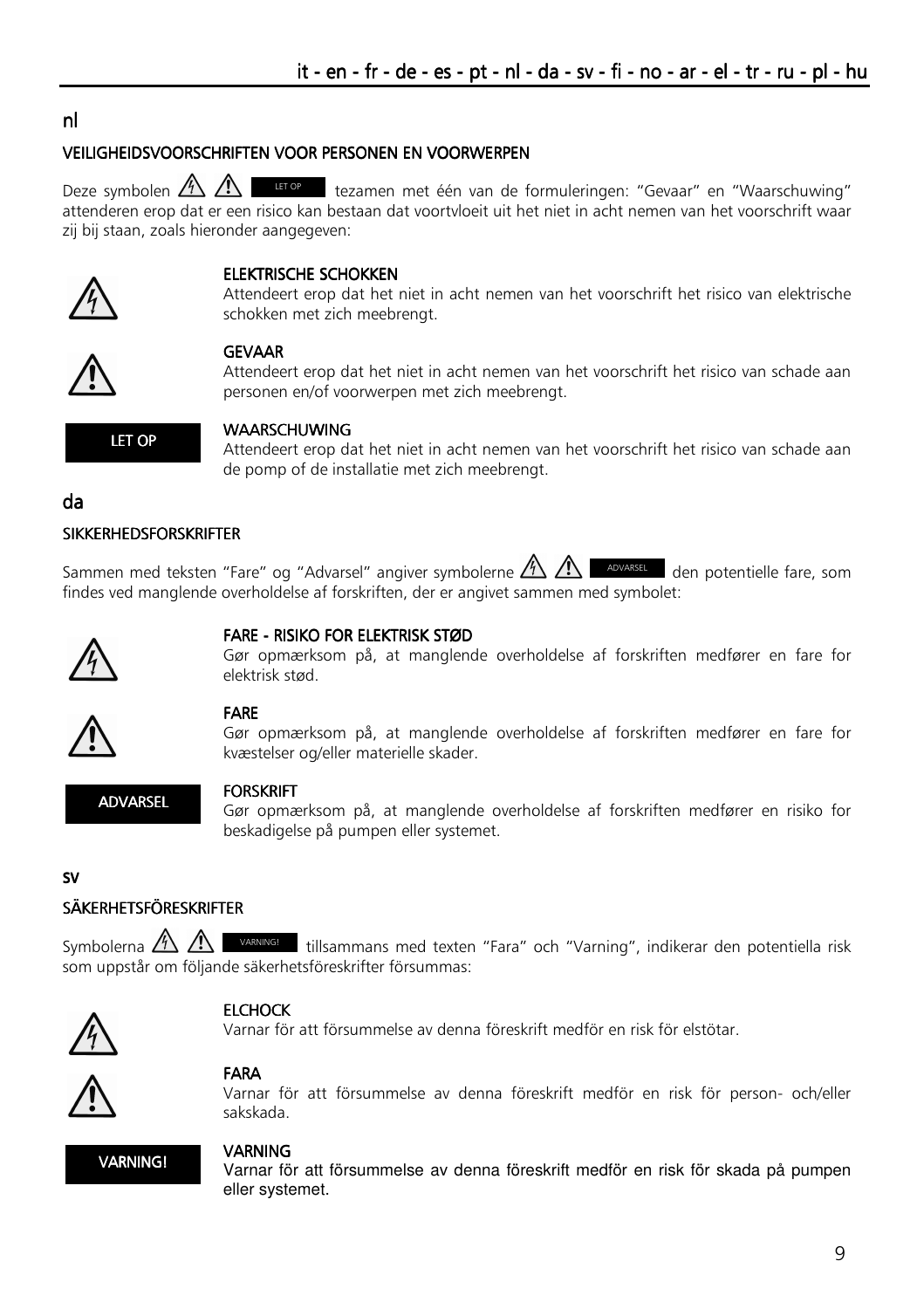# fi

### HENKII Ö- JA MATERIAAI ITURVAI I ISUUTTA KOSKEVIA VAROITUKSIA

Symbolit  $\mathbb{A}\mathbb{A}$   $\mathbb{A}$  varorrus ia sana "Vaara" tai "Varoitus" osoittavat vaaraa, joka saattaa olla seurauksena niiden vieressä olevien määräysten noudattamatta jättämisestä, ks. alla:



### **SÄHKÖISKIIVAARA**

Varoittaa, että määräyksen noudattamatta jättämisestä saattaa olla seurauksena sähköisku.



### **VAARA**

Varoittaa, että määräyksen noudattamatta jättämisestä saattaa olla seurauksena henkilöja/taj materiaalivahinkoja



#### **VAROITUS**

Varoittaa, että määräyksen noudattamatta jättämisestä saattaa olla seurauksena pumpun tai järjestelmän vahingoittuminen.

#### no

### **SIKKFRHFTSRFGI FR**

Symbolene  $\bigwedge^{\mathcal{A}}$   $\bigwedge^{\mathcal{A}}$  abvasse sammen med teksten "Fare" og "Advarsel", angir den potensielle risikoen som foreligger dersom følgende sikkerhetsregler ikke overholdes:



### **ELEKTRISK STØT**

Advarer om at dersom forholdsregelen ikke overholdes kan det føre til elektrisk støt.



#### **FARE**

Advarer om at dersom forholdsregelen ikke overholdes kan det føre til skader på personer og/eller gjenstander.



#### **ADVARSEL**

Advarer om at dersom denne forholdsregelen ikke overholdes kan det føre til skader på pumpen eller systemet.

ar

# تنبيهات لسلامة الأشخاص والأشباع:

عن عدم احترام التعليمات المتصلة بها، كما هو موضح فيما يلي:

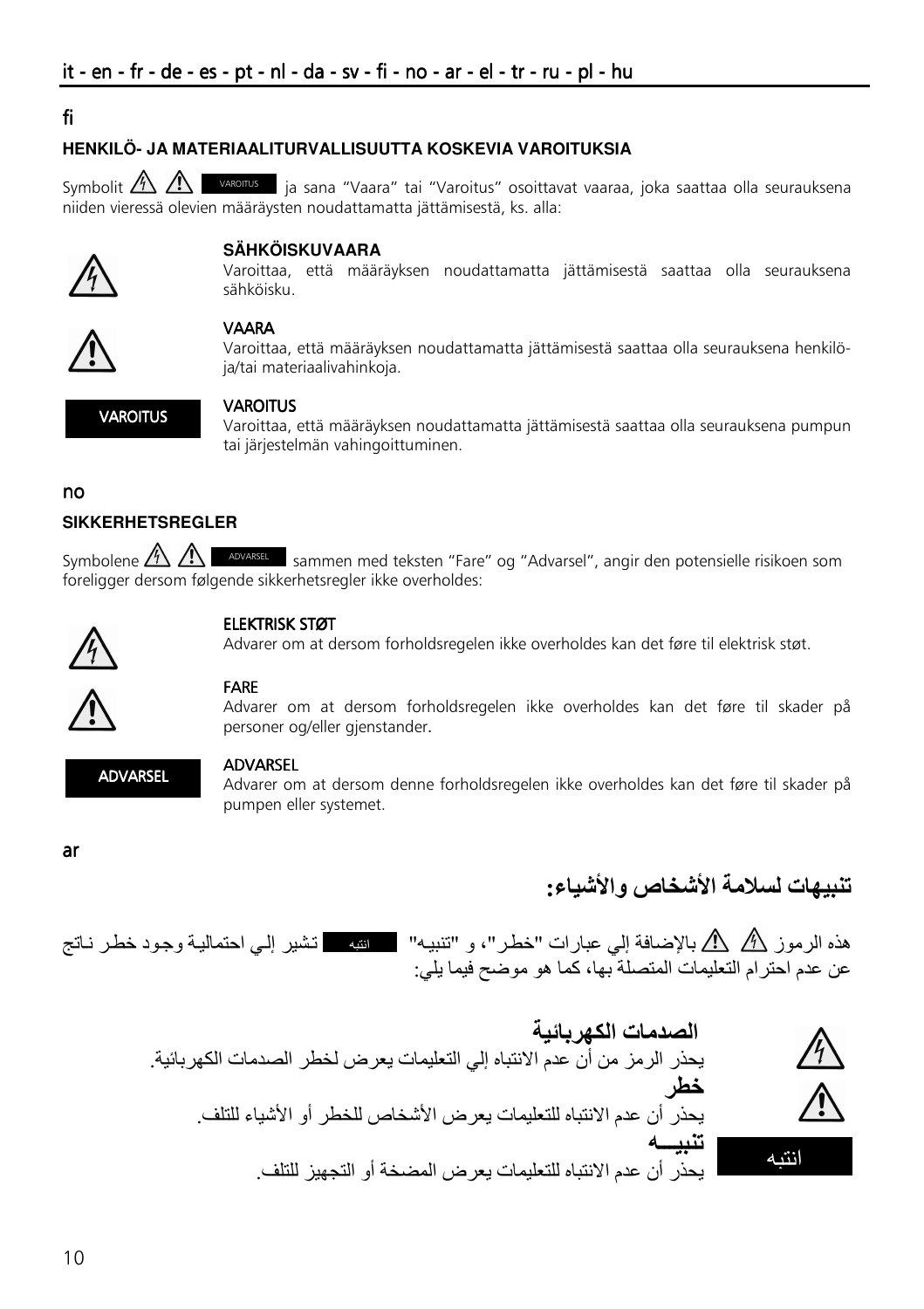# el

# ΠΡΟΕΙ∆ΟΠΟΙΗΣΕΙΣ ΓΙΑ ΤΗΝ ΑΣΦΑΛΕΙΑ ΤΩΝ ΑΤΟΜΩΝ ΚΑΙ ΤΩΝ ΑΝΤΙΚΕΙΜΕΝΩΝ

Οι συμβολισμοί ΔΔ Δ τη προτοχι τη αυτοί μαζί με τις σχετικές ενδείξεις: "Κίνδυνος" και "Προειδοποίηση" δείχνουν το ενδεχόµενο κινδύνου προερχόµενου από τη µη εφαρµογή της υπόδειξης µε την οποία σχετίζονται, όπως διευκρινίζεται παρακάτω:



#### ΗΛΕΚΤΡΟΠΛΗΞΙΑ

Προειδοποιεί ότι η µη τήρηση της υπόδειξης συνεπάγεται κίνδυνο ηλεκτροπληξίας.



### ΚΙΝ∆ΥΝΟΣ

Προειδοποιεί ότι η µη τήρηση της υπόδειξης συνεπάγεται κίνδυνο ζηµιάς σε άτοµα ή/και αντικείµενα.

ΠΡΟΣΟΧΗ

### ΠΡΟΕΙ∆ΟΠΟΙΗΣΗ

Προειδοποιεί ότι η µη τήρηση της υπόδειξης συνεπάγεται κίνδυνο ζηµιάς στην αντλία ή στην εγκατάσταση.

tr

# KİSİLER VE NESNELER İÇİN GÜVENLİK UYARILARI

'Tehlike' ve 'Uyarı' yazılarıyla birlikte bu isaretler  $\mathbb A$  A güvenlik tedbirlerine uyulmamasından kaynaklanan risk seviyesini göstermektedir: DİKKATI D, aşağıda belirtildiği gibi, alınması emredilen



### TEHLİKE ELEKTRİK ÇARPMALARI RİSKİ

Bu tedbire uyulmamasının elektrik çarpmaları riskine neden olduğunu belirtmektedir.



### TEHLİKE

Bu tedbire uyulmamasının kişilere ve/veya nesnelere zarar verme riskine neden olduğunu belirtmektedir.



#### UYARI

Bu tedbire uyulmamasının pompaya veya tesisata zarar verme riskine neden olduğunu belirtmektedir.

#### ru

# ПРЕДУПРЕЖДЕНИЯ ПО БЕЗОПАСНОСТИ ДЛЯ ЛЮДЕЙ И ИМУЩЕСТВА

Эти символы  $\frac{N}{12}$   $\frac{N}{12}$  внимник вместе с надписями: "Опасность" и "Предупреждения", указывают на потенциальный риск, вследствие несоблюдения предписаний, рядом с которыми они приведены, как указано ниже: ВНИМАНИЕ



#### ОПАСНОСТЬ РИСК ЭЛЕКТРИЧЕСКИХ РАЗРЯДОВ

Предупреждает, что несоблюдение предписаний приводит к риску электрических разрядов.



#### ОПАСНОСТЬ

Предупреждает, что несоблюдение предписаний приводит к риску нанесения ущерба предметам и/или ранений людям.



#### ПРЕДУПРЕЖДЕНИЕ

Предупреждает, что несоблюдение предписаний приводит к риску нанесения ущерба насосу или установке.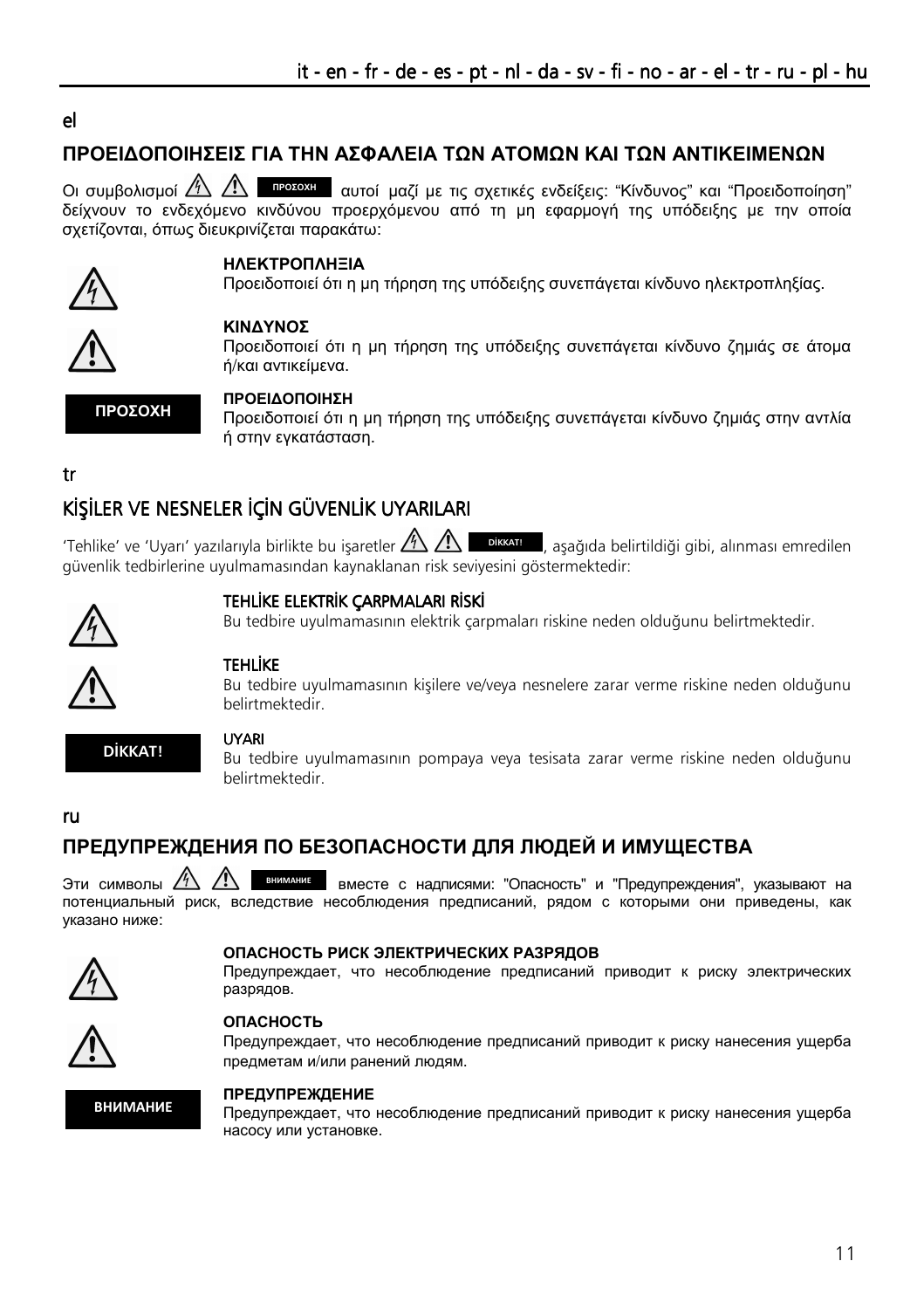# ٦ pl

# **OSTRZE**Ż**ENIA ODNO**Ś**NIE BEZPIECZE**Ń**STWA U**Ż**YTKOWNIKÓW I URZ**Ą**DZE**Ń

Niniejsze symbole  $\triangle\triangle\triangle$  www.set wraz z odpowiednimi napisami: "Niebezpieczeństwo" i "Ostrzeżenie" wskazują potencjalne ryzyko, które może wystąpić w przypadku nieprzestrzegania zaleceń, które zostały do nich przypisane i które są przedstawione poniżej:



#### **PORA**Ż**ENIE ELEKTRYCZNE**

Ryzyko porażenia prądem elektrycznym w przypadku nieprzestrzegania tego ostrzeżenia.



### **NIEBEZPIECZE**Ń**STWO**

Ryzyko spowodowania obrażeń użytkowników i/lub zniszczenie urządzeń w przypadku nieprzestrzegania tego ostrzeżenia.



#### **UWAGA**

Ryzyko zniszczenia urządzeń (pompa, instalacja, panel elektryczny) lub środowiska w przypadku nieprzestrzegania tego ostrzeżenia.

hu

# **FIGYELMEZTETÉSEK AZ EMBEREK ÉS TÁRGYAK BIZTONSÁGA ÉRDEKÉBEN**

Ez a jelzés  $\triangle\triangle$  **Royatam** az alábbi vonatkozó felirattal: "Veszély" és "Figyelmeztetés" az alábbiakban részletezetteknek megfelelően a hozzájuk párosított előírás be nem tartásából származó veszély előfordulásának lehetőségét jelzik.



#### **ELEKTROMOS ÁRAMÜTÉS**

Arra figyelmeztet, hogy az előírás be nem tartása elektromos áramütés veszélyével jár.



#### **VESZÉLY**

Arra figyelmezetet, hogy az előírás be nem tartása embereknek és/vagy tárgyaknak okozható sérülések veszélyével jár.



#### **FIGYELMEZTETÉS**

Arra figyelmezetet, hogy az előírás be nem tartása a szivattyún, vagy a hálózatban károk előidézésének veszélyével jár.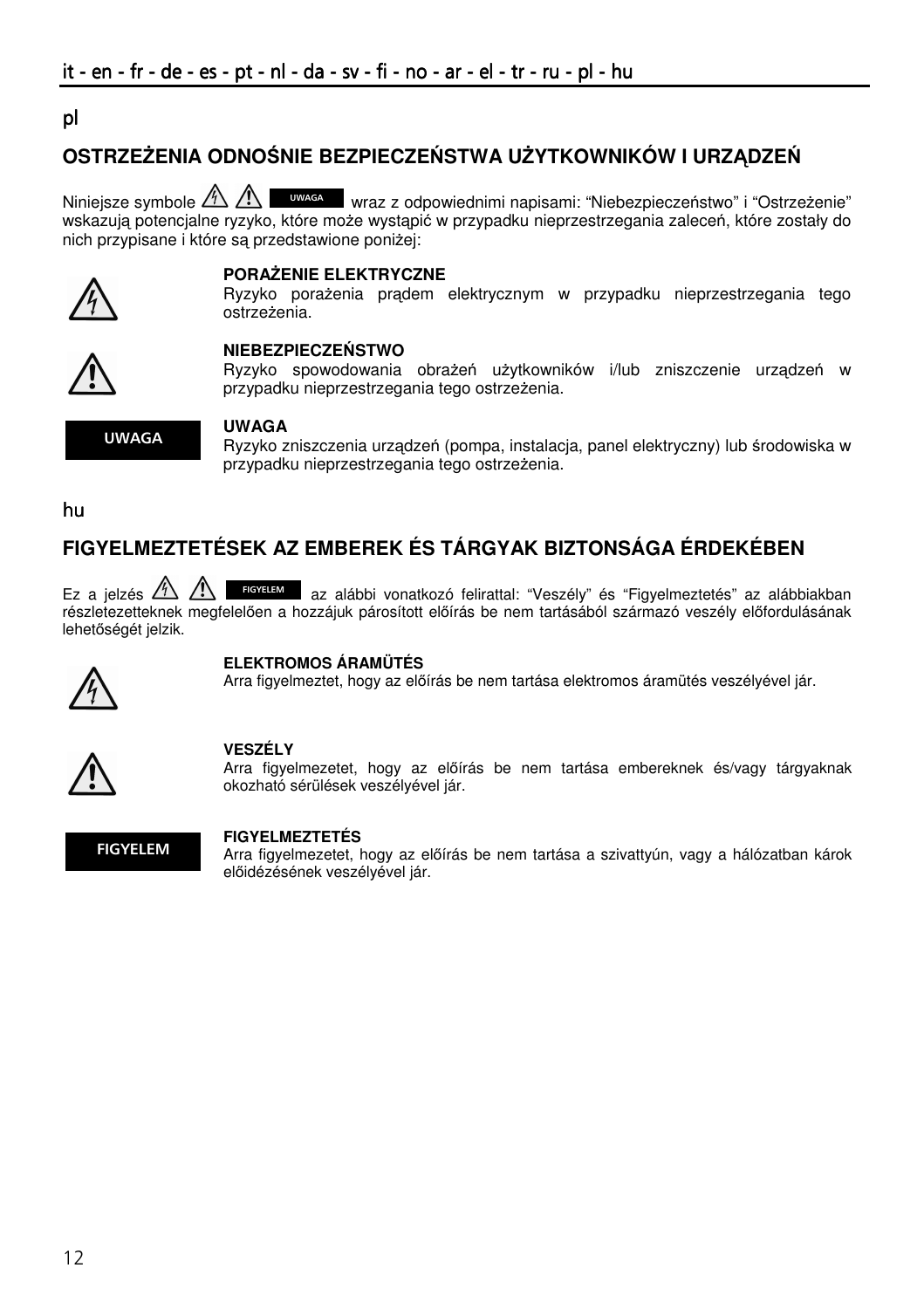# 1. Generalità Generalità Generalità

Col presente manuale intendiamo fornire le informazioni indispensabili per l'installazione, l'uso e la manutenzione dell'elettropompe.

Quanto contenuto nel presente manuale si riferisce al prodotto di serie come presentato nella documentazione commerciale, riferirsi alla documentazione contrattuale di vendita per le varianti e le caratteristiche delle versioni speciali.

Precisate sempre l'esatto tipo di elettropompa e il codice qualora dobbiate chiedere informazioni tecniche o particolari di ricambio al nostro Servizio di Vendita ed Assistenza.

Per istruzioni, situazioni ed eventi non contemplati dal presente manuale né dalla documentazione di vendita contattare il nostro Servizio Assistenza più vicino.

Leggete questo manuale prima di installare ed usare il prodotto.



Un uso improprio può causare condizioni di pericolo con danni alle persone e alle cose nonché determinare la perdita della garanzia.

# 2. Descrizione del prodotto

La gamma SVI comprende pompe multistadio ad asse verticale a corpo immerso, accoppiabili a motori elettrici normalizzati. La gamma SVI ha alcune parti metalliche in contatto con l'acqua in acciaio inossidabile ed altre in ghisa. E' disponibile una versione speciale con tutte le parti metalliche in contatto con l'acqua in acciaio inossidabile.

# 3. Impieghi

L'applicazione tipica delle pompe SVI è il pompaggio di emulsioni refrigeranti e lubrificanti delle macchine utensili. Trovano impiego inoltre negli impianti di lavaggio, di filtrazione, di recupero condense e in tutte quelle applicazioni dove è conveniente avere la parte idraulica immersa.

# 4. Limiti d'impiego Limiti d'impiego Limiti d'impiego



Pompa non idonea al pompaggio di liquidi infiammabili ed esplosivi

ATTENZIONE

Pompa non idonea al pompaggio di liquidi con sostanze solide, abrasive o fibrose.

I fluidi pompati devono presentare viscosità e densità pari all'acqua. Fluidi con viscosità e densità maggiori necessitano un opportuno sovradimensionamento del motore elettrico. Massima viscosità cinematica secondo norma EN12157.

Pressione massima di esercizio:

 Per versioni "E" e "EN" monoblocco = 10 bar Per versioni "S" e "N" con giunto = 25 bar

Temperatura liquido:

 Per versione "E" e "EN" monoblocco di serie (guarnizioni in FPM) da -10°C a +60°C Per versione "E" e "EN" monoblocco speciale (guarnizioni in EPDM) da -30°C a +60°C Per versione "S" e "N" con giunto di serie (guarnizioni in FPM) da -10°C a +90°C Per versione "S" e "N" con giunto speciale (guarnizioni in EPDM) da -30°C a +90°C Per versione "S" e "N" con giunto speciale (guarnizioni in PTFE) da 0°C a +90°C

Temperatura massima ambiente +40°C

Massimo numero avviamenti orari:

20 per potenza fino a 5.5 kW

15 per potenze fino a 15 kW

12 per potenze maggiori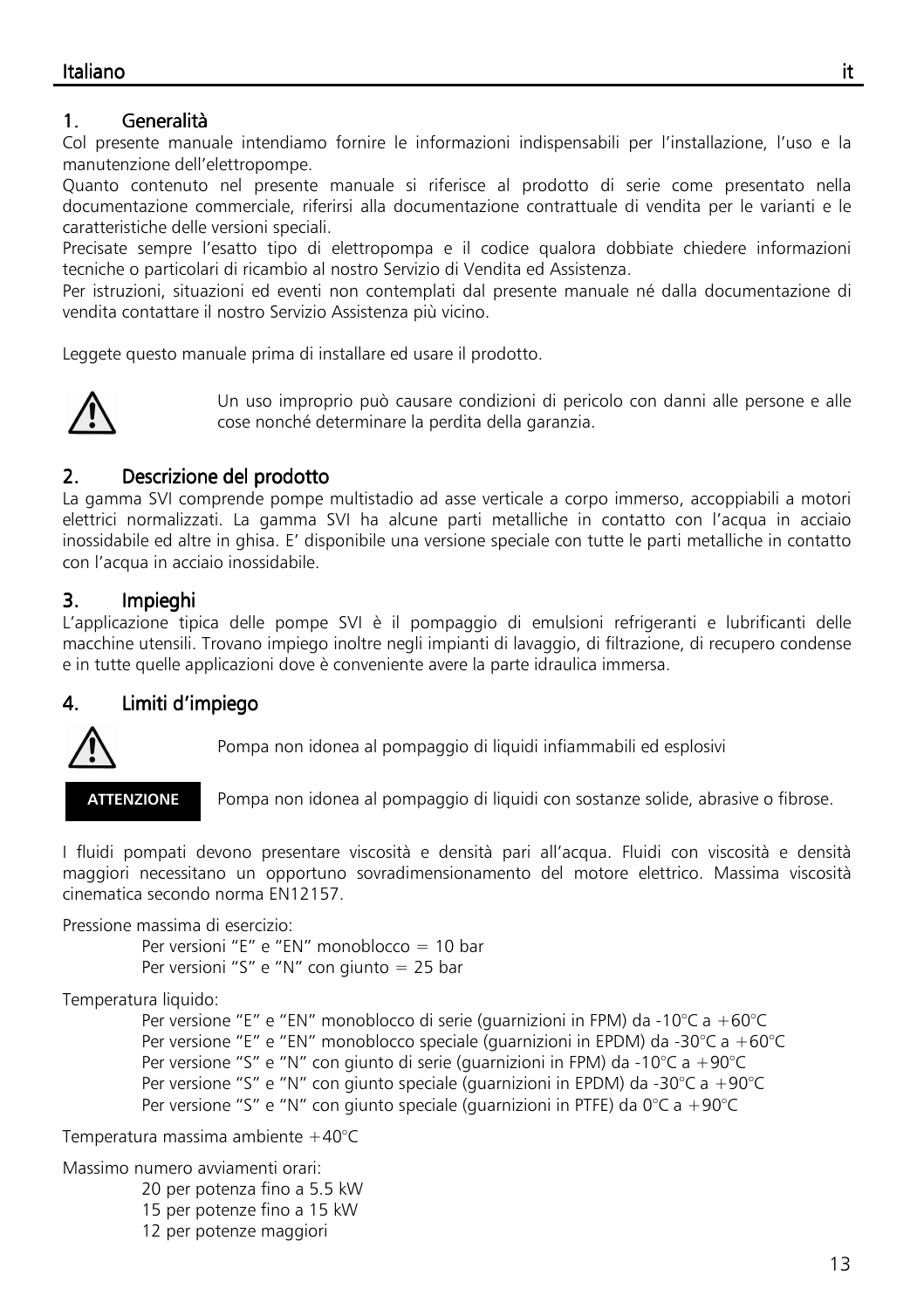### 5. Installazione Movimentazione



Utilizzate idonee attrezzature. Rispettate le norme di antinfortunistica.

Sollevate e movimentate il prodotto con cura utilizzando idonei apparecchi di sollevamento.

Quando ricevete l'elettropompa controllate che esternamente l'imballo non presenti danni evidenti.

Se il prodotto presenta dei danni informate il nostro rivenditore entro 8 giorni dalla consegna.

Per il sollevamento e la movimentazione il prodotto deve essere imbracato in modo sicuro.



Non usate i golfari del motore, se presenti, per movimentare l'intera elettropompa; usate i golfari per movimentare esclusivamente il solo motore, in caso di sua sostituzione, dopo averlo scollegato dalla pompa.

La pompa è stata progettata per essere installata sopra il serbatoio con il corpo pompa immerso nel liquido.

Il supporto motore-pompa con bocca di mandata include la flangia per il fissaggio al serbatoio. All'occorrenza la pompa può essere installata su una parete del serbatoio e posta quindi in orizzontale. In questo caso la guarnizione tra flangia e parete serbatoio dovrà assicurare la tenuta stagna.

### Immersione



Per assicurare un buon funzionamento ed il mantenimento delle prestazioni, il livello di immersione del corpo pompa dovrà essere almeno pari a quello riportato in fig. 4.

# 6. Collegamento elettrico

L'allacciamento del motore alla rete deve essere eseguito da un elettricista qualificato nel rispetto delle normative elettriche vigenti.



Installate un interruttore differenziale ad alta sensibilità (0,03A) quale protezione supplementare dalle scosse elettriche, in caso di inefficiente messa a terra.

Accertarsi che la tensione di targa e quella della linea siano compatibili



Interporre un interruttore generale tra la rete e l'elettropompa. Detto interruttore deve essere disinserito prima di eseguire qualsiasi intervento sulla pompa.

Per facilitare il collegamento del motore è possibile posizionare la morsettiera in una delle 4 posizioni a 90°indicate in fig. 2.

Per cambiare l'orientamento della morsettiera, nei modelli con giunto (SVI….S .. e SVI….N…), si deve rimuovere, ove necessario, la protezione giunto e svitare le 4 viti che fissano il motore alla lanterna, girare il motore nella posizione desiderata e riavvitare le 4 viti di fissaggio.

Per cambiare l'orientamento morsettiera (a 90° o 120° per potenze fino a 0,45 kW) nei modelli monoblocco (SVI…E..) consigliamo di rivolgersi alla ns. rete di vendita ed assistenza.

Rimuovere, quindi, il coperchio della scatola dei collegamenti ed eseguire le connessioni come indicato sul retro del coperchio stesso e anche in fig. 3 e 4.

Eseguire il collegamento di terra come prima operazione.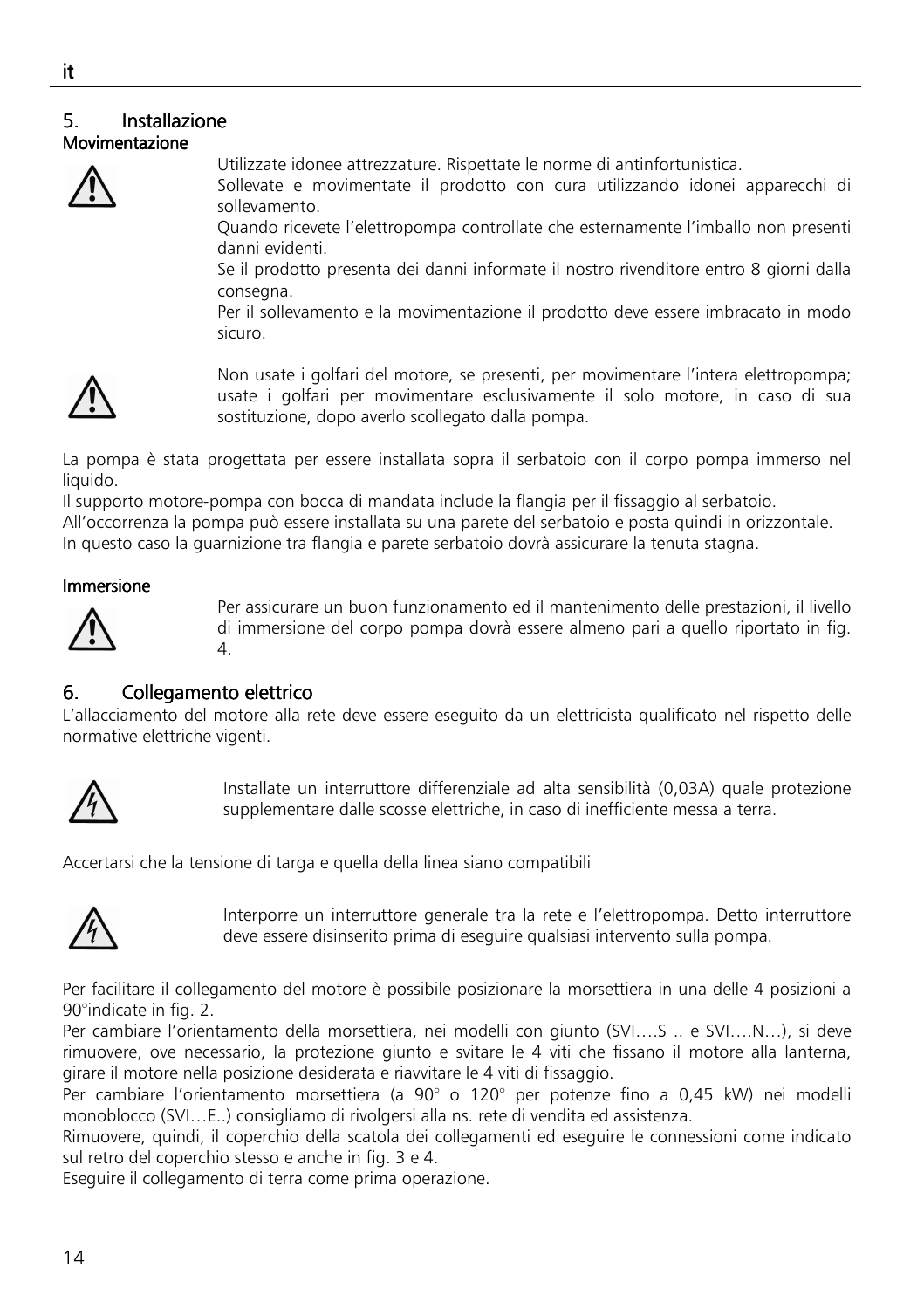### Protezione dal sovraccarico

I motori monofase hanno la protezione a riarmo automatico incorporata, i motori trifase devono essere protetti mediante un adatto avviatore tarato alla corrente di targa.

# 7. Messa in funzione

Accertatevi che il corpo pompa sia immerso non meno del livello minimo specificato ed avviate la pompa per qualche istante. Controllate, attraverso la protezione giunto o attraverso il copriventola che il senso di rotazione sia orario guardando dall'alto, come indicato dalla freccia sulla flangia.

In caso di rotazione contraria disinserite l'interruttore generale ed invertite tra di loro due fili di alimentazione.

### **Funzionamento**

Il funzionamento deve risultare regolare e silenzioso. Non far funzionare la pompa a mandata chiusa per più di 4-5 minuti per non provocare surriscaldamento del liquido e danni alla tenuta meccanica.



In funzionamento la superficie esterna della pompa (se pompate liquidi caldi) e la superficie esterna del motore possono superare i 40°C. Non toccate con parti del corpo (es. mani) e non ponete materiale combustibile a contatto con l'elettropompa.

La massima rumorosità emessa dall'elettropompa, installata correttamente ed utilizzata nel campo d'impiego di targa è come da tabella qui sotto riportata:

| POTENZA MOTORE | POTENZA MOTORE | LIVELLO DI PRESSIONE        |
|----------------|----------------|-----------------------------|
| 2 POLI 50 Hz   | 4 POLI 50 Hz   | SONORA * $Lp(A)$ dB $\pm$ 2 |
| $\leq$ kW 5.5  | Fino a kW 4    | < 70                        |
| 7.5 kW         |                |                             |
| 11 kW          |                | 73                          |
| 15 kW          | ۰              |                             |
| 18,5 kW        |                | 73                          |
| 22 kW          |                | 70                          |
| 30 kW          |                | 74                          |

Livello di pressione sonora media ad 1 metro di distanza dall'elettropompa in campo libero.

# 8. Manutenzione



Interventi di manutenzione devono essere eseguiti solo da personale esperto e qualificato.

Usate le idonee attrezzature e protezioni. Rispettate le norme di antinfortunistica. Se dovete svuotare la pompa fate attenzione che il liquido scaricato non possa arrecare danni a cose o persone.

La pompa non necessita di manutenzione ordinaria. Verificare periodicamente che il filtro d'aspirazione della pompa non sia intasato e che eventuali dispositivi di pulizia del liquido siano efficienti.

Per la manutenzione straordinaria, consistente generalmente nella pulizia delle parti idrauliche o nella sostituzione della tenuta meccanica o di altre parti soggette ad usura, fare riferimento al nostro manuale di manutenzione.



Prima di qualsiasi operazione di manutenzione della pompa assicurarsi che il motore sia staccato dalla rete elettrica di alimentazione.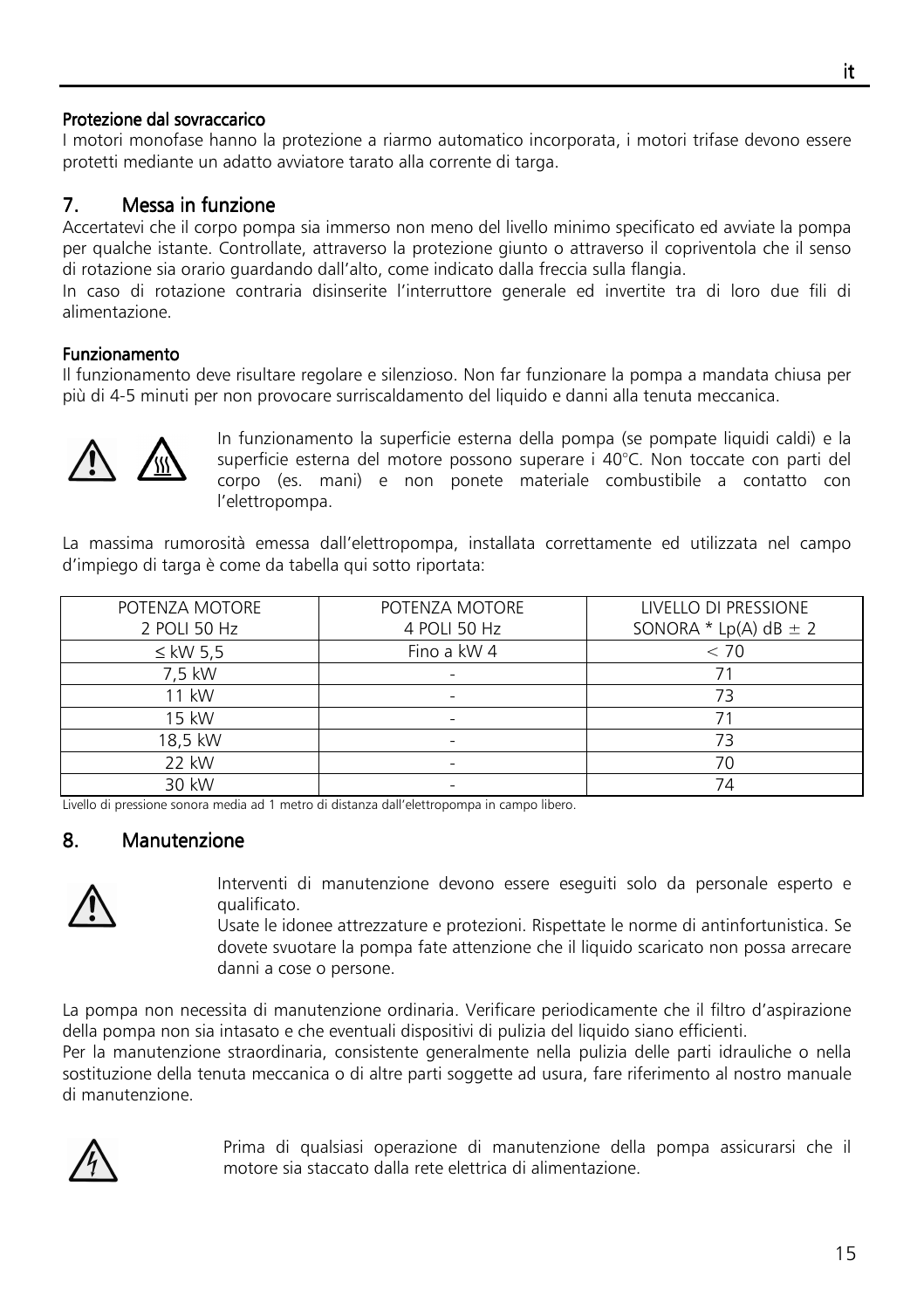# 9. Ricerca guasti

| <b>INCONVENIENTE</b>                                   | <b>PROBABILE CAUSA</b>                                                                                | <b>POSSIBILI RIMEDI</b>                                                                                                                      |
|--------------------------------------------------------|-------------------------------------------------------------------------------------------------------|----------------------------------------------------------------------------------------------------------------------------------------------|
| 1. L'elettropompa non si avvia                         | Mancanza di rete                                                                                      | Ripristinare l'alimentazione                                                                                                                 |
|                                                        | Fusibili di protezione pompa o<br>dei circuiti ausiliari bruciati                                     | Sostituire fusibili                                                                                                                          |
|                                                        | Protezione da sovraccarico<br>precedentemente intervenuta                                             | protezione<br>Riarmare<br>la<br>(se<br>interviene vedere inconveniente<br>4)                                                                 |
| 2. L'elettropompa si avvia ma<br>non eroga o eroga una | Livello liquido troppo basso                                                                          | Riempire il serbatoio di liquido<br>(livello min. vedere fig.1)                                                                              |
| portata ridotta e incostante                           | Filtro d'aspirazione ostruito                                                                         | Smontate e pulite la pompa                                                                                                                   |
|                                                        | Rotazione contraria                                                                                   | Controllate il senso di rotazione<br>e se necessario scambiate due<br>fasi nel motore o nel quadro<br>elettrico                              |
| 3. L'elettropompa ha un<br>funzionamento rumoroso      | Presenza<br>di<br>estranei<br>corpi<br>della pompa<br>all'interno<br>tra<br>giranti ed i diffusori    | Smontate e pulite la pompa                                                                                                                   |
|                                                        | Cuscinetti del motore usurati                                                                         | Sostituire i cuscinetti oppure il<br>motore                                                                                                  |
| 4. La protezione da sovraccarico<br>interviene         | di<br>Presenza<br>corpi<br>estranei<br>all'interno<br>della<br>pompa<br>tra<br>giranti ed i diffusori | Smontate e pulite la pompa                                                                                                                   |
|                                                        | liquido<br>La pompa aspira<br>un<br>denso e viscoso                                                   | Verificate l'effettiva<br>potenza<br>alle<br>in<br>base<br>necessaria<br>caratteristiche<br>del<br>liquido<br>pompato e sostituite il motore |
|                                                        | La pompa eroga una portata<br>maggiore del limite indicato<br>sulla targa dati                        | Chiudere parzialmente la valvola<br>di intercettazione in mandata<br>fino a che la portata erogata<br>rientri nei limiti previsti            |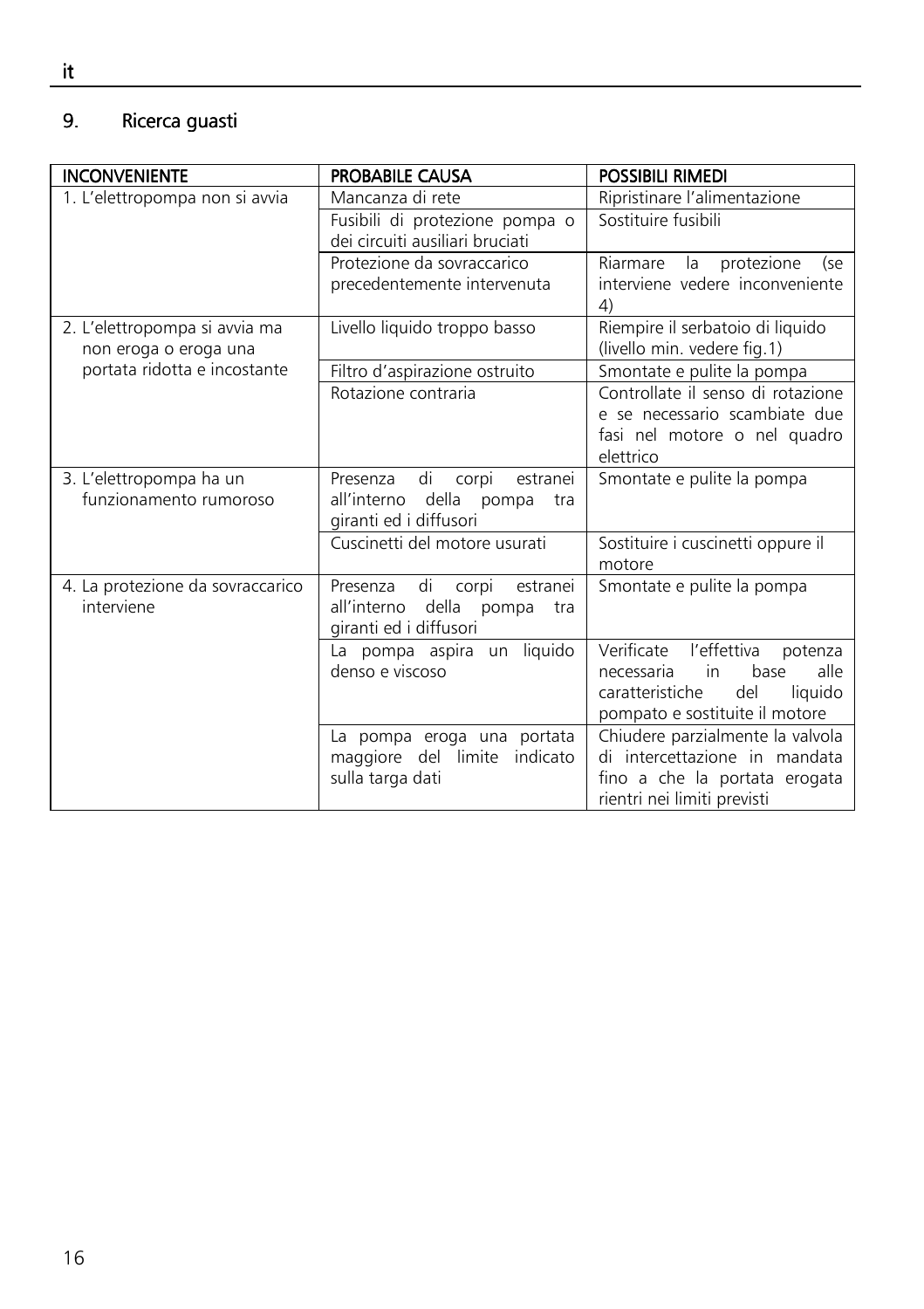# 1. Overview

The aim of this manual is to supply the indispensable information for the installation, use and maintenance of electric pumps.

The contents of this manual refer to the standard product as presented in the commercial documentation. See the sales contract documentation for any variations and features of the special versions.

Always specify the exact type of pump and the code if you have to ask our Sales and Assistance Service for technical information or spare parts.

For instructions, situations and events not contemplated by this manual nor by the sales documentation, contact our nearest Assistance Service.

Read this manual before installing and using the product.



Improper use may cause conditions of danger with damage to persons and property, and render the guarantee void.

# 2. Product description

The SVI range comprises vertical multistage pumps with immersed body, which may be coupled to normalised electric motors. The SVI range has some metal parts in contact with the water in stainless steel and others in cast iron. A special version is available in which all the metal parts in contact with the water are made of stainless steel.

# 3. Applications

SVI pumps are typically used to pump cooling and lubricating emulsions in machine tools. They are also used in washing, filtering and condensate recovery systems, and in all those applications where a submersible liquid end is required.

# 4. Application limits



Not suitable for handling flammable or explosive liquids

WARNING

Not suitable for handling liquids containing solid, abrasive or fibrous substances.

Pumped fluids should have the same viscosity and density as water. Fluids having greater viscosity and density require a suitably oversized electric motor. Maximum kinematic viscosity in compliance with EN12157.

Maximum working pressure:

For versions "E" and "EN" close-coupled  $= 10$  bar For versions "S" and "N" with coupling  $= 25$  bar

Liquid temperature:

For versions "E" and "EN" close-coupled, standard (gaskets in FPM) from -10°C to +60°C For versions "E" and "EN" close-coupled, special (gaskets in EPDM) from -30 $\degree$ C to +60 $\degree$ C For versions "S" and "N" with standard coupling (gaskets in FPM) from -10°C to +90°C For versions "S" and "N" with special coupling (gaskets in EPDM) from -30 $\degree$ C to +90 $\degree$ C For versions "S" and "N" with special coupling (gaskets in PTFE) from  $0^{\circ}$ C to +90 $^{\circ}$ C

Maximum environment temperature +40°C

Maximum number of starts per hour:

- 20 for powers up to 5.5 kW
- 15 for powers up to 15 kW
- 12 for higher powers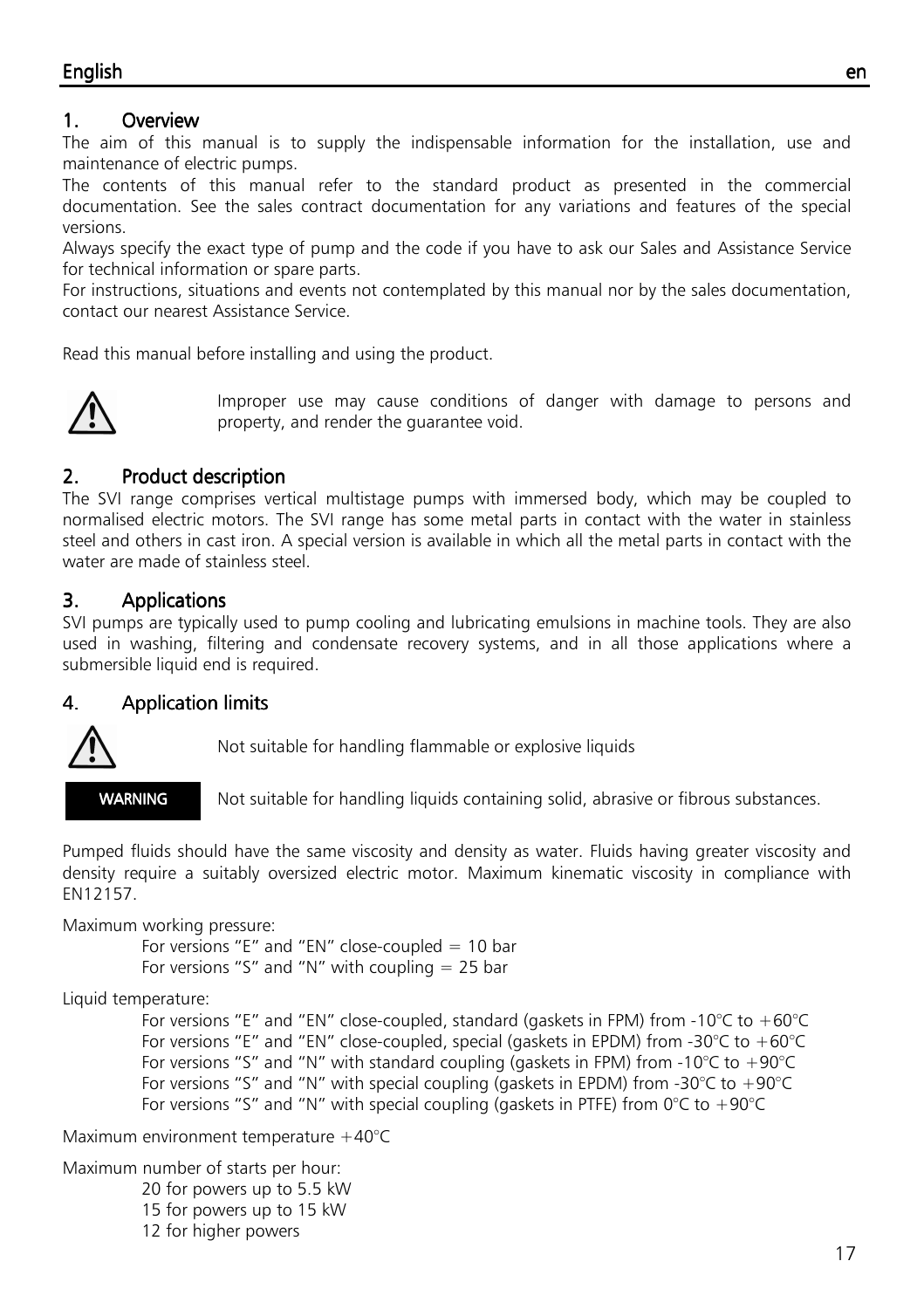### ٦ 5. Installation Handling



Use suitable equipment. Respect the accident-prevention regulations. Lift and handle the product with care using suitable lifting equipment. When you receive the pump, check the outside of the packing to ensure there is no visible damage.

If the product shows signs of damage, inform our dealer within 8 days of delivery. The product must be safely slung in order to be lifted and handled.



Do not use the eyebolts on the motor, if fitted, to move the whole pump; only use them to move just the motor, if it needs replacing, after disconnecting it from the pump.

This pump has been designed to be installed over the tank with the pump body immersed in the liquid. The motor-pump support with delivery port includes the flange to be attached to the tank.

If necessary, the pump can be installed against a wall of the tank and positioned horizontally. In this case make sure that the seal between the flange and the tank wall is watertight.

### Immersion Immersion



To ensure proper operation and long-lasting efficiency, the immersion depth of the pump body must not be less than the one shown in fig. 4.

# 6. Electrical connection

Connection of the motor to the power supply must be executed by a qualified electrician in compliance with current electrical standards.



Install a high sensitivity differential switch (0.03A) for extra protection against electric shock in the event of inefficient grounding.

Make sure that the rated voltage is compatible with the line voltage.



Install a master switch between the mains and the electric pump. This switch must be turned off before conducting any maintenance operations on the pump.

For easier motor connection the terminal board can be set in one of the four 90° positions shown in fig. 2.

To change the angle of the terminal board, in models with coupling (SVI….S .. and SVI….N…), remove, whenever necessary, the coupling guard and loosen the 4 screws that fasten the motor to the spider, turn the motor to the required position and re-tighten the 4 fastening screws.

To change the angle of the terminal board (at 90 or 120° for power up to 0.45 kW) in close-coupled models (SVI…E..) please contact our Sales and Service Department.

Then remove the junction box cover and make the connections as shown on the inside of the cover as well as in figs. 3 and 4.

Connect the ground wire first.

# Overload protection

Single-phase motors have a built-in automatic reset overload protection, three-phase motors must be protected by a suitable starter set to the rated current.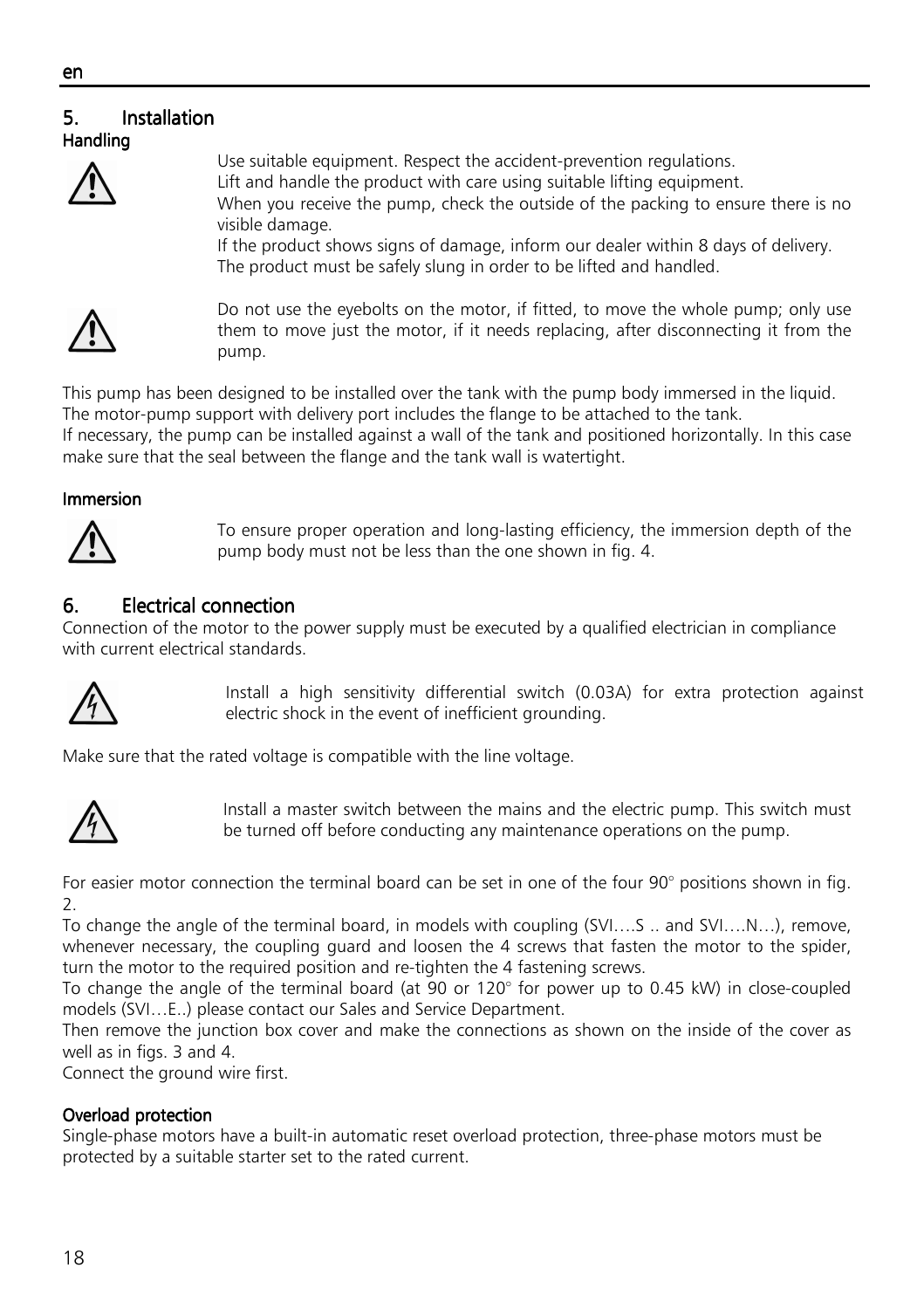# 7. Start-up

With the pump body submerged start the pump, if three phase, for a few seconds. Through the coupling guard or the fan cover check the direction of rotation: it must be clockwise when looking at the pump from above, as indicated by the arrow on the flange.

If the direction of rotation is incorrect, turn off the master switch and invert the position of two supply wires.

# **Operation**

The pump must operate smoothly and noiselessly. Do not run the pump with the delivery port closed for more than 4-5 minutes, to avoid overheating the liquid and damages to the mechanical seal.



During operation, the outer surface of the pump (if hot liquids are being pumped) and the outer surface of the motor can exceed 40°C. Do not touch with parts of your body (e.g.: hands) and do not put combustible material into contact with the pump.

The maximum noise produced by the pump, correctly installed and used within the range indicated on the data plate, is as shown in the table below:

| <b>MOTOR POWER</b> | <b>MOTOR POWER</b> | SOUND PRESSURE LEVEL * Lp(A) |
|--------------------|--------------------|------------------------------|
| 2 POLES 50 Hz      | 4 POLES 50 Hz      | $dB \pm 2$                   |
| $\leq$ kW 5.5      | Up to kW 4         | < 70                         |
| 7.5 kW             |                    |                              |
| 11 kW              |                    | 73                           |
| 15 kW              |                    |                              |
| 18.5 kW            |                    | 73                           |
| 22 kW              |                    | 70                           |
| 30 kW              |                    | 74                           |

Mean sound pressure level at a distance of 1 metre from the pump in a free field.

# 8. Maintenance Maintenance Maintenance



Maintenance operations must be performed by skilled and qualified personnel only. Use suitable equipment and protection devices. Observe the accident prevention regulations in force. If you need to drain the pump, make sure that the drained liquid does not cause damage or injuries.

The pump does not require any routine maintenance. Check the suction filter periodically to ensure that it is not clogged, and make sure that any liquid cleaning devices are efficient.

As regards unscheduled maintenance, which normally consists of cleaning the liquid ends or replacing the mechanical seal or other parts subject to wear, please consult our maintenance manual.



Before any pump maintenance operation, ensure that the motor is disconnected from the electric power mains.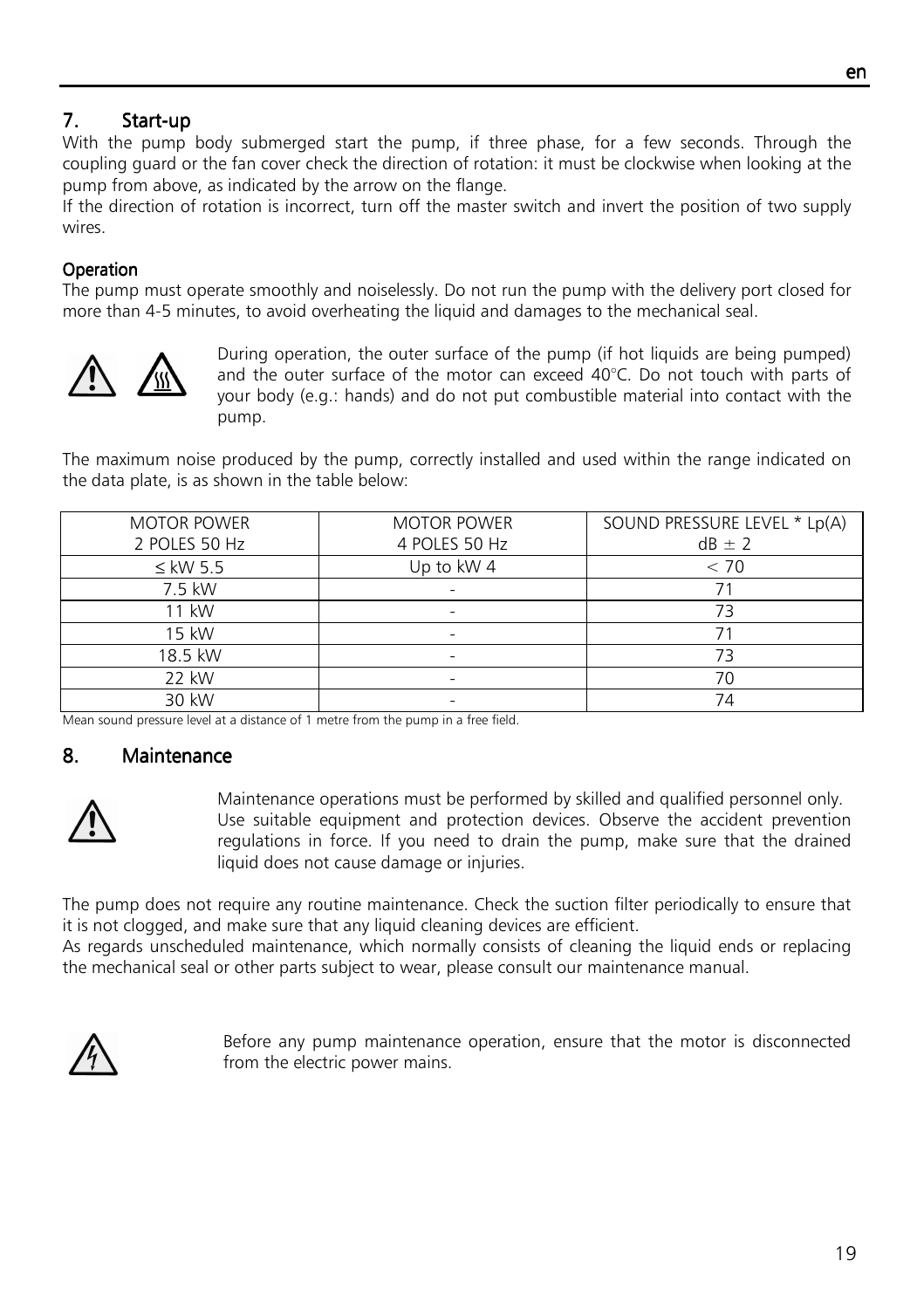#### 9. Troubleshooting

| <b>FAULT</b>                                                 | <b>PROBABLE CAUSE</b>                                                                         | <b>POSSIBLE REMEDIES</b>                                                                                                             |
|--------------------------------------------------------------|-----------------------------------------------------------------------------------------------|--------------------------------------------------------------------------------------------------------------------------------------|
| 1. The pump does not start                                   | No power                                                                                      | Restore the power supply.                                                                                                            |
|                                                              | Protective fuses of the pump or<br>of the auxiliary circuits burnt<br>out.                    | Change the fuses                                                                                                                     |
|                                                              | Overload protection has tripped.                                                              | Reset the protection (if it trips,<br>see fault 4)                                                                                   |
| 2. The pump starts but does not<br>deliver, or the flow rate | Liquid level too low                                                                          | Fill the tank with liquid<br>(min. level see fig.1)                                                                                  |
| delivered is low and                                         | Blocked intake filter.                                                                        | Dismantle and clean the pump                                                                                                         |
| inconstant.                                                  | Contrary rotation                                                                             | Check the direction of rotation<br>and, if necessary, exchange two<br>phases in the motor or in the<br>electric control panel.       |
| 3. Noisy pump operation                                      | bodies<br>Presence of foreign<br>inside the pump, between the<br>impellers and the diffusers. | Dismantle and clean the pump                                                                                                         |
|                                                              | Motor bearings are worn.                                                                      | Replace the bearings or the<br>motor.                                                                                                |
| 4. Overload protection activates                             | bodies<br>Presence of foreign<br>inside the pump, between the<br>impellers and the diffusers. | Dismantle and clean the pump                                                                                                         |
|                                                              | The pump is sucking up a<br>dense, viscous liquid.                                            | Check<br>the<br>actual<br>power<br>necessary according<br>the<br>to<br>characteristics of the pumped<br>liquid and change the motor. |
|                                                              | The pump is distributing a flow<br>rate higher than the limit<br>indicated on the data plate. | Partly close the interception<br>valve on delivery until the flow<br>rate returns within the limits<br>contemplated.                 |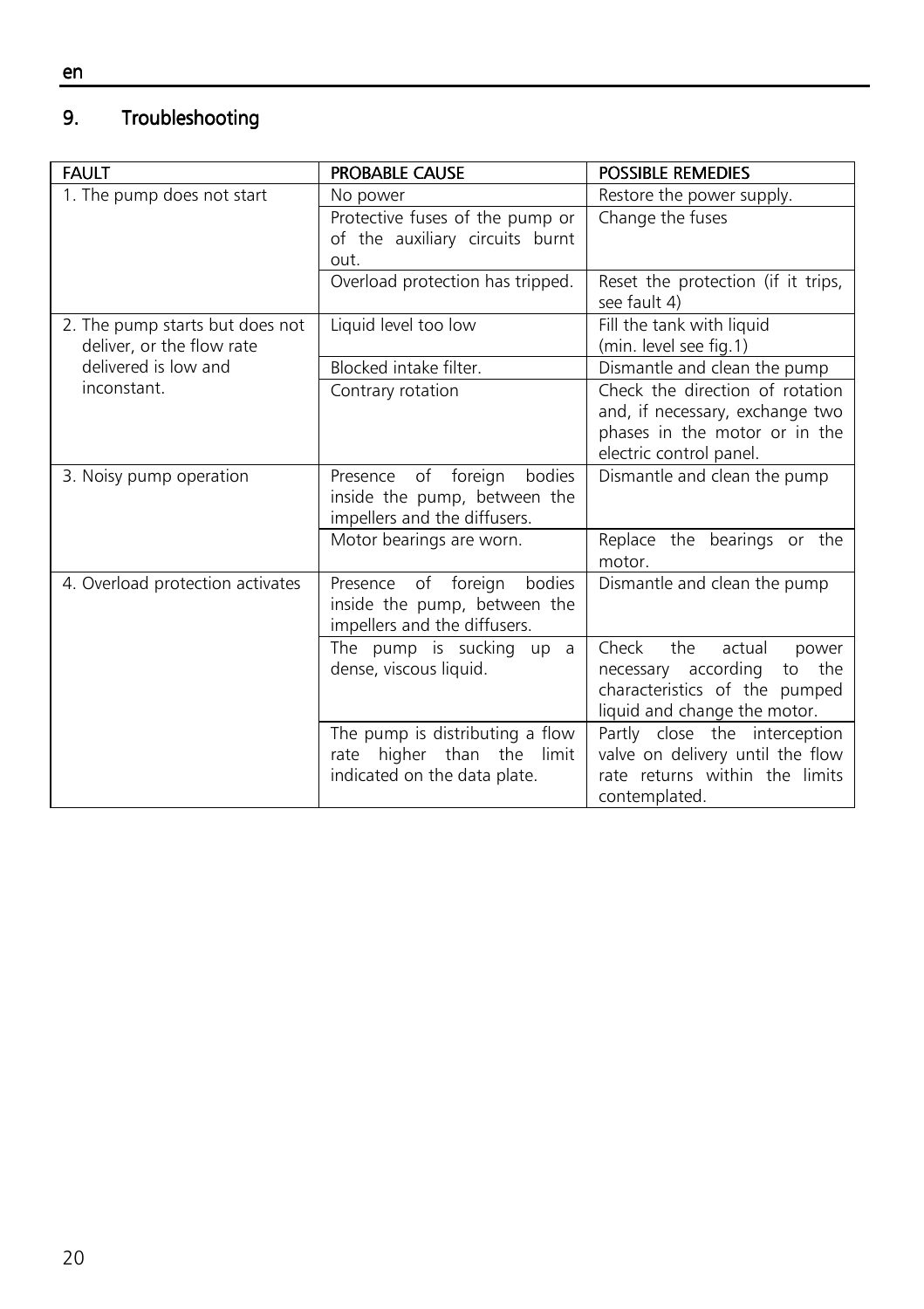# 1. Informations générales

Avec le présent manuel, nous entendons fournir les informations indispensables pour l'installation, l'utilisation et l'entretien de l'électropompe.

Le contenu du présent manuel se réfère au produit standard tel qu'il est présenté dans la documentation commerciale. Consultez la documentation contractuelle de vente pour les variantes et les caractéristiques des versions spéciales.

Pour toute demande d'informations techniques ou de pièces de rechange auprès de nos services de Vente ou Après-vente, précisez toujours le type exact et le code de l'électropompe.

Contactez notre service Après-vente le plus proche pour toutes les instructions, situations et événements ne figurant ni dans le manuel ni dans la documentation de vente.

Lire le présent manuel avant d'installer et d'utiliser le produit.



Une utilisation impropre peut engendrer des conditions de danger et entraîner des dommages aux personnes et aux biens et invalider la garantie.

# 2. Description du produit

La série SVI est composée de pompes multicellulaires à axe vertical à corps immergé s'accouplant aux moteurs électriques normalisés. Les pompes de la série SVI comportent des parties métalliques en contact avec l'eau en acier inoxydable et d'autres parties en fonte. La série inclut également une version spéciale ayant toutes les parties métalliques en contact avec l'eau en acier inoxydable.

# 3. Applications

L'application typique des pompes SVI est le pompage d'émulsions réfrigérantes et lubrifiantes de machines-outils. Elles sont utilisées en outre dans les installations de lavage, de filtration, de récupération des condensats et dans toutes les applications où il faut avoir la partie hydraulique immergée.

# 4. Limites d'utilisation



Pompe non adaptée au pompage de liquides inflammables ou explosifs.

**ATTENTION** 

 Pompe non adaptée au pompage de liquides contenant des substances solides, abrasives ou fibreuses.

Les fluides pompés doivent présenter une viscosité et une densité égales à celle de l'eau. Les fluides ayant une viscosité et une densité supérieures requièrent un moteur électrique surdimensionné. Viscosité cinématique maximale selon la norme EN 12157.

Pression maximale de service :

 Pour les versions "E" et "EN" monobloc = 10 bar Pour les versions "S" et "N" avec manchon d'accouplement = 25 bar

Température du liquide :

 Pour les versions "E" et "EN" monobloc de série (garnitures mécaniques en FPM) de –10 °C à  $+60 °C$  Pour les versions "E" et "EN" monobloc spéciales (garnitures mécaniques en EPDM) de –30 °C  $\lambda + 60$  °C Pour les versions "S" et "N" avec manchon d'accouplement de série (garnitures mécaniques en FPM) de  $-10$  °C à  $+90$  °C Pour les versions "S" et "N" avec manchon d'accouplement spécial (garnitures mécaniques en EPDM) de –30 °C à +90 °C Pour les versions "S" et "N" avec manchon d'accouplement spécial (garnitures mécaniques en PTFE) de 0  $^{\circ}$ C à +90  $^{\circ}$ C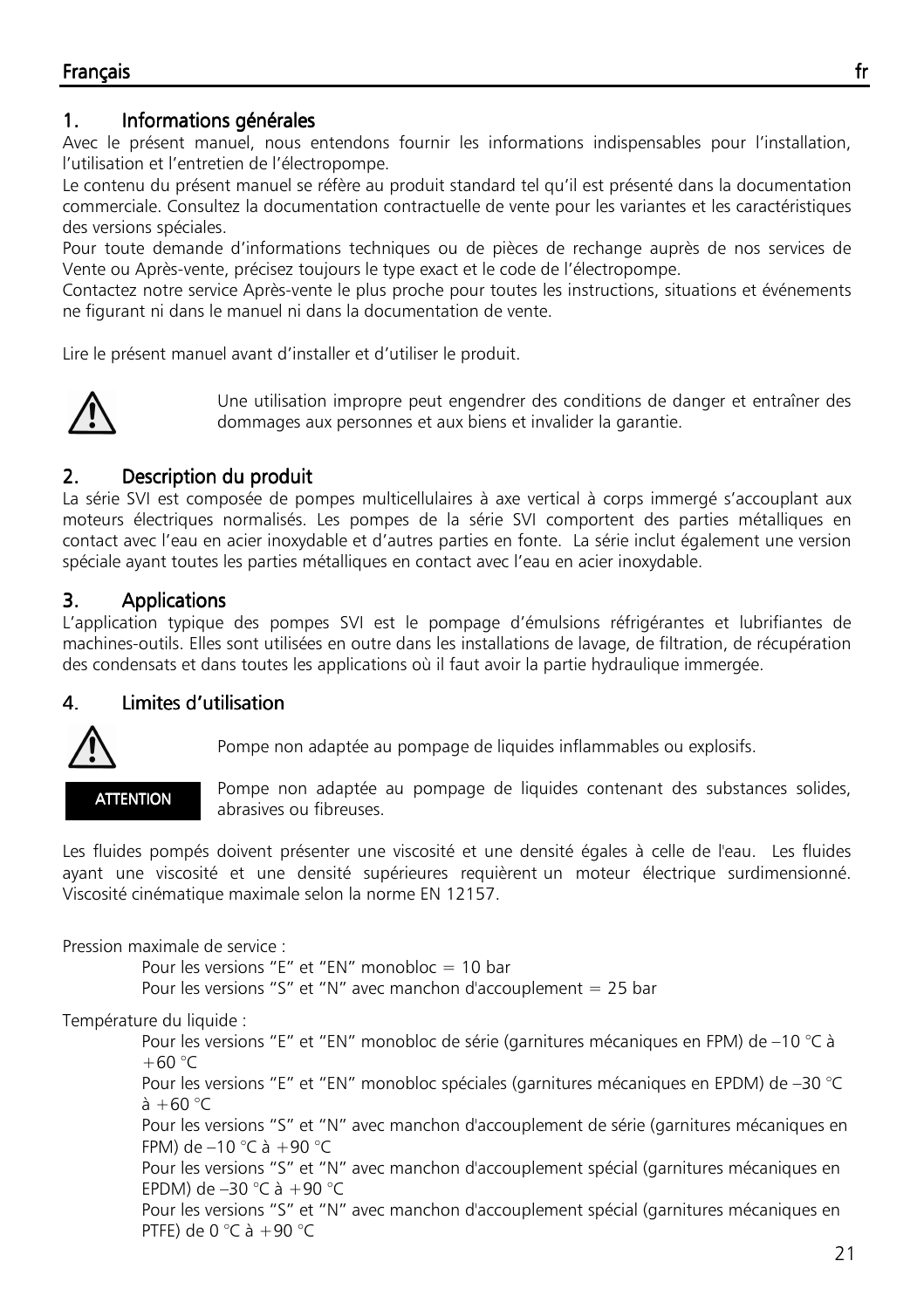Température ambiante maximale :+40 °C

Nombre maximal de démarrages par heure :

- 20 pour puissances jusqu'à 5,5 kW
- 15 Hz pour puissances jusqu'à 15 kW,
- 12 pour puissances supérieures

# 5. Installation

#### Déplacement



Utilisez des équipements adaptés. Respectez les normes pour la prévention des accidents.

Le produit doit être soulevé et déplacé avec soin en utilisant des engins de levage appropriés.

À la réception de l'électropompe, inspectez visuellement l'emballage pour vous assurer qu'il ne présente pas de dommages évidents.

Si le produit présente des dommages, informez notre revendeur dans les 8 jours qui suivent la livraison.

Pour le levage et la déplacement, le produit doit être élingué de manière sûre.



Les anneaux de levage du moteur, s'ils sont présents, ne doivent jamais être utilisés pour déplacer l'ensemble de l'électropompe ; ils ne doivent être utilisés que pour déplacer le moteur, lors de son remplacement, après le débranchement de la pompe.

La pompe a été conçue pour être installée au-dessus du réservoir avec le corps immergé dans le liquide Le support moteur-pompe avec orifice de refoulement inclut la bride pour la fixation au réservoir.

Si nécessaire, la pompe peut être installée sur l'une paroi du réservoir et être par conséquent placée horizontalement

Dans ce cas-là, l'étanchéité devra être assurée par la garniture placée entre la bride et la paroi du réservoir.

### Immersion



Pour garantir le bon fonctionnement de la pompe et le maintien des performances, le niveau d'immersion de la pompe devra être au moins égal à celui indiqué sur la fig. 4.

### 6. Branchement électrique

Le branchement du moteur au secteur électrique doit être effectué par un électricien qualifié dans le respect des normes électriques en vigueur.



Installez un interrupteur différentiel à haute sensibilité (0,03A) comme protection supplémentaire contre les décharges électriques en cas de mise à la terre inefficace

Vérifiez que la tension de secteur est compatible avec celle indiquée sur la plaque signalétique.les décharges électriques en cas de mise à la terre inefficace



Intercaler un interrupteur général entre l'alimentation de secteur et l'électropompe. Cet interrupteur doit être désenclenché avant toute intervention sur l'électropompe.

fr ٦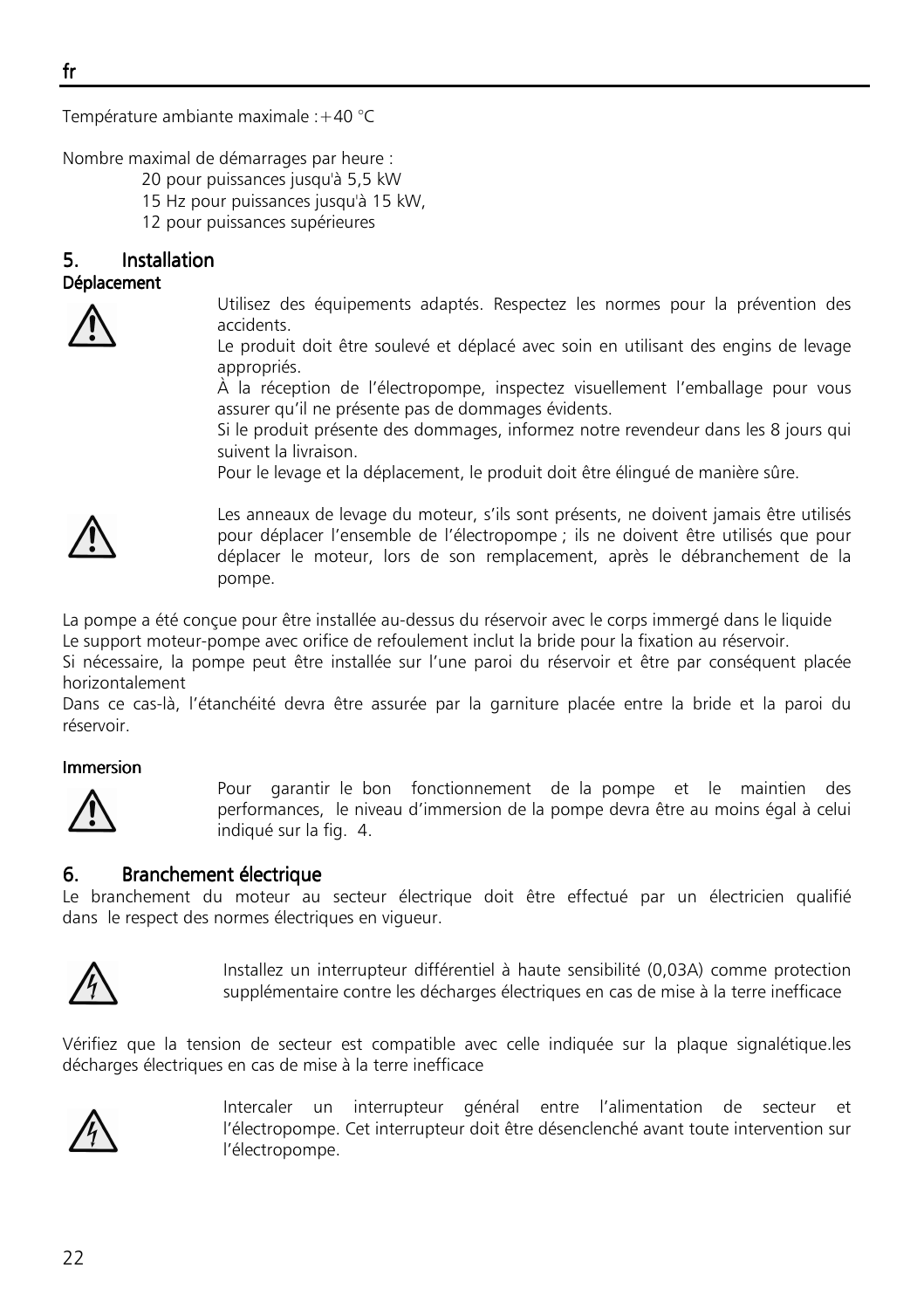Pour faciliter le branchement du moteur, il est possible de positionner le bornier dans l'une des 4 positions à 90° indiquées dans la fig. 2.

Pour changer l'orientation du bornier, dans les modèles avec manchon d'accouplement (SVI….S .. et SVI…. N…), après avoir enlevé, si nécessaire, la protection du manchon d'accouplement, dévisser le 4 vis fixant le moteur à la lanterne, tourner le moteur dans la position désirée et revisser les 4 vis de fixation.

Pour changer l'orientation bornier (à 90° ou 120° pour les puissances jusqu'à 0,45 kW) dans les modèles monobloc (SVI…E..) nous vous conseillons de faire appel à notre réseau de Vente et d'Après-vente.

Enlever ensuite le couvercle de la boîte de raccordement et effectuer les raccordements indiqués tant sur l'envers du couvercle que sur les fig 3 et 4.

Effectuer la mise à la terre comme première opération.

#### Protection contre la surcharge

Les moteurs monophasés ont une protection à réarmement automatique incorporée. Les moteurs triphasés doivent être protégés par un démarreur approprié étalonné en fonction du courant indiqué sur la plaque signalétique.

### 7. Mise en service

Assurez-vous que le corps de pompe est immergé au moins jusqu'au niveau minimum spécifié et faire fonctionner la pompe pendant quelques instants. Contrôlez, en regardant travers la protection du manchon d'accouplement ou à travers la protection du ventilateur, avec la pompe vue de dessus, que la rotation s'effectue bien dans le sens des aiguilles d'une montre, comme l'indique la flèche sur la bride. En cas de rotation dans le sens contraire, désenclenchez l'interrupteur général et inversez deux conducteurs d'alimentation.

### **Fonctionnement**

Le fonctionnement doit s'avérer régulier et silencieux. Ne pas faire fonctionner la pompe avec le refoulement fermé pendant plus de 4-5 minutes, pour éviter la surchauffe du liquide et les dommages à la garniture mécanique.



Pendant le fonctionnement, lorsque la pompe est utilisée pour pomper des liquides chauds, la surface externe de la pompe et la surface externe du moteur peuvent atteindre des températures supérieures à 40°C. Ne jamais mettre des parties du corps (les mains par exemple) ou des matériaux combustibles en contact avec l'électropompe.

Le tableau ci-dessous indique le niveau maximal des émissions sonores de l'électropompe correctement installée utilisée dans la plage d'application indiquée sur la plaque signalétique.

| PUISSANCE MOTEUR | PUISSANCE MOTEUR | NIVEAU DE PRESSION        |
|------------------|------------------|---------------------------|
| 2 PÔLES 50 Hz    | 4 PÔLES 50 Hz    | SONORE * Lp(A) $dB \pm 2$ |
| $\leq$ kW 5.5    | Jusqu'à kW 4     | < 70                      |
| 7.5 kW           |                  |                           |
| 11 kW            |                  | 73                        |
| 15 kW            |                  |                           |
| 18,5 kW          |                  | 73                        |
| 22 kW            |                  | 70                        |
| 30 kW            |                  | 74                        |

Niveau de pression sonore moyenne à 1 mètre de l'électropompe en champ libre.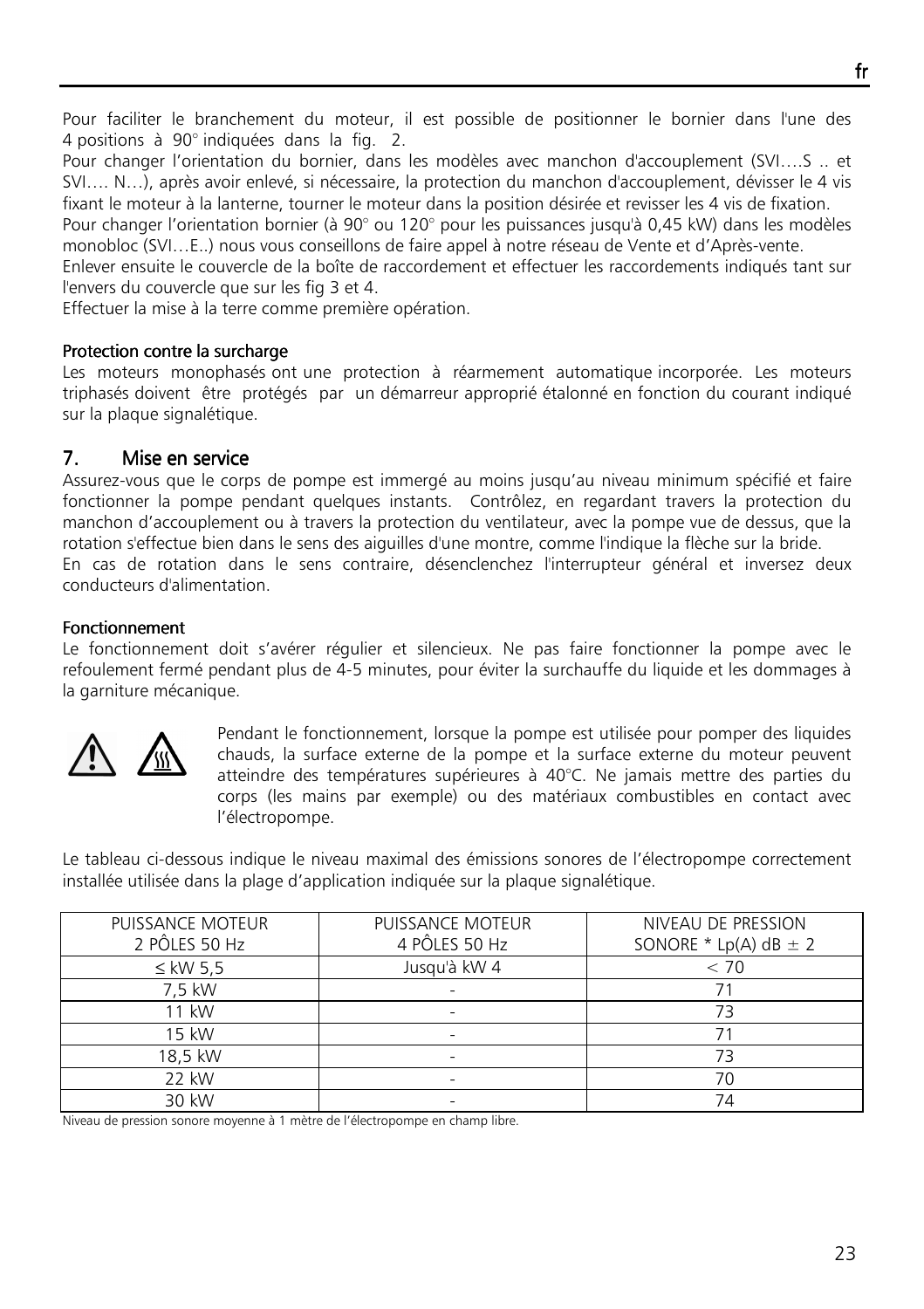# 8. Entretien



Les interventions de maintenance ne doivent être exécutées que par du personnel expert et qualifié.

Utilisez des outils et des protections appropriés. Respectez les normes pour la prévention des accidents. Si vous devez vider la pompe, veillez à ce que le liquide vidangé ne constitue pas une source de dommages pour les personnes ou les biens.

La pompe ne requière aucune maintenance ordinaire. Contrôlez périodiquement que le filtre d'aspiration de la pompe n'est pas encrassé et que les éventuels dispositifs d'épuration du liquide sont efficaces. Pour la maintenance extraordinaire, consistant généralement dans le lavage des parties hydrauliques ou le remplacement de la garniture mécanique ou d'autres parties sujettes à usure, Consultez notre manuel d'entretien.



Avant toute intervention de maintenance sur la pompe, assurez-vous que le moteur a bien été déconnecté de l'alimentation électrique.

### 9. Recherches de pannes

| <b>DYSFONCTIONNEMENT</b>                                      | <b>CAUSE PROBABLE</b>                                                                                | <b>REMÈDES POSSIBLES</b>                                                                                                     |
|---------------------------------------------------------------|------------------------------------------------------------------------------------------------------|------------------------------------------------------------------------------------------------------------------------------|
| 1. L'électropompe ne démarre                                  | Absence de courant                                                                                   | Rétablir l'alimentation.                                                                                                     |
| pas.                                                          | Fusibles de protection de la<br>pompe ou des circuits auxiliaires<br>arillés.                        | Remplacer les fusibles                                                                                                       |
|                                                               | Intervention de la protection<br>contre la surtension                                                | Réarmer la protection (en cas de<br>réintervention de la protection,<br>voir dysfonctionnement 4)                            |
| 2. L'électropompe se met en<br>route mais le débit est réduit | Niveau du liquide insuffisant                                                                        | Remplir le réservoir de liquide<br>(pour niveau min., voir fig. 1)                                                           |
| ou inconstant.                                                | Filtre d'aspiration colmaté                                                                          | Démonter la pompe et la<br>nettoyer                                                                                          |
|                                                               | Mauvais sens de rotation                                                                             | Contrôler le sens de rotation et<br>nécessaire inverser deux<br>ςi<br>phases dans le moteur ou dans<br>le coffret électrique |
| 3. Fonctionnement bruyant de<br>l'électropompe                | Présence de corps étrangers à<br>l''intérieur de la pompe entre les<br>roues et les diffuseurs       | Démonter<br>la<br>pompe<br>- la<br>et<br>nettoyer                                                                            |
|                                                               | Roulements du moteur usés                                                                            | Remplacer les roulements ou le<br>moteur                                                                                     |
| 4. Intervention de la protection<br>contre la surtension      | Présence de corps étrangers à<br>l''intérieur de la pompe entre les<br>roues et les diffuseurs       | Démonter<br>la<br>pompe<br>et<br>- la<br>nettoyer                                                                            |
|                                                               | La pompe aspire un liquide<br>dense et visqueux                                                      | Vérifiez la puissance effective<br>fonction<br>nécessaire<br>des<br>en<br>liquide<br>caractéristiques<br>du<br>pompé.        |
|                                                               | débit<br>L'électropompe<br>a<br>un<br>supérieur aux limites indiquées<br>sur la plaque signalétique. | Fermez partiellement le robinet<br>d'arrêt du refoulement jusqu'à<br>ce que le débit corresponde aux<br>limites prévues.     |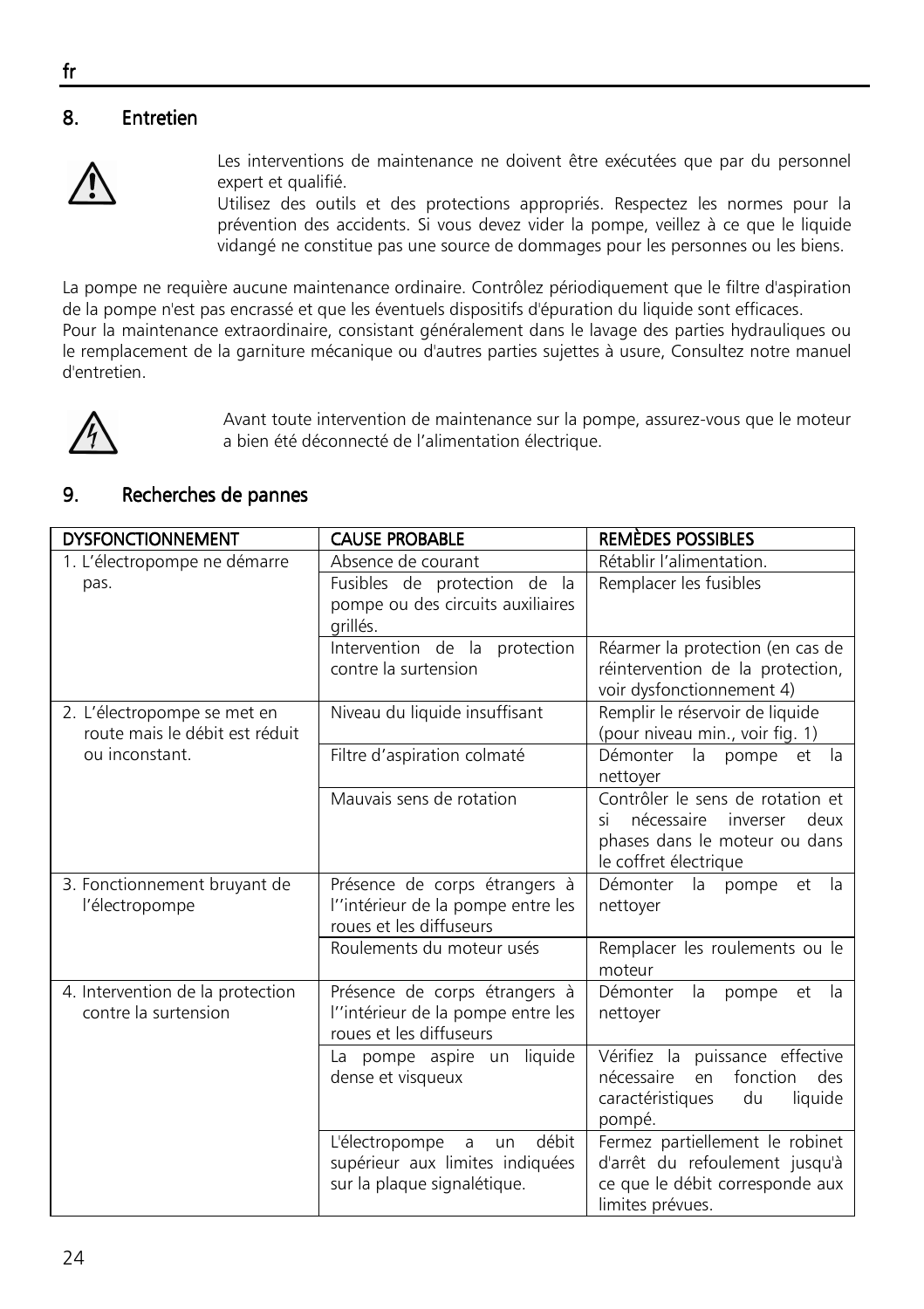# 1. Allgemeines

Im vorliegenden Handbuch sind die wesentlichen Informationen für die Installation, Bedienung und Wartung der Motorpumpen enthalten.

Die nachfolgenden Anleitungen beziehen sich auf die Standardausführung gemäß Marketingunterlagen; die Merkmale der Sonderausführungen und Varianten sind in den entsprechenden Verkaufsunterlagen beschrieben.

Bei Anforderung von technischen Informationen oder Ersatzteilen an unseren Verkaufs- und Kundendienst sind immer der genaue Motorpumpentyp und der Code anzugeben.

Für nicht im vorliegenden Handbuch noch in den Verkaufsunterlagen enthaltenen Hinweisen, Situationen

oder Vorkommnissen wenden Sie sich bitte an die nächste Kundendienststelle.

Die vorliegenden Anleitungen müssen vor der Installation und Verwendung des Produkts durchgelesen werden.



Durch einen nicht vorschriftsmäßigen Gebrauch der Pumpe können Personen- und Sachschäden verursacht werden. Dieser bedingt außerdem den Verfall der Garantieleistungen.

# 2. Produktbeschreibung

Die Baureihe SVI umfasst mehrstufige Pumpen mit Senkrechtachse und getauchtem Körper, die an Normmotoren angeschlossen werden können. Bei den Pumpen sind die mit der Flüssigkeit in Berührung kommenden Metallelemente zum Teil aus Edelstahl oder aus Gusseisen. Zur Baureihe gehört auch eine Spezialversion, bei der alle mit Wasser in Berührung kommenden Metallteile aus Edelstahl hergestellt werden.

# 3. Anwendungen

Die Pumpen der Baureihe SVI finden ihren typischen Anwendungsbereich in der Förderung von Kühlund Schmieremulsionen für Werkzeugmaschinen, weiters in Wasch-, Filter- und Kondenswasserrückgewinnungsanlagen und im Allgemeinen für alle Anwendungen, bei denen mit getauchtem Hydraulikteil gearbeitet wird.

# 4. Einsatzgrenzen



Die Pumpe eignet sich nicht zur Förderung von feuer- und explosionsgefährlichen Flüssigkeiten.

**ACHTUNG** 

Die Pumpe eignet sich nicht zur Förderung von Flüssigkeiten mit Feststoffen, abrasiven und faserhaltigen Substanzen.

Die Viskositäts- und Dichtewerte der geförderten Flüssigkeiten müssen jenen des Wassers entsprechen. Bei höherer Viskosität und Dichte muss der Elektromotor entsprechend ausgelegt werden. Max. kinematische Viskosität nach EN12157.

Max. Betriebsdruck:

Für die Baureihen "E" und "EN" in Blockausführung = 10 bar Für die Baureihen "S" und "N" mit Kupplung = 25 bar

Flüssigkeitstemperatur:

Für die Baureihen "E" und "EN" in Standard-Blockausführung (FPM-Dichtungen): von -10°C bis  $+60^{\circ}$ C Für die Baureihen "E" und "EN" in Sonder-Blockausführung (EPDM-Dichtungen): von -30°C bis  $+60^{\circ}C$ Für die Baureihen "S" und "N" mit Standardkupplung (FPM-Dichtungen): von -10°C bis +90°C Für die Baureihen "S" und "N" mit Spezialkupplung (EPDM-Dichtungen): von -30°C bis +90°C Für die Baureihen "S" und "N" mit Spezialkupplung (PTFE-Dichtungen): von 0°C bis +90°C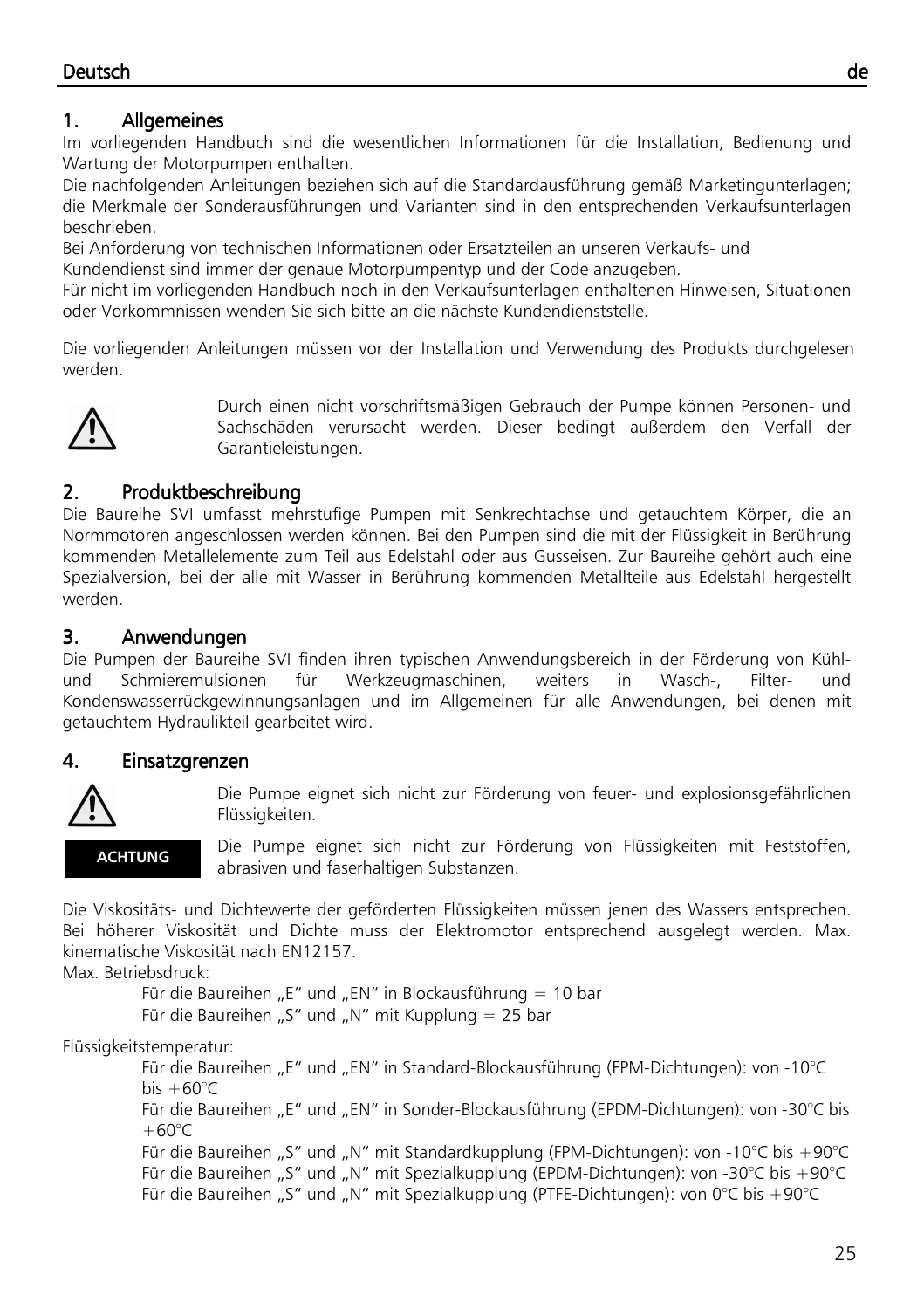Max. Umgebungstemperatur: +40°C

Max. stündliche Anlaufhäufigkeit:

- 20 für Leistungen bis 5.5 kW
- 15 für Leistungen bis 15 kW
- 12 für höhere Leistungen

### 5. Installation Installation Installation

#### **Transport**



Verwenden Sie geeignete Transportmittel. Beachten Sie die Unfallverhütungsvorschriften.

Das Produkt muss vorsichtig mit geeigneten Hebemitteln angehoben und fortbewegt werden. Bei Erhalt der Motorpumpe ist durch eine Sichtkontrolle der Verpackung sicherzustellen, dass keine offensichtlichen Beschädigungen vorliegen. Sollten Schäden festgestellt werden, ist innerhalb von 8 Tagen nach Lieferung der entsprechende Händler zu informieren.

Zum Anheben und Fortbewegen muss das Produkt sicher angeschlagen werden.



Verwenden Sie nie die ggf. vorhandenen Transportösen des Motors zur Fortbewegung der Motorpumpe. Genannte Ösen sind ausschließlich für den Transport des alleinigen Motors gedacht, wenn dieser ausgetauscht werden muss. In diesem Fall muss vorher die Pumpe abgetrennt werden.

Die Pumpe ist für die Installation auf dem Behälter mit getauchtem Pumpenkörper ausgelegt. Die Motor-Pumpen-Halterung mit Druckstutzen beinhaltet den Flansch zur Feststellung am Behälter. Bei Bedarf kann die Pumpe an einer Wand des Behälters installiert und in der Folge waagrecht gelagert werden. In diesem Fall muss die Dichtung zwischen Flansch und Behälterwand die perfekte Abdichtung gewährleisten.

#### **Eintauchen**



Um den korrekten Betrieb und die angegebenen Leistungen zu gewährleisten, muss der Pumpenkörper mindestens bis zu der in Abb. 4 angegebenen Tauchtiefe eingetaucht werden.

# 6. Elektrischer Anschluss Elektrischer AnschlussElektrischer Anschluss

Der Netzanschluss des Motors ist von einem qualifizierten Elektriker unter Berücksichtigung der einschlägigen Elektrovorschriften vorzunehmen



Als zusätzlicher Schutz vor Elektroschlägen ist bei einer unzureichenden Erdungsanlage ein hochsensibler Differentialschalter (0.03A) zu installieren.

Sicherstellen, dass die auf dem Datenschild angeführte Spannung mit der Netzspannung übereinstimmt.



Zwischen dem Netz und der Elektropumpe ist ein Hauptschalter vorzusehen. Dieser Schalter ist vor jeglichem Eingriff an der Pumpe auszuschalten.

Um den Motoranschluss zu vereinfachen, kann das Klemmenbrett in einer der vier 90°-Positionen der Abb. 2 angebracht werden.

Um die Ausrichtung des Klemmenbrett zu ändern, muss bei den Modellen mit Kupplung (SVI….S .. e SVI….N…), falls erforderlich, der Kupplungsschutz entfernt und die 4 Motor-Laternen-Feststellschrauben aufgedreht werden. Dann kann der Motor in die gewünschte Position gedreht und die vier Feststellschrauben wieder angezogen werden.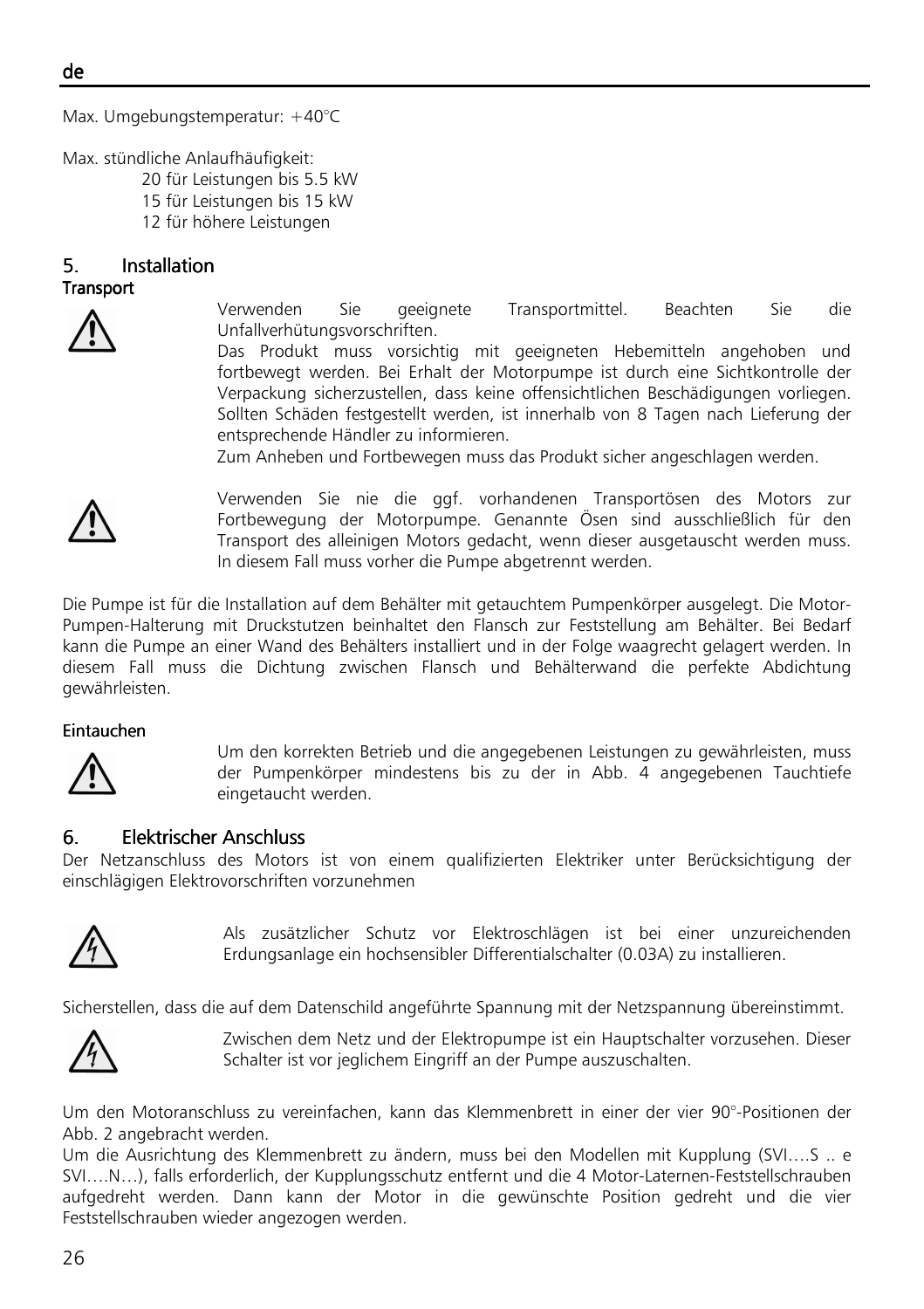Um die Ausrichtung des Klemmenbretts (auf 90° oder 120° für Leistungen bis 0.45 kW) in den Modellen in Blockausführung (SVI…E..) zu ändern, wenden Sie sich bitte an unser Verkaufs- und Kundendienstnetz.

Den Deckel des Verbinderkastens abnehmen und die Anschlüsse wie auf der Rückseite des Deckels selbst bzw. in Abb. 3 und 4 angeführt vornehmen.

Vor allen anderen Eingriffen ist der Erdungsanschluss vorzunehmen.

# Überlastschutz

Die Wechselstrommotoren verfügen über einen eingebauten Überlastschutz mit automatischer Rückstellung. Die Drehstrommotoren müssen durch einen geeigneten Anlasser, geeicht auf den Nennstrom, geschützt werden.

### 7. Inbetriebnahme

Stellen Sie sicher, dass der Pumpenkörper mindestens bis zur angegebenen Mindesttauchtiefe eingetaucht ist und lassen Sie die Pumpe kurz an. Durch den Kupplungsschutz oder durch die Lüfterabdeckung muss die Drehrichtung (im Uhrzeigersinn) von oben kontrolliert werden. Die korrekte Richtung wird vom Pfeil auf dem Flansch angezeigt.

Bei gegenläufiger Drehung ist der Hauptschalter auszuschalten und die zwei Speisedrähte untereinander auszutauschen.

### Betrieb

Bei korrektem Betrieb läuft die Pumpe leise und gleichmäßig. Bei geschlossener Druckleitung darf die Pumpe nicht länger als 4-5 Minuten laufen, um eine Überhitzung der Flüssigkeit und Schäden an der Gleitringdichtung zu vermeiden.



Während des Betriebs können die Pumpenoberfläche (beim Pumpen von warmen Flüssigkeiten) und die Außenfläche des Motors Temperaturen von mehr als 40°C erreichen. Vermeiden Sie eine Berührung mit Körperteilen (z. B. Händen), ebenso wie den Kontakt der heißen Motorpumpe mit brennbarem Material.

Das maximale von der korrekt installierten und innerhalb des vorgesehenen Einsatzbereichs verwendeten Motorpumpe erzeugte Geräusch ist aus der nachstehenden Tabelle ersichtlich:

| <b>MOTORLEISTUNG</b> | <b>MOTORLEISTUNG</b>     | SCHALLDRUCKPEGEL*  |
|----------------------|--------------------------|--------------------|
| 2 POLIG 50 Hz        | 4 POLIG 50 Hz            | $Lp(A)$ dB $\pm$ 2 |
| $\leq$ kW 5,5        | bis kW 4                 | < 70               |
| 7.5 kW               |                          |                    |
| 11 kW                |                          | 73                 |
| 15 kW                |                          |                    |
| 18,5 kW              | $\overline{\phantom{0}}$ |                    |
| 22 kW                |                          | 7٢                 |
| 30 kW                |                          | 74                 |

Durchschnittlicher Schalldruckpegel auf 1 m Abstand zur Motorpumpe im freien Feld.

#### 8. Wartung



Wartungseingriffe dürfen grundsätzlich nur von erfahrenem Fachpersonal vorgenommen werden. Verwenden Sie hierzu angemessene Ausrüstungen und Schutzvorrichtungen. Beachten Sie die Unfallverhütungsvorschriften. Falls Sie die Pumpe entleeren müssen, achten Sie bitte darauf, dass die abgelassene Flüssigkeit keine Schäden an Sachen und Personen verursacht.

Für die Pumpe sind keine ordentlichen Wartungseingriffe vorgesehen. In regelmäßigen Zeitabständen muss kontrolliert werden, dass der Saugfilter der Pumpe nicht verstopft ist und allfällige Vorrichtungen zur Reinigung der gepumpten Flüssigkeit betriebstüchtig sind.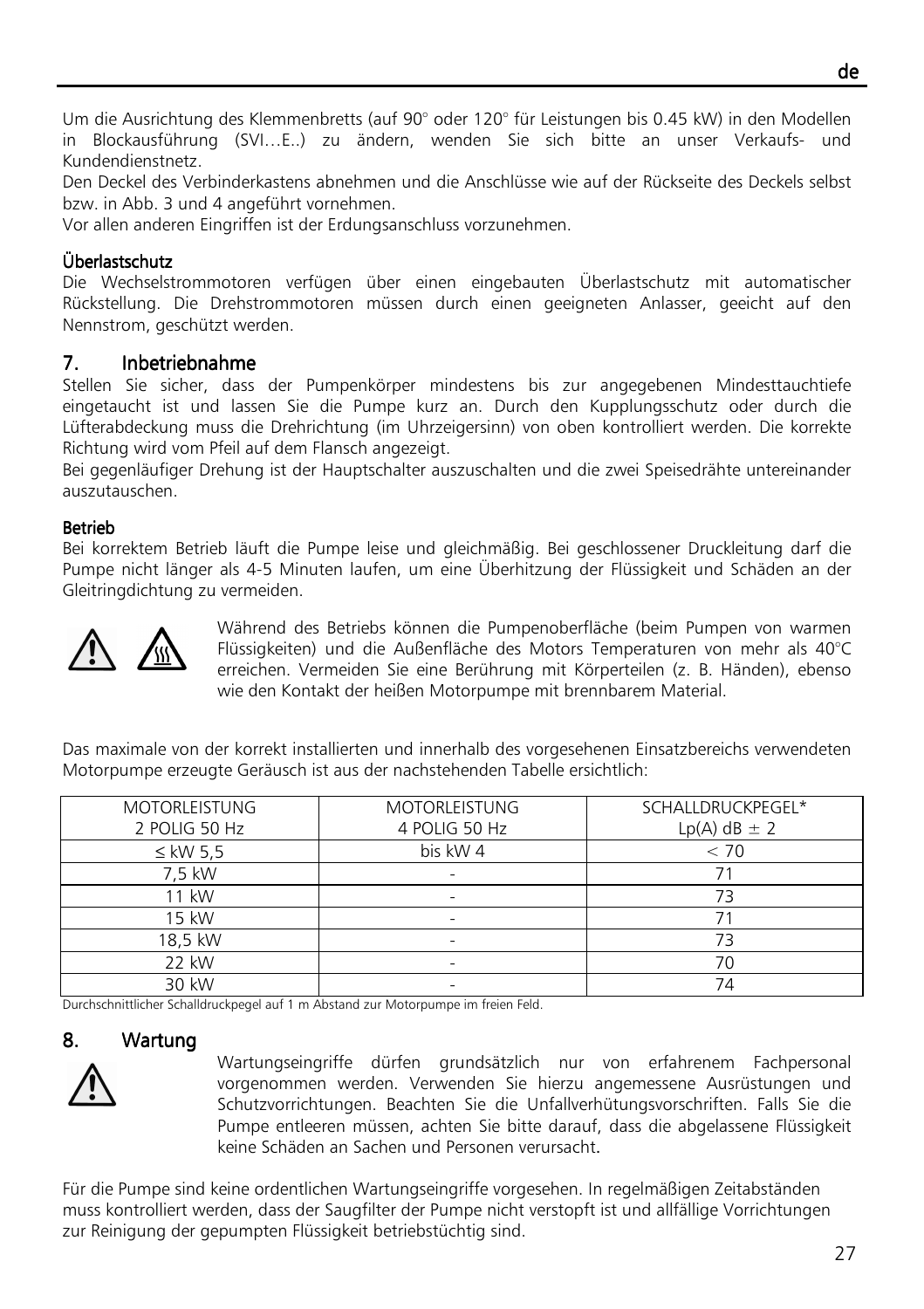Die außerordentliche Wartung besteht im Allgemeinen in der Reinigung des Hydraulikteils oder im Austausch der Gleitringdichtung bzw. anderer Verschleißteile. Nehmen Sie hierzu auf unsere Wartungsanleitungen Bezug.



Vor jeglichem Wartungseingriff an der Pumpe ist sicherzustellen, dass der Motor vom Stromnetz abgetrennt wurde.

# 9. Schadenssuche

| <b>BETRIEBSSTÖRUNG</b>            | <b>MÖGLICHE URSACHE</b>                     | <b>MÖGLICHE ABHILFE</b>                                             |
|-----------------------------------|---------------------------------------------|---------------------------------------------------------------------|
| 1. Die Motorpumpe läuft nicht     | Kein Netzanschluss                          | Stromspeisung herstellen                                            |
| an.                               | Schmelzsicherungen der Pumpe                | Schmelzsicherungen                                                  |
|                                   | Hilfskreise<br>der<br>oder                  | austauschen                                                         |
|                                   | durchgebrannt                               |                                                                     |
|                                   | Überlastschutz<br>Der<br>hat                | Überlastschutz rückstellen. (Falls                                  |
|                                   | eingegriffen.                               | eingreift,<br>siehe<br>erneut<br>er                                 |
|                                   |                                             | Betriebsstörung 4).                                                 |
| 2. Die Pumpe startet, aber die    | Zu niedriger Flüssigkeitsstand              | Behälter mit Flüssigkeit<br>Den                                     |
| Fördermenge ist beschränkt,       |                                             | füllen (Mindeststand siehe Abb.                                     |
| unregelmäßig oder fehlt           |                                             | 1)                                                                  |
| ganz.                             | Saugfilter verstopft                        | ausbauen<br>Die<br>Pumpe<br>und                                     |
|                                   |                                             | reinigen.                                                           |
|                                   | Falsche Drehrichtung                        | Drehrichtung kontrollieren und,<br>falls<br>die                     |
|                                   |                                             | erforderlich,<br>zwei<br>Phasen im Motor oder<br>am                 |
|                                   |                                             | Schaltbrett umtauschen.                                             |
| 3. Die Motorpumpe ist sehr        | Fremdkörper im Inneren der                  | Die Pumpe<br>ausbauen<br>und                                        |
| laut.                             | Pumpe zwischen Laufrad und                  | reinigen.                                                           |
|                                   | Diffusoren                                  |                                                                     |
|                                   | Verschlissene Motorlager                    | Lager oder den<br>Die<br>Motor                                      |
|                                   |                                             | ersetzen                                                            |
| 4. Der Überlastschutz greift ein. | Fremdkörper im Inneren der                  | Die<br>Pumpe<br>ausbauen<br>und                                     |
|                                   | Pumpe zwischen Laufrad und                  | reinigen.                                                           |
|                                   | Diffusoren.                                 |                                                                     |
|                                   | Die Pumpe saugt eine Flüssigkeit            | tatsächlich<br>erforderliche<br>Die                                 |
|                                   | mit hoher Dichte und Viskosität             | Leistung<br>Funktion<br>in<br>der                                   |
|                                   | an.                                         | Merkmale<br>der<br>gepumpten                                        |
|                                   |                                             | Flüssigkeit kontrollieren und den                                   |
|                                   |                                             | Motor austauschen.                                                  |
|                                   | Die Fördermenge liegt über den              | auf<br>Sperrventil<br>der<br>Das                                    |
|                                   | im Datenschild<br>angegebenen<br>Grenzwert. | Druckleitung teilweise schließen,<br>bis die Fördermenge wieder den |
|                                   |                                             | vorgesehenen<br>Grenzwerten                                         |
|                                   |                                             | entspricht.                                                         |

de ٦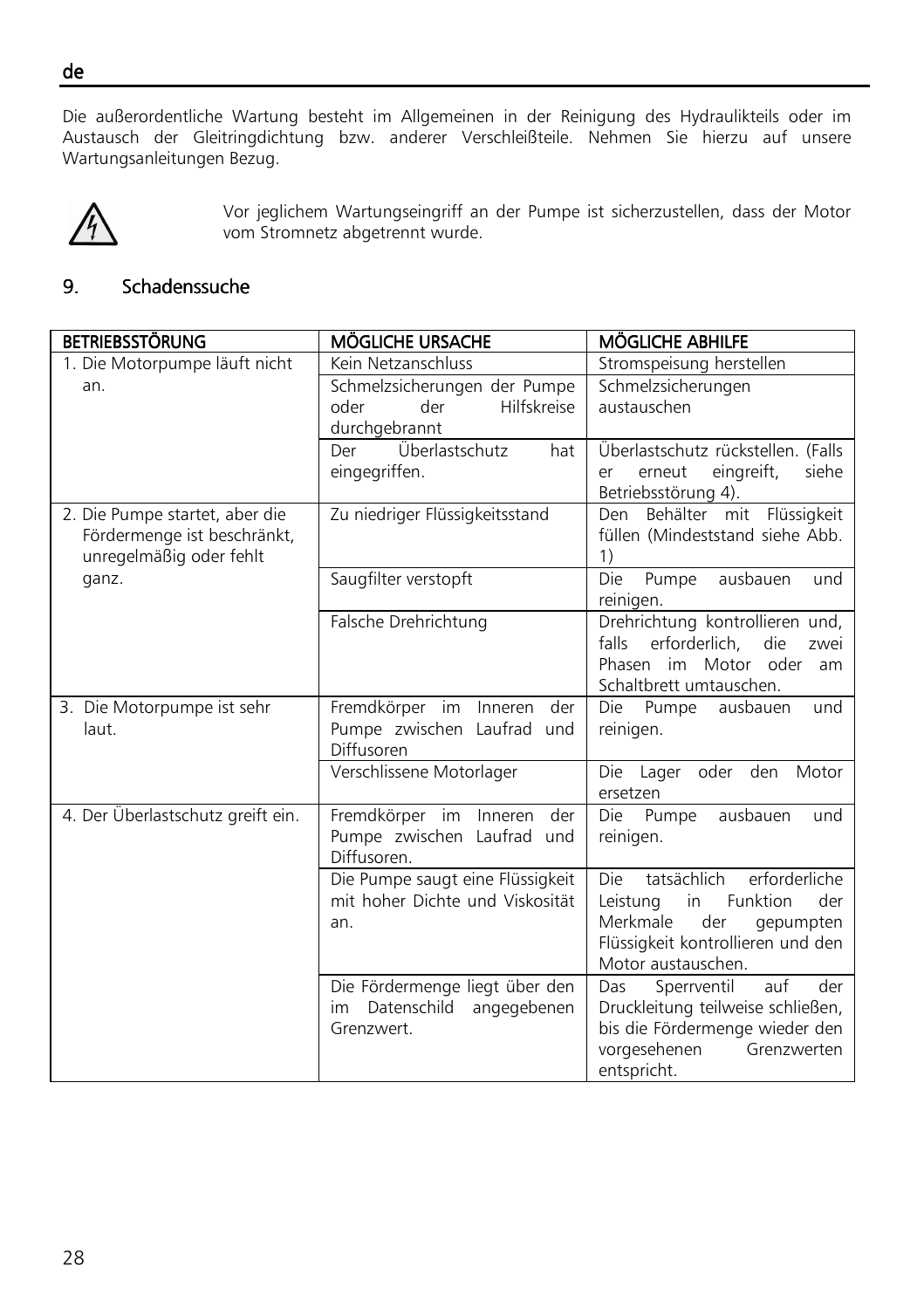# 1. Generalidades

Con este manual se desea facilitar la información indispensable para la instalación, el uso y el mantenimiento de las electrobombas.

El contenido de este manual se refiere al producto de serie según se describe en la documentación comercial. Refiérase a la documentación contractual de venta para las variantes y las características de las versiones especiales.

Indique siempre el tipo exacto de electrobomba y el código, en caso de que precise solicitar información técnica o piezas de repuesto a nuestro Servicio de Venta y Asistencia.

Para instrucciones, situaciones y eventos que no estén contemplados en este manual y ni siquiera en la documentación de venta diríjase a nuestro Servicio de Asistencia más cercano.

Lea este manual antes de instalar y usar el producto.



Un uso inapropiado puede originar condiciones de peligro con daños a las personas y a las cosas y determinar la pérdida de la garantía.

# 2. Descripción del producto

La gama SVI comprende bombas multietapas de eje vertical con cuerpo sumergido, que se pueden acoplar a motores eléctricos normalizados. En la gama SVI algunas partes metálicas que están en contacto con el agua son de acero inoxidable y otras de fundición. Está disponible una versión especial donde todas las partes metálicas que están en contacto con el agua son de acero inoxidable.

# 3. Aplicaciones

El empleo típico de las bombas SVI es el bombeado de emulsiones refrigerantes y lubrificantes de las máquinas herramientas. Además también se utilizan en sistemas de lavado, filtración, recuperación de líquido condensado y en todas aquellas aplicaciones en donde conviene tener sumergida la parte hidráulica.

# 4. Límites de aplicaciones



Bomba no apta para el bombeado de líquidos inflamables y explosivos.



 Bomba no apta para el bombeado de líquidos con substancias sólidas, abrasivas o fibrosas.

Los fluidos bombeados tienen que presentar una viscosidad y densidad equivalentes al agua. Fluidos con una viscosidad y densidad mayores necesitan un sobredimensionamiento del motor eléctrico. Máxima viscosidad cinemática según normativa EN12157.

Presión máxima de trabajo:

Para versiones "E" y "EN" monobloque = 10 bares Para versiones "S" y "N" con junta  $= 25$  bares

Temperatura líquido:

 Para versión "E" y "EN" monobloque de serie (juntas de FPM) de -10°C a +60°C Para versión "E" y "EN" monobloque especial (juntas de EPDM) de -30°C a +60°C Para versión "S" y "N" con junta de serie (juntas de FPM) de -10°C a +90°C Para versión "S" y "N" con junta especial (juntas de EPDM) de -30°C a +90°C Para versión "S" y "N" con junta especial (juntas de PTFE) de 0°C a +90°C

Temperatura máxima ambiente +40°C

Número máximo de arranques por hora: 20 para potencias hasta 5,5 kW

- 15 para potencias hasta 15 kW
- 12 para potencias superiores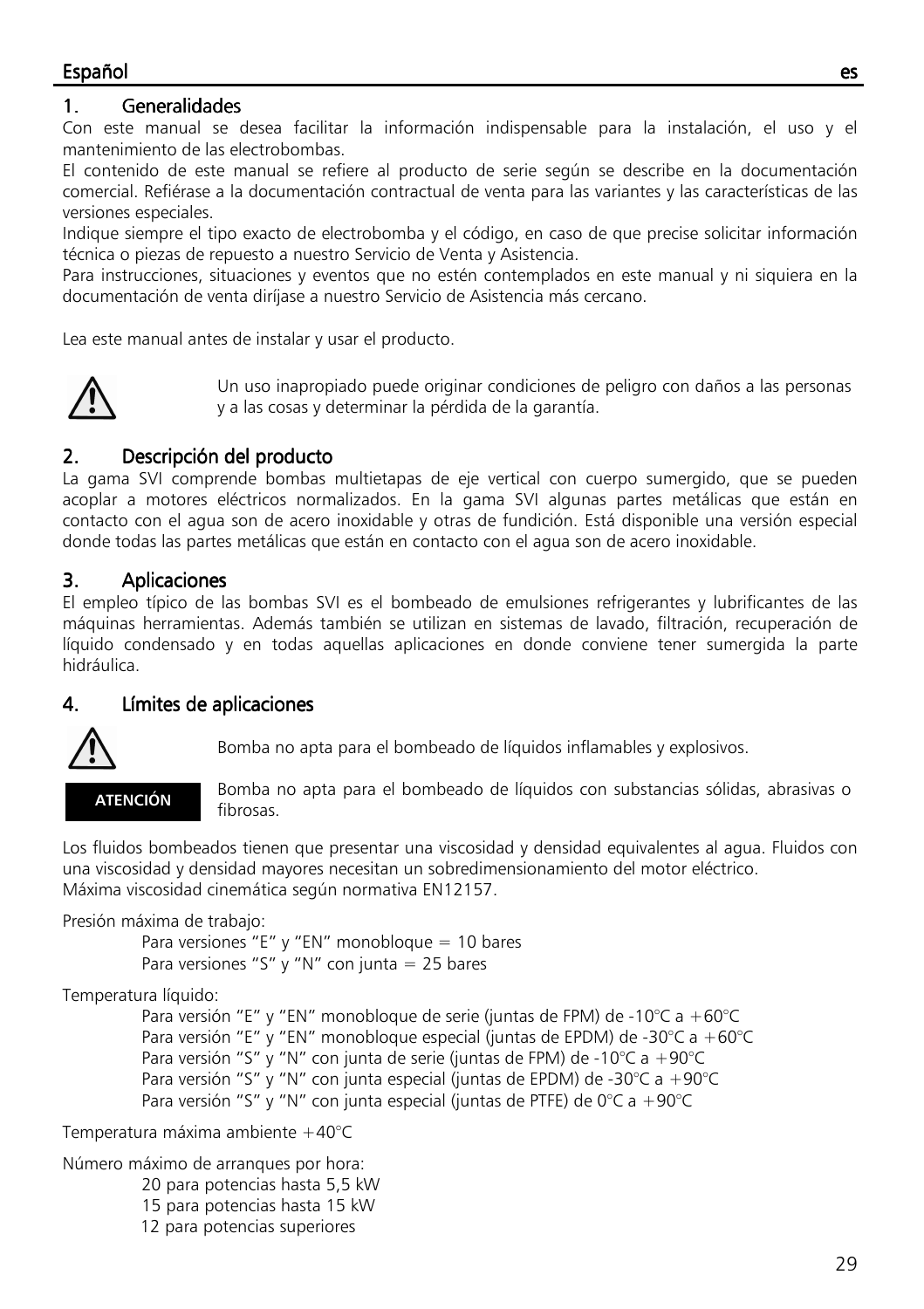#### ٦ 5. Instalación Instalación Instalación Desplazamiento



Utilice equipos adecuados. Respete las normas para la prevención de accidentes. Levante y desplace el producto con cuidado, utilizando aparatos de elevación

apropiados. Al recibir la electrobomba controle que el embalaje no presente daños evidentes en la parte exterior.

Si el producto presenta daños, informe a nuestro distribuidor dentro de 8 días de la entrega.

Para el levantamiento y el desplazamiento, se debe embragar el producto de manera segura.



No utilice las armellas del motor, si están presentes, para desplazar la electrobomba completa; utilice las armellas para desplazar exclusivamente el motor, en caso de que sea necesario sustituirlo, tras haberlo desconectado de la bomba.

La bomba ha sido proyectada para poder instalarse sobre el depósito con el cuerpo bomba sumergido en el líquido.

El soporte motor-bomba con racor de envío incluye la brida para sujetar el depósito.

Si fuera necesario, la bomba también se puede instalar en una pared del depósito, colocándola horizontalmente.

En este caso, la junta entre la brida y la pared del depósito tendrá que garantizar un cierre hermético.

# Inmersión



Para asegurar el correcto funcionamiento y el mantenimiento de las prestaciones, el nivel de inmersión del cuerpo bomba deberá ser por lo menos igual al que se indica en la fig. 4.

# 6. Conexión eléctrica

La conexión del motor con la red tiene que efectuarla un electricista cualificado respetando las normativas eléctricas vigentes.



Instale un interruptor diferencial de alta sensibilidad (0,03A) como protección complementaria frente a sacudidas eléctricas en caso que fuera ineficaz la toma de tierra.

Asegúrese de que la tensión de la placa y la de la línea sean compatibles.



Interponga un interruptor general entre la red y la electrobomba. El interruptor se tiene que desconectar antes de efectuar cualquier tipo de intervención en la bomba.

Para facilitar la conexión del motor se puede colocar un tablero de bornes en una de las 4 posiciones de 90° indicadas en la fig. 2.

Para cambiar la orientación del tablero de bornes, en los modelos con junta (SVI….S .. y SVI….N…), se tiene que sacar, cuando sea necesario, la protección junta y desenroscar los 4 tornillos que sujetan el motor a la linterna, colocar el motor en la posición deseada y enroscar los 4 tornillos de sujeción.

Para cambiar la orientación del tablero de bornes (a 90° o 120° para potencias hasta 0,45 kW) en los modelos monobloque (SVI…E..) aconsejamos se dirija a nuestra red de venta y asistencia.

Después, retire la tapa de la caja de conexiones y efectúe los empalmes tal como se indica detrás de la propia tapa y también en las fig. 3 y 4.

Efectúe, como primera operación, la conexión de tierra.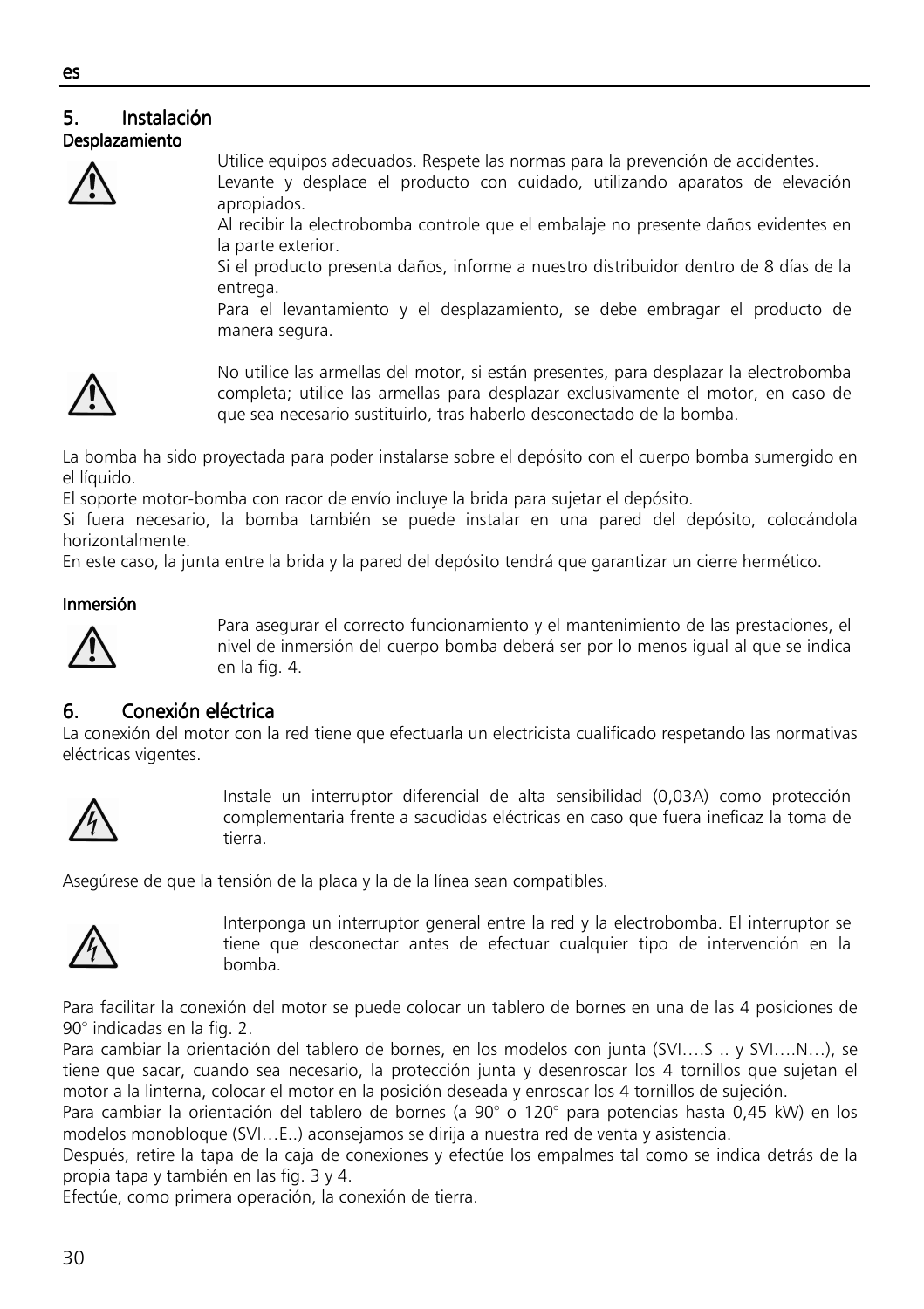### Protección de las sobrecargas

Los motores monofásicos tienen protección de rearme automático incorporada. Los motores trifásicos se tienen que proteger mediante un dispositivo de arranque calibrado de acuerdo con la corriente de la placa.

# 7. Puesta en marcha

Con el cuerpo de la bomba sumergido según el nivel mínimo indicado, ponga en marcha la bomba durante algunos segundos. Controle, a través de la protección junta o mediante el cubreventilador, que el sentido de rotación sea el de las agujas del reloj mirando desde arriba, tal como indica la flecha sobre la brida.

En caso de que la rotación sea al contrario, desconecte el interruptor general e invierta entre sí los dos hilos de alimentación.

### **Funcionamiento**

El funcionamiento tiene que ser regular y silencioso. No haga funcionar la bomba con el envío cerrado más de 4-5 minutos, así evitará que se recaliente el líquido y se produzcan daños en el sello mecánico.



Durante el funcionamiento la superficie exterior de la bomba (si se bombean líquidos calientes) y la superficie exterior del motor pueden superar los 40°C. No las toque con ninguna parte del cuerpo (por ej. las manos) y no ponga material combustible en contacto con la electrobomba.

El ruido máximo producido por la electrobomba, instalada correctamente y utilizada en el campo de aplicación de la placa, es el que se indica en la tabla a continuación:

| POTENCIA MOTOR<br>2 POLOS 50 Hz | POTENCIA MOTOR<br>4 POLOS 50 Hz | NIVEL DE PRESIÓN<br>ACÚSTICA * Lp(A) dB $\pm$ 2 |
|---------------------------------|---------------------------------|-------------------------------------------------|
| $\leq$ kW 5.5                   | Hasta kW 4                      | < 70                                            |
| 7,5 kW                          |                                 |                                                 |
| 11 kW                           |                                 | 73                                              |
| 15 kW                           |                                 |                                                 |
| 18,5 kW                         |                                 | 73                                              |
| 22 kW                           |                                 | 70                                              |
| 30 kW                           |                                 | 74                                              |

Nivel de presión acústica media a 1 metro de distancia de la electrobomba en campo libre.

# 8. Mantenimiento



Las intervenciones de mantenimiento deben realizarse solamente por personal experto y calificado.

Utilice equipos y protecciones adecuados.

Respete las normas para la prevención de accidentes. Si debe vaciar la bomba, asegúrese de que el líquido descargado no pueda ocasionar daños a cosas o personas.

La bomba no necesita mantenimiento ordinario. Compruebe periódicamente que el filtro de aspiración de la bomba no esté atascado y que los eventuales dispositivos de limpieza del líquido sean eficaces. Para el mantenimiento extraordinario, consistente generalmente en la limpieza de las partes hidráulicas o en la sustitución del sello mecánico o de otras piezas sometidas a desgaste, consulte nuestro manual de mantenimiento.



Antes de cualquier operación de mantenimiento de la bomba asegúrese de que el motor esté desconectado de la red eléctrica de alimentación.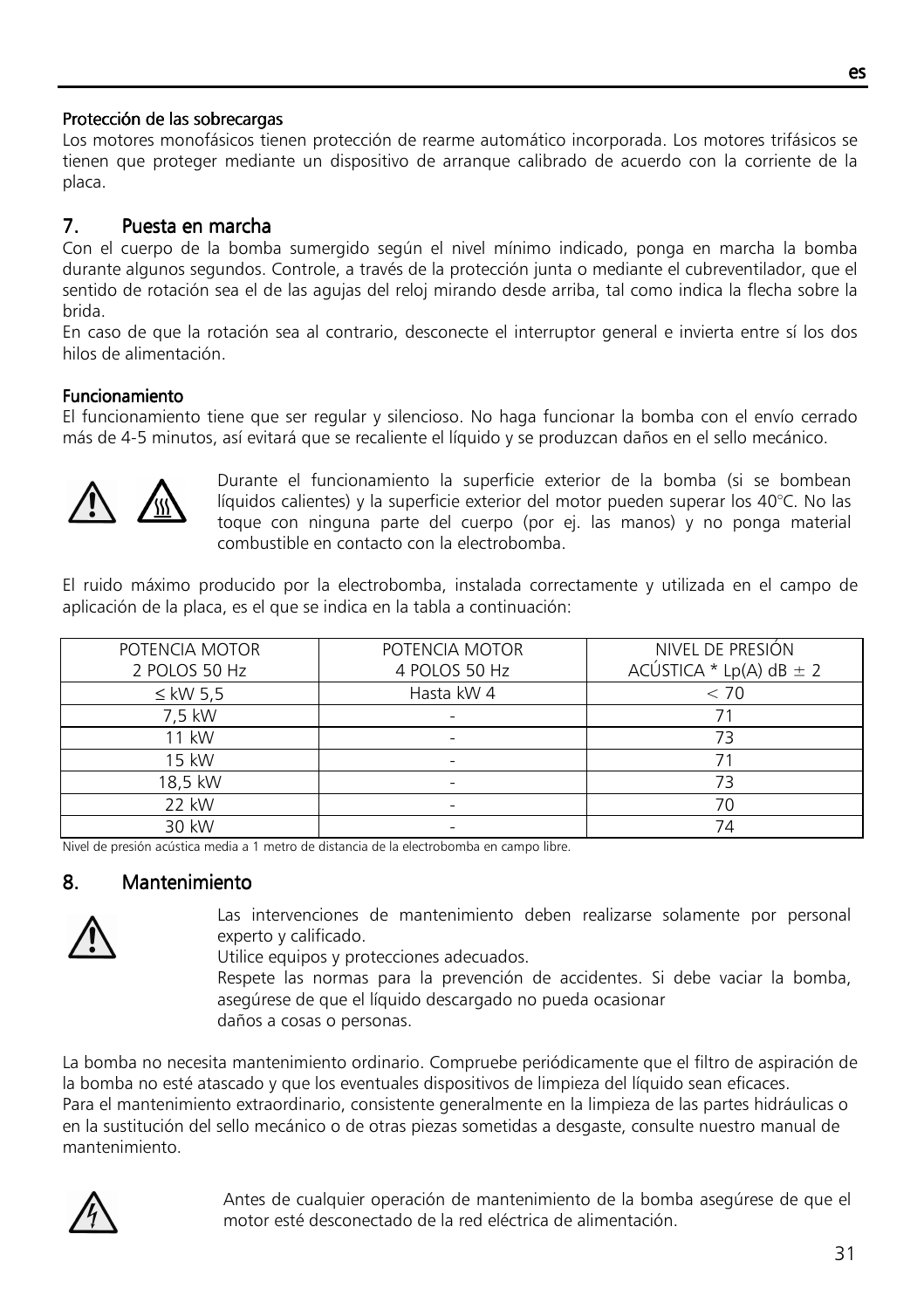#### 9. Posibles averías

| <b>AVERÍA</b>                                              | <b>PROBABLE CAUSA</b>                                                                            | <b>POSIBLES REMEDIOS</b>                                                                                                                           |
|------------------------------------------------------------|--------------------------------------------------------------------------------------------------|----------------------------------------------------------------------------------------------------------------------------------------------------|
| 1. La electrobomba no se pone                              | Falta de red                                                                                     | Restablezca la alimentación                                                                                                                        |
| en marcha                                                  | Fusibles de protección bomba o<br>circuitos<br>auxiliares<br>de<br>los<br>quemados               | Sustituya los fusibles                                                                                                                             |
|                                                            | Protección contra la sobrecarga<br>activada anteriormente                                        | Rearme la protección (si se<br>activa vea la avería 4)                                                                                             |
| 2. La electrobomba se pone en<br>marcha pero no suministra | Nivel de líquido demasiado bajo                                                                  | Llene el depósito de líquido<br>(nivel mín. vea la fig.1)                                                                                          |
| nada o suministra un caudal                                | Filtro de aspiración atascado                                                                    | Desmonte y limpie la bomba                                                                                                                         |
| reducido e inconstante                                     | Rotación contraria                                                                               | Controle el sentido de rotación<br>y, si es necesario, invierta dos<br>fases en el motor o en el cuadro<br>eléctrico                               |
| 3. La electrobomba hace ruido<br>cuando funciona           | Presencia de cuerpos extraños<br>en el interior de la bomba entre<br>los rodetes y los difusores | Desmonte y limpie la bomba                                                                                                                         |
|                                                            | Cojinetes del motor desgastados                                                                  | Sustituya los cojinetes o el<br>motor                                                                                                              |
| 4. La protección de la<br>sobrecarga se activa             | Presencia de cuerpos extraños<br>en el interior de la bomba entre<br>los rodetes y los difusores | Desmonte y limpie la bomba                                                                                                                         |
|                                                            | La bomba aspira un líquido<br>espeso y viscoso                                                   | la<br>Compruebe<br>potencia<br>necesaria efectiva según las<br>del<br>líquido<br>características<br>bombeado y sustituya el motor                  |
|                                                            | La bomba suministra un caudal<br>superior al límite indicado en la<br>placa de características   | Cierre parcialmente la válvula de<br>cierre de impulsión hasta que el<br>caudal<br>suministrado<br>límites<br>corresponda<br>los<br>a<br>previstos |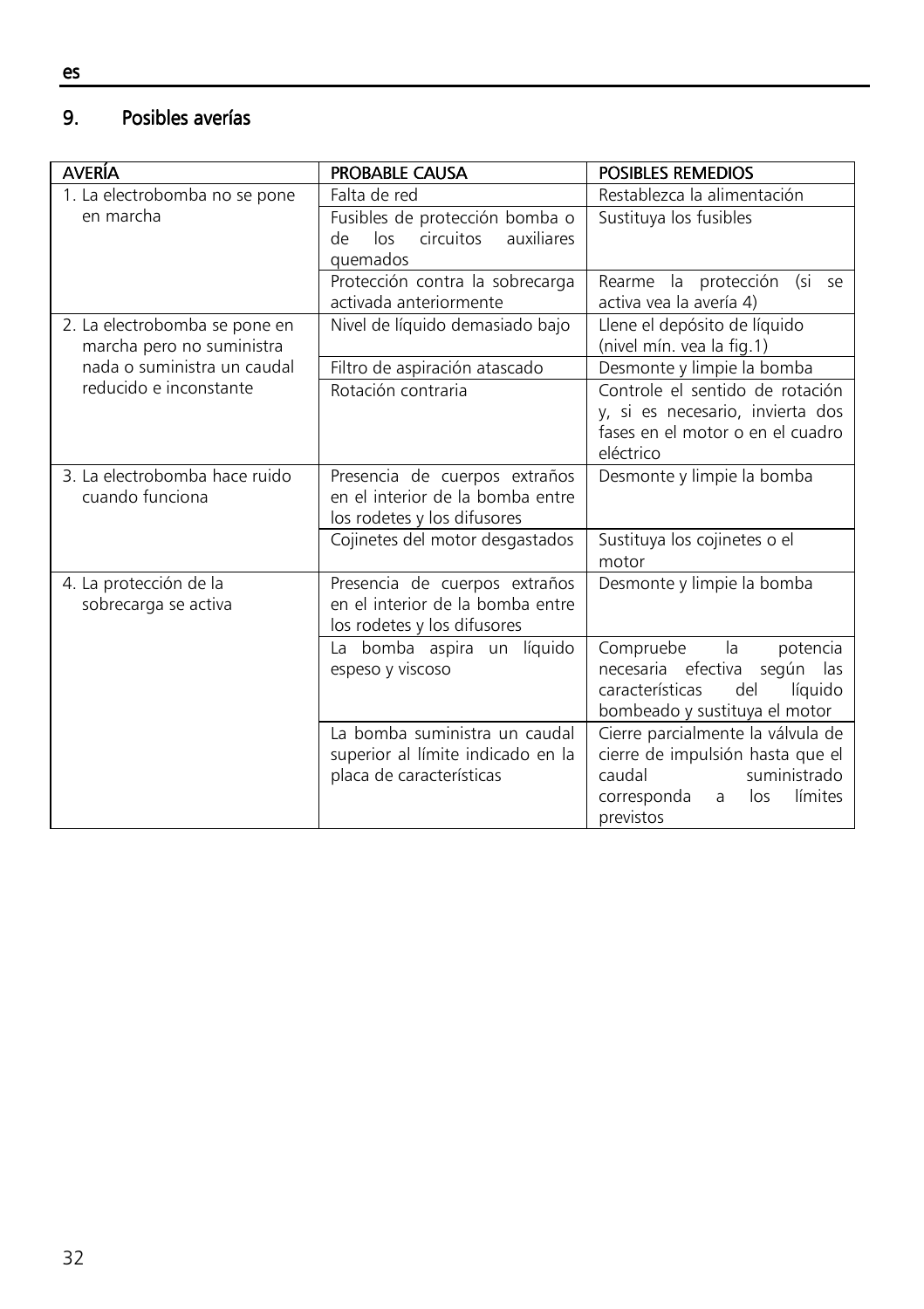# Português ptical and the control of the control of the control of the control of the control of the control of

# 1. Informações gerais

Com este manual tencionamos proporcionar as informações indispensáveis para a instalação, a utilização e a manutenção das electrobombas.

Quanto contido neste manual diz respeito ao produto de série como apresentado na documentação comercial; tenha como referência a documentação contratual de venda para as variantes e para as características das versões especiais.

Indique sempre o exacto tipo de electrobomba e o relativo código ao pedir informações técnicas ou peças de reposição ao nosso Serviço de Venda e Assistência.

Para instruções, situações e eventos não contemplados neste manual nem na documentação de venda, contacte o nosso Serviço de Assistência mais próximo.

Leia este manual antes de instalar e utilizar o produto.



Um uso impróprio pode causar condições de perigo com danos às pessoas e às coisas como também determinar a anulação da garantia.

# 2. Descrição do produto

A gama SVI abrange bombas multi-celulares de eixo vertical e corpo imergido, que podem ser acopladas a motores eléctricos normalizados. A gama SVI tem algumas partes metálicas em contacto com a água em aço inoxidável e outras em ferro fundido. Está disponível uma versão especial com todas as partes metálicas em contacto com a água em aço inoxidável.

# 3. Utilizações Utilizações Utilizações

A aplicação típica das bombas SVI é o bombeamento de emulsões refrigerantes e lubrificantes das máquinas ferramentas. Também são utilizadas nas instalações de lavagem, de filtração, de recuperação de líquidos de condensação e em todas as aplicações onde for aconselhável ter a parte hidráulica imergida.

# 4. Limites de utilização



Bomba não idónea ao bombeamento de líquidos inflamáveis e explosivos.

ATENÇÃO

Bomba não idónea ao bombeamento de líquidos com substâncias sólidas, abrasivas ou fibrosas.

Os fluidos bombeados devem ter viscosidade e densidade iguais à água. Fluidos com viscosidade e densidade maiores necessitam de um apropriado sobredimensionamento do motor eléctrico. Máxima viscosidade cinemática segundo a norma EN12157.

Pressão máxima de funcionamento:

Para versões "E" e "EN" monobloco = 10 bar Para versões "S" e "N" com junta = 25 bar

Temperatura do líquido:

 Para versão "E" e "EN" monobloco de série (vedantes em FPM) de -10°C a +60°C Para versão "E" e "EN" monobloco especial (vedantes em EPDM) de -30°C a +60°C Para versão "S" e "N" com junta de série (vedantes em FPM) de -10°C a +90°C Para versão "S" e "N" com junta especial (vedantes em EPDM) de -30°C a +90°C Para versão "S" e "N" com junta especial (vedantes em PTFE) de 0°C a +90°C

Temperatura ambiente máxima +40°C

Número máximo de arranques por hora: 20 para potência até 5.5 kW 15 para potências até 15 kW 12 para potências superiores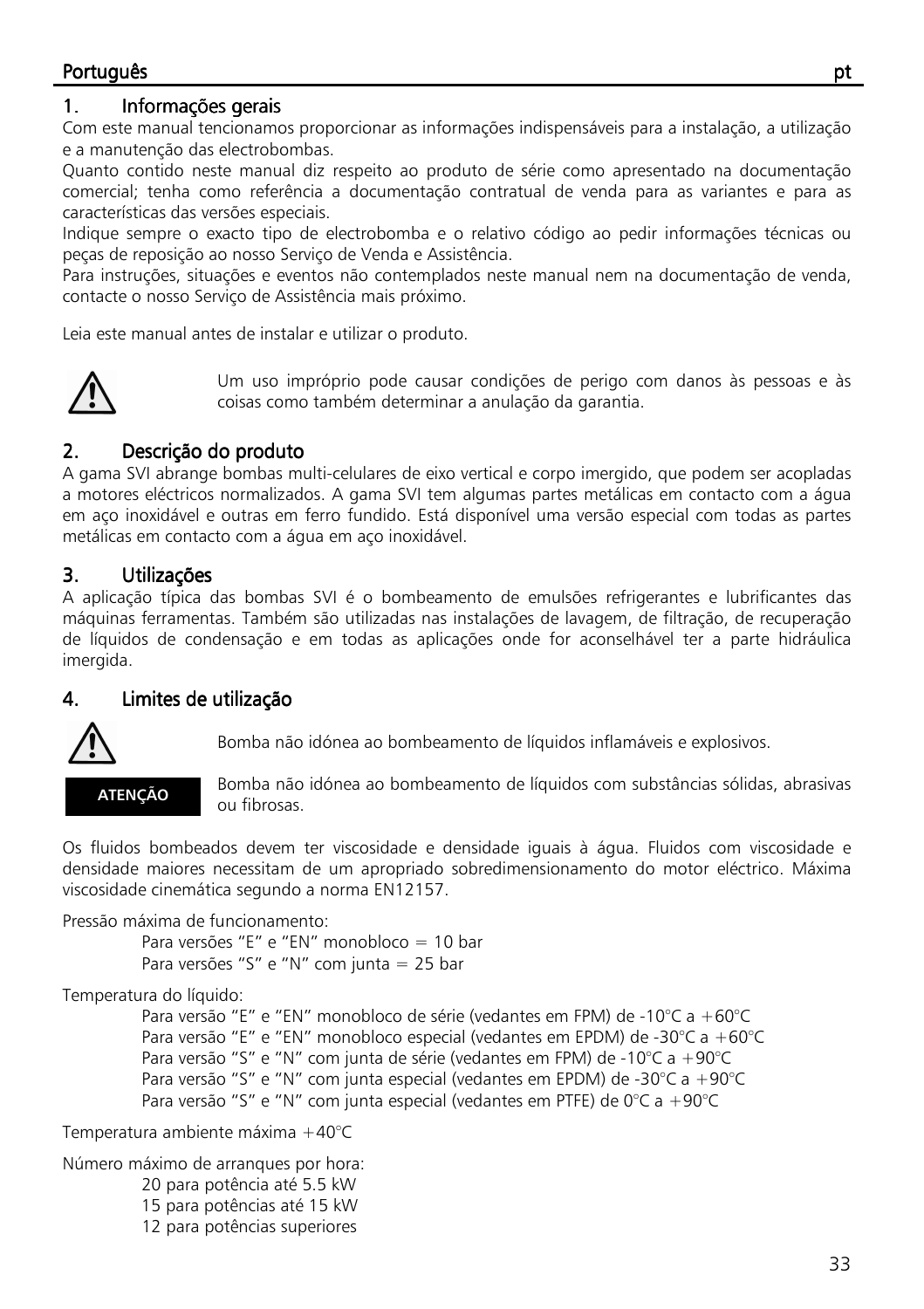### ٦ 5. Instalação Movimentação



Utilize equipamento adequado. Respeite as normas de prevenção dos acidentes. Levante e movimente o produto com cuidado, utilizando meios de elevação apropriados.

Quando receber a electrobomba, verifique que externamente a embalagem não apresente danos evidentes.

Se o produto apresentar danos, informe o seu revendedor até 8 dias da entrega. Para a elevação e a movimentação, o produto deve ser lingado de modo seguro.



Nunca utilize as placas guias do motor, se presentes, para movimentar a electrobomba inteira; utilize as placas guia para movimentar exclusivamente o motor, se precisar de ser substituído, e depois de o ter desligado da bomba.

A bomba foi projectada para ser instalada sobre o reservatório com o corpo da bomba imergido no líquido.

O suporte motor-bomba com boca de descarga, inclui o flange para a fixação ao reservatório.

Se necessário, a bomba pode ser instalada numa parede do reservatório e em seguida posta na horizontal.

Neste caso, a guarnição entre o flange e a parede do reservatório deverá assegurar a vedação estanque.

### Imersão Imersão



Para assegurar o funcionamento correcto e para manter os rendimentos, o nível de imersão do corpo da bomba deverá corresponder pelo menos ao referido na fig. 4.

# 6. Ligação eléctrica Ligação eléctrica

A ligação do motor à rede deve ser efectuada por um electricista qualificado no respeito das normas eléctricas vigentes.



Instale um interruptor diferencial de alta sensibilidade (0.03A) como protecção adicional dos choques eléctricos, no caso de ligação à terra ineficaz.

Verifique que a tensão nominal e a da linha sejam compatíveis.



Instale um interruptor geral entre a rede e a electrobomba. O referido interruptor deve ser desligado antes de se efectuar qualquer intervenção na bomba.

Para facilitar a ligação do motor é possível posicionar a placa de terminais numa das 4 posições a 90° indicadas na fig. 2.

Para modificar a orientação da placa de terminais, nos modelos com junta (SVI….S .. e SVI….N…), devese remover, onde for necessário, a protecção da junta e desparafusar os 4 parafusos que fixam o motor à lanterna, girar o motor para a posição desejada e aparafusar novamente os 4 parafusos de fixação. Para modificar a orientação da placa de terminais (a 90 ou 120° para potências até 0.45 kW) nos modelos monobloco (SVI…E..) aconselhamos de dirigir-se à nossa rede de venda e assistência.

Extraia, em seguida, a tampa da caixa das ligações e efectue as conexões como indicado na parte traseira da tampa e também na fig. 3 e 4.

Efectue a ligação de terra como primeira operação.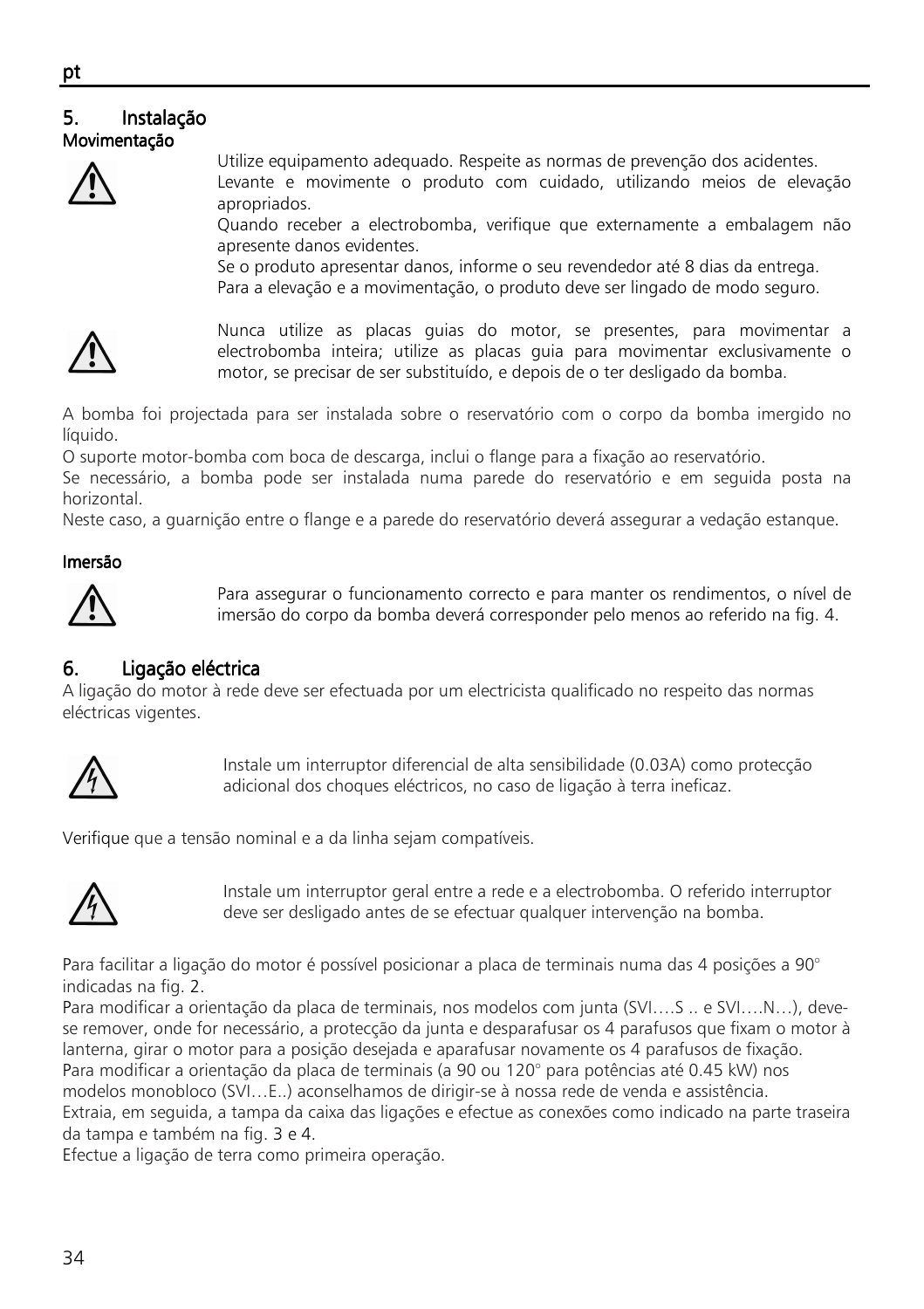# Protecção da sobrecarga

Os motores monofásicos possuem a protecção de rearme automático incorporada. Os motores trifásico devem ser protegidos por meio de um arrancador apropriado regulado para a corrente nominal.

# 7. Pôr em funcionamento

Certifique-se de que o corpo da bomba está imergido pelo menos ao nível mínimo especificado e ponha em funcionamento a bomba durante alguns instantes. Controle, através da protecção da junta ou através das coberturas das ventoinhas que o sentido de rotação seja horário olhando de cima, como indicado pela seta sobre o flange.

No caso de rotação contrária desligue o interruptor geral e inverta entre eles os dois fios de alimentação.

# Funcionamento

O funcionamento deve ser regular e silencioso. Não faça funcionar a bomba com a descarga fechada por mais de 4-5 minutos para não provocar o sobreaquecimento do líquido e danos na vedação mecânica.



Durante o funcionamento, a superfície externa da bomba (ao bombear líquidos quentes) e a superfície externa do motor podem ultrapassar os 40°C. Nunca toque na electrobomba com partes do corpo (p. ex. as mãos) nem ponha em contacto com a bomba material combustível.

O ruído máximo produzido pela electrobomba, instalada correctamente e utilizada no campo de utilização nominal, é indicado na tabela que segue:

| POTÊNCIA MOTOR | POTÊNCIA MOTOR | NÍVEL DE PRESSÃO ACÚSTICA * |
|----------------|----------------|-----------------------------|
| 2 PÓLOS 50 Hz  | 4 PÓLOS 50 Hz  | $Lp(A)$ dB $\pm$ 2          |
| $\leq$ kW 5.5  | Até kW 4       | < 70                        |
| 7.5 kW         |                |                             |
| 11 kW          |                | 73                          |
| 15 kW          |                |                             |
| 18,5 kW        |                |                             |
| 22 kW          |                | 70                          |
| 30 kW          |                | 74                          |

Nível de pressão acústica média a 1 metro de distância da electrobomba em campo livre.

# 8. Manutenção



As intervenções de manutenção só podem ser realizadas por pessoal experiente e qualificado.

Utilize equipamento e protecções adequados. Respeite as normas de prevenção dos acidentes. Devendo esvaziar a bomba, preste atenção para que o líquido descarregado não possa causar danos a coisas ou pessoas.

A bomba não precisa de manutenção de rotina. Controle periodicamente que o filtro de aspiração da bomba não esteja entupido e que eventuais dispositivos de limpeza do líquido sejam eficientes. Para a manutenção extraordinária, que consiste geralmente na limpeza das peças hidráulicas ou na substituição do elemento de vedação mecânica ou de outras peças sujeitas ao desgaste, consulte o nosso manual de manutenção.



Antes de efectuar qualquer intervenção de manutenção na bomba, verifique que o motor esteja desligado da rede de alimentação eléctrica.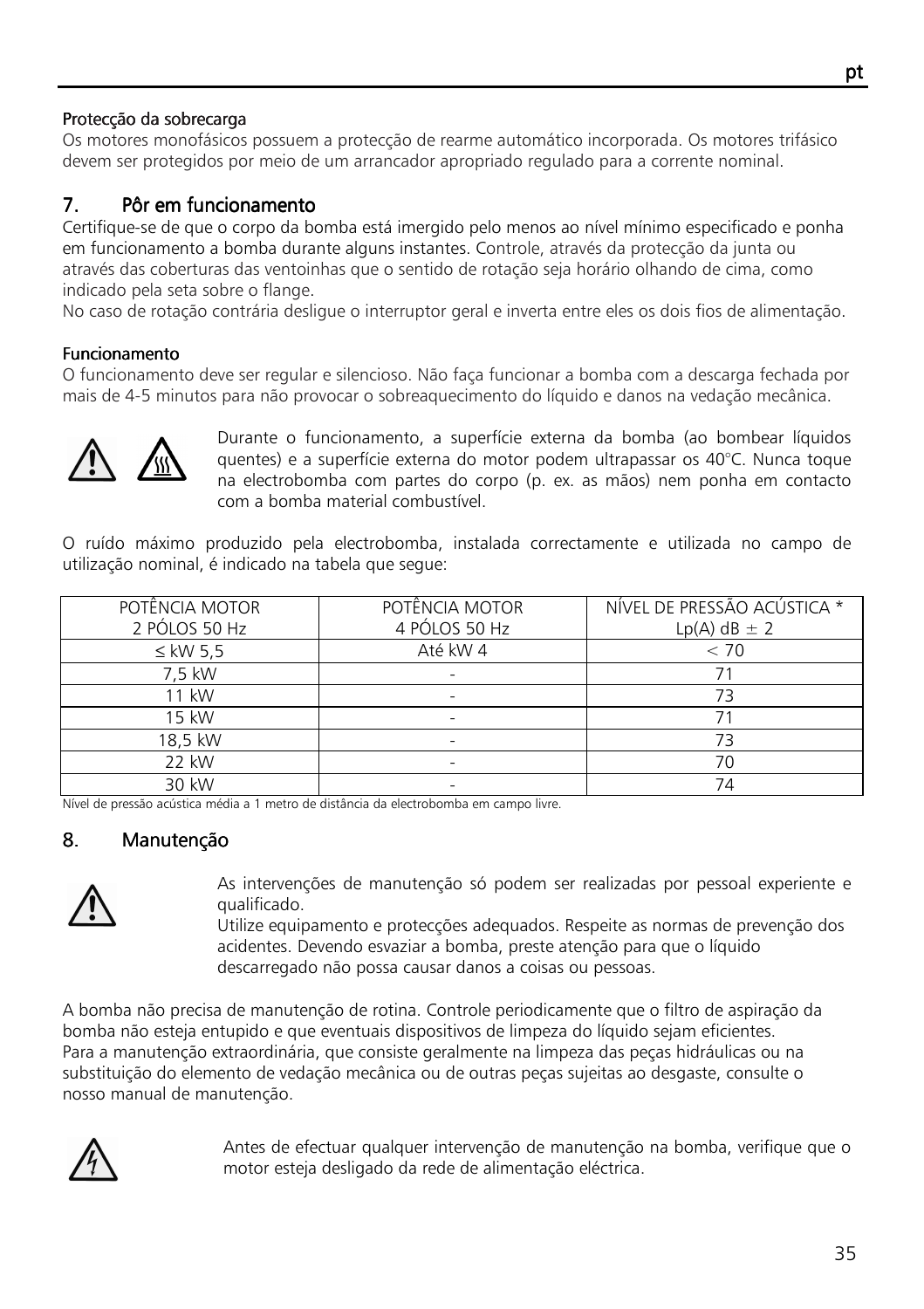#### 9. Procura das avarias

| <b>INCONVENIENTE</b>                                      | <b>CAUSA PROVÁVEL</b>                                                                    | REMÉDIOS POSSÍVEIS                                                                                                                    |
|-----------------------------------------------------------|------------------------------------------------------------------------------------------|---------------------------------------------------------------------------------------------------------------------------------------|
| 1. A electrobomba não arranca                             | Falta de alimentação eléctrica                                                           | Restaure a alimentação                                                                                                                |
|                                                           | Fusíveis de protecção da bomba<br>ou dos circuitos auxiliares<br>queimados               | Substitua os fusíveis                                                                                                                 |
|                                                           | Protecção contra a sobrecarga<br>já activada                                             | Rearme a protecção (ao se<br>consulte<br>activar,<br>O<br>inconveniente 4)                                                            |
| 2. A electrobomba arranca,<br>mas não fornece, ou fornece | Nível do líquido baixo demais                                                            | Encha o reservatório de líquido<br>(nível mín. veja a fig.1)                                                                          |
| um débito limitado e não                                  | Filtro da aspiração entupido                                                             | Desmonte e limpe a bomba                                                                                                              |
| constante                                                 | Rotação contrária                                                                        | Controle o sentido de rotação e<br>se necessário inverta duas fases<br>motor<br>no quadro<br>ou<br>no<br>eléctrico                    |
| 3. A electrobomba funcional<br>ruidosamente               | Presença de corpos estranhos na<br>bomba<br>entre impulsores<br>e<br>difusores           | Desmonte e limpe a bomba                                                                                                              |
|                                                           | Rolamentos do motor gastos                                                               | Substitua os rolamentos ou o<br>motor                                                                                                 |
| 4. A protecção da sobrecarga<br>activa-se                 | Presença de corpos estranhos na<br>bomba<br>entre<br>impulsores<br>e<br>difusores        | Desmonte e limpe a bomba                                                                                                              |
|                                                           | A bomba aspira um líquido<br>denso e viscoso                                             | Verifique a efectiva potência<br>necessária<br>base<br>com<br>nas<br>líquido<br>do<br>características<br>bombeado e substitua o motor |
|                                                           | A bomba fornece um débito<br>superior ao limite indicado na<br>placa das características | Feche parcialmente a válvula de<br>intercepção na descarga até o<br>débito fornecido entrar nos<br>limites previstos                  |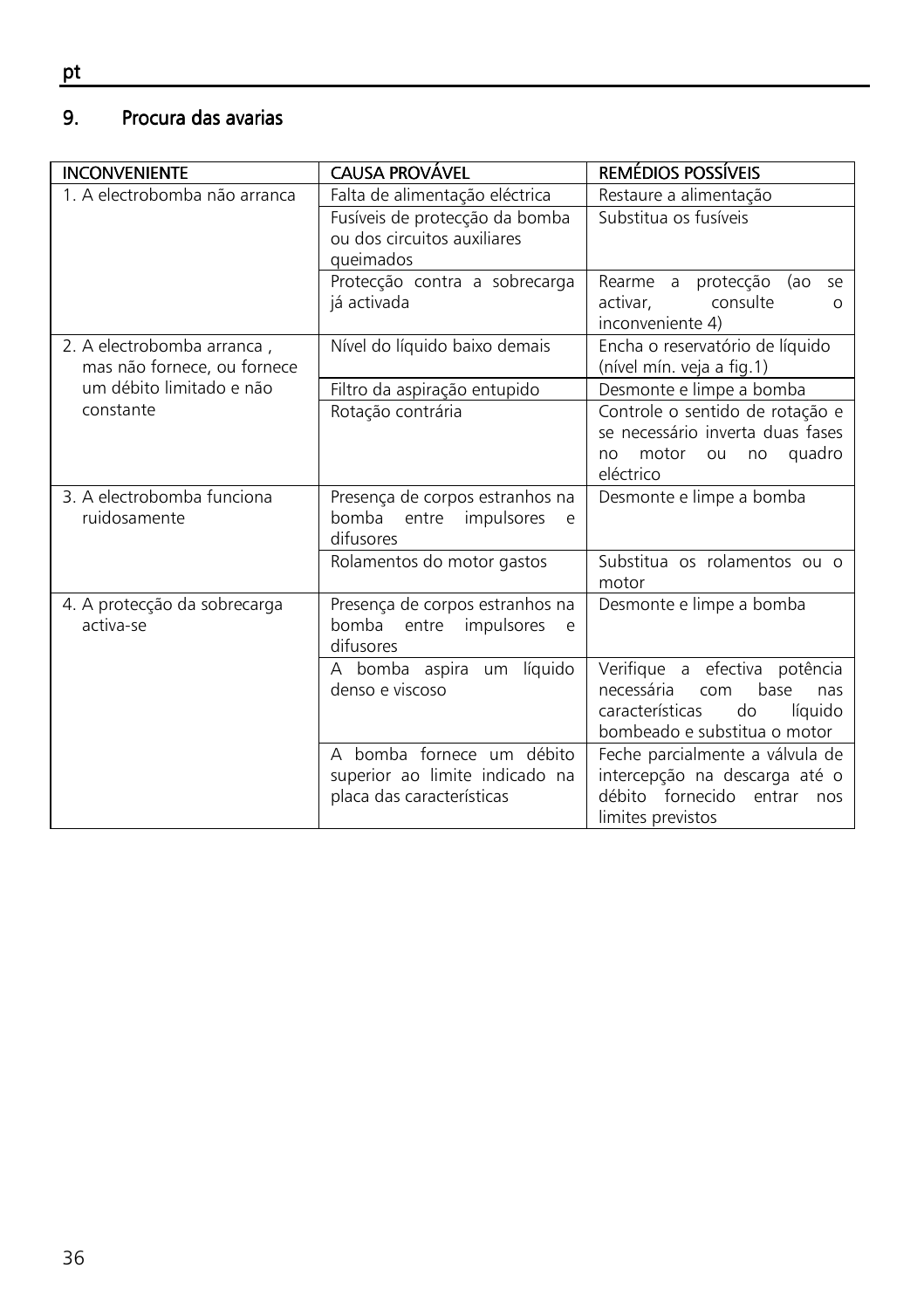### Nederlands Nederlands nl

## 1. Algemeen

Deze handleiding is bedoeld om de informatie te verstrekken die onmisbaar is voor de installatie, het gebruik en het onderhoud van de elektropompen.

Datgene wat in deze handleiding staat is gebaseerd op het standaard product zoals gepresenteerd in de verkoopdocumentatie; voor wat betreft de varianten en de kenmerken van speciale modellen moet de contractuele verkoopdocumentatie geraadpleegd worden.

Geef bij het aanvragen van technische informatie of bij het bestellen van reserveonderdelen bij onze verkoop- en serviceafdeling altijd het juiste type elektropomp en de code door.

Ten aanzien van aanwijzingen, situaties en gebeurtenissen die niet in deze handleiding en niet in de verkoopdocumentatie aan de orde komen moet contact opgenomen worden met onze dichtstbijzijnde servicedienst.

Deze handleiding moet aandachtig gelezen worden voordat het product geïnstalleerd en in gebruik genomen wordt.



Door onjuist gebruik kunnen er gevaarlijke situaties ontstaan met letsel aan personen en schade aan voorwerpen en dit kan eveneens tot het verlies van het recht op garantie leiden.

## 2. Beschrijving van het product

De serie SVI bestaat uit meertrapspompen met een verticale as met ondergedompeld lichaam die gekoppeld kunnen worden aan genormaliseerde elektromotoren. Het assortiment SVI is uitgerust met enkele metalen onderdelen die in aanraking komen met water die gemaakt zijn van roestvast staal en andere onderdelen van gietijzer. Er is een speciaal model leverbaar waarvan alle metalen onderdelen die in aanraking komen met water van roestvast staal zijn.

## 3. Gebruiksdoeleinden Gebruiksdoeleinden Gebruiksdoeleinden

De typische toepassingen waar de pompen SVI voor bestemd zijn is het verpompen van koel- en smeeremulsies in gereedschapsmachines. Zij kunnen ook toegepast worden in was-, filter- en condensopvangsystemen en voor al die doeleinden waarbij het hydraulische gedeelte ondergedompeld moet worden.

#### 4. Gebruiksbeperkingen Gebruiksbeperkingen Gebruiksbeperkingen



Niet geschikt voor het verpompen van ontvlambare en explosieve stoffen.

 Niet geschikt voor het verpompen van vloeistoffen die vaste, schurende of vezelige bestanddelen bevatten.

De verpompte vloeistoffen moeten dezelfde viscositeit en dichtheid als water hebben. Vloeistoffen met een grotere viscositeit en dichtheid vereisen een geschikte overgedimensioneerde elektromotor. Maximum kinematische viscositeit volgens de norm EN12157.

Maximum bedrijfsdruk:

 Voor de modellen "E" en "EN" uit één stuk = 10 bar Voor de modellen "S" en "N" met koppeling = 25 bar

Vloeistoftemperatuur:

 Voor model "E" en "EN" standaard uit één stuk (dichtingen van FPM) van -10°C tot +60°C Voor model "E" en "EN" speciaal uit één stuk (dichtingen van FPM) van -30°C tot +60°C Voor model "S" en "N" met standaard koppeling (dichtingen van FPM) van -10°C tot +90°C Voor model "S" en "N" met speciale koppeling (dichtingen van FPM) van -30°C tot +90°C Voor model "S" en "N" met speciale koppeling (dichtingen van PTFE) van 0°C tot +90°C

Maximum omgevingstemperatuur +40°C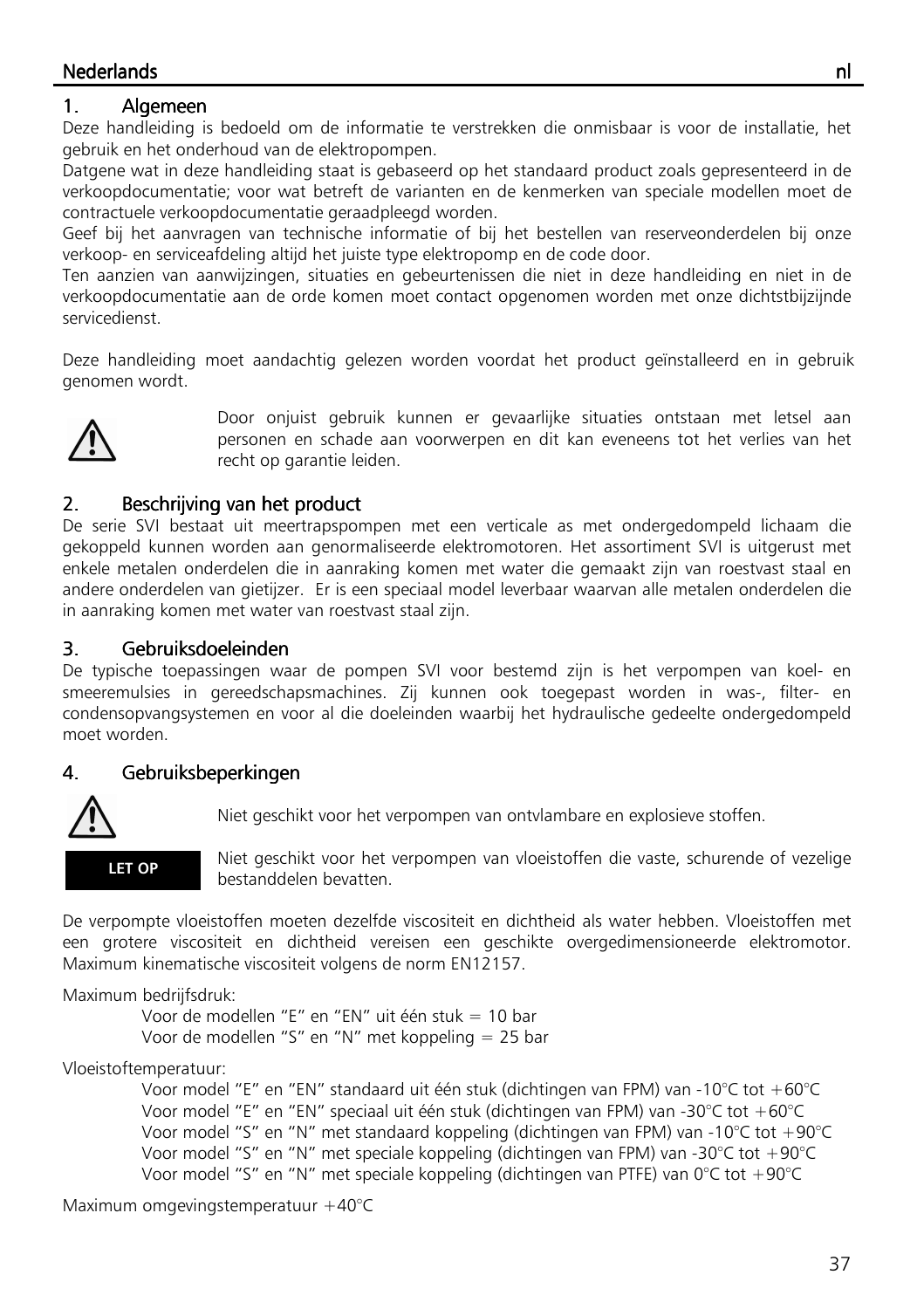Maximaal aantal starts per uur:

20 voor vermogen tot 5,5 kW

15 voor vermogen tot 15 kW

12 voor grotere vermogens

#### 5. Installatie Verplaatsing



Gebruik geschikt gereedschap. De veiligheidsvoorschriften moeten in acht genomen worden.

Hijs en verplaats het product voorzichtig met behulp van geschikte hef- en hijswerktuigen.

Controleer bij ontvangst van de elektropomp of de doos aan de buitenkant geen zichtbare beschadigingen vertoont.

Indien het product beschadigingen vertoont, moet onze dealer hier binnen 8 dagen na levering van op de hoogte gesteld worden.

Om het product op te heffen c.q. op te hijsen moet het product op een veilige manier vastgesjord worden.



Gebruik de oogbouten van de motor, indien aanwezig, niet om de hele elektropomp te verplaatsen; gebruik de oogbouten om alleen de motor te verplaatsen, als de motor vervangen moet worden, na hem van de motor losgekoppeld te hebben.

De pomp is ontworpen om bovenop de tank geïnstalleerd te worden met het pomplichaam ondergedompeld in de vloeistof.

De motor-pompsteun met de persopening omvat de flens die aan de tank bevestigd moet worden.

Indien nodig kan de pomp tegen een wand van de tank aan geïnstalleerd worden en horizontaal geplaatst worden.

In dat geval moet u er zeker van zijn dat de dichting tussen de flens en de tankwand waterdicht is.

#### **Onderdompeling**



Om ervoor te zorgen dat de pomp goed functioneert en goede prestaties blijft leveren, moet het dompelniveau van het pomplichaam minimaal hetzelfde zijn als het op fig. 4 vermelde niveau.

#### 6. Elektrische aansluiting

De aansluiting van de motor op het elektriciteitsnet moet gedaan worden door een vakkundige elektricien die daarbij de geldende elektrische voorschriften in acht moet nemen.



Installeer een aardlekschakelaar met een hoge gevoeligheid (0,03A) als extra beveiliging tegen elektrische schokken voor het geval de aarding inefficiënt is.

Controleer of de spanning die op het typeplaatje staat overeenstemt met de lijnspanning.



Plaats een hoofdschakelaar tussen het elektriciteitsnet en de elektropomp. Deze schakelaar moet uitgeschakeld worden voordat er enige onderhoudswerkzaamheden aan de pomp uitgevoerd worden.

Om de aansluiting van de motor te vereenvoudigen kan de klemmenplaat in één van de standen op 90° zoals aangegeven op fig. 2 geplaatst worden.

Om de hoek van de klemmenplaat te veranderen moet u bij de modellen met koppeling (SVI….S .. en SVI….N…), indien nodig, de afdekking van de koppeling verwijderen en de 4 schroeven waarmee de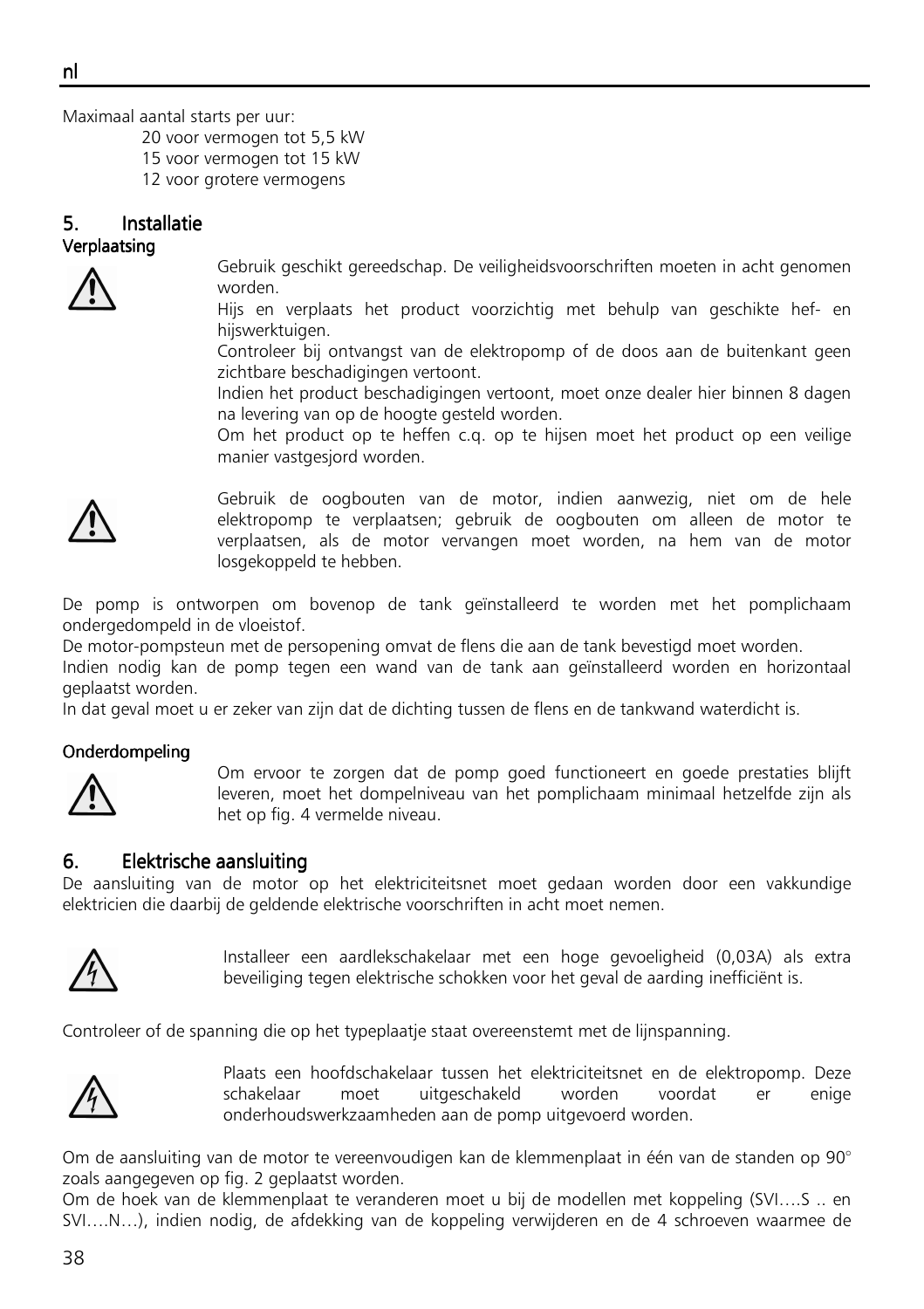motor aan de steun bevestigd is losdraaien, de motor in de gewenste stand draaien en de 4 bevestigingsschroeven weer aandraaien.

Om de hoek van de klemmenplaat te veranderen (op 90 of 120° voor een vermogen tot 0,45 kW) bij de modellen uit één stuk (SVI…E..) adviseren wij u om contact op te nemen met onze verkoop- en serviceafdeling.

Verwijder vervolgens het deksel van de aansluitkast en breng de aansluitingen tot stand, zoals aangegeven zowel aan de binnenkant van het deksel als op fig. 3 en 4.

Het eerste wat gedaan moet worden is het aarden van de groep.

#### Beveiliging tegen overbelasting

De éénfasemotoren zijn uitgerust met een ingebouwde overbelastingsbeveiliging; de driefasenmotoren moeten beschermd worden met een geschikte aanzetter die op de op het typeplaatje vermelde spanning ingesteld is.

## 7. Inwerkingstelling

Ga na of het pomplichaam onder niet minder dan het minimum aangegeven niveau ondergedompeld is en stel de pomp enkele seconden lang in werking. Controleer via de afdekking van de koppeling of via de ventilatorkap de draairichting: deze moet met de wijzers van de klok mee zijn (naar rechts) als u van boven naar de pomp kijkt, zoals aangegeven aan de hand van de pijl op de flens.

Indien de draairichting niet juist is, dan moet u de hoofdschakelaar uitschakelen en de positie van de beide voedingsdraden verwisselen.

#### Werking

De pomp moet goed en geruisloos functioneren. Laat de pomp niet langer dan 4-5 minuten met een gesloten persklep functioneren om oververhitting van de vloeistof en schade aan de mechanische dichting te vermijden.



Tijdens de werking kunnen het buitenoppervlak van de pomp (als er hete vloeistoffen verpompt worden) en het buitenoppervlak van de motor heter worden dan 40°C. Raak dit niet met lichaamsdelen (bijv. de handen) aan en leg geen brandbaar materiaal tegen de elektropomp aan.

Het maximum geluidsniveau dat door de elektropomp voortgebracht wordt, als de pomp op de juiste manier geïnstalleerd is en binnen het op het typeplaatje vermelde toepassingsbereik gebruikt wordt is zoals blijkt uit de hieronder vermelde tabel:

| <b>MOTORVERMOGEN</b><br>2-POLIG 50 HZ | <b>MOTORVERMOGEN</b><br>4-POLIG 50 HZ | GELUIDSDRUKNIVEAU * Lp(A) dB<br>± 2 |
|---------------------------------------|---------------------------------------|-------------------------------------|
| $\leq$ kW 5.5                         | Tot 4 kW                              | < 70                                |
| 7.5 kW                                |                                       |                                     |
| 11 kW                                 |                                       | 73                                  |
| 15 kW                                 |                                       |                                     |
| 18,5 kW                               |                                       | 73                                  |
| 22 kW                                 |                                       | 70                                  |
| 30 kW                                 |                                       | 74                                  |

Gemiddeld geluidsdrukniveau op 1 meter afstand van de elektropomp in vrij veld.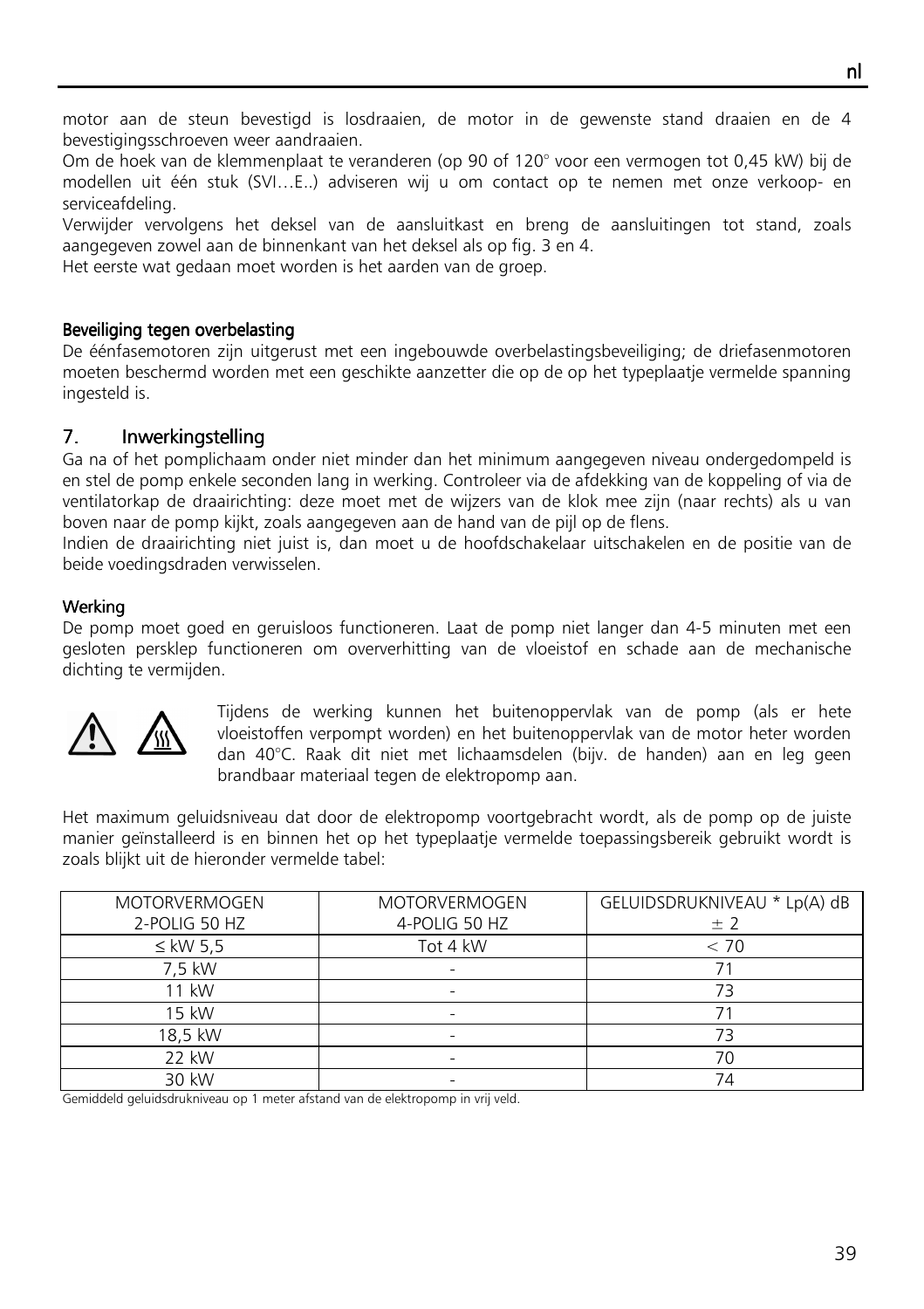## 8. Onderhoud



Onderhoudswerkzaamheden mogen alleen door vakkundig en daartoe opgeleid personeel uitgevoerd worden.

Er moet geschikt gereedschap en geschikte beschermingsmiddelen gebruikt worden. De veiligheidsvoorschriften moeten in acht genomen worden. Als de pomp geleegd moet worden moet u oppassen dat de afgevoerde vloeistof geen schade aan voorwerpen of letsel aan personen kan veroorzaken.

De pomp vergt geen routineonderhoud. Controleer van tijd tot tijd het aanzuigfilter van de pomp om te zien dat het filter niet verstopt is en controleer of eventuele reinigingssystemen van de vloeistof efficiënt zijn.

Voor wat het buitengewone onderhoud betreft, dat normaal bestaat uit het reinigen van de hydraulische gedeelten of het vervangen van de mechanische dichting of andere onderdelen die onderhevig zijn aan slijtage, verwijzen wij naar onze onderhoudshandleiding.



Alvorens enige onderhoudswerkzaamheden aan de pomp uit te voeren moet eerst gecontroleerd worden of de motor van het elektriciteitsnet afgekoppeld is.

## 9. Lokaliseren van storingen

| <b>STORING</b>                                                             | <b>MOGELIJKE OORZAAK</b>                                                                              | <b>MOGELIJKE OPLOSSINGEN</b>                                                                                                                   |
|----------------------------------------------------------------------------|-------------------------------------------------------------------------------------------------------|------------------------------------------------------------------------------------------------------------------------------------------------|
| 1. De elektropomp start niet.                                              | Geen stroom.                                                                                          | De spanning weer inschakelen.                                                                                                                  |
|                                                                            | Smeltveiligheden van de pomp<br>of de hulpcircuits doorgebrand.                                       | Smeltveiligheden vervangen.                                                                                                                    |
|                                                                            | Beveiliging tegen overbelasting<br>al eerder ingeschakeld.                                            | De beveiliging resetten (als deze<br>inschakelt zie storing 4).                                                                                |
| 2. De elektropomp start maar<br>levert geen of een geringe en              | Vloeistofniveau te laag.                                                                              | De tank met vloeistof vullen<br>(min. niveau zie fig. 1).                                                                                      |
| niet constante opbrengst.                                                  | Aanzuigfilter verstopt.                                                                               | demonteren<br>De<br>pomp<br>en<br>schoonmaken.                                                                                                 |
|                                                                            | Draairichting onjuist.                                                                                | De draairichting controleren en<br>indien nodig twee fase in de<br>motor of in de schakelkast<br>verwisselen.                                  |
| 3. L'elettropompa ha un De<br>werking van de elektropomp<br>is lawaaierig. | Vreemde voorwerpen in<br>de<br>pomp tussen de waaiers en de<br>diffusoren.                            | demonteren<br>De<br>pomp<br>en<br>schoonmaken.                                                                                                 |
|                                                                            | Lagers van de motor versleten.                                                                        | of<br>de<br>De<br>lagers<br>motor<br>vervangen.                                                                                                |
| 4. De overbelastingsbeveiliging<br>schakelt in.                            | Vreemde voorwerpen in de<br>pomp tussen de waaiers en de<br>diffusoren.                               | demonteren<br>De<br>pomp<br>en<br>schoonmaken.                                                                                                 |
|                                                                            | De pomp zuigt een dikke en<br>viskeuze vloeistof aan.                                                 | Het daadwerkelijk benodigde<br>vermogen op basis van de<br>kenmerken van de verpompte<br>vloeistof controleren<br>de<br>en<br>motor vervangen. |
|                                                                            | levert<br>grotere<br>Pomp<br>een<br>opbrengst dan<br>de<br>op<br>het<br>typeplaatje aangegeven grens. | De afsluitklep op de persleiding<br>gedeeltelijk dichtdraaien totdat<br>de geleverde opbrengst binnen<br>de vastgestelde grenzen blijft.       |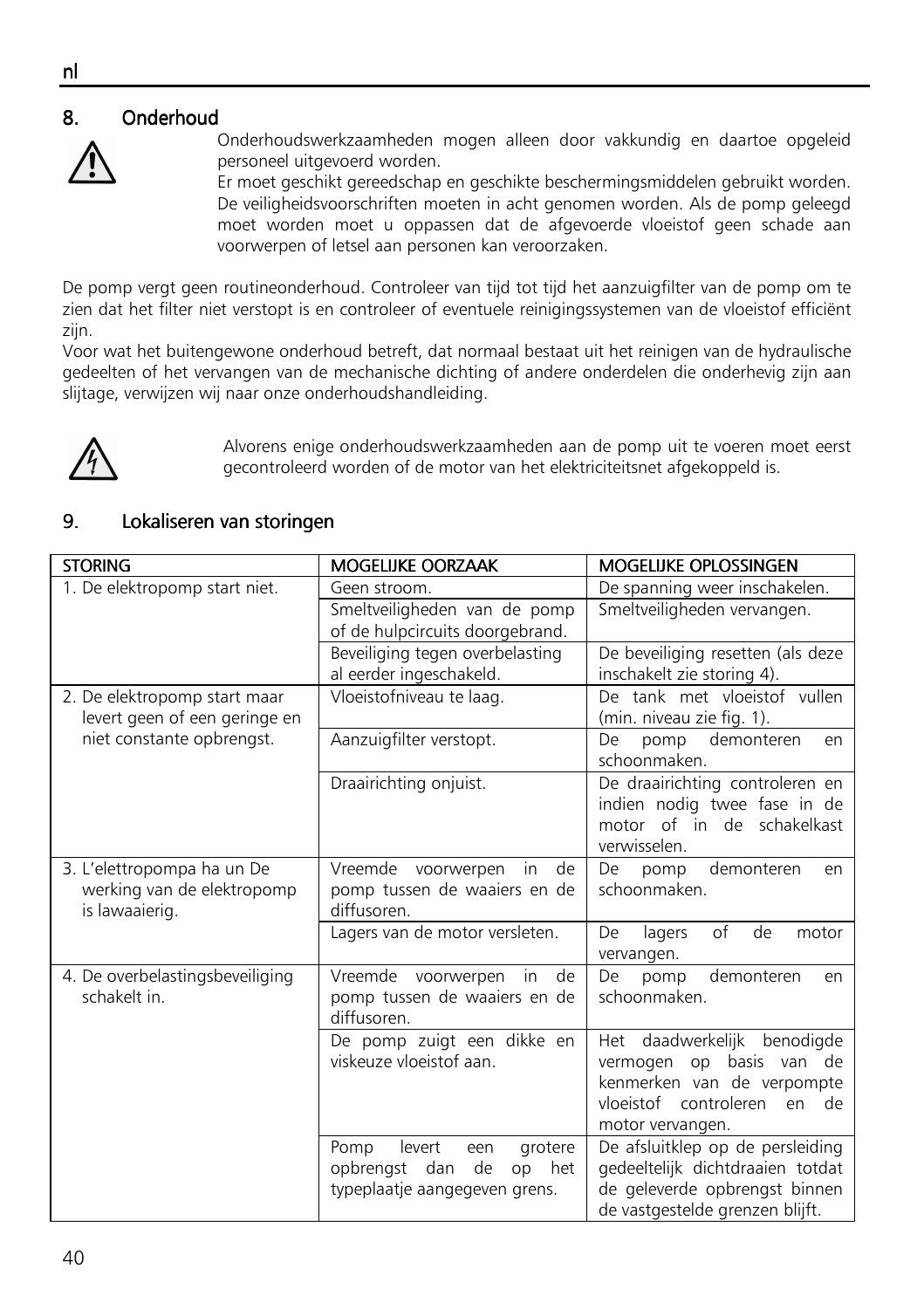## Dansk da

## 1. Generelle oplysninger

Denne manual har til formål at give alle de uundværlige oplysninger vedrørende installation, brug og vedligeholdelse af elektropumpen.

Indholdet i denne manual refererer til standardproduktet som beskrevet i salgsdokumentationen. Vedrørende varianterne og specialversionernes karakteristika henvises til salgsdokumentationen.

Oplys altid den nøjagtige elektropumpetype og den tilhørende kode ved anmodning om tekniske informationer eller bestilling af reservedele hos servicecenteret.

Kontakt det nærmeste servicecenter i tilfælde af instruktioner, situationer eller begivenheder, som ikke er omfattet af denne manual eller af salgsdokumentationen.

Læs denne manual inden installation og brug af apparatet.



Forkert brug kan medføre situationer med fare for kvæstelser af personer og materielle skader. Endvidere bortfalder garantien.

## 2. Beskrivelse af apparatet

Serien SVI omfatter vertikale flertrins pumper med nedsænket pumpehus, der kan kombineres med standardiserede elektriske motorer. Metaldelene på serie SVI, som er i kontakt med vand, er fremstillet af enten rustfrit stål eller støbejern. Der findes en specialversion hvor alle metaldele, som er i kontakt med vand, er fremstillet af rustfrit stål.

## 3. Anvendelsesområder

SVI pumperne anvendes normalt til pumpning af kølesmøremidler til værktøjsmaskiner. Pumperne anvendes endvidere til afvaskning, filtrering, opsamling af kondensvand og alle andre former for brug, hvor det er en fordel, at hydraulikdelen er nedsænket.

## 4. Anvendelsesbegrænsninger



Pumpen er ikke egnet til pumpning af brandfarlige og eksplosive væsker.

#### ADVARSEL

Pumpen er ikke egnet til pumpning af væsker, som indeholder faste eller slibende substanser eller fiberpartikler.

De pumpede væsker skal have samme viskositet og konsistens som vand. Væsker med højere viskositet, og som er mere tyktflydende, nødvendiggør en større elektrisk motor. Maks. kinematisk viskositet som angivet i standarden EN 12157.

Maks. driftstryk:

 For helstøbt version "E" og "EN" = 10 bar For version "S" og "N" med samling = 25 bar

Væsketemperatur:

For helstøbt standardversion "E" og "EN" (pakninger af FPM) = fra -10 °C til +60 °C For helstøbt specialversion "E" og "EN" (pakninger af EPDM) = fra -30 °C til +60 °C For version "S" og "N" med standardsamling (pakninger af FPM) = fra  $-10$  °C til  $+90$  °C For version "S" og "N" med specialsamling (pakninger af EPDM) = fra -30 °C til +90 °C For version "S" og "N" med specialsamling (pakninger af PTFE) = fra 0 °C til +90 °C

Maks. omgivelsestemperatur: +40 °C

Maks. antal starter pr. time:

 20 ved effekter på maks. 5,5 kW 15 ved effekter på maks. 15 kW 12 ved højere effekter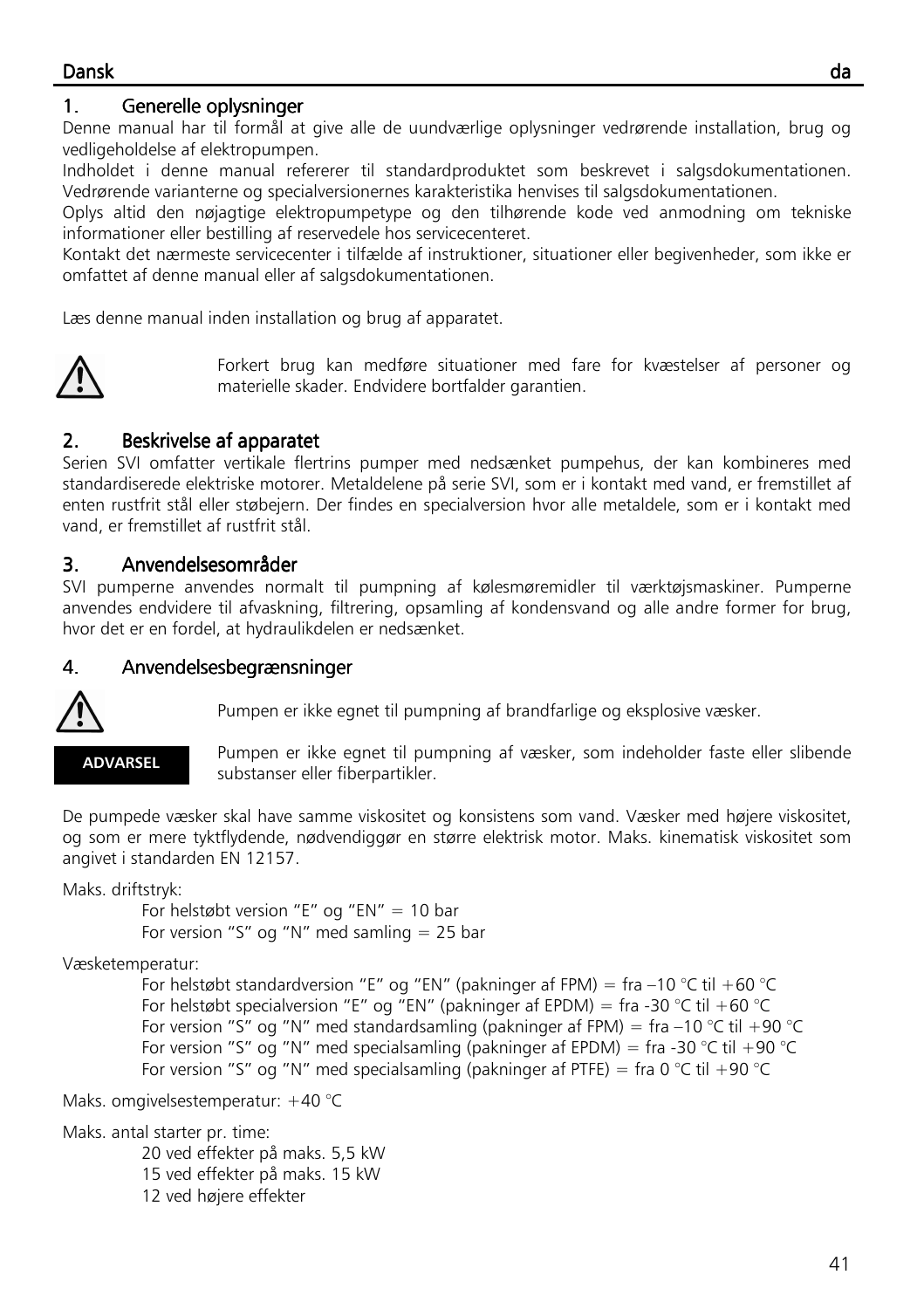#### 5. Installation Flytning



Benyt passende udstyr. Overhold reglerne vedrørende forebyggelse af arbeidsulvkker.

Løft og flyt apparatet forsigtigt, og brug passende løfteudstyr.

Kontrollér emballagen udvendigt i forbindelse med modtagelse af pumpen for at sikre, at der ikke er tegn på tydelige skader.

Kontakt forhandleren senest 8 dage efter leveringen, hvis apparatet er beskadiget.

I forbindelse med løft og flytning skal apparatet fastgøres forsvarligt med remme, stropper eller lignende.



Benyt ikke øjeboltene på motoren (hvis de findes) til at flytte hele elektropumpen. Benyt kun øjeboltene til at flytte motoren, efter den er blevet koblet fra pumpen, i tilfælde af udskiftning.

Pumpen er blevet projekteret til installation over tanken, således at pumpehuset er nedsænket i væsken. Støtten til motor-pumpe med trykstuds omfatter endvidere flangen til fastgørelse på tanken.

Om nødvendigt kan pumpen installeres på en af tankens vægge; dvs. i vandret position.

I dette tilfælde skal pakningen mellem flangen og tankens væg sikre fuldstændig tæthed.

#### Nedsænkning



For at sikre korrekt funktion og fastholde pumpens kapacitet er det nødvendigt, at pumpehuset er nedsænket min. til det niveau, som fremgår af tabellen i fig. 4.

## 6. Tilslutning af strøm

Tilslutning af strøm til motoren skal udføres af en specialuddannet elektriker i overensstemmelse med de gældende normer vedrørende elektricitet.



Installér en jordfejlsafbryder med høj følsomhed (0,03A) som ekstra beskyttelse mod livsfarligt elektrisk stød i tilfælde af fejl i jordforbindelsen.

Kontrollér, at mærkespændingen stemmer overens med netspændingen.



Montér en hovedafbryder mellem strømforsyningen og elektropumpen. Afbryderen skal frakobles inden udførelse af indgreb i pumpen.

For at forenkle tilslutningen af motoren er det muligt at anbringe klembrættet i en af de fire positioner ved 90° som vist i fig. 2.

For at ændre placeringen af klembrættet på versionerne med samling (SVI….S.. og SVI….N…) skal man om nødvendigt fjerne beskyttelsen til samlingen og løsne de fire skruer, som fastgør motoren til adapteren. Drej motoren til den ønskede position, og fastspænd de fire låseskruer.

For at ændre placeringen af klembrættet (fra 90° til 120° ved effekter på maks. 0,45 kW) på de helstøbte versioner (SVI…E..) anbefales det at rette henvendelse til servicecenteret.

Fjern herefter dækslet fra klembrættet, og udfør tilslutningerne i overensstemmelse med angivelserne bag på dækslet samt i fig. 3 og 4.

Udfør først jordforbindelsen.

#### Overbelastningssikring

Enkeltfasede motorer er forsynet med indbygget sikring med automatisk tilbagestilling. De trefasede motorer skal beskyttes ved hjælp af en passende starter, som er indstillet til mærkestrømmen.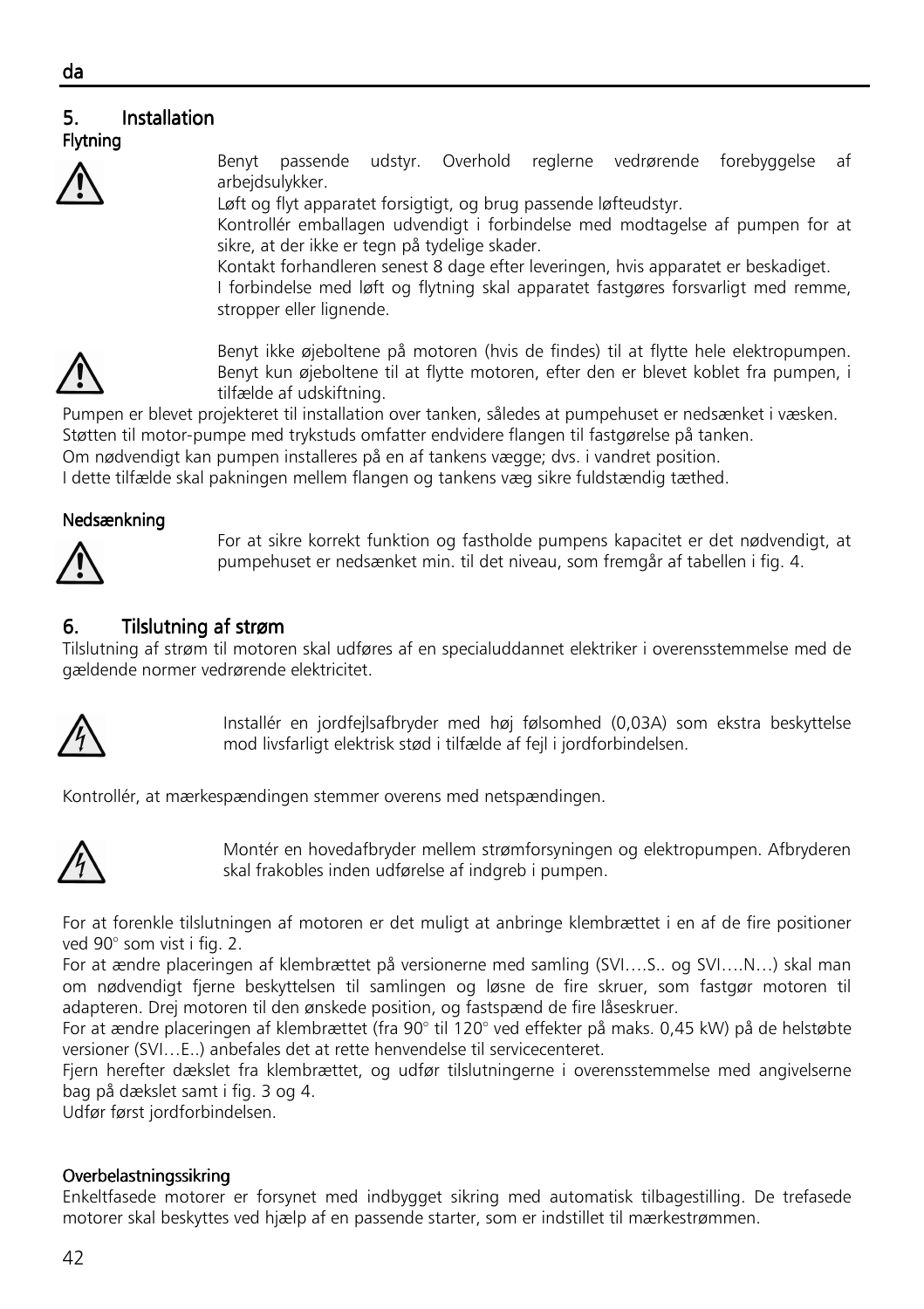## 7. Ibrugtagning

Start pumpen et kort øjeblik, når pumpehuset er nedsænket min. til det specificerede niveau. Kontrollér, at pumpen drejer i urets retning (som angivet med pil på flangen), når pumpen betragtes oppefra. Denne kontrol udføres ved beskyttelsen til samlingen eller ved ventilatordækslet.

Hvis rotationsretningen ikke er korrekt, frakobles hovedafbryderen. Ombyt to af faserne i forsyningskablet.

#### **Funktion**

Pumpens funktion skal være ensartet og støjsvag. Lad ikke pumpen køre med lukket trykside i mere end 4-5 minutter. Herved forhindres overophedning af væsken og beskadigelse af den mekaniske pakning.



I forbindelse med brug kan pumpens yderside (i forbindelse med pumpning af varme væsker) og motorens yderside opnå temperaturer på mere end 40 °C. Berør ikke disse overflader (eksempelvis med hænderne), og anbring ikke brandfarligt materiale i berøring med elektropumpen.

Når elektropumpen er installeret korrekt og benyttes i overensstemmelse med det fastsatte anvendelsesområde, udsender den følgende maks. støj:

| EFFEKT I 2-POLET MOTOR, 50<br>Hz | EFFEKT I 4-POLET MOTOR, 50 Hz | LYDTRYKSNIVEAU<br>* Lp(A) dB $\pm$ 2 |
|----------------------------------|-------------------------------|--------------------------------------|
| $\leq$ 5,5 kW                    | Maks. 4 kW                    | < 70                                 |
| 7,5 kW                           |                               |                                      |
| 11 kW                            |                               | 73                                   |
| 15 kW                            |                               |                                      |
| 18,5 kW                          |                               | 73                                   |
| 22 kW                            |                               | 70                                   |
| 30 kW                            |                               | 74                                   |

Det gennemsnitlige lydtryksniveau målt 1 m fra elektropumpen i et frit område.

## 8. Vedligeholdelse



Vedligeholdelsen må kun udføres af uddannet og kvalificeret personale. Benyt passende udstyr og beskyttelser. Overhold reglerne vedrørende forebyggelse af arbejdsulykker. Hvis pumpen skal tømmes, er det nødvendigt at kontrollere, at væsken ikke kan medføre materielle skader eller kvæstelse af personer.

Pumpen kræver ingen form for regelmæssig vedligeholdelse. Kontrollér regelmæssigt, at pumpens indsugningsfilter ikke er tilstoppet, samt at det øvrige udstyr til rensning af væsken fungerer korrekt. Ekstraordinær vedligeholdelse af pumpen består principielt i rengøring af hydraulikdelene eller udskiftning af den mekaniske pakning eller andre dele, som udsættes for slitage. Der henvises i denne forbindelse til manualen vedrørende vedligeholdelse.



Kontrollér, at strømmen er koblet fra motoren inden vedligeholdelse af pumpen.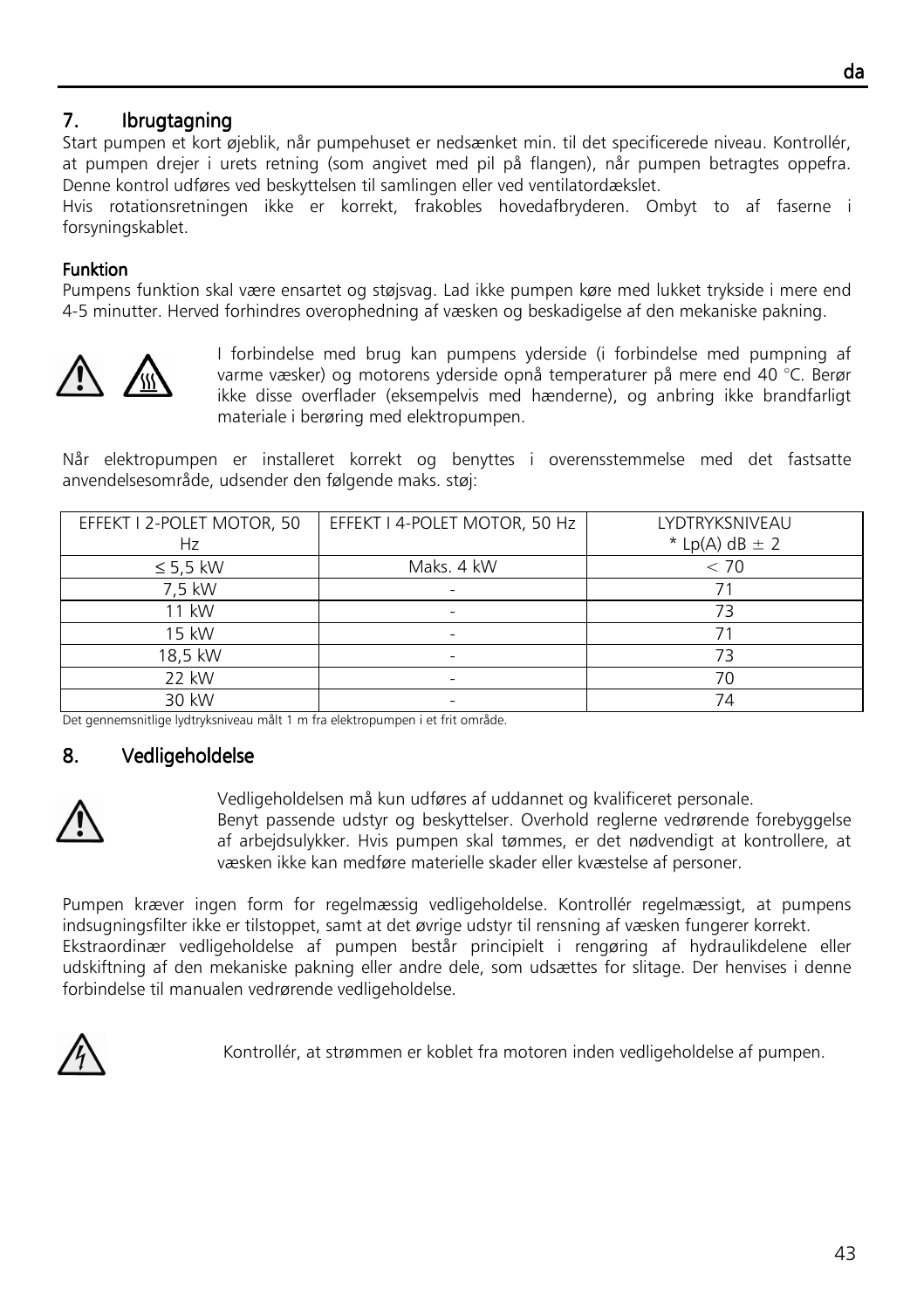#### 9. Fejlfinding

| <b>PROBLEM</b>                                                                         | MULIG ÅRSAG                                                                            | <b>MULIG AFHJÆLPNING</b>                                                                                                                             |
|----------------------------------------------------------------------------------------|----------------------------------------------------------------------------------------|------------------------------------------------------------------------------------------------------------------------------------------------------|
| 1. Elektropumpen starter ikke.                                                         | Ingen netspænding.                                                                     | Genetablér forsyningen.                                                                                                                              |
|                                                                                        | eller<br>Pumpens<br>hjælpekredsløbenes sikringer er<br>sprunget.                       | Udskift sikringerne.                                                                                                                                 |
|                                                                                        | Overbelastningssikringen<br>er<br>udløst                                               | Tilbagestil sikringen (se problem<br>4, hvis den udløses igen).                                                                                      |
| 2. Elektropumpen starter, men<br>den udsender ingen eller kun<br>en meget reduceret og | Væskeniveauet er for lavt.                                                             | tanken<br>væske<br>Fyld<br>med<br>(vedrørende<br>min.<br>niveauet<br>henvises til fig. 1).                                                           |
| svingende kapacitet.                                                                   | Indsugningsfilteret er tilstoppet.                                                     | Afmontér og rengør pumpen.                                                                                                                           |
|                                                                                        | Forkert rotationsretning.                                                              | Kontrollér rotationsretningen, og<br>ombyt eventuelt to af faserne i<br>motoren eller i det elektriske<br>panel.                                     |
| 3. Elektropumpen støjer under<br>drift.                                                | fremmedlegemer<br>Der<br>er<br>pumpen mellem pumpehjulene<br>og sprederne.             | Afmontér og rengør pumpen.                                                                                                                           |
|                                                                                        | Motorens lejer er slidte.                                                              | Udskift lejerne eller motoren.                                                                                                                       |
| 4. Overbelastningssikringen<br>udløses.                                                | er fremmedlegemer<br>Der<br>pumpen mellem pumpehjulene<br>og sprederne.                | Afmontér og rengør pumpen.                                                                                                                           |
|                                                                                        | Pumpen indsuger en væske med<br>høj densitet og viskositet.                            | Kontrollér<br>effektive<br>den<br>nødvendige effekt i forhold til<br>karakteristikaene<br>den<br>for<br>pumpede<br>skift<br>væske,<br>oq<br>motoren. |
|                                                                                        | udsender<br>Pumpen<br>højere  <br>en<br>kapacitet end maks. grænsen på<br>typeskiltet. | på<br>Luk.<br>afspærringsventilen<br>tryksiden, indtil den udsendte<br>kapacitet svarer til de fastsatte<br>grænser.                                 |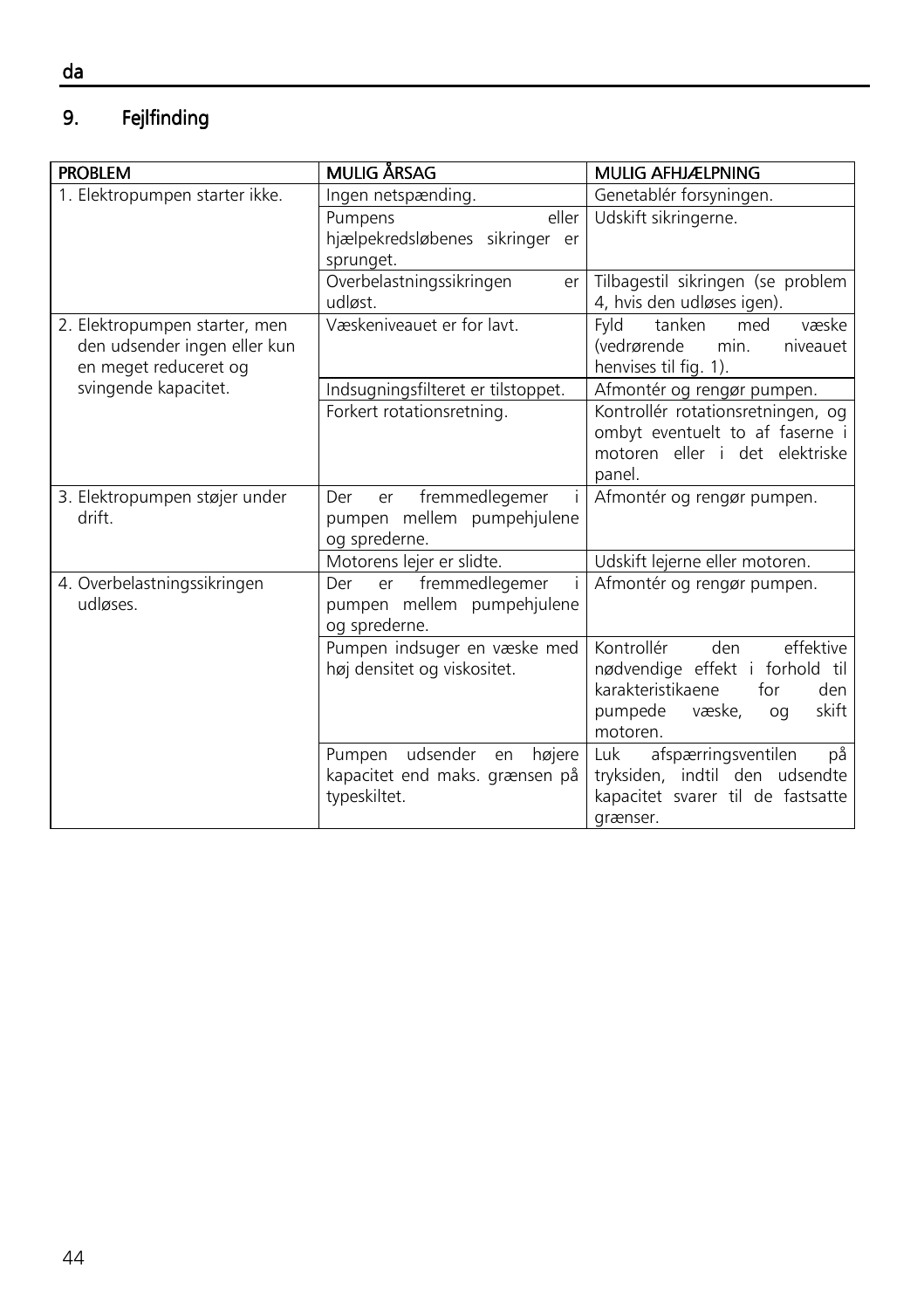## Svenska svenska svenska svenska svenska svenska svenska svenska svenska svenska svenska svenska svenska svensk

## 1. Allmänna data

I denna bruksanvisning hittar du all information som krävs för att installera, använda och utföra underhåll på elpumpen.

Denna bruksanvisning gäller för apparaten i standardutförande såsom är specificerat i försäljningsdokumenten. Se försäljningsdokumenten beträffande varianter och egenskaper hos dessa specialversioner.

Uppge alltid elpumpens modell och kod om du kontaktar teknisk service för information eller beställning av reservdelar.

Kontakta närmaste teknisk service för anvisningar, situationer och händelser som inte behandlas i vare sig bruksanvisningen eller försäljningsdokumenten.

Läs bruksanvisningen noggrant innan apparaten installeras och tas i drift.



Vid felaktig användning kan det uppstå farliga situationer som kan förorsaka person- och materialskador samt medföra att garantin bortfaller.

## 2. Beskrivning av apparaten

Serien SVI omfattar vertikala flerstegspumpar med nedsänkt pumphus, som kan kopplas till typgodkända elmotorer. Hos pumparna i serien SVI är vissa metalldelar som har kontakt med vatten tillverkade av rostfritt stål medan andra är tillverkade av gjutjärn. Det går att erhålla en specialversion där samtliga metalldelar som har kontakt med vattnet är av rostfritt stål.

## 3. Användningsområden

SVI-pumparna används normalt för pumpning av kylsmörjmedel till verktygsmaskiner. Pumparna används även i tvätt-, filtrerings- och kondensåtervinningsanläggningar och för alla användningsområden där det är en fördel att hydrauldelen är nedsänkt i vätska.

## 4. Användningsbegränsningar



Pumpen är inte avsedd för pumpning av brandfarliga och explosiva vätskor.

#### VARNING!

Pumpen är inte avsedd för pumpning av vätskor som innehåller fasta eller slipande partiklar eller fibrer.

Pumpvätskorna ska ha samma viskositet och densitet som vatten. Pumpvätskor med högre viskositet och densitet kräver en elmotor med större kapacitet. Max. kinematisk viskositet enligt standard EN 12157.

Max. drifttryck:

Helgjutna versioner E och  $EN = 10$  bar. Versioner S och N med koppling = 25 bar.

Vätsketemperatur:

Helgjutna versioner E och EN i standardutförande (packningar av FPM) = -10 °C - +60 °C. Helgjutna versioner E och EN i specialutförande (packningar av EPDM) = -30 °C - +60 °C. Versioner S och N med koppling i standardutförande (packningar av FPM) = -10 °C - +90 °C. Versioner S och N med koppling i specialutförande (packningar av EPDM) = -30 °C - +90 °C. Versioner S och N med koppling i specialutförande (packningar av PTFE) =  $0^{\circ}$ C - +90  $^{\circ}$ C.

Max. omgivningstemperatur: +40 °C.

Max. antal starter per timme:

 20 vid effekt på max. 5,5 kW. 15 vid effekt på max. 15 kW. 12 vid högre effekt.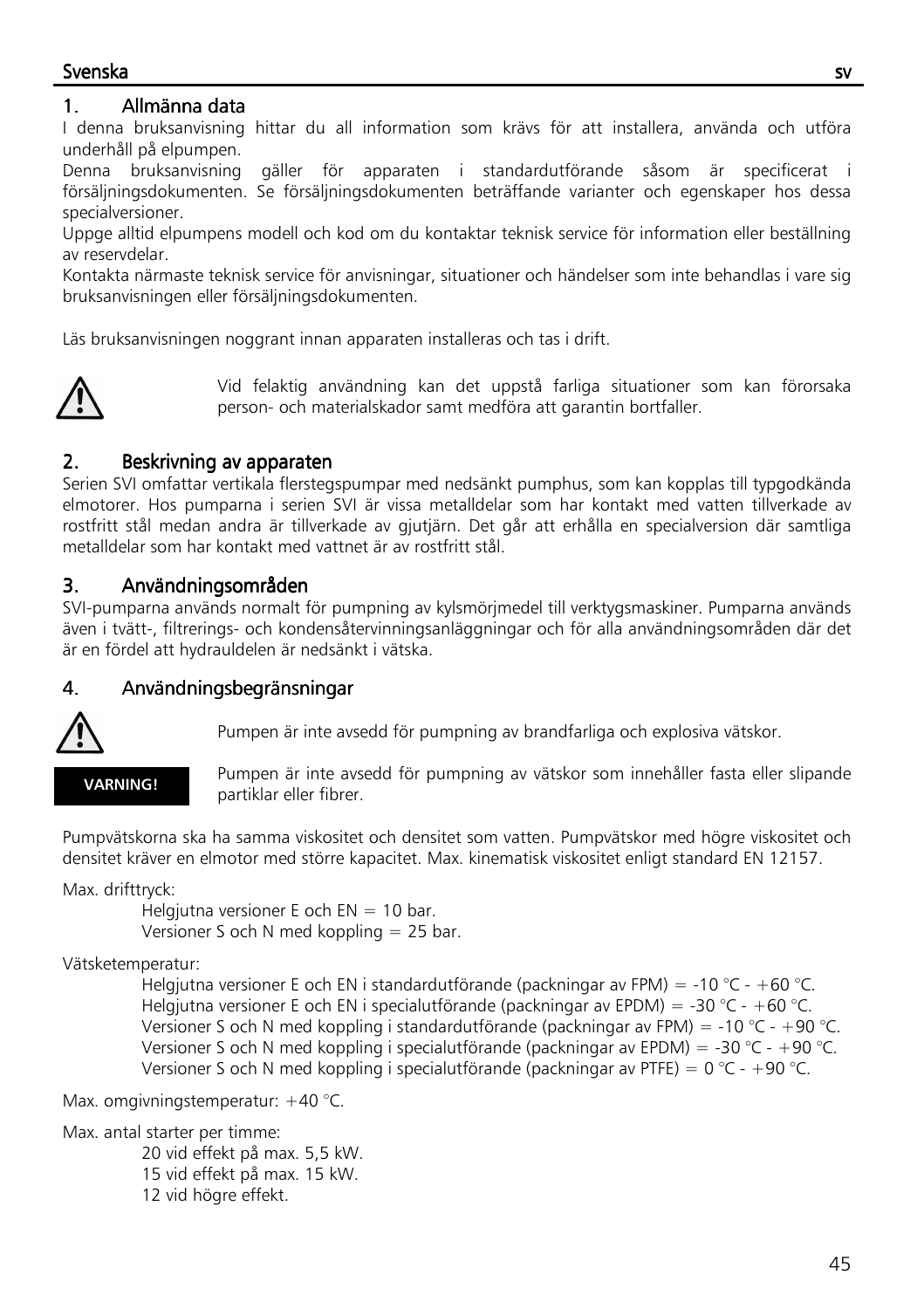#### 5. Installation Flytt



Använd lämplig utrustning. Respektera gällande säkerhetsbestämmelser. Lyft och flytta apparaten försiktigt med hjälp av lämpliga lyftanordningar. Kontrollera vid leveransen att emballaget inte är skadat. Om apparaten uppvisar skador ska återförsäljaren kontaktas inom 8 dagar från leveransdatum.

Slingförankra apparaten ordentligt i samband med lyft och flytt.



Använd inte lyftöglorna på motorn (om de finns) vid flytt av hela elpumpen. Använd lyftöglorna endast för flytt av själva motorn när den har kopplats från pumpen för att bytas ut.

Pumpen har konstruerats för att installeras ovanför tanken med pumphuset nedsänkt i vätskan. Motor-pumpstödet med tryckutlopp omfattar flänsen för fastsättning vid tanken.

Om det är nödvändigt kan pumpen installeras på en av tankens väggar d.v.s. i horisontellt läge.

I detta läge måste packningen garantera att det är tätt mellan flänsen och tankväggen.

#### Nedsänkning



För att garantera en korrekt funktion och bibehållen prestanda hos pumpen, ska pumphuset sänkas ned minst på den nivå som visas i fig. 4.

## 6. Elanslutning

Anslutningen av motorn till elnätet ska ombesörjas av en behörig elektriker i enlighet med gällande elsäkerhetsföreskrifter.



Installera en jordfelsbrytare med hög känslighet (0,03 A) som extraskydd mot elektriska stötar vid bristfällig jordning.

Kontrollera att märkspänningen är kompatibel med nätspänningen.



Installera en huvudströmbrytare mellan elnätet och elpumpen. Huvudströmbrytaren måste slås från innan något ingrepp utförs på pumpen.

För att förenkla motorns anslutning är det möjligt att placera kopplingsplinten i någon av de fyra 90° positionerna, se fig. 2.

För att ändra vinklingen på kopplingsplinten på versionerna med koppling (SVI….S.. och SVI….N…) måste du, när det är nödvändigt, ta bort kopplingens skydd och skruva ur de fyra skruvarna som fäster motorn på adaptern. Vrid motorn till önskat läge och skruva tillbaka de fyra fästskruvarna.

För att ändra vinklingen på kopplingsplinten (till 90° eller 120° för effekt upp till 0,45 kW) på helgjutna versioner (SVI…E..) rekommenderar vi att du vänder dig till teknisk service.

Ta bort locket från kopplingsplinten och utför anslutningarna enligt beskrivningen på baksidan av locket och i fig. 3 och 4.

Utför jordanslutningen som första moment.

#### Överbelastningsskydd Överbelastningsskydd

Enfasmotorerna är försedda med inbyggt överbelastningsskydd med automatisk återställning. Trefasmotorerna måste skyddas med en lämplig startanordning som ska vara inställd på märkströmmen.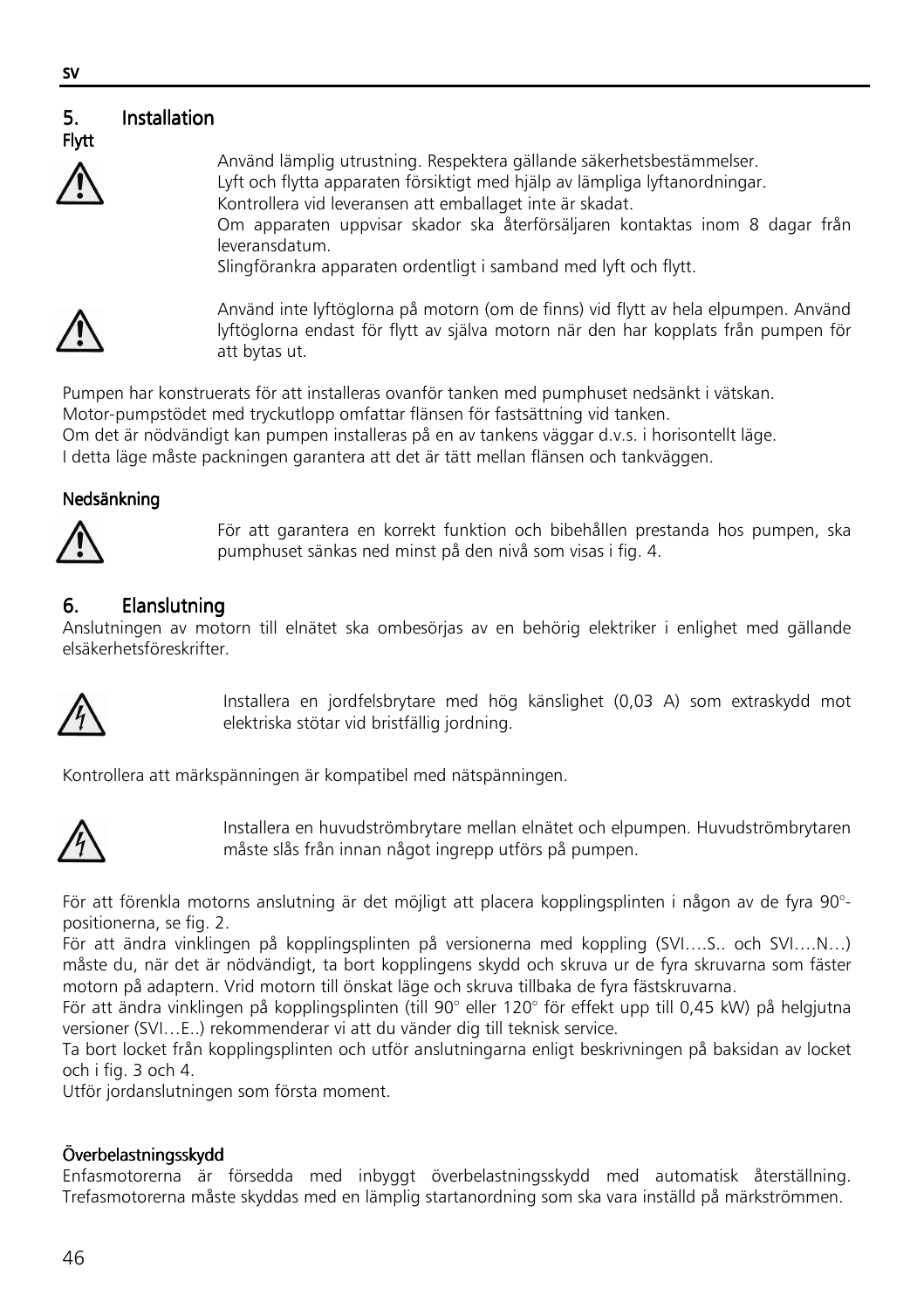## 7. Idrifttagande

Försäkra dig om att pumphuset är nedsänkt minst till den specificerade nivån och starta pumpen i några sekunder. Kontrollera genom att titta uppifrån genom kopplingens skydd eller genom fläktskyddet att rotationen sker i medurs riktning, som anges av pilen på flänsen.

Om rotationen sker i motsatt riktning ska du slå från huvudströmbrytaren och skifta två faser i elkabeln.

#### **Funktion**

Funktionen ska vara regelbunden och tyst. Låt inte pumpen vara i drift med stängd trycksida i mer än 4 - 5 minuter. I motsatt fall kan vätskan överhettas och den mekaniska tätningen skadas.



Temperaturen på pumpens (vid varma pumpvätskor) resp. motorns utsida kan under driften överstiga 40 °C. Låt inga kroppsdelar (t.ex. händerna) komma i kontakt med dessa delar. Placera inte brännbart material i kontakt med elpumpen.

I tabellen nedan visas elpumpens max. bullernivå när den är korrekt installerad och används enligt användningsbegränsningarna.

| EFFEKT FÖR 2-POLIG MOTOR, | EFFEKT FÖR 4-POLIG MOTOR, 50 | $\overline{LUDTRYCKSNIVÅ * Lp(A) dB \pm 2}$ |
|---------------------------|------------------------------|---------------------------------------------|
| 50 Hz                     | Ηz                           |                                             |
| $\leq$ 5,5 kW             | Max. 4 kW                    | < 70                                        |
| 7,5 kW                    |                              |                                             |
| 11 kW                     |                              | 73                                          |
| 15 kW                     |                              |                                             |
| 18,5 kW                   |                              | 73                                          |
| 22 kW                     |                              | 70                                          |
| 30 kW                     |                              | 74                                          |

Medelvärde för ljudtrycksnivå i fritt fält på en meters avstånd från elpumpen.

#### 8. Underhåll



Underhåll får endast ombesörjas av behörig fackpersonal.

Använd lämplig utrustning och skydd. Respektera gällande säkerhetsbestämmelser. Var uppmärksam på att inga personer eller föremål skadas av den uttömda vätskan om pumpen måste tömmas.

Pumpen kräver inget rutinunderhåll. Kontrollera regelbundet att insugningsfiltret inte är igensatt och att eventuella rengöringsanordningar för vätska är effektiva.

Extra underhåll består i allmänhet av rengöring av hydrauliska delar eller byte av den mekaniska tätningen eller andra förbrukningsdelar. Se vår underhållsmanual.



Försäkra dig om att motorn är kopplad från elnätet innan det görs någon typ av underhåll på pumpen.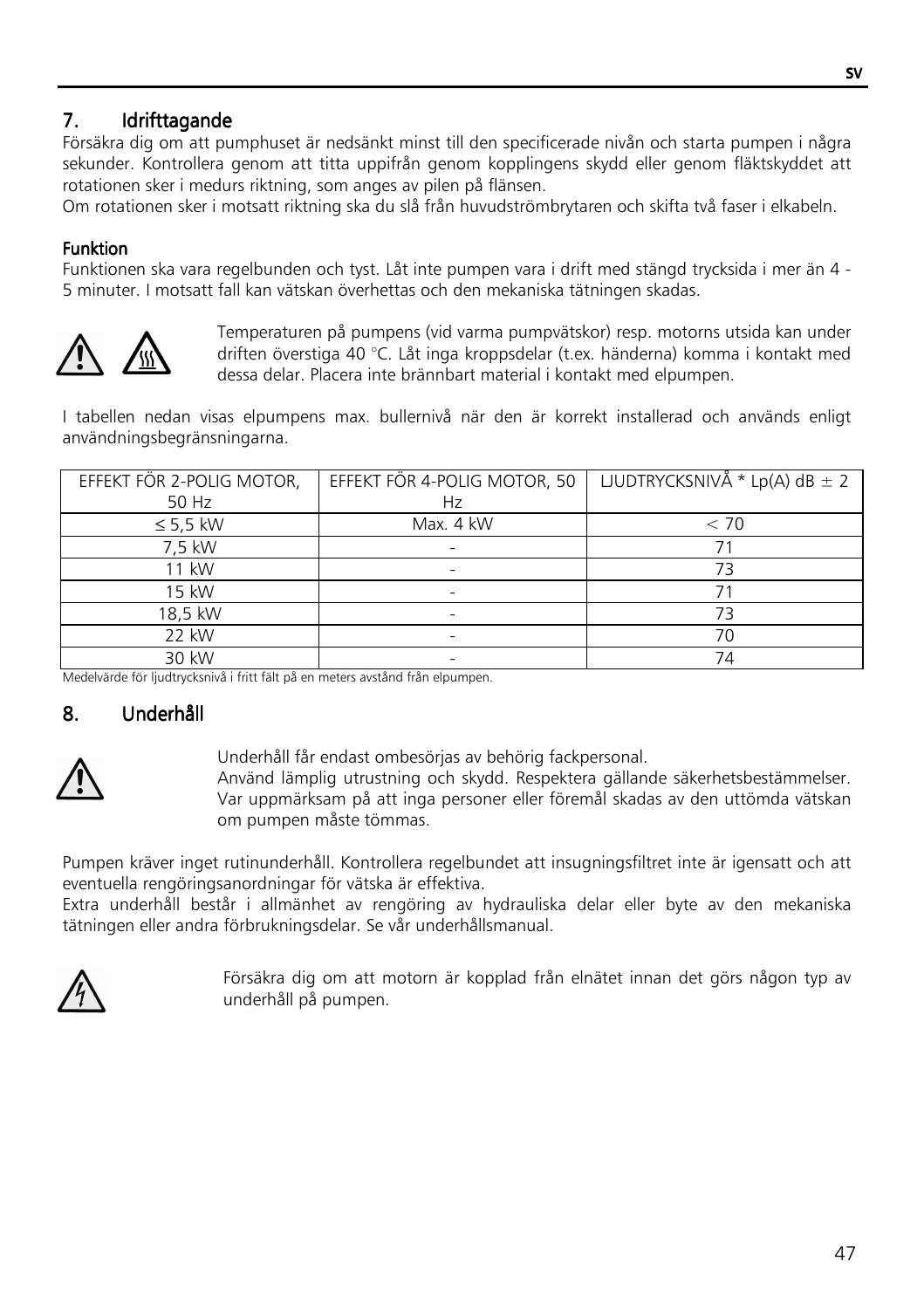#### 9. Felsökning

| <b>PROBLEM</b>                                                   | <b>TROLIG ORSAK</b>                          | MÖJLIGA ÅTGÄRDER                                        |
|------------------------------------------------------------------|----------------------------------------------|---------------------------------------------------------|
| 1. Elpumpen startar inte.                                        | Spänningstillförsel saknas.                  | Slå till matningsspänningen.                            |
|                                                                  | Pumpens eller hjälpkretsarnas                | Byt säkringarna.                                        |
|                                                                  | säkringar har bränt.                         |                                                         |
|                                                                  | Överbelastningsskyddet har löst              | Återställ skyddet (se problem 4                         |
|                                                                  | ut.                                          | om skyddet löser ut på nytt).                           |
| 2. Elpumpen startar men pumpar<br>inte eller elpumpens kapacitet | Vätskenivån är för låg.                      | Fyll på med vätska i tanken (se<br>min. nivå i fig. 1). |
| är svag och oregelbunden.                                        | Insugningsfiltret är igensatt.               | Nedmontera<br>och<br>rengör                             |
|                                                                  |                                              | pumpen.                                                 |
|                                                                  | Felaktig rotationsriktning.                  | Kontrollera<br>rotationsriktningen                      |
|                                                                  |                                              | och skifta två faser i motorn eller l                   |
|                                                                  |                                              | på manöverpanelen om<br>det                             |
|                                                                  |                                              | hehövs                                                  |
| 3. Elpumpen väsnas.                                              | Främmande partiklar i pumpen                 | Nedmontera<br>och<br>rengör                             |
|                                                                  | mellan<br>pumphjulen<br>och l                | pumpen.                                                 |
|                                                                  | diffusörerna.                                |                                                         |
|                                                                  | Motorns lager är utslitna.                   | Byt lagren eller motorn.                                |
| 4. Överbelastningsskyddet löser                                  | Främmande partiklar i pumpen                 | Nedmontera<br>rengör<br>och                             |
| ut.                                                              | mellan<br>pumphjulen<br>och<br>diffusörerna. | pumpen.                                                 |
|                                                                  | Pumpen suger in tjock och                    | Kontrollera<br>vilken<br>effektiv                       |
|                                                                  | trögflytande vätska.                         | krävs<br>utifrån<br>kapacitet som                       |
|                                                                  |                                              | pumpvätskans egenskaper eller                           |
|                                                                  |                                              | byt motorn.                                             |
|                                                                  | större<br>Pumpen genererar<br>ett            | Stäng avstängningsventilen på                           |
|                                                                  | flöde än vad som anges på                    | trycksidan gradvis tills<br>flödet                      |
|                                                                  | märkplåten.                                  | ligger inom det på märkplåten                           |
|                                                                  |                                              | angivna intervallet.                                    |

sv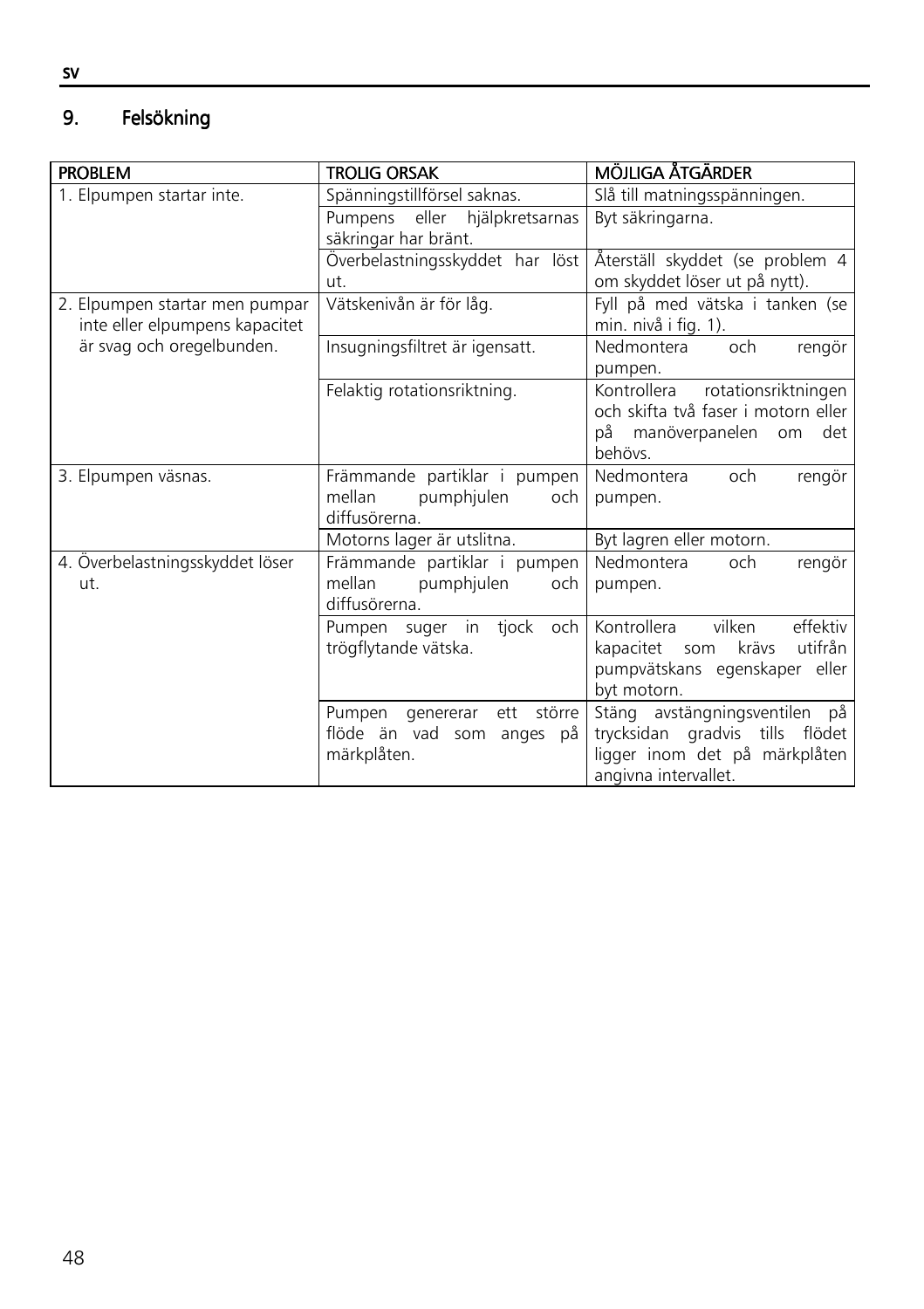## Suomi fi

#### 1. Yleistä

Käyttöoppaan tarkoituksena on antaa sähköpumpun asennukseen, käyttöön ja huoltoon tarvittavat tiedot.

Käyttöoppaan sisältö viittaa kaupallisessa asiakirjassa ilmoitettuun standardituotteeseen. Ks. myyntisopimuksesta muunnoksia ja erikoismallien ominaisuuksia koskevat tiedot.

Ilmoita aina sähköpumpun tarkka tyyppi ja koodi pyytäessäsi teknisiä tietoja tai varaosia huoltopalvelustamme.

Jos käyttöoppaassa tai myyntisopimuksessa ei käsitellä tarvitsemiasi ohjeita, tilanteita tai tapauksia, ota yhteys lähimpään huoltopalveluumme.

Lue käyttöopas ennen laitteen asennusta ja käyttöä.



Virheellisestä käytöstä saattaa olla seurauksena henkilö- ja materiaalivahinkoja aiheuttavia vaaratilanteita. Lisäksi se aiheuttaa takuun mitätöitymisen.

## 2. Laitteen kuvaus

SVI-sarja sisältää monivaiheisia pystyrakenteisia pumppuja, joiden runko voidaan upottaa. Ne voidaan kytkeä standardien mukaisiin sähkömoottoreihin. Osa SVI-sarjan veteen koskevista metalliosista on ruostumatonta terästä ja osa valurautaa. Saatavilla on erikoismalli, jonka kaikki veteen koskevat metalliosat ovat ruostumatonta terästä.

## 3. Käyttötavat

SVI-pumppuja käytetään yleisesti työstökoneiden jäähdytysvoiteluaineiden pumppaukseen. Lisäksi niitä voidaan käyttää pesu-, suodatus- ja kondensaatin talteenottojärjestelmissä sekä kaikissa toimenpiteissä, joissa hydrauliosa mieluimmin on upotettuna nesteeseen.

#### 4. Käyttörajoitukset



Pumpulla ei voida pumpata syttyviä tai räjähdysvaarallisia nesteitä.

### **VAROITUS**

Pumpulla ei voida pumpata nesteitä, jotka sisältävät hankaavia tai kiinteitä hiukkasia tai kuituja.

Pumpattavien nesteiden viskositeetin ja tiheyden tulee vastata veden ominaisuuksia. Jos nesteen viskositeetti ja tiheys on suurempi kuin vedellä, käytössä tulee olla tehokkaampi sähkömoottori. EN 12157 -standardin mukainen kinemaattinen maksimiviskositeetti.

Maksimikäyttöpaine:

 Blokkirakenteinen E- ja EN-malli = 10 bar Liitoksella varustettu S- ja N-malli = 25 bar

Nesteen lämpötila:

 Blokkirakenteinen E- ja EN-standardimalli (FPM-tiivisteet) = -10°C +60°C Blokkirakenteinen E- ja EN-erikoismalli (EPDM-tiivisteet) = -30°C +60°C Standardiliitoksella varustettu S- ja N-malli (FPM-tiivisteet) = -10°C +90°C Erikoisliitoksella varustettu S- ja N-malli (EPDM-tiivisteet) = -30°C +90°C Erikoisliitoksella varustettu S- ja N-malli (PTFE-tiivisteet) =  $0^{\circ}$ C +90°C

Ympäröivä maksimilämpötila: +40°C

Maksimikäynnistysmäärä tunnissa:

 20 alle 5,5 kW teholle 15 alle 15 kW teholle 12 suuremmille tehoille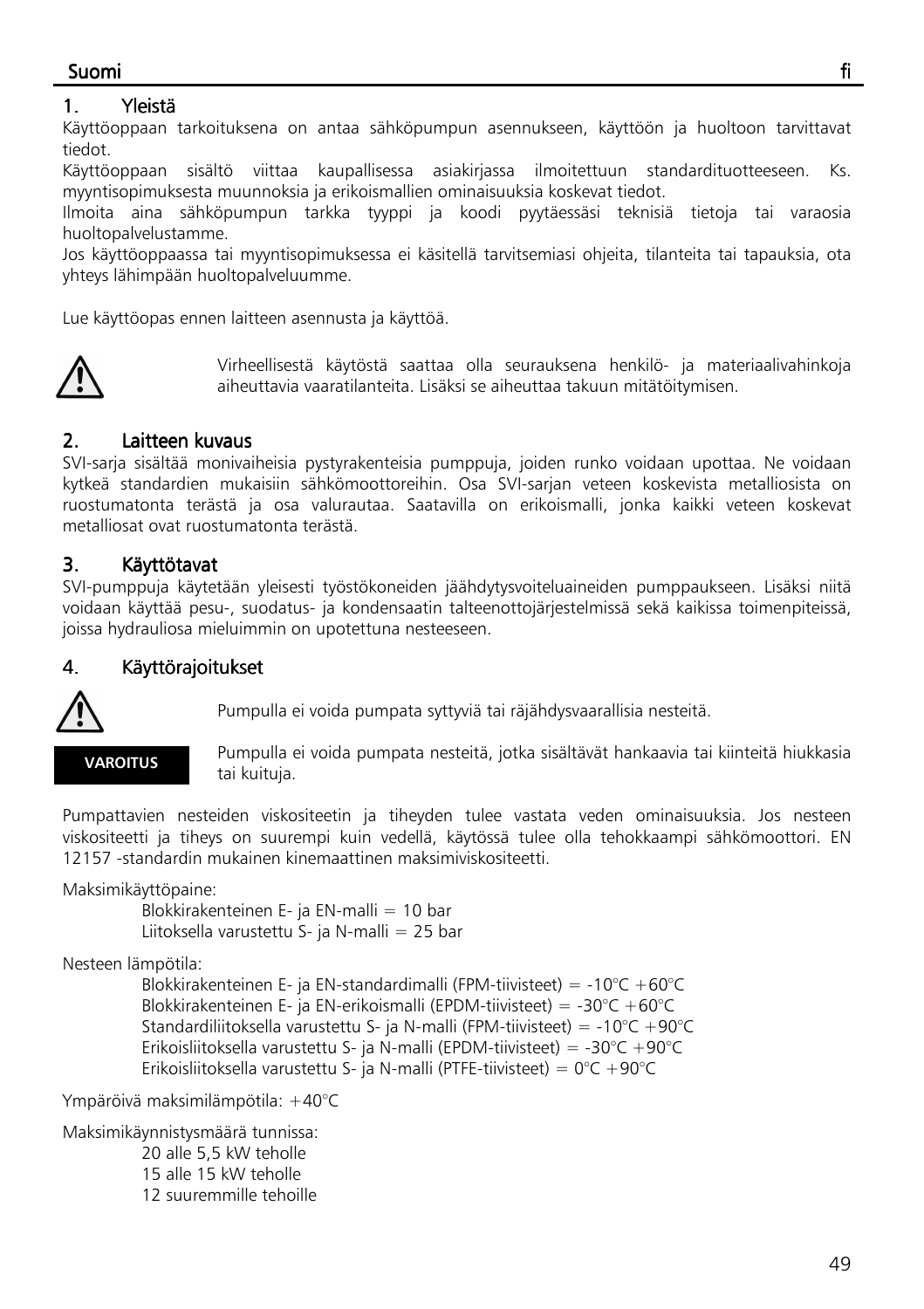#### ٦ 5. Asennus Liikutus



Käytä sopivia varusteita. Noudata työsuojelumääräyksiä. Nosta ja liikuta laitetta varoen sopivilla nostolaitteilla. Tarkista sähköpumpun toimitushetkellä, ettei pakkauksessa ole näkyviä vaurioita. Jos laite on vaurioitunut, ilmoita jälleenmyyjälle 8 päivän kuluessa toimituksesta. Kiinnitä laite tukevasti noston ja liikutuksen ajaksi.



Älä käytä moottorissa olevia nostosilmukoita (jos asennettu) koko sähköpumpun liikutukseen. Käytä nostosilmukoita ainoastaan pumpusta irrotetun moottorin liikutukseen vaihtaessasi moottorin.

Pumppu on suunniteltu asennettavaksi säiliön päälle, niin että pumpun runko on upotettu nesteeseen. Poistoaukolla varustettu moottorin-pumpun kannatin sisältää laipan säiliöön kiinnitystä varten. Tarvittaessa pumppu voidaan asentaa säiliön seinään ja siten vaaka-asentoon.

Tässä tapauksessa laipan ja säiliön seinän välille asetettavan tiivisteen tulee olla täysin vedenpitävä.

#### Upotus



Jotta pumppu toimii asianmukaisesti ja pysyy tehokkaana, pumpun runko tulee upottaa vähintään kuvassa 4 näytetylle tasolle.

## 6. Sähköliitäntä

Ainoastaan ammattitaitoinen sähköasentaja saa suorittaa moottorin verkkoliitännän voimassa olevien sähköstandardien mukaisesti.



Asenna erittäin herkkä (0,03A) vikavirtakytkin, joka suojaa sähköiskuilta, jos maadoitus ei toimi.

Tarkista, että verkkojännite vastaa nimellisjännitettä.



Asenna pääkatkaisin verkon ja sähköpumpun väliin. Kytke katkaisin pois ennen kaikkia pumppuun suoritettavia toimenpiteitä.

Moottorin kytkennän helpottamiseksi voit asettaa liitinalustan yhteen kuvassa 2 osoitetusta neljästä 90°:n asennosta.

Jos haluat muuttaa liitoksella varustettujen mallien (SVI….S.. ja SVI….N…) liitinalustan suuntausta, poista tarvittaessa liitoksen suojus ja moottorin/sovittimen neljä kiinnitysruuvia, käännä moottori haluamaasi asentoon ja ruuvaa neljä kiinnitysruuvia takaisin.

Jos haluat muuttaa blokkirakenteisten mallien (SVI…E..) liitinalustan suuntausta (90° tai 120° alle 0,45 kW teholle), ota yhteys huoltopalveluumme.

Poista liitinalustan kansi ja suorita kytkennät kannen takapuolen ja kuvan 3 ja 4 kaavioiden mukaan. Suorita maadoitus ennen muita toimenpiteitä.

#### Ylikuormasuoja Ylikuormasuoja

Yksivaihemoottoreissa on sisäänrakennettu automaattisesti nollautuva suoja. Kolmivaihemoottorit tulee suojata sopivalla nimellisvirralle kalibroidulla käynnistimellä.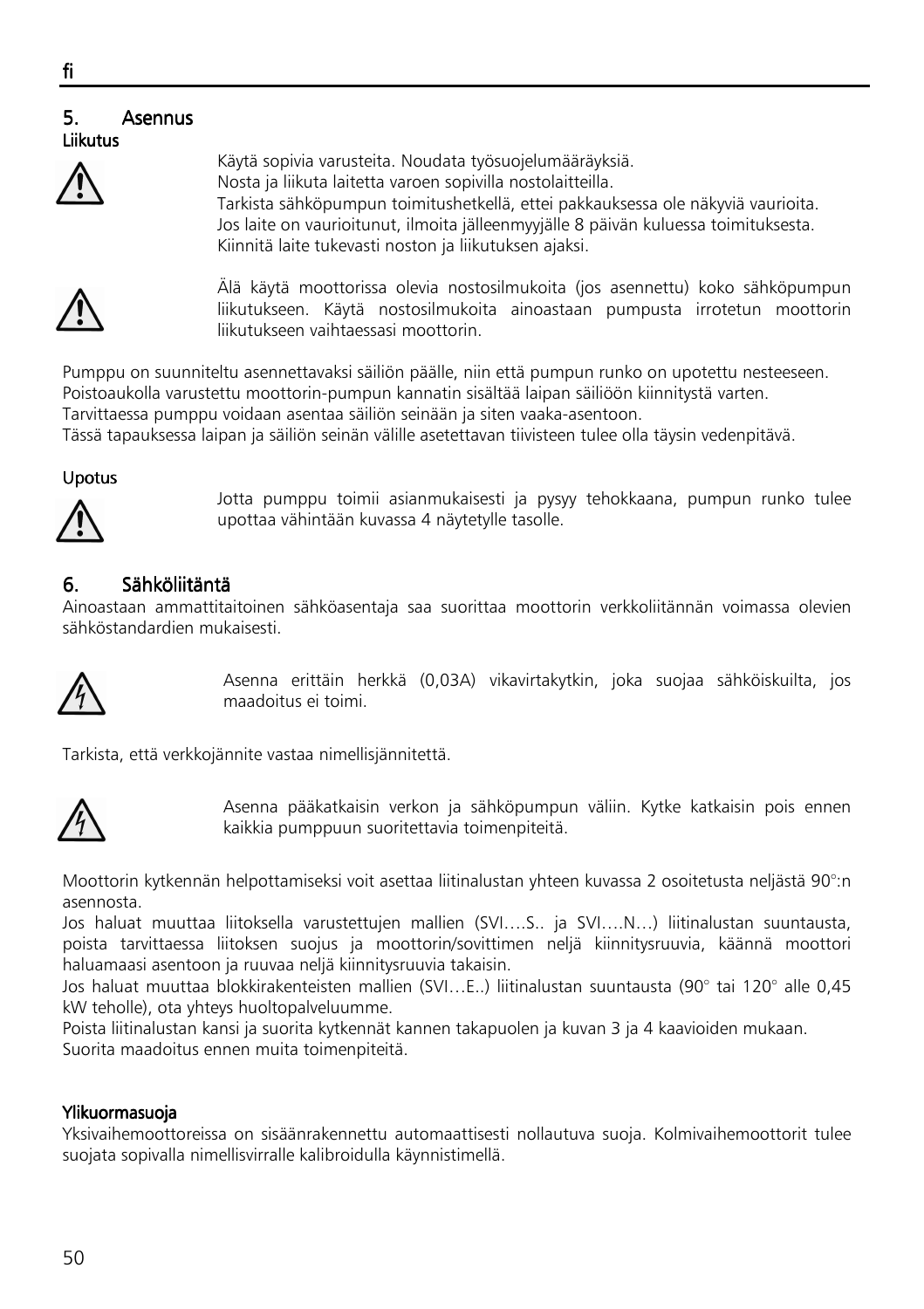## 7. Käyttöönotto

Varmista, että pumpun runko on upotettu vähintään ilmoitetulle minimitasolle ja käynnistä pumppu hetkeksi. Tarkista liitoksen suojan tai tuulettimen suojan lävitse, että pyörintä tapahtuu myötäpäivään ylhäältä katsottaessa laipassa olevan nuolen mukaisesti.

Jos pyörintä tapahtuu vastakkaiseen suuntaan, kytke pääkatkaisin pois ja vaihda kaksi vaihejohdinta keskenään.

#### **Toiminta**

Pumpun tulee toimia tasaisesti ja hiljaisesti. Älä käytä pumppua 4 - 5 minuuttia kauempaa, jos poistoaukko on kiinni, ettei neste ylikuumene ja mekaaninen tiiviste vaurioidu.



Toiminnan aikana pumpun ulkopinta (pumpattaessa kuumia nesteitä) ja moottorin ulkopinta saattavat ylittää 40°C lämpötilan. Älä koske sähköpumppua kehon osilla (esim. käsillä) äläkä aseta syttyviä materiaaleja sitä vasten.

Sähköpumpun maksimimelutaso oikein asennettuna ja nimelliskäyttöalueella käytettynä on alla olevan taulukon mukainen:

| <b>MOOTTORIN TEHO</b> | <b>MOOTTORIN TEHO</b> | ÄÄNENPAINEEN TASO * Lp(A) dB |
|-----------------------|-----------------------|------------------------------|
| 2 NAPAA 50 Hz         | 4 NAPAA 50 Hz         | ± 2                          |
| $\leq$ 5,5 kW         | Alle 4 kW             | < 70                         |
| 7,5 kW                | ۰                     |                              |
| 11 kW                 |                       |                              |
| 15 kW                 |                       |                              |
| 18,5 kW               |                       | 73                           |
| 22 kW                 |                       | 70                           |
| 30 kW                 |                       | 74                           |

Äänenpaineen keskimääräinen taso vapaalla kentällä metrin etäisyydellä sähköpumpusta.

#### 8. Huolto



Huoltotyöt saa suorittaa ainoastaan ammattitaitoinen henkilö.

Käytä sopivia varusteita ja suojuksia. Noudata työsuojelumääräyksiä. Jos joudut tyhjentämään pumpun, varo ettei tyhjennetty neste aiheuta materiaali- tai henkilövahinkoja.

Pumppuun ei tarvitse tehdä määräaikaishuoltoja. Tarkista määräajoin, ettei pumpun imusuodatin ole tukossa ja että mahdolliset nesteen puhdistuslaitteet toimivat.

Erikoishuolto, johon liittyy tavallisesti hydrauliosien puhdistus tai mekaanisen tiivisteen tai muiden kuluvien osien vaihto, tulee suorittaa huolto-oppaassa olevien ohjeiden mukaisesti.



Varmista ennen pumpun huoltoa, ettei moottorissa ole jännitettä.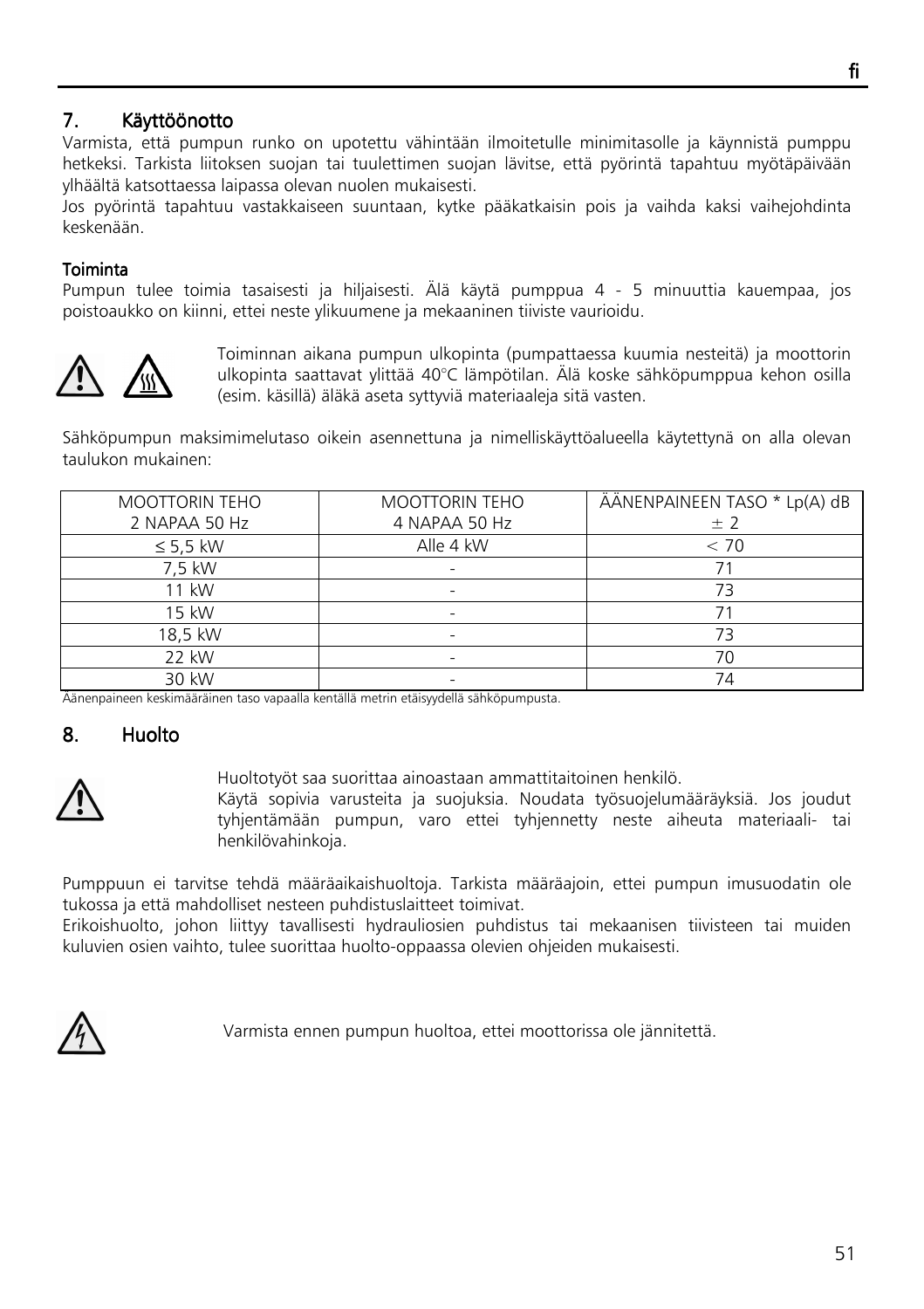#### 9. Vianetsintä

| <b>VIKA</b>                  | <b>MAHDOLLINEN SYY</b>            | <b>MAHDOLLINEN KORJAUS</b>            |
|------------------------------|-----------------------------------|---------------------------------------|
| 1. Sähköpumppu ei käynnisty. | Sähkö puuttuu.                    | Palauta sähkö.                        |
|                              | Pumpun tai apupiirien sulakkeet   | Vaihda sulakkeet.                     |
|                              | ovat palaneet.                    |                                       |
|                              | Ylikuormasuoja on lauennut.       | Nollaa suoja (jos se<br>laukeaa       |
|                              |                                   | uudelleen, ks. vika 4).               |
| 2. Sähköpumppu käynnistyy,   | Nestetaso on lijan alhainen.      | Täytä nestesäiliö (ks. min.taso       |
| mutta ei syötä tai syöttö on |                                   | kuvasta 1).                           |
| pienentynyt ja katkonaista.  | Imusuodatin on tukossa.           | Pura ja puhdista pumppu.              |
|                              | Virheellinen pyörimissuunta       | Tarkista pyörimissuunta ja vaihda     |
|                              |                                   | tarvittaessa<br>moottorin<br>tai      |
|                              |                                   | sähkötaulun kaksi vaihejohdinta       |
|                              |                                   | keskenään.                            |
| 3. Sähköpumppu toimii        | juoksupyörien<br>Pumpun<br>ja     | Pura ja puhdista pumppu.              |
| äänekkäästi.                 | diffuusorien<br>välissä<br>on     |                                       |
|                              | ylimääräisiä esineitä.            |                                       |
|                              | Moottorin laakerit ovat kuluneet. | Vaihda laakerit tai moottori.         |
| 4. Ylikuormasuoja laukeaa.   | juoksupyörien<br>Pumpun<br>ja     | Pura ja puhdista pumppu.              |
|                              | diffuusorien<br>välissä<br>on     |                                       |
|                              | ylimääräisiä esineitä.            |                                       |
|                              | Pumpattava neste on sakeaa ja     | Tarkista tarvittava todellinen teho   |
|                              | viskoosista                       | pumpattavan<br>nesteen                |
|                              |                                   | ominaisuuksien mukaan ja vaihda       |
|                              |                                   | moottori toiseen malliin.             |
|                              | arvokilvessä<br>Pumppu<br>syöttää | sijoitettu<br>Sulje<br>poistopuolelle |
|                              | ilmoitettua<br>arvoa<br>suuremman | sulkuventtiili osittain,<br>kunnes    |
|                              | määrän.                           | syötetty määrä on määrätyissä         |
|                              |                                   | rajoissa.                             |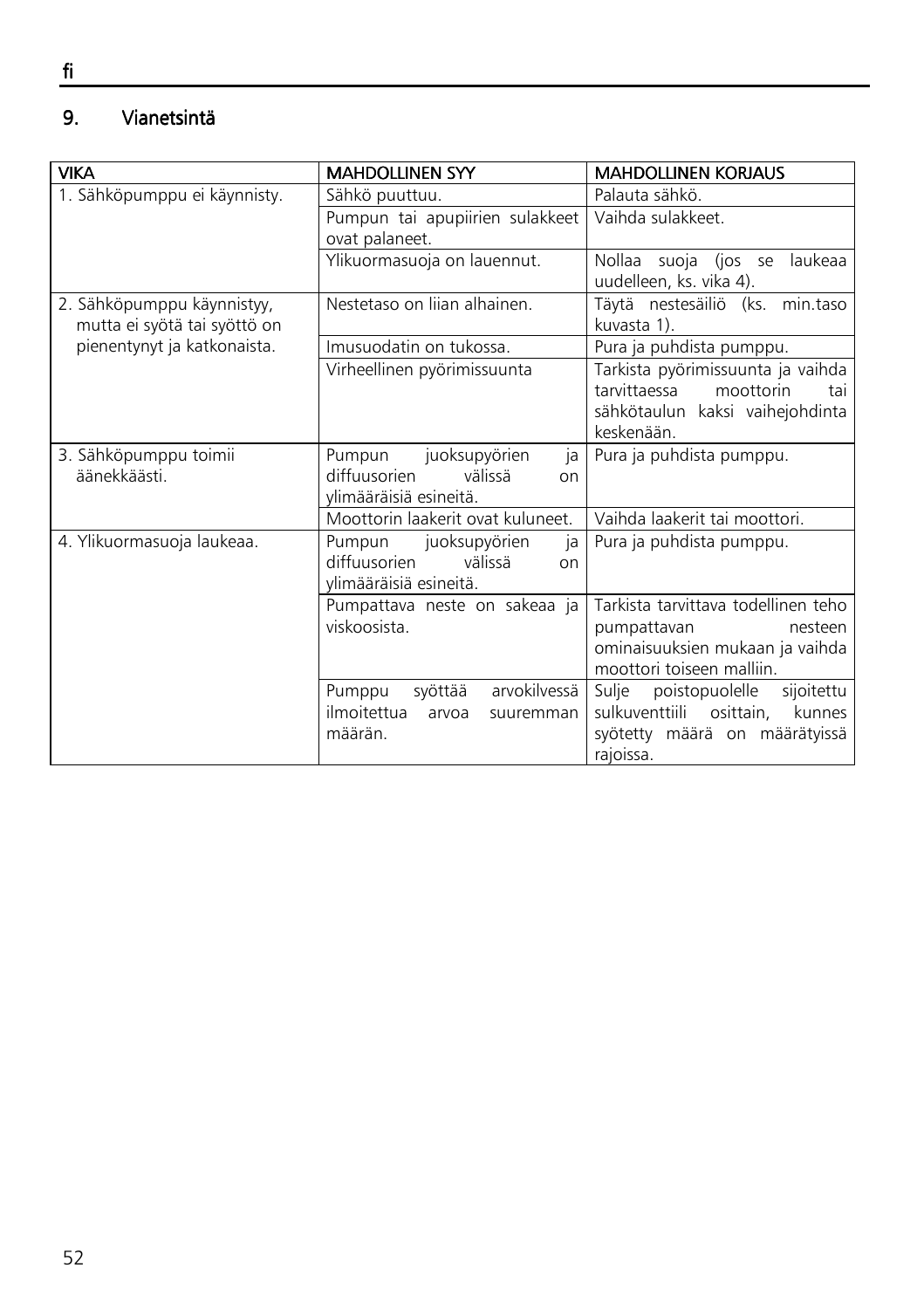#### Norsk no

#### 1. Generelle data

I denne håndboken finner du all nødvendig informasjon for installasjon, bruk og vedlikehold av elektropumpen.

Håndbokens innhold er referert til standardproduktet som oppgitt i salgsdokumentasjonen. Se salgsdokumentasjonen for de ulike utgavene og spesialutgavenes karakteristikker.

Oppgi alltid nøyaktig type elektropumpe og tilhørende kode når du kontakter servicesenteret for teknisk informasjon eller reservedeler.

Kontakt nærmeste servicesenter for instruksjoner, situasjoner og begivenheter som ikke er beskrevet i håndboken eller salgsdokumentasjonen.

Les denne håndboken før apparatet installeres og tas i bruk.



En feil bruk kan forårsake farlige situasjoner med skader på personer og gjenstander samt bortfall av garantien.

#### 2. Beskrivelse av apparatet

Serien SVI omfatter vertikale flertrinns pumper med nedsenket pumpehus som kan koples til standardiserte elektriske motorer. Metalldelene i serien SVI som er i kontakt med vann er enten i rustfritt stål eller støpejern. Det finnes en spesialutgave hvor alle metalldelene som er i kontakt med vann, er i rustfritt stål.

#### 3. Bruk

SVI pumpene brukes vanligvis til pumping av kjøle-smøremidler i verktøymaskiner. Pumpene egner seg i tillegg til bruk i vaskesystemer, filtreringssystemer, kondenssystemer, og alle andre typer systemer hvor den hydrauliske delen med fordel er nedsenket.

#### 4. Driftsbegrensninger



Pumpen egner seg ikke for pumping av brannfarlige og eksplosive væsker.

#### ADVARSEL

Pumpen egner seg ikke for pumping av væsker som inneholder faste partikler, slipematerialer eller fibrer.

Væskene som pumpes må ha samme viskositet og densitet som vannet. Væsker med høyere viskositet og densitet krever en motor med høyere effekt. Maks. kinematisk viskositet i henhold til standarden EN 12157.

Maks. driftstrykk:

 10 bar for de helstøpte utgavene "E" og "EN". 25 bar for utgavene "S" og "N" med kopling.

Væskens temperatur:

Mellom -10 °C og +60 °C for de helstøpte standardutgavene "E" og "EN" (pakninger i FPM). Mellom -30 °C og +60 °C for de helstøpte spesialutgavene "E" og "EN" (pakninger i EPDM). Mellom -10 °C og +90 °C for utgavene "S" og "N" med standardkopling (pakninger i FPM). Mellom -30 °C og +90 °C for utgavene "S" og "N" med spesialkopling (pakninger i EPDM). Mellom 0 °C og +90 °C for utgavene "S" og "N" med spesialkopling (pakninger i PTFE).

Maks. omgivelsestemperatur: +40 °C.

Maks. antall oppstarter pr. time:

 20 for effekt opp til 5,5 kW. 15 for effekt opp til 15 kW.

12 for høyere effekt.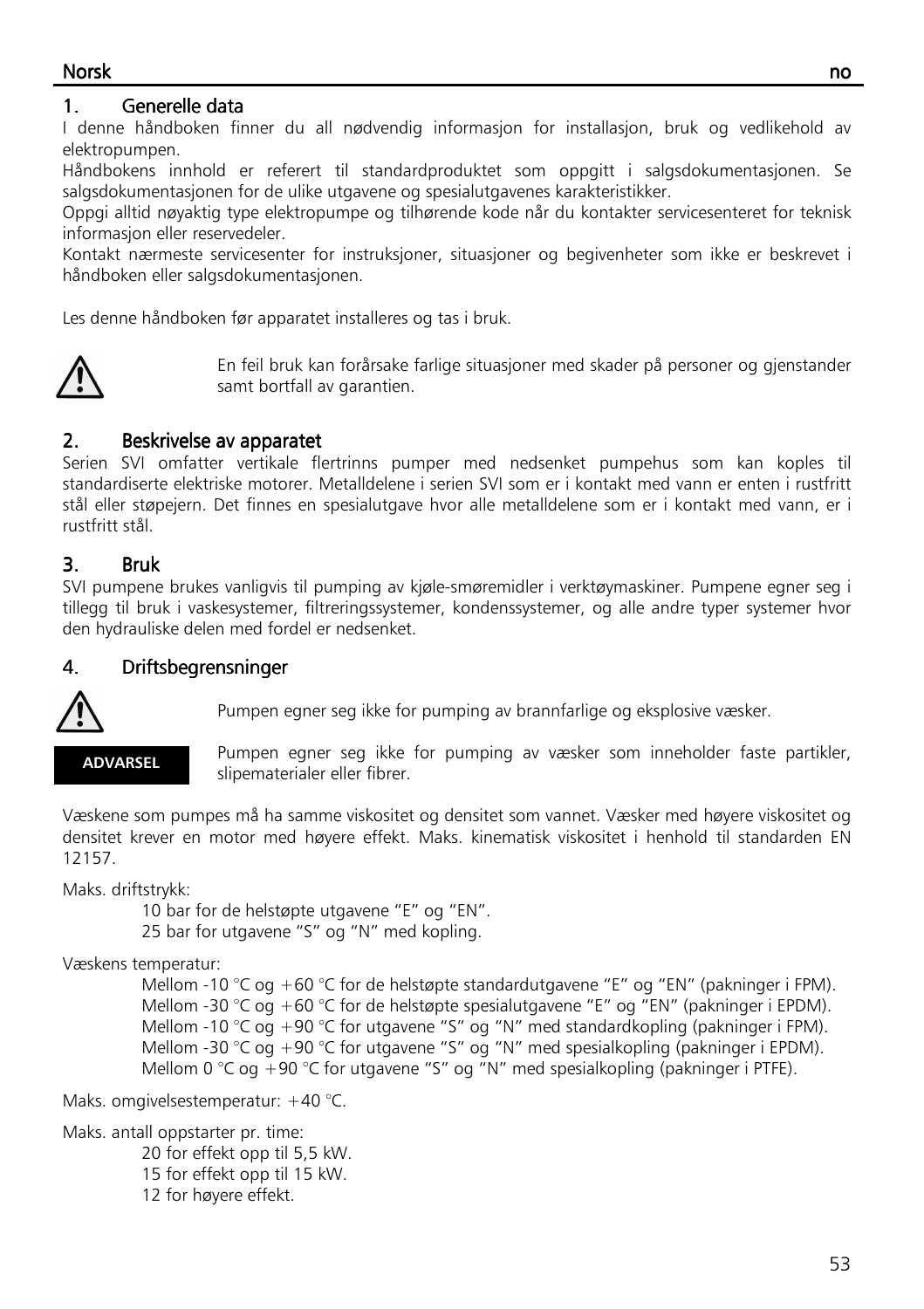#### ٦ 5. Installasjon Håndtering



Bruk egnede redskaper. Følg reglene for forebygging av ulykker. Løft og håndter apparatet forsiktig med egnede løfteapparater. Kontroller at det ikke finnes synlige skader på emballasjen ved mottak av elektropumpen. Kontakt vår forhandler innen 8 dager fra levering hvis apparatet er skadet. Fest apparatet på en sikker måte når det skal løftes og håndteres.



Ikke bruk motorens øyebolter (hvis installerte) for å flytte elektropumpen. Øyeboltene skal kun brukes for å flytte motoren hvis den skal skiftes ut, etter at den har blitt koblet fra pumpen.

Pumpen er prosjektert for å installeres over tanken med pumpehuset nedsenket i væsken.

Støtten motor-pumpe med trykkåpning er utstyrt med flens for festing til tanken.

Ved behov kan pumpen installeres på en av tankens vegger, og dermed plasseres horisontalt.

I dette tilfellet må pakningen mellom flensen og tankveggen være helt tett.

#### Nedsenking



For å garantere en god drift og for å opprettholde ytelsene må pumpehuset senkes minst like langt ned som vist på fig. 4.

## 6. Elektrisk tilkopling

Motoren må koples til strømnettet av en kvalifisert elektriker i henhold til gjeldende bestemmelser.



Installer en jordfeilbryter med høy ømfintlighet (0,03 A) som ekstrabeskyttelse mot elektrisk støt ved utilstrekkelig jording.

Pass på at merkespenningen og strømnettets spenning er kompatible.



Installer en hovedbryter mellom strømnettet og elektropumpen. Bryteren må slås av før det utføres inngrep på pumpen.

For å forenkle tilkoplingen av motoren er det mulig å plassere klemmebrettet i en av de fire posisjonene med 90° vinkel som vist på fig. 2.

Ta av koplingsbeskyttelsen for å endre plasseringen av klemmebrettet i utgavene med kopling (SVI….S.. og SVI….N…). Løsne de fire skruene som fester motoren til adapteren. Drei motoren til ønsket posisjon, og stram til de fire skruene igjen.

Kontakt vårt servicesenter for å endre plasseringen av klemmebrettet (til 90° eller 120° vinkel for effekt opp til 0,45 kW) i de helstøpte utgavene (SVI…E..).

Ta av klemmebrettets deksel og utfør tilkoplingene som vist bak på dekslet samt på fig. 3 og 4. Utfør først av alt jordtilkoplingen.

#### Beskyttelse mot overbelastning

De enfasete motorene er utstyrte med en innebygd beskyttelse med automatisk tilbakestilling. De trefasete motorene er beskyttet med en starter kalibrert til merkestrømmen.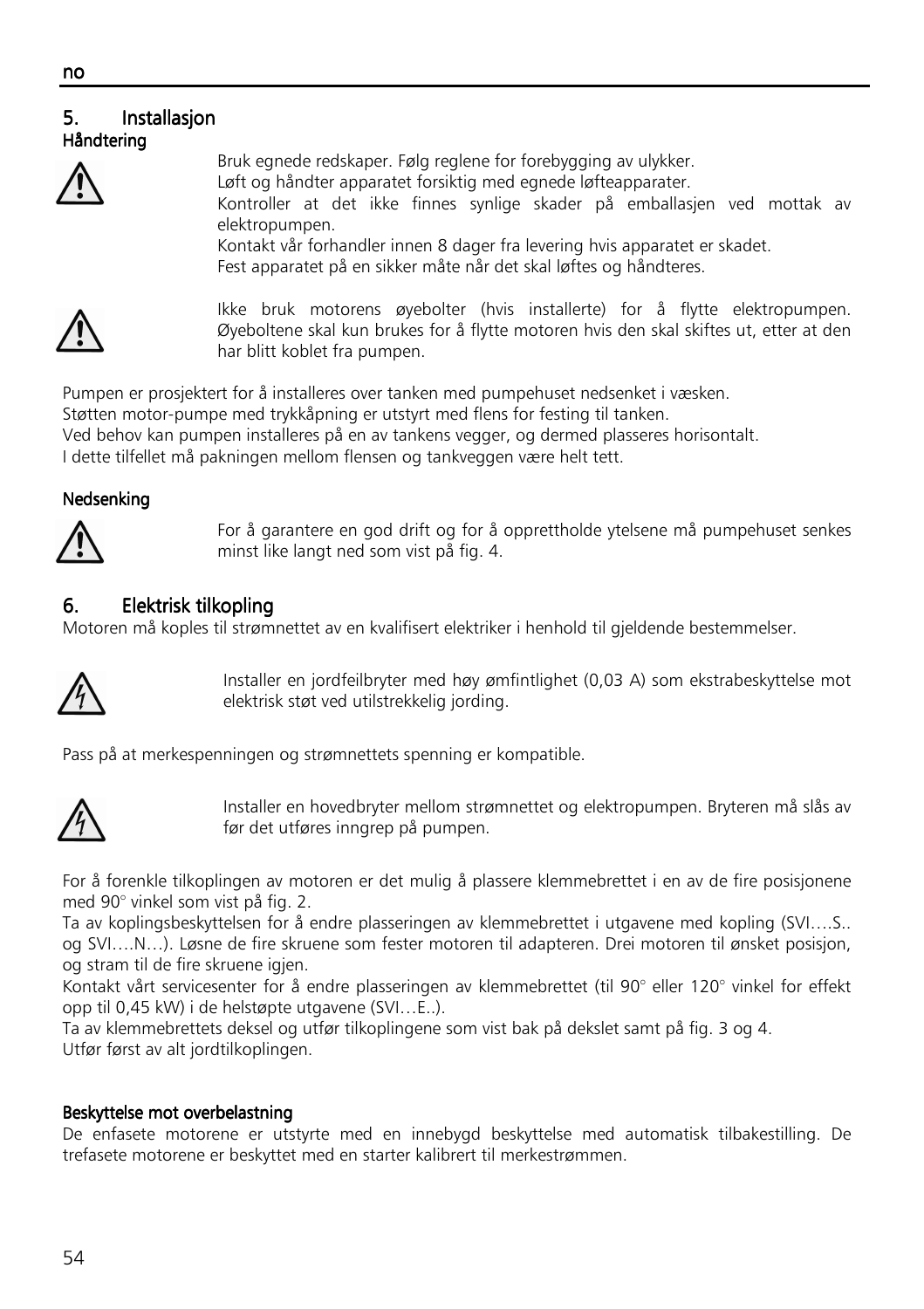## 7. Oppstart

Kontroller at pumpehuset er nedsenket minst til oppgitt nivå, og start pumpen i et par sekunder. Kontroller at rotasjonsretningen er korrekt (vist av pilen på flensen) gjennom koplingsbeskyttelsen eller viftedekselet.

Ved feil rotasjonsretning, slå av hovedbryteren og bytt om to av fasene i nettkabelen.

#### Funksion

Funksjonen må være jevn og stille. Pumpen må ikke være i drift med lukket trykkside i mer enn 4-5 minutter for å unngå en overoppheting av væsken og skader på den mekaniske tetningen.



Under drift kan den utvendige flaten på pumpen (ved pumping av varme væsker) og motoren nå en temperatur på over 40 °C. Ikke berør disse overflatene med kroppsdeler (f.eks. hendene), og ikke la brannfarlig materiale komme i kontakt med elektropumpen.

Dersom elektropumpen installeres og brukes innenfor dataskiltets driftgrenser, er maks. støynivået som vist i tabellen under:

| EFFEKT I TOPOLET MOTOR, 50 | EFFEKT I FIREPOLET MOTOR, 50 | LYDTRYKKNIVÅ * Lp(A) dB $\pm$ 2 |
|----------------------------|------------------------------|---------------------------------|
| Hz                         | Hz                           |                                 |
| $\leq$ 5,5 kW              | Opp til 4 kW                 | < 70                            |
| 7,5 kW                     |                              |                                 |
| 11 kW                      |                              | 73                              |
| 15 kW                      |                              |                                 |
| 18,5 kW                    |                              | 73                              |
| 22 kW                      |                              | 70                              |
| 30 kW                      |                              | 74                              |

Gjennomsnittlig lydtrykknivå 1 meter fra elektropumpen i fritt felt.

#### 8. Vedlikehold



Vedlikeholdsarbeid må kun utføres av kvalifisert personale.

Bruk egnede redskaper og beskyttelser. Følg reglene for forebygging av ulykker. Hvis det er nødvendig å tømme pumpen, pass på at væsken som tømmes ikke kan skade gjenstander eller personer.

Pumpen krever ikke ordinært vedlikehold. Kontroller jevnlig at pumpens sugefilter ikke er tilstoppet, og at eventuelle innretninger for rensing av væsken fungerer som de skal.

Det ekstraordinære vedlikeholdet består vanligvis av rengjøring av de hydrauliske delene, og utskifting av den mekaniske tetningen og andre deler utsatt for slitasje. Se vår vedlikeholdshåndbok.



Pass på at motoren er koplet fra strømnettet før det utføres vedlikehold av pumpen.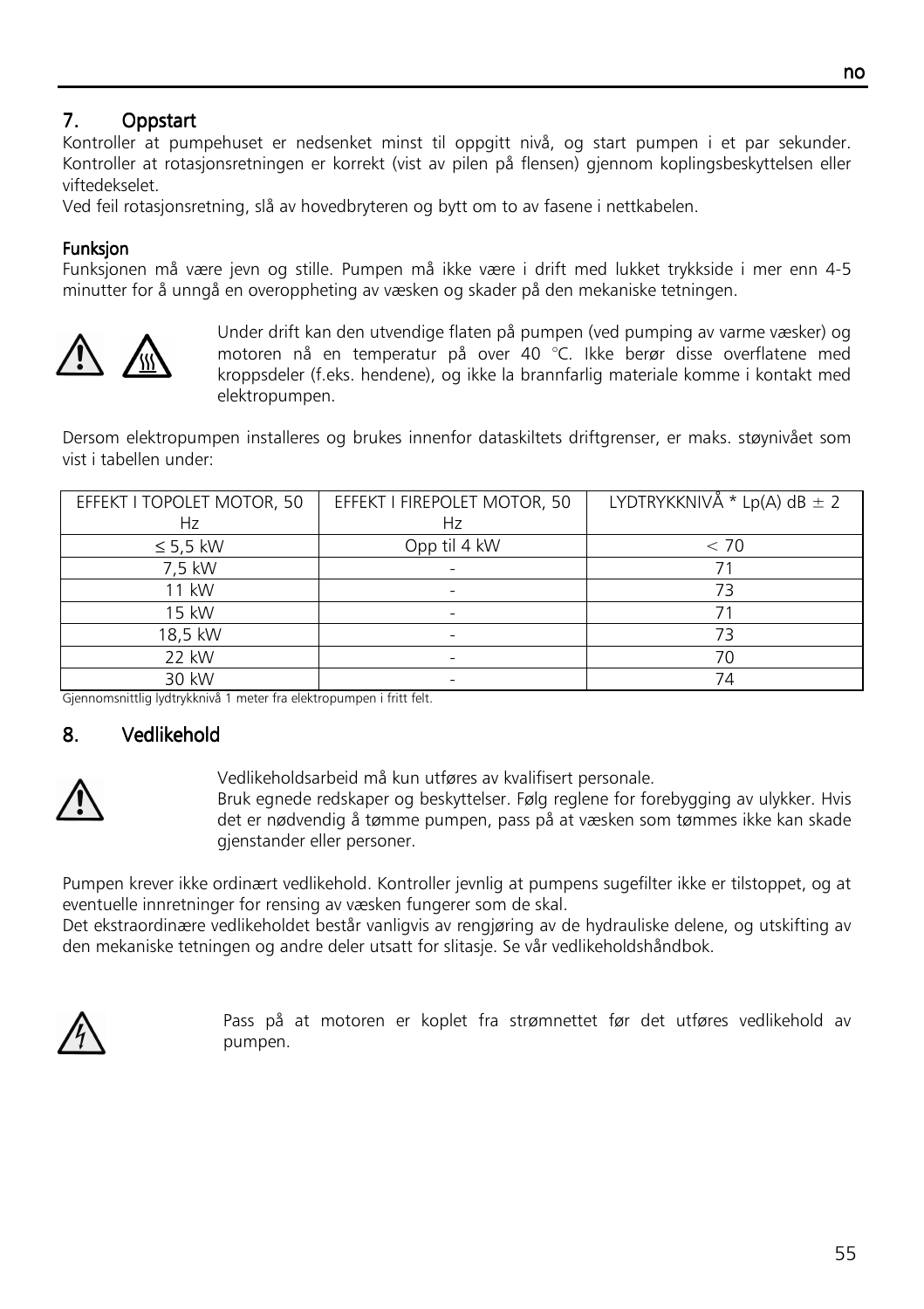#### 9. Feilsøking

| <b>FEIL</b>                                                   | <b>MULIG ÅRSAK</b>                                                                | <b>MULIGE LØSNINGER</b>                                                                                            |
|---------------------------------------------------------------|-----------------------------------------------------------------------------------|--------------------------------------------------------------------------------------------------------------------|
| 1. Elektropumpen starter ikke.                                | Strømmangel.                                                                      | Tilkople strømmen igjen.                                                                                           |
|                                                               | Pumpens eller<br>hjelpekretsenes                                                  | Skift ut sikringene.                                                                                               |
|                                                               | sikringer er gjennombrente.                                                       |                                                                                                                    |
|                                                               | Beskyttelsen mot overbelastning                                                   | Tilbakestill beskyttelsen (se feil 4,                                                                              |
|                                                               | er utløst.                                                                        | dersom den utløses igjen).                                                                                         |
| 2. Elektropumpen starter, men<br>den pumper ikke eller pumper | For lavt væskenivå.                                                               | væsketanken<br>(for<br>FvII<br>opp<br>tankens min. nivå, se fig. 1).                                               |
| for lite og ujevnt.                                           | Tilstoppet sugefilter.                                                            | Demonter og rengjør pumpen.                                                                                        |
|                                                               | Feil rotasjonsretning.                                                            | Kontroller rotasjonsretningen, og<br>bytt eventuelt om to av fasene i<br>motoren eller i den elektriske<br>tavlen. |
| 3. Elektropumpen har en<br>støyende drift.                    | Fremmedlegemer inni pumpen<br>mellom<br>pumpehjulene<br>oq<br>sprederne.          | Demonter og rengjør pumpen.                                                                                        |
|                                                               | Motorlagrene er slitte.                                                           | Skift ut lagrene eller motoren.                                                                                    |
| 4. Beskyttelsen mot<br>overbelastning utløses.                | Fremmedlegemer inni pumpen<br>mellom<br>pumpehjulene<br>oq<br>sprederne.          | Demonter og rengjør pumpen.                                                                                        |
|                                                               | Pumpen suger inn en tykk og<br>klebrig væske.                                     | Kontroller effekten som kreves i<br>henhold<br>væskens<br>til<br>karakteristikker, og bytt motor.                  |
|                                                               | Pumpen har en høyere kapasitet<br>oppgitt<br>grensen<br>рå<br>enn<br>dataskiltet. | Lukk på/av ventilen på trykksiden<br>delvis, helt til kapasiteten ligger<br>innenfor de oppgitte grensene.         |

no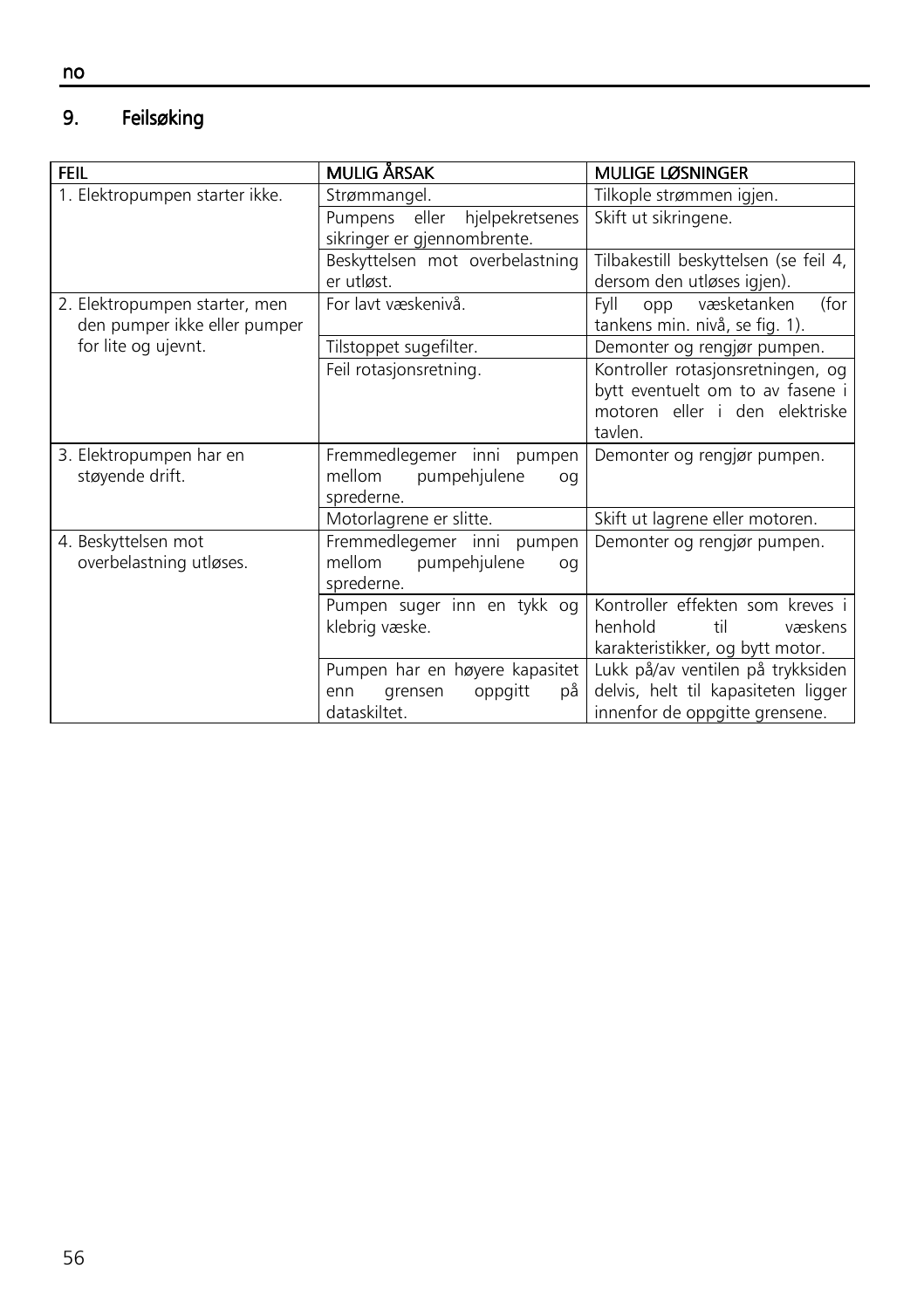1- توجيهات عامة: نهدف بهذا الدليل إلى إمدادك بالمعلو مات اللاز مة لتر كيب و استخدام و صيانة المضخة الكهر بائية ِ يختص محتوي هذا الدليل بـالمنتج من الموديل الموضـح في الوثـائق التجاريـة. يمكنك الرجوع لعقد البيع لمعرفـة المتغيرات والمواصفات المتصلة بالموديلات الخاصة .<br>حدد دائما نوع المصحة الكهربائية والرقم المسلسل لها بدقة عندما ترغب في طلب معلومات فنية أو قطع غيار من مركز البيع والخدمة الفنية التابع لنا للحصول على إرشادات أو عند حدوث أي مواقف أو أحداث غير موضحة في هذا الدليل أو في وثيقة البيع اتصل بمر كز الخدمة الفنية الأقر ب اليك

اقرأ هذا الدليل قبل تركيب واستخدام المنتج

أي استخدام غير صحيح قد يسبب حدوث مواقف تشكل خطرا على الأشخاص والأشياء ويؤدي إلى سقوط الضمان.

2- وصف المنتج: تتضمن مجموعة منتجات SVI مضخات متعددة المراحل رأسية ذات جسم مغمور ، يمكن توصيلها مع محركات كهر بائبة عادبة ولمجموعة منتجات SVI بعض الأجزاء المعدنية المخصصة للتلامس مع الماء، مصنوعة من الاستانلس سنيل والبعض الآخر من الحديد الزهر . ويتوفر منها موديل خاص جميع أجزاؤه المعدنية التي تلامس الماء مصنو عة من الاستانلس ستبل

3- الاستخدامات: الاستخدام النموذجي لمضخات SVI هو ضخ سوائل النبريد والتشحيم في ماكينـات الأجهزة. كمـا تستخدم أيضـا في أجهزة الغسيل والتنقية وأجهزة استعادة التكثيف، وفي جميع التطبيقات التي تكون الأجزاء الهيدروليكية بها مغمورة ِ

4- حدود الاستخدام:



يجب أن تكون لز وجة وكثافة السوائل التي يتم ضخها مساوية للماء، السوائل ذات اللز وجة والكثافة أعلى من ذلك تحتاج إلى زيادة سعة المحرك الكهربائي بصورة مناسبة. أعلى لزوجة حركية تبعا للائحة EN12157.

- أعلى ضغط للعمل: لموديلات "E"، و "EN" أحادية الوحدة = 10 بار لموديلات "S"، و "N" ذات الوصلة = 25 بار
- در جة حر ار ة السوائل: موديلات "E" و "EN" أحادية الوحدة (التوصيل FPM) من -10مئوية إلى +60 مئوية موديلات "E" و "EN" أحادية الوحدة الخاصة (التوصيل EPDM) من -30 مئوية إلى +60 مئوية. موديلات "S" و"N" ذات الوصلة (التوصيل FPM) من -10 مئوية إلى +90 مئوية.

<u>小</u>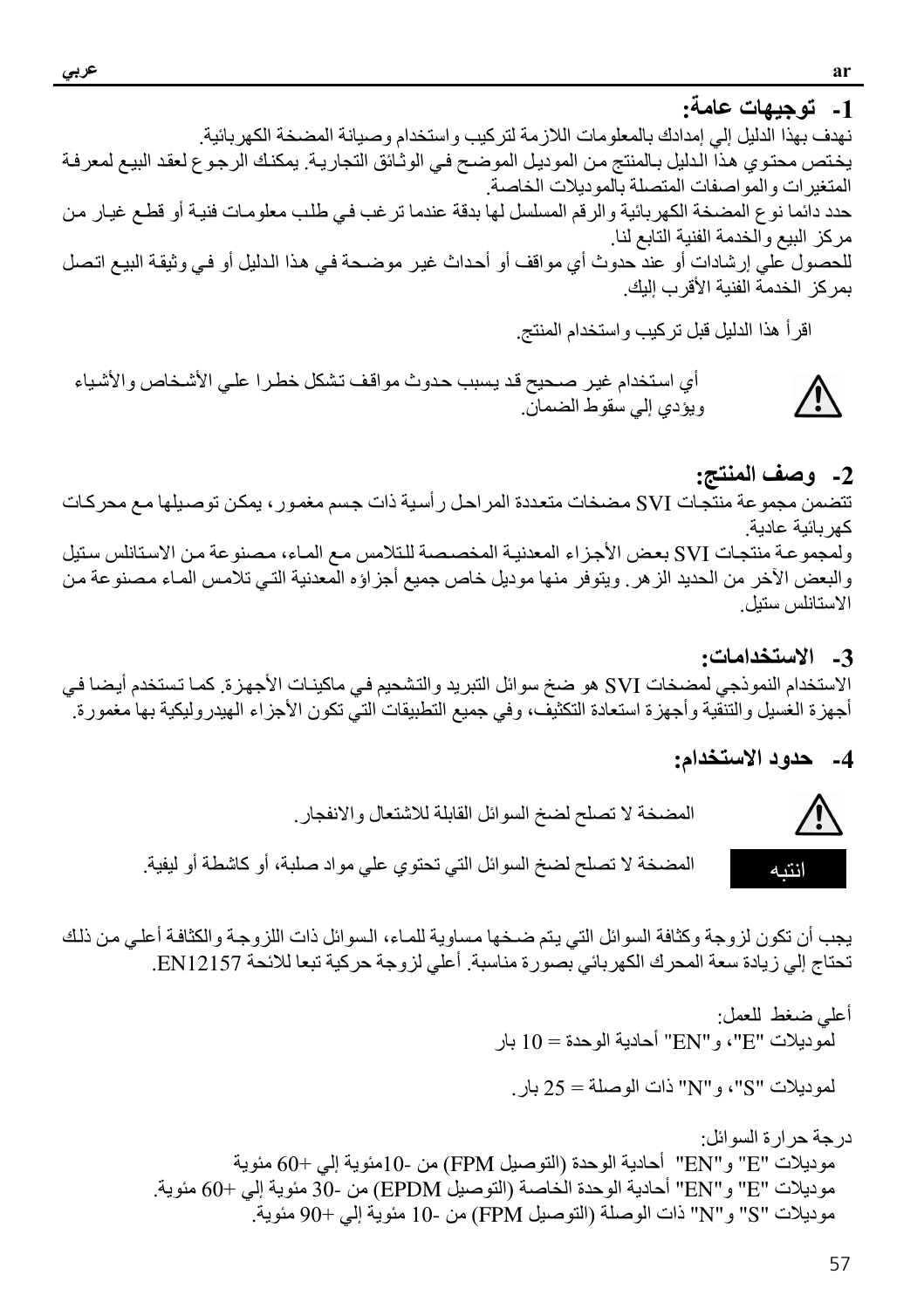ar

موديلات "S" و"N" ذات الوصلة الخاصة (التوصيل EPDM) من -30 مئوية إلى +90 مئوية. موديلات "S" و "N" ذات الوصلة الخاصة (التوصيل PTEE) من صفر مئوية إلى +90 مئوية.

أقصى درجة حرارة للبيئة المحيطة +40 مئوية.

- أقصبي عدد لمر ات التشغيل· 20 للأجهزة ذات القدرة حتى 5.5 كيلو وات. 15 للأجهزة ذات القدرة حتى 15 كيلو وات.
	- 12 للأجهز ة ذات القدر ة الأعلى.

5- التركيب النقسل استخدم المعدات المناسبة واحترم قواعد الوقاية من الحوادث ارفع المنتج وحركه بحرص باستخدام آلات الرفع المناسبة عند استلامك للمضخة الكهربائية تأكد أن الصندوق الخارجي سليم وخالي من أي عيوب ظاهرة. إذا ظهر بالمنتج أي خلل أو تلف قم بإخبار منفذ البيع التابع لنا خلال 8 أيام من الإستلام. لرفع وتحريك المنتج يجب تحميله بطريقة أمنة

لا تستخدم كلابات المحرك، إذا وجدت، لتحريك المضخة كلها، استخدمها فقط لتحريك المحرك وحده، في حالة استبداله، بعد فكه من المضخة.

تم تصميم المضخة لتركب فوق الخزان ويكون جسم المضخة مغمورا في السائل. تحتوي دعامة المحرك والمضخة ذات فتحة الدفع على حافة للتثبيت على الخزان. عند الضرورة يمكن تركيب المضخة على أحد جدران الخزان ويتم تثبيتها عندئذ في وضع أفقي. في هذه الحالة يجب أن تؤمن الحلقة المطاطية بين حافة التثبيت وجدار الخز ان نظام الإغلاق المحكم.

الغمسر

Ņ

**/i/** 

لضمان التشغيل الجيد والحفاظ على وظيفة المضخة، يجب أن يكون مستوى غمر جسمها مساوياً على الأقل للمستوى الموضح في شكل 4.

6- التوصيل الكهربائي يجب أن يقوم بتوصيل المحرك بالنيار الكهربائي فني كهرباء متخصص على أن يتبع القواعد الكهربائية المطبقة ِ



تأكد من تطابق قيمة جهد الشبكة الموضح على لوحة البيانات الفنية مع جهد الشبكة الموجود بالمكان.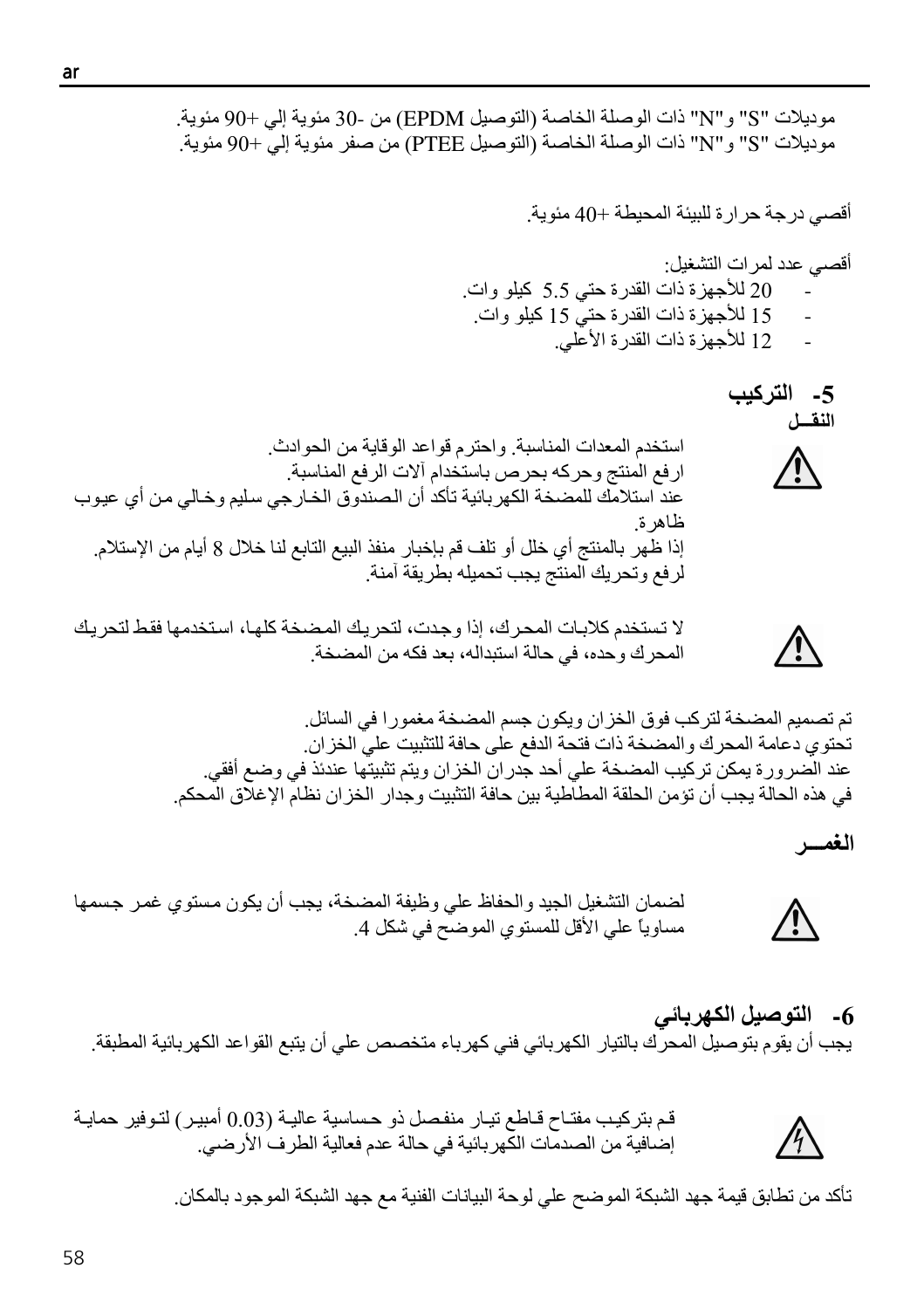لتيسير عملية توصيل المحرك ضع علبة توصيل الأقطاب في أحد المواضع الأربعة علي 90 درجة الموضحة في  $2.15$ لتغيير اتجاه علبة توصيل الأقطاب، في الموديلات ذات الوصلة (SVI...S و SVI...N)، يجب إز الة أمان الوصلة إذا لزم الأمر ، وكذلك فك المسامير الأربعة التي تثبت المحرك في بنية الغلاف، ولف المحرك في الوضع المطلوب، ثم أعد تر كيب مسامير التثبيت لتُغيير اتجـاه علبـة توصـيل الأقطـاب (علـى 90 أو 120 درجـة للأجهـزة ذات القـدرة حتـى 0.45 كيلـووات) فـي الموديلات أحادية الوحدة ( SVI...E) ينصح بالتوجه لسلسلة مراكز البيع والخدمة الفنية التابعة لنا.

ذلك المفتاح قبل القيام بأي عمليات في المضخة.

ركب مفتاح قاطع تيار عام ليتوسط بين الشبكة والمضخة الكهر بائية. يجب أن يتم فصل

فك، حينئذٍ، غطاء علبة التوصيلات وقم بإجراء التوصيل كمل هو موضح على ظهر الغطاء نفسه وفي شكل 3 و 4. وقم بتوصيل الأرضي كخطوة أولي.

الو قاية من التحميل الز ائد المحر كات أحادية المرحلة مدمج بها صمام أمان بنظام إعادة تشغيل آلى، أما المحر كات ثلاثية المرحلة يجب حمايتها عن طريق موجه مناسب للتيار الموضح على لوحة البيانات الفنية.

7- بدء التشغيل تأكد أن جسم المضخة مغمور بنسبة لا تقل عن المستوى الأدنى المحدد، وقم بتشغيل المضخة للحظات قليلة، افحص وتأكد عن طريق أمان الوصلة أو عن طريق غطاء المروحة أن اتجاه الدور ان هو اتجاه عقارب الساعة عند النظر من أعلى، كما يوضح السهم الموجود على حافة التثبيت. في حالة الدور ان العكسي فك مفتاح قاطع التيار العام واعكس سلكي التوصيل الكهربائي فيما بينهم.

يجب أن يكون العمل طبيعي و هادئ ٍ لا تقم بتشغيل المضخة و الدفع مغلق لأكثر ٍ من 4 إلى 5 دقائق حتى لا تتسبب في زيادة حرارة السائل بصورة مفرطة وبالتالي حدوث تلف في القدرة الميكانيكية.

أثناء العمل قد تتعدي درجة حرارة السطح الخارجي للمضخة، والسطح الخارجي للمحرك 40 مئوية (عند ضخ سوائل ساخنة) بجب عدم لمس جدران جسم المضخة (بالأيدي) ولا تضع مواد قابلة للاحتراق ملامسة للمضخة الكهربائية

أقصىي ضوضـاء تنبعث من المضخة الكهربائية، المركبة بطريقة صـحيحة والمستخدمة فـي مجـال العمل المقرر ، يو ضحها الجدو ل التالي:

| مستوى الضغط الصوتي *<br>$Lp(A)$ dB $\pm$ 2 | قدرة المحرك 4 محاور 50 هرتز | قدرة المحرك 2 محاور 50 هرتز |
|--------------------------------------------|-----------------------------|-----------------------------|
| 70 >                                       | حتى 4 كيلو وات              | کيلو وات $5.5 \geq$         |
|                                            |                             | 7.5 کیلو وات                |
| 73                                         |                             | 11 کیلو وات                 |
|                                            |                             | 15 کیلو وات                 |
| 73                                         |                             | 18.5 کلیلو وات              |
| 70                                         |                             | 22 کیلو وات                 |
| 74                                         |                             | 30 کیلو وات                 |

\* مستوى الضغط الصوتي المتوسط على مسافة 1 متر من المضخة الكهربائية في مكان خالي.

العمسل

∕₩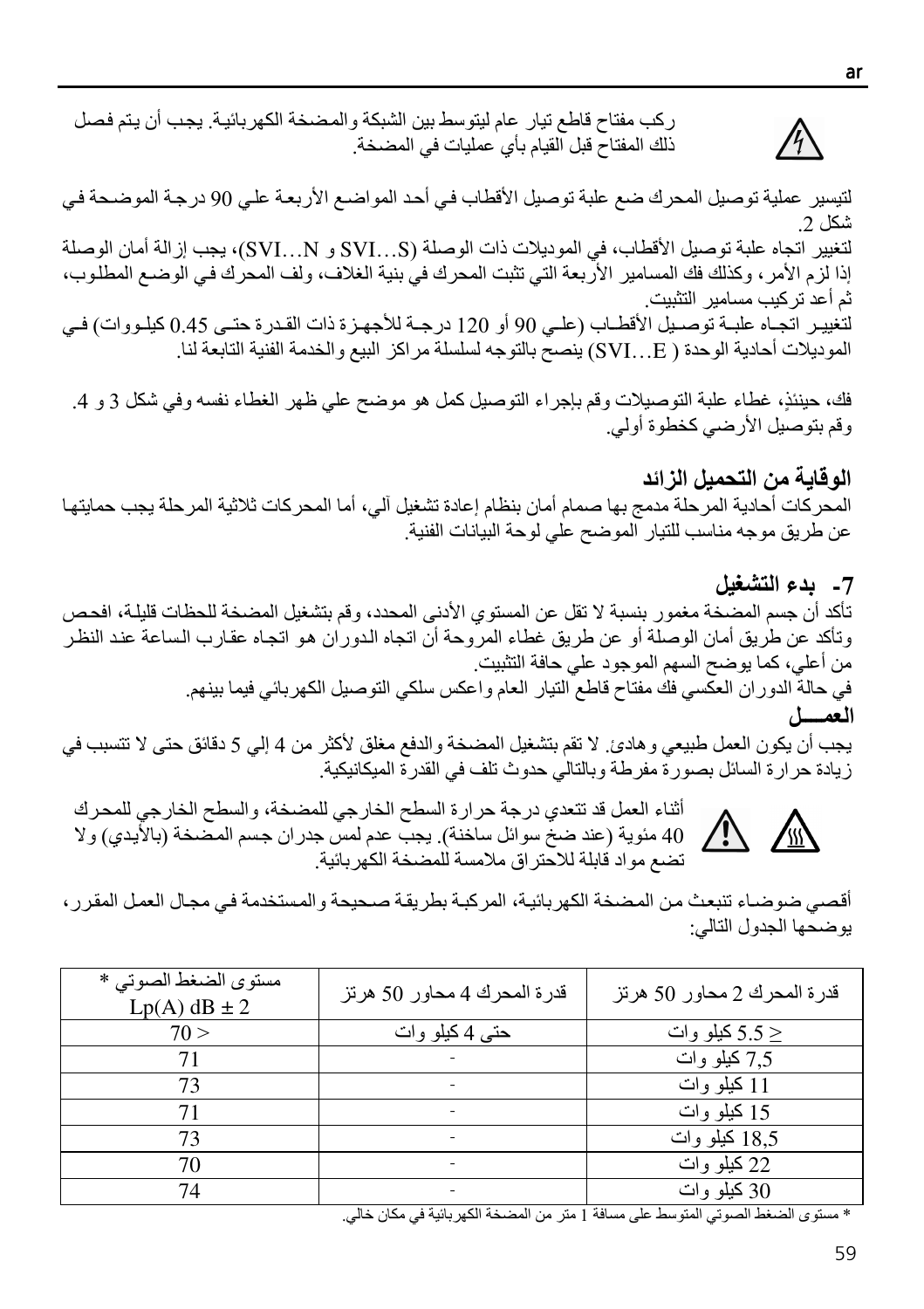# 8- الصيانة

يجب أن يقوم بأعمال الصيانة فقط شخص مختص ومؤ هل لذلك استخدم المعدات ووسائل الوقاية المناسبة، واحترم لوائح الوقاية من الحوادث. إذا وجب عليك إفراغ المضخة، انتبه واحرص حتى لا يسبب السائل المفرغ ضرر للأشخاص أو الأشداء

لا تحتاج المضخة للصيانة المعتادة. تأكد بصورة دورية أن فلتر الشفط بالمضخة غير مسدود، وأن أجهزة تنظيف السائل التي قد تكون موجودة فعالة للقيام بعمليات الصيانة غير العادية، التي تتمثل عامة في تنظيف الأجزاء الهيدر وليكيـة أو تغيير نظـام الماكينـة أو أي أجزاء أخرى قد تستهلك، يرجى الرجوع لدليل الصيانة

قبل البدء في عمليات صيانة المضخة تأكد أن المحرك مفصول عن شبكة التغذيـة الكهر بائية

# 9- معالجة الأعطال

| إمكانية التصليح                                                   | السبب المحتمل                                                   | العطل                           |
|-------------------------------------------------------------------|-----------------------------------------------------------------|---------------------------------|
| وصلّل التيار الكهربائي                                            | انقطاع التيار الكهربائي                                         | [ ـ المضخة الكهربائية لا تعمل   |
| اســـــــــتبدل قواطــــــــــع التيــــــــــار<br>(المنصـهر ات) | قواطـــع التيـــار (المنـــصهرات)<br>الخاصسة بحمايسة المسضخة أو |                                 |
|                                                                   | الخاصسة بالسدوائر الكهربائيسة                                   |                                 |
|                                                                   | الإضافية احترقت                                                 |                                 |
| أعد ضبط صـمام الأمـان (عنـد                                       | عمل صمام أمان التحميل الزائد.                                   |                                 |
| عمله انظر العطل رقم 4).                                           |                                                                 |                                 |
| أعسد مسلء الخسزان بالسسائل                                        | مستوى السائل أقل مما يجب.                                       | 2- المـضخة الكهر بائيــة تعمــل |
| (المستوى الأدنى انظر شكل 1).                                      |                                                                 | ولكنها لا تضخ أو أنها تضخ       |
|                                                                   |                                                                 | كمية أقل وغير ثابتة             |
| فك المضخة ونظفها                                                  | فلتر الشفط مسدود                                                |                                 |
| افحص اتجاه الدوران، وإذا لزم                                      | اتجاه الدوران معكوس                                             |                                 |
| الأمر بدل مرحلتين في المحرك                                       |                                                                 |                                 |
| أو في اللوحة الكهربائية                                           |                                                                 |                                 |
|                                                                   |                                                                 |                                 |
| فك المضخة ونظفها                                                  | وجسود أجسسام غريبسة داخسل                                       | 3- المـضخة الكهربائيــة تـصدر   |
|                                                                   | المسضخة بسين أزرع السدوران                                      | ضجيجا أثناء العمل               |
|                                                                   | ووحدات الضخ                                                     |                                 |
| اسستبدل كريسات التحميسل أو                                        | كريات التحميل (رولمان البلي)                                    |                                 |
| ا المحرك.                                                         | المحرك استهلكت                                                  |                                 |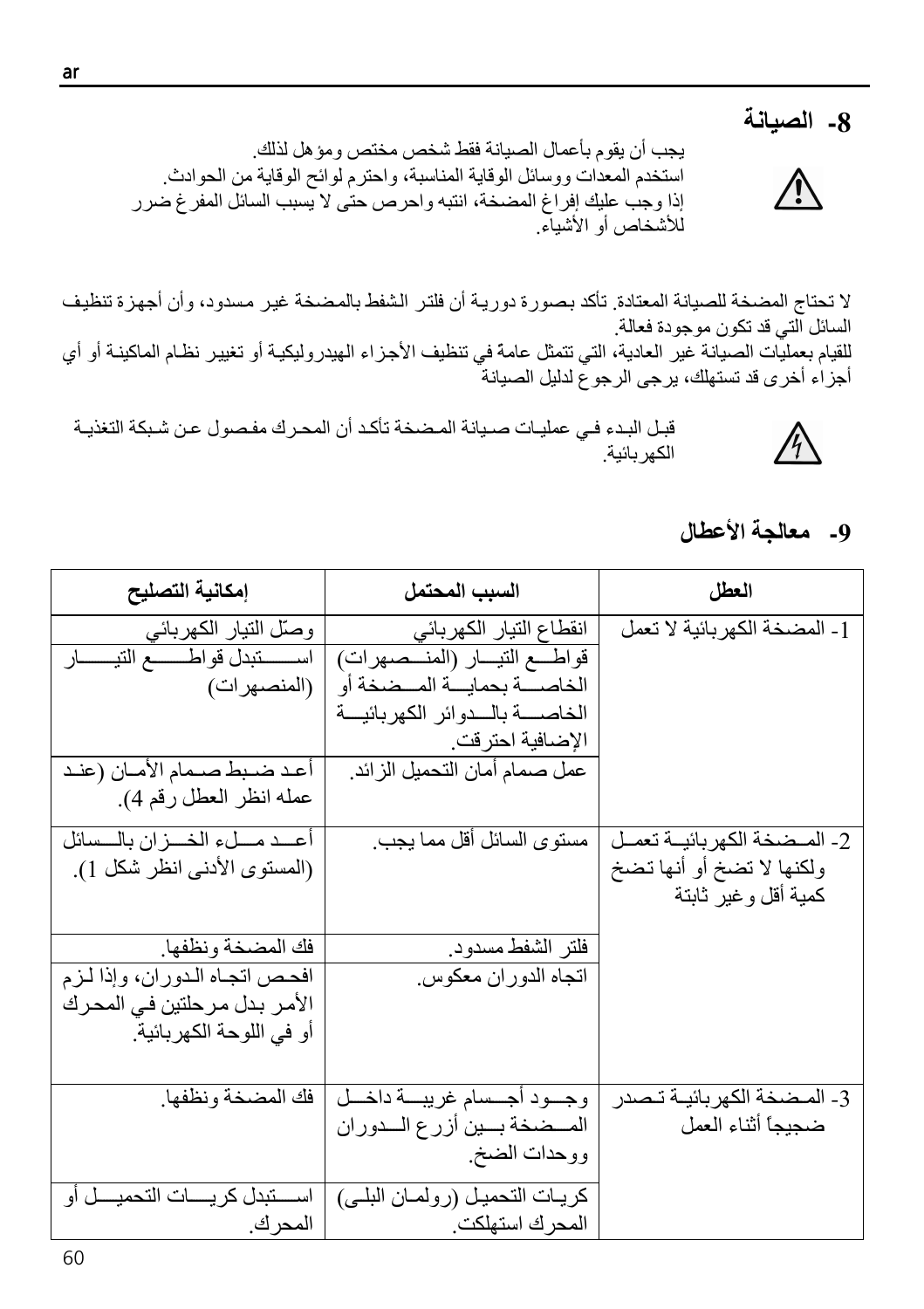| فك المضخة ونظفها<br>راجع القوة المؤثرة المطلوبة على<br>أساس مواصفات السائل الذي يتم<br>ضخه واستبدل المحرك. | وجسود أجسسام غريبسة داخه<br>المسضخة بسين أزرع السدوران<br>ووحدات الضخ.<br>المضخة تشفط سائل كثيف ولزج | 4- عمـل صــمام أمــان التحميـل<br>الز ائد |
|------------------------------------------------------------------------------------------------------------|------------------------------------------------------------------------------------------------------|-------------------------------------------|
| أغلق صمام إيقاف الضخ جزئياً<br>حتىي تدخل الكميــة التــى تـضخها<br>المسضخة فسي نطساق الحسدود<br>المقررة    | المـضخة تـضخ كميــة أكبـر مـن<br>الحد الموضح على لوحة البيانات<br>الفنية                             |                                           |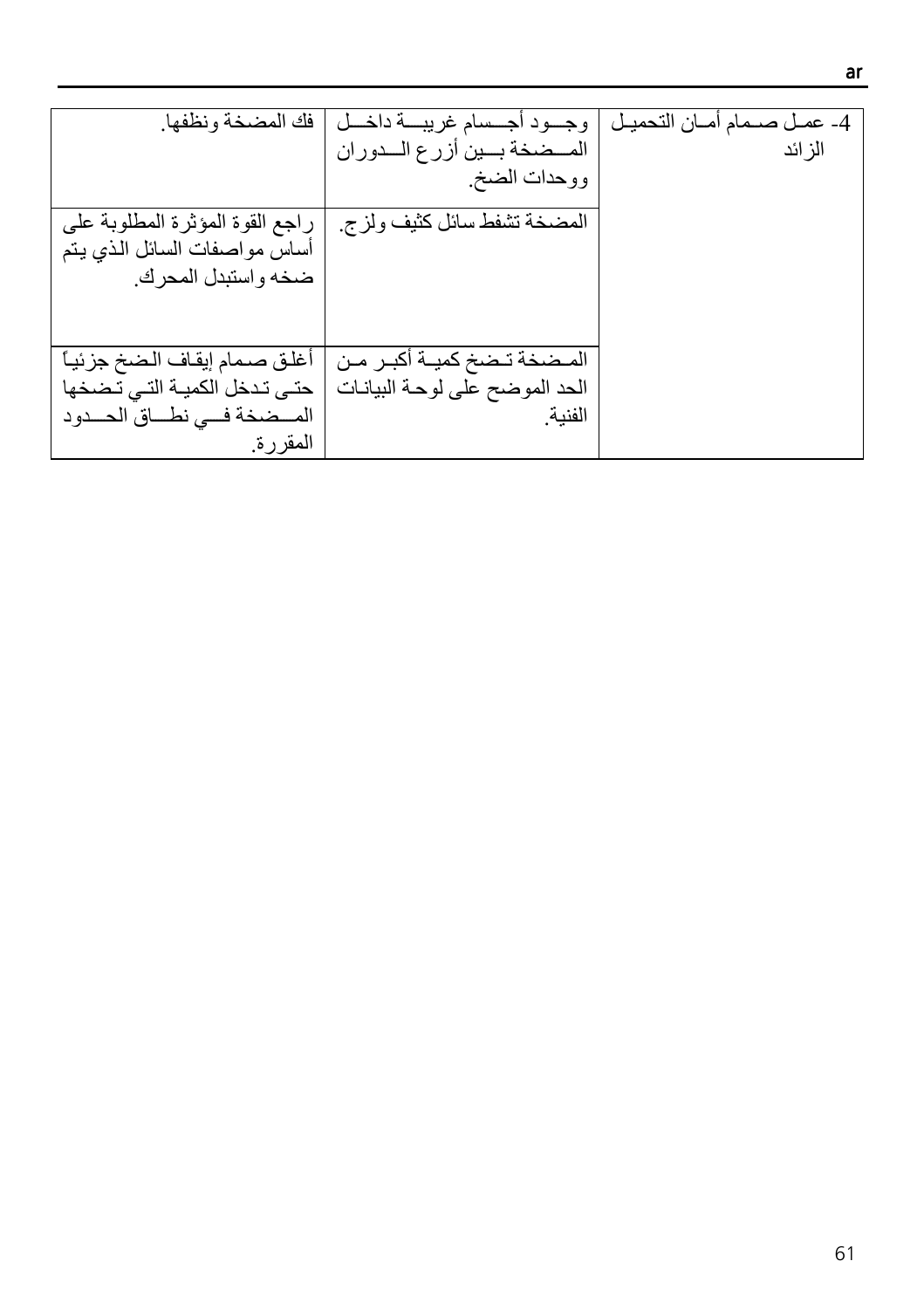## **1.** Γενικά

Με το παρόν εγχειρίδιο σκοπεύουµε να παράσχουµε τις απαραίτητες πληροφορίες για την εγκατάσταση, τη χρήση και τη συντήρηση των ηλεκτρικών αντλιών.

Ό,τι περιέχεται στο παρόν εγχειρίδιο αναφέρεται στο προϊόν σειράς όπως παρουσιάζεται στην εµπορική τεκµηρίωση. Για τις διάφορες εκδόσεις και τα χαρακτηριστικά των ειδικών εκδόσεων να ανατρέχετε στην συµβατική τεκµηρίωση πώλησης.

Να διευκρινίζετε πάντα τον ακριβή τύπο ηλεκτρικής αντλίας και τον κωδικό αν πρόκειται να ζητηθούν τεχνικές πληροφορίες ή ανταλλακτικά από την Υπηρεσία µας Πώλησης και Υποστήριξης.

Για οδηγίες, καταστάσεις και ενδεχόµενα που δεν καλύπτονται από το παρόν εγχειρίδιο κι ούτε από την τεκµηρίωση πώλησης, επικοινωνήστε µε το πλησιέστερη Υπηρεσία µας Υποστήριξης.

∆ιαβάστε το εγχειρίδιο αυτό πριν την εγκατάσταση και τη χρήση του προϊόντος.



Η ακατάλληλη χρήση µπορεί να προκαλέσει επικίνδυνες καταστάσεις µε ζηµιές σε ανθρώπους και σε αντικείµενα και να επιφέρει την απώλεια της εγγύησης.

## **2.** Περιγραφή του προϊόντος

Η γκάµα SVI περιλαµβάνει πολυάριθµες αντλίες πολλαπλών σταδίων µε κατακόρυφο άξονα µε σώµα βυθισµένο, συζεύξιµες σε τυποποιηµένους ηλεκτρικούς κινητήρες. Η γκάµα SVI έχει ορισµένα µεταλλικά µέρη σε επαφή µε το νερό από ανοξείδωτο χάλυβα και άλλα από χυτοσίδηρο. Είναι διαθέσιµη µια ειδική έκδοση µε όλα τα µεταλλικά µέρη σε επαφή µε το νερό από ανοξείδωτο χάλυβα.

## **3.** Χρήσεις

Η τυπική εφαρµογή των αντλιών SVI είναι η άντληση ψυκτικών γαλακτωµάτων και λιπαντικών των εργαλειοµηχανών. Επιπλέον, χρησιµοποιούνται στις εγκαταστάσεις πλύσης, φιλτραρίσµατος, ανάκτησης συµπυκνώσεων και σε όλες τις εφαρµογές που συµφέρει να έχουµε το υδραυλικό µέρος βυθισµένο.

## **4.** Περιορισµοί χρήσης



Αντλία ακατάλληλη για άντληση υγρών εύφλεκτων και εκρηκτικών.

ΠΡΟΣΟΧΗ

Αντλία ακατάλληλη για άντληση υγρών µε στερεές, λειαντικές ή ινώδεις ουσίες.

Τα αντλούµενα υγρά πρέπει να είναι ιξώδη και πυκνά όπως το νερό. Ρευστά περισσότερο ιξώδη και πυκνότερα από το νερό απαιτούν το κατάλληλο αυξηµένο µέγεθος του ηλεκτρικού κινητήρα. Μέγιστο κινηµατικό ιξώδες σύµφωνα µε το πρότυπο EN12157.

Μέγιστη πίεση λειτουργίας:

Για εκδόσεις "E" και "EN" ενός µπλοκ= 10 bar Για εκδόσεις "S" e "N" µε ένωση = 25 bar

Θερµοκρασία υγρού:

Για έκδοση "E" και "EN" ενός µπλοκ σειράς (τσιµούχες από FPM) από -10°C έως +60°C Για έκδοση "E" e "EN" ενός µπλοκ ειδικής (τσιµούχες από EPDM) από -30°C έως +60°C Για έκδοση "S" e "N" µε ένωση σειράς (τσιµούχες από FPM) από -10°C έως +90°C Για έκδοση "S" e "N" µε ένωση ειδική (τσιµούχες από EPDM) από -30°C έως +90°C Για έκδοση "S" e "N" µε ένωση ειδική (τσιµούχες από PTFE) από 0°C έως +90°C

Μέγιστη θερµοκρασία περιβάλλοντος +40°C

Μέγιστος αριθµός ωριαίων εκκινήσεων: για ισχύ µέχρι 5.5 kW για ισχύ µέχρι 15 kW για ισχύ µεγαλύτερη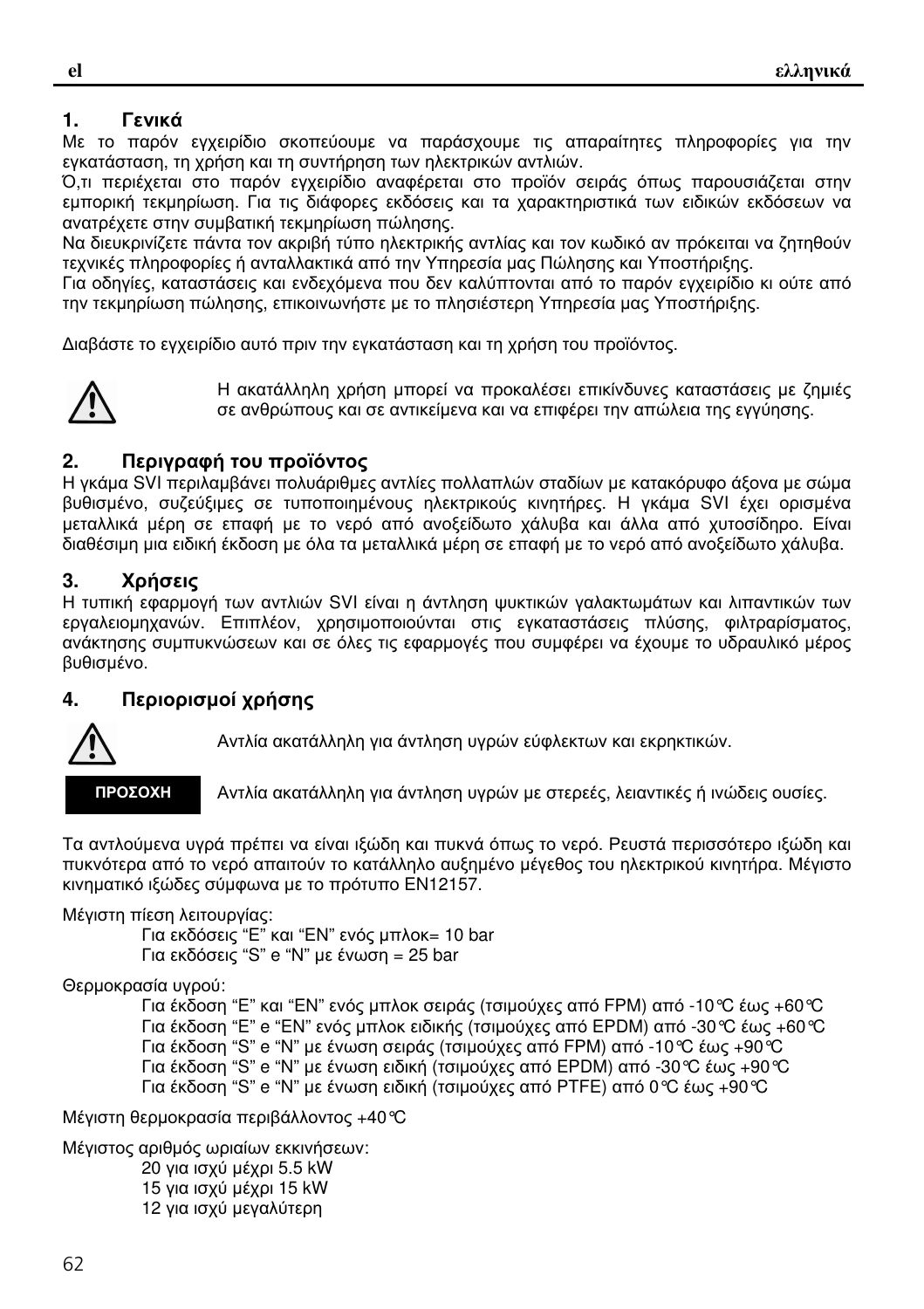## **5.** Εγκατάσταση

Μετακίνηση



Χρησιµοποιήστε κατάλληλο εξοπλισµό. Να τηρείτε τους κανόνες πρόληψης ατυχηµάτων.

Ανασηκώστε και µετακινήστε το προϊόν µε φροντίδα χρησιµοποιώντας κατάλληλες συσκευές ανύψωσης.

Όταν παραλάβετε την ηλεκτρική αντλία ελέγξτε αν εξωτερικά η συσκευασία παρουσιάζει εµφανείς φθορές.

Αν το προϊόν παρουσιάζει ζηµιές πληροφορήστε τον µεταπωλητή µας εντός 8 ηµερών από την παράδοση.

Για την ανύψωση και τη µετακίνηση το προϊόν πρέπει να αναρτάται µε τρόπο ασφαλή.



Μη χρησιµοποιείτε τους κρίκους του κινητήρα, αν υπάρχουν, για να µετακινήσετε την ηλεκτρική αντλία. Χρησιµοποιείτε τους κρίκους αποκλειστικά µόνο για την µετακίνηση του κινητήρα, σε περίπτωση αντικατάστασής του, αφού τον έχετε αποσυνδέσει από την αντλία.

Η αντλία σχεδιάστηκε για να εγκαθίσταται επάνω στο ρεζερβουάρ µε το σώµα αντλίας βυθισµένο στο υγρό. Το στήριγµα κι9νητήρα-αντλίας µε στόµιο προσαγωγής περιλαµβάνει τη φλάντζα για το φιξάρισµα στο ρεζερβουάρ.

Εάν χρειαστεί η αντλία µπορεί να εγκατασταθεί πάνω σε ένα τοίχωµα του ρεζερβουάρ και κατά συνέπεια να τοποθετηθεί οριζοντίως.

Στην περίπτωση αυτή η τσιµούχα µεταξύ της φλάντζας του τοιχώµατος ρεζερβουάρ θα πρέπει να εξασφαλίζει το υδατοστεγές.

#### Βύθισµα



Για την εξασφάλιση της σωστής λειτουργίας και τη διατήρηση των επιδόσεων, η στάθµη βύθισης του σώµατος αντλίας θα πρέπει να είναι τουλάχιστον ίση µε εκείνη της εικ. 4.

#### **6.** Ηλεκτρική σύνδεση

Η σύνδεση του κινητήρα στο δίκτυο πρέπει να υλοποιηθεί από ειδικευµένο ηλεκτρολόγο σε συµµόρφωση των ισχυόντων ηλεκτρικών κανονισµών.



Τοποθετήστε ένα διαφορικό διακόπτη υψηλής ευαισθησίας (0,03A) ως συµπληρωµατική προστασία από ηλεκτροπληξίες, σε περίπτωση αναποτελεσµατικής γείωσης.

Βεβαιωθείτε ότι η τάση της πινακίδας και εκείνη της γραµµής είναι συµβατές.



Παρεµβάλλετε ένα γενικό9 διακόπτη µεταξύ του δικτύου και της ηλεκτρικής αντλίας. Ο διακόπτης αυτός θα πρέπει να σβήνει πριν την υλοποίηση οποιασδήποτε επέµβασης επί της αντλίας.

Για να διευκολυνθεί η σύνδεση του κινητήρα είναι δυνατό να τοποθετήσετε το κιβώτιο ακροδεκτών σε µια από τις 4 θέσεις σε 90° που υποδεικνύονται στην εικ. 2.

Για να αλλάξετε τον προσανατολισµό του κιβωτίου ακροδεκτών, στα µοντέλα µε σύνδεσµο (SVI….S .. e SVI….N…), πρέπει να αφαιρέσετε, όπου χρειάζεται, την προστασία συνδέσµου και να ξεβιδώσετε τις 4 βίδες που στερεώνουν τον κινητήρα στο δακτύλιο αντλίας, στρέφετε τον κινητήρα στην επιθυµητή θέση και βιδώνετε ξανά τις 4 βίδες στερέωσης.

Για να αλλάξετε τον προσανατολισµό κιβωτίου ακροδεκτών (σε 90° ή 120° για ισχύ έως 0,45 kW) στα µονοκόµµατα µοντέλα (SVI…E..) συνιστούµε να απευθυνθείτε στο δικό µας δίκτυο πωλήσεων και εξυπηρέτησης.

Βγάζετε, λοιπόν, το καπάκι του κιβωτίου των συνδέσεων και υλοποιείτε τις συνδέσεις όπως υποδεικνύεται στο πίσω µέρος του ίδιου κι επίσης στην εικ. 3 και 4.

Σαν πρώτη ενέργεια υλοποιείτε τη σύνδεση της γείωσης.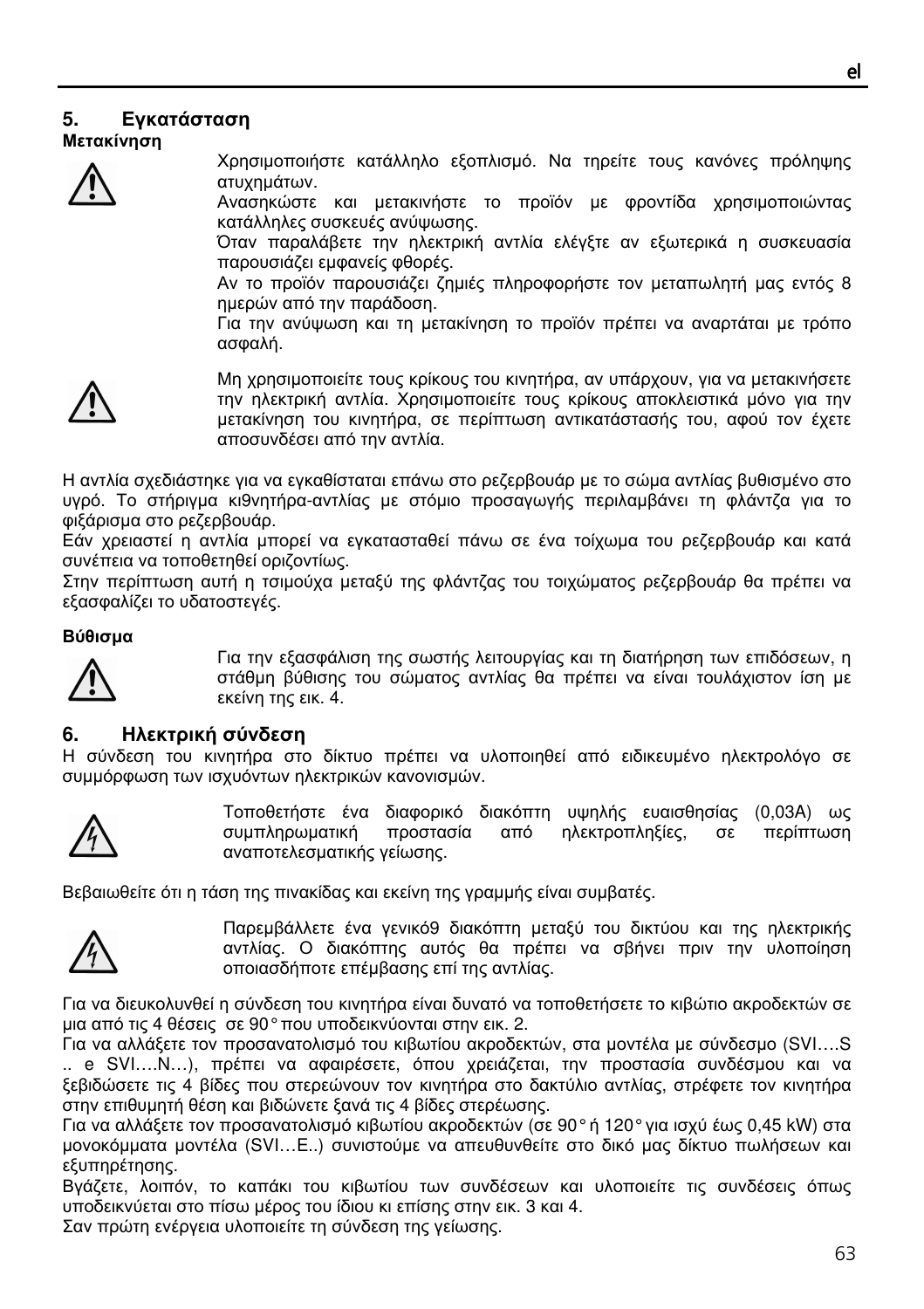#### ٦ Προστασία από την υπερφόρτωση

Οι µονοφασικοί κινητήρες έχουν ενσωµατωµένη την προστασία αυτόµατου επανοπλισµού. Οι τριφασικοί κινητήρες πρέπει να προστατεύονται µέσω µιας κατάλληλης µίζας ρυθµισµένης σύµφωνα µε το ρεύµα της πινακίδας.

## **7.** Θέση σε λειτουργία

Βεβαιωθείτε ότι το σώµα αντλίας είναι βυθισµένο όχι λιγότερο από την ελάχιστη καθορισµένη στάθµη και βιδώστε την αντλία για κάποιες στιγµές. Ελέγξτε, µέσω της προστασίας συνδέσµου ή µέσω του σκεπάσµατος ανεµιστήρα αν η φορά περιστροφής είναι δεξιόστροφη κοιτάζοντας από επάνω, όπως υποδεικνύεται από το βέλος στη φλάντζα.

Σε περίπτωση αντίθετης περιστροφής σβήστε το γενικό διακόπτη και αντιστρέψτε µεταξύ τους τα δύο καλώδια τροφοδοσίας.

## Λειτουργία

Η λειτουργία πρέπει να προκύπτει κανονική και αθόρυβη. Μην αφήνετε την αντλία να λειτουργεί µε κλειστή προσαγωγή για περισσότερο από 4-5 λεπτά για να µην προκληθεί υπερθέρµανση του υγρού και βλάβες στη µηχανική συγκράτηση.



Σε κατάσταση λειτουργίας, η εξωτερική επιφάνεια της αντλίας (αν αντλείτε θερµά υγρά) και η εξωτερική επιφάνεια του κινητήρα µπορούν να ξεπεράσουν τους 40°C. Μην αγγίζετε µε µέρη του σώµατος (π.χ. χέρια) και µην αποθέτετε καύσιµο υλικό σε επαφή µε την ηλεκτρική αντλία.

Η µέγιστη θορυβότητα εκπεµπόµενη από την ηλεκτρική αντλία, σωστά τοποθετηµένη και χρησιµοποιούµενη στο πεδίο χρήσης της πινακίδας, είναι αυτή που αναγράφεται στον παρακάτω πίνακα:

| ΙΣΧΥΣ ΚΙΝΗΤΗΡΑ<br>2 ΠΟΛΩΝ 50 Hz | ΙΣΧΥΣ ΚΙΝΗΤΗΡΑ<br>4 ΠΟΛΩΝ 50 Hz | ΕΠΙΠΕΔΟ ΗΧΗΤΙΚΗΣ ΠΙΕΣΗΣ<br>$*$ Lp(A) dB $\pm$ 2 |
|---------------------------------|---------------------------------|-------------------------------------------------|
| $\leq$ kW 5.5                   | Μέχρι kW 4                      | < 70                                            |
| 7.5 kW                          |                                 |                                                 |
| 11 kW                           |                                 | 73                                              |
| 15 kW                           |                                 |                                                 |
| 18,5 kW                         |                                 | 73                                              |
| 22 kW                           |                                 |                                                 |
| 30 kW                           |                                 |                                                 |

Επίπεδο της µέσης ηχητικής πίεσης σε απόσταση 1 µέτρου από την ηλεκτρική αντλία σε ελεύθερο πεδίο.

## **8.** Συντήρηση



Επεµβάσεις συντήρησης πρέπει να εκτελούνται µόνο από έµπειρο και ειδικευµένο προσωπικό.

Χρησιµοποιείτε τον κατάλληλο εξοπλισµό και προστασίες. Να τηρείτε τους κανόνες πρόληψης ατυχηµάτων. Αν χρειαστεί να εκκενώσετε την αντλία προσέξτε ώστε το υγρό που εκκενώνεται να µην µπορεί να επιφέρει ζηµιές σε αντικείµενα ή σε άτοµα.

Η αντλία δεν χρειάζεται τακτική συντήρηση. Να ελέγχετε περιοδικά αν το φίλτρο απορρόφησης της αντλίας είναι βουλωµένο και αν ενδεχόµενες διατάξεις καθαρισµού του υγρού είναι αποτελεσµατικές. Για την έκτακτη συντήρηση, που γενικά συνίσταται στον καθαρισµό των υδραυλικών µερών ή στην αντικατάσταση της µηχανικής συγκράτησης ή άλλων µερών που υπόκεινται σε φθορά, ανατρέξτε στο δικό µας εγχειρίδιο συντήρησης.



Πριν από οποιαδήποτε ενέργεια συντήρησης της αντλίας βεβαιωθείτε αν ο κινητήρας είναι αποσυνδεδεµένος από το ηλεκτρικό δίκτυο τροφοδοσίας.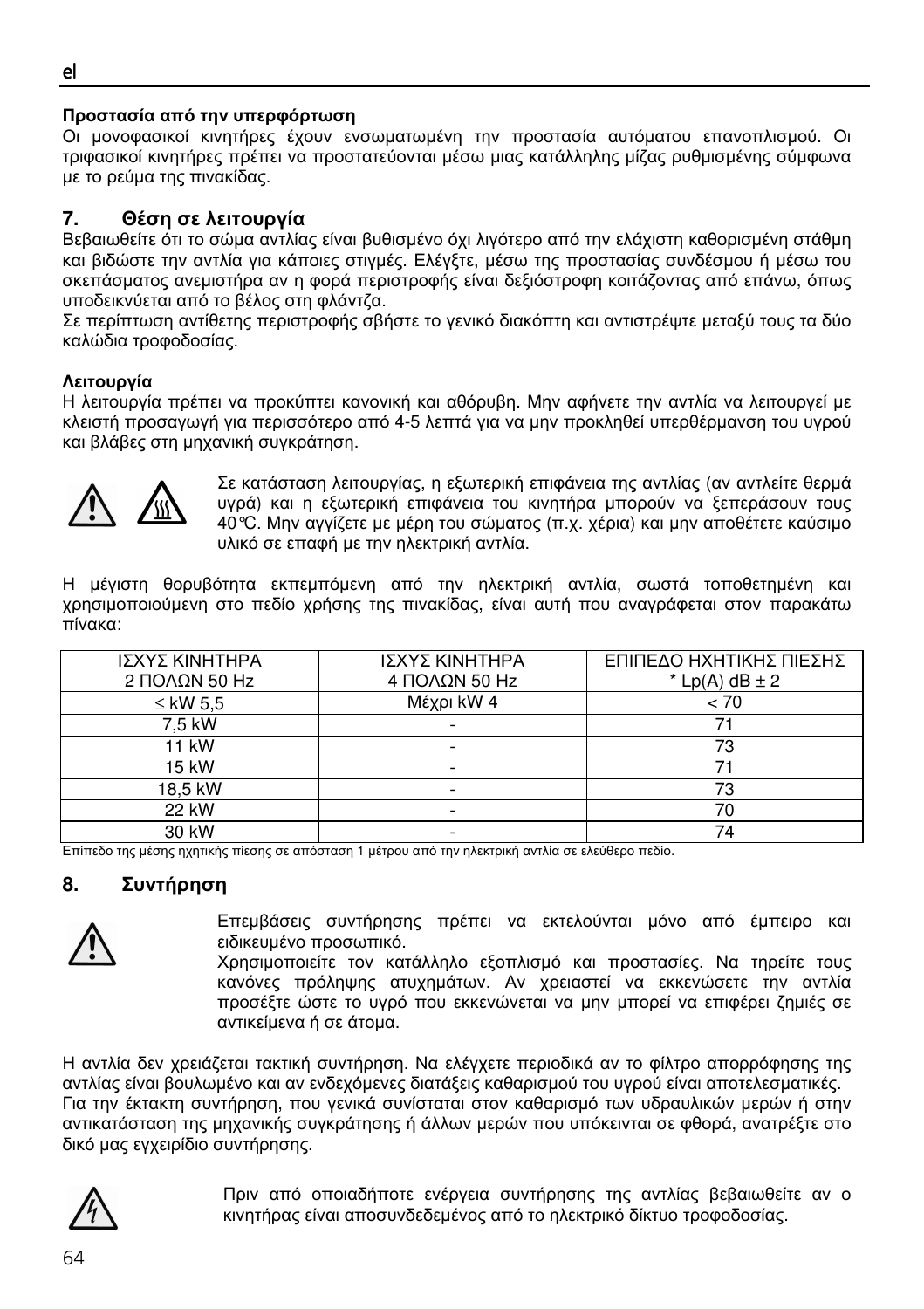| <b>ПРОВЛНМАТА</b>                                           | <b><i><u>INOANO AITIO</u></i></b>                                                                      | ΔΥΝΑΤΕΣ ΛΥΣΕΙΣ                                                                                                                                            |
|-------------------------------------------------------------|--------------------------------------------------------------------------------------------------------|-----------------------------------------------------------------------------------------------------------------------------------------------------------|
| 1. Η ηλεκτρική αντλία δεν<br>εκκινεί                        | Έλλειψη δικτύου                                                                                        | Αποκαταστήστε<br><b>TNV</b><br>τροφοδοσία                                                                                                                 |
|                                                             | ασφάλειες<br>Προστατευτικές<br>αντλίας<br>ή<br>εφεδρικών<br>TWV<br>κυκλωμάτων καμένες                  | Αντικαταστήστε τις ασφάλειες                                                                                                                              |
|                                                             | Επενέβη προηγουμένως<br>n<br>προστασία από υπερφόρτωση                                                 | Επανοπλίστε την προστασία<br>παρεμβαίνει<br>βλέπε<br>(αv<br>πρόβλημα 4)                                                                                   |
| 2. Η ηλεκτρική αντλία εκκινεί<br>αλλά δεν παρέχει ή παρέχει | Στάθμη υγρού πολύ χαμηλή                                                                               | Γεμίστε το ρεζερβουάρ υγρού<br>(ελάχιστη στάθμη βλέπε εικ.1)                                                                                              |
| μειωμένη και ασταθή<br>παροχή                               | Φίλτρο<br>απορρόφησης<br>βουλωμένο                                                                     | Ξεμοντάρετε και καθαρίστε την<br>αντλία                                                                                                                   |
|                                                             | Περιστροφή αντίθετη                                                                                    | Ελέγξτε τη φορά περιστροφής<br>και αν χρειαστεί ανταλλάξτε<br>δύο φάσεις στον κινητήρα ή<br>στον ηλεκτρικό πίνακα                                         |
| 3. Η ηλεκτρική αντλία έχει μια<br>θορυβώδη λειτουργία       | μεταξύ στην<br>Ξένα σώματα<br>αντλία<br>μεταξύ<br>περιστρεφόμενων μερών και<br>διαχυτών                | Ξεμοντάρετε και καθαρίστε την<br>αντλία                                                                                                                   |
|                                                             | Κουζινέτα<br>κινητήρα<br>TOU<br>φθαρμένα                                                               | Αντικαταστήστε τα κουζινέτα ή<br>τον κινητήρα                                                                                                             |
| 4. Παρεμβαίνει η προστασία<br>υπερφόρτωσης                  | Ξένα σώματα μεταξύ στην<br>αντλία<br>μεταξύ<br>περιστρεφόμενων μερών και<br>διαχυτών                   | Ξεμοντάρετε και καθαρίστε την<br>αντλία                                                                                                                   |
|                                                             | H.<br>αντλία<br>απορροφά<br>υγρό<br>πυκνό και με μεγάλο ιξώδες                                         | Ελέγξτε<br><b>TNV</b><br>πραγματική<br>αναγκαία ισχύ<br>με βάση τα<br>χαρακτηριστικά<br>TOU<br>αντλούμενου<br>υγρού<br>και<br>αντικαταστήστε τον κινητήρα |
|                                                             | Η αντλία παρέχει μια παροχή<br>μεγαλύτερη του ορίου που<br>αναφέρεται<br>πινακίδα<br>στην<br>δεδομένων | Κλείστε μερικώς τη βαλβίδα<br>ανάσχεσης σε παροχή μέχρις<br>ότου επανέλθει η παρεχόμενη<br>ισχύς στα προβλεπόμενα όρια                                    |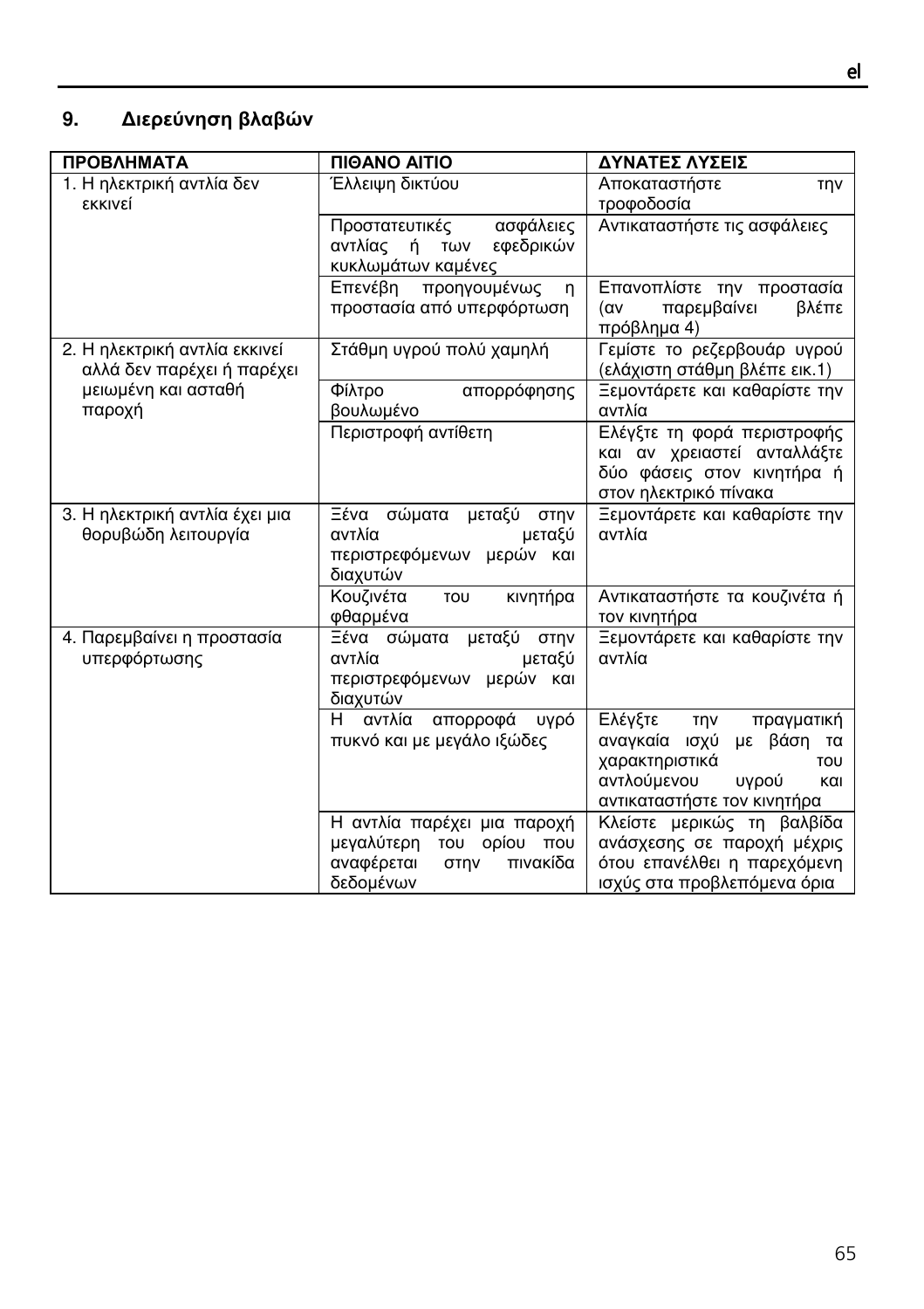## 1. Genel bilgiler

İşbu el kitabı ile elektrikli pompaların kurulumu, kullanımı ve bakımı için gerekli temel bilgileri sunmak istiyoruz.

İşbu el kitabının içinde bulunan bilgiler ticari belgelerde gösterilen seri ürüne aittir. Özel versiyonların çeşitleri ve özellikleri için satış sözleşmesi ile ilgili dokümanlara bakınız.

Satış ve Teknik Yardım Servisimize teknik bilgiler veya yedek parçalar talep etmenizin gerekmesi halinde elektrikli pompa tip ve kodunu belirtin.

İşbu el kitabında ve satış dokümanlarında yer almayan talimat, durum ve olaylar için lütfen en yakın Teknik Yardım Servisine başvurun.

Ürünü kurup kullanmadan önce bu el kitabını okuyun.



Uygunsuz bir kullanım tehlikeli durumlara neden olup insanlara ve eşyalara zarar verebilir, ayrıca garanti geçerliliğini kaybettirir.

# 2. Ürün tanımı Ürün tanımı Ürün tanımı

SVI serisi dikey milli çok kademeli dalgıç pompalar kapsamaktadır. Bu pompalar normalize edilmiş elektrikli motorlar vasıtasıyla çalıştırılabilir. SVI serisi pompaların su ile temasta bulunan bazı metal parçaları paslanmaz çelik veya dökme demirden yapılmıştır. Su ile temasta bulunan tüm metal parçaları paslanmaz çelikten yapılmış olan bir özel versiyonu da vardır.

## 3. Kullanım

SVI tipli pompa normalde imalat makinalarının soğutucu ve yağlayıcı emülsiyonlarını pompalamak için kullanılır. Ayrıca bu pompa, yıkama, süzme, yoğunlaştırma sistemlerinde ve hidrolik parçasının dalgıç olduğu bütün durumlarda kullanılır.

## 4. Kullanma şartları



Bu pompa yanıcı ve patlayıcı sıvıların pompalanmasına uygun değildir.



Bu pompa katı, aşındırıcı veya lifli maddelerle karışmış sıvıların pompalanmasına uygun değildir.

Pompalanan sıvıların viskozitesi suyun viskozitesine eşit olmalıdır. Daha çok viskoz ve yoğun sıvılar halinde elektrik motoru uygun bir şekilde güçlendirilecektir. Azami kinematik viskozite EN12157 normuna uygundur.

Maksimum işletme basıncı:

 Monoblok "E" ve "EN" versiyonlarında = 10 bar Rakorlu "S" ve "N" versiyonları için = 25 bar

#### Pompalanan sıvının sıcaklığı:

 Seri monoblok "E" ve "EN" versiyonları için (FPM contalar) -10°C ila +60°C Özel monoblok "E" e "EN" versiyonları için (EPDM contalar) -30°C ila +60°C Seri rakorlu "S" ve "N" versiyonları için (FPM contalar) -10°C ila +90°C Özel rakorlu "S" ve "N" versiyonları için (EPDM contalar) -30°C ila +90°C Özel rakorlu "S" ve "N" versiyonları için (PTFE contalar) 0°C ila +90°C

Maksimum ortam sıcaklığı: +40°C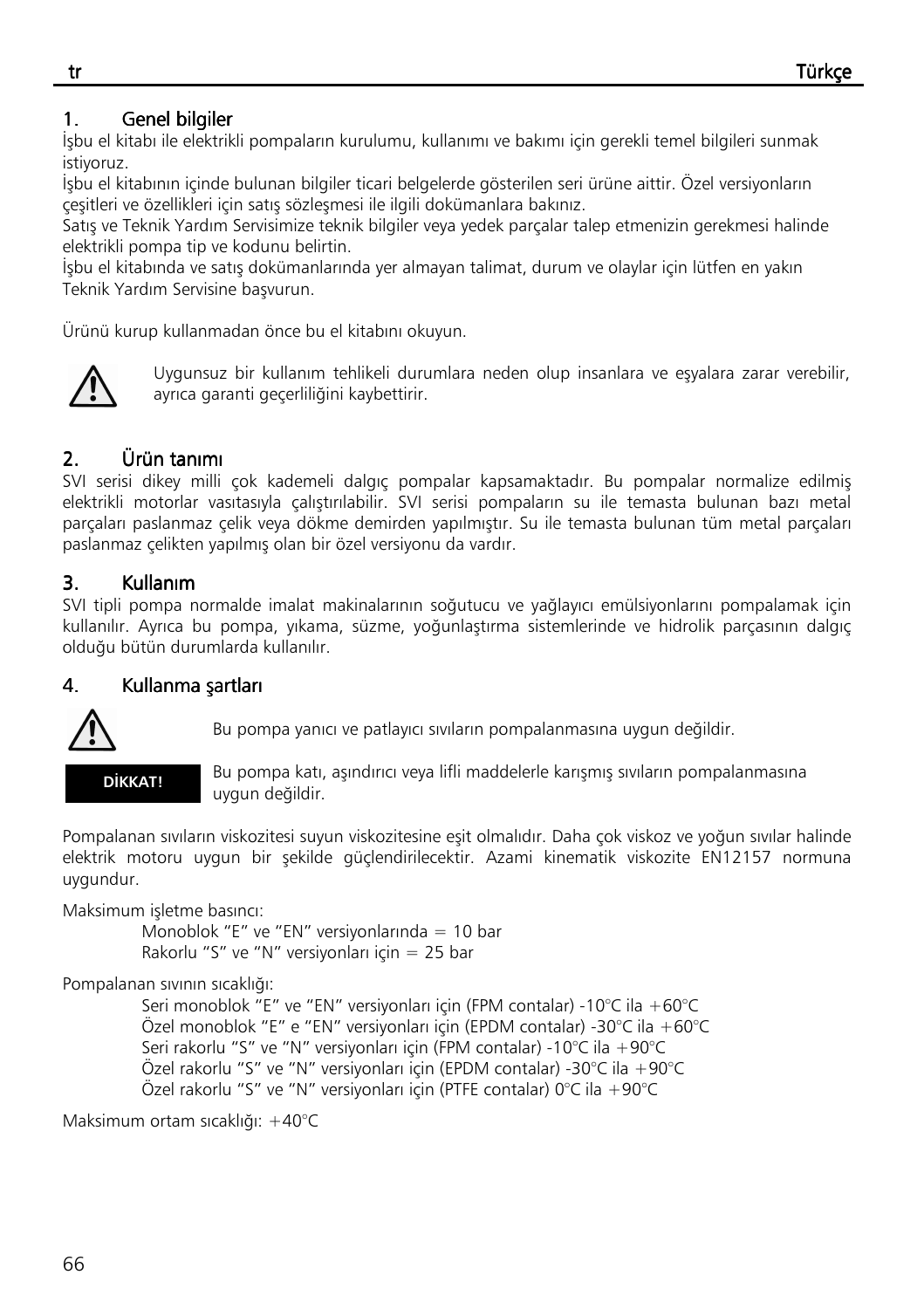Bir saatte yapılan maksimum çalıştırma adedi:

- 20 (5.5 kW'a kadar güç halinde)
- 15 (15 kW'a kadar güç halinde)
- 12 (daha yüksek güçler halinde)

## 5. Kurma Ürünün yerini değiştirme Ürünün



Uygun ekipmanları kullanın. Kazalardan korunmak için alınması gereken tedbirleri uygulayın.

Uygun kaldırma cihazları kullanarak, ürünü itina ile yukarı kaldırın, yerini değiştirin.

Elektrikli pompayı teslim aldığınızda ambalajın dış yüzeyinin zarara uğrayıp uğramadığını kontrol edin.

Eğer ürün zarar gördüyse teslim tarihinden itibaren en geç 8 gün içinde bayiinizle temas kurun.

Ürünü yukarı kaldırıp yerini değiştirmek için kayışlarla sıkıca ve sağlam bir şekilde bağlayın.



Motordaki halkalı cıvatalar eğer varsa bütün elektrikli pompanın yerini değiştirmek için kullanılmamalıdır. Halkalı cıvatalar sadece motorun bir yenisiyle değiştirilmesi durumunda yerini değiştirmek için kullanılmalıdır. Bu işlemi yapmadan önce motorun pompa ile bağlantısını kesmeyi unutmayın.

Proje, pompanın depo üzerinde kurulması ve pompa gövdesi sıvı içine dalması için gerçekleştirlmiştir.

Çıkış borulu pompa motoru mesnedi, depoya takılacak flanşı kapsamaktadır.

Lüzumunda pompa deponun bir duvarında yatay olarak yerleştirilebilir.

Bu halde flanş ile depo duvarı arasındaki contanın su geçmez olduğunu kontrol ediniz.

#### Daldırma



Pompanın doğru çalışmasını ve yüksek performanslarını sağlamak için pompa gövdesini daldırma seviyesi en az Şekil 4'teki tabloda yazılan daldırma seviyesine eşit olmalıdır.

#### 6. Elektrik bağlantısı

Motorun elektrikle bağlantısı yetkili bir elektrikçi tarafından yürürlükteki tüzüklere özen gösterilerek yapılmalıdır.



 Topraklama yetersiz olursa elektrik çarpmasından korunma olarak yüksek duyarlılıklı (0,03 A) bir diferansiyel anahtarı kurulmalıdır.

Nominal voltajın hat voltajına uygun olduğundan emin olunuz.



 Şebekeyle elektrik pompası arasına bir ana anahtarı yerleştiriniz. Pompa üzerinde herhangi bir işleme başlamadan önce işbu anahtar elektrikten kesilmeldir.

Motorun bağlantısını kolaylaştırmak için kablo bağlantı çubuğu Şekil 2'de gösterilen 90 derecelik 4 konumdan birine getirilebilir.

Kablo bağlantı çubuğunun yönlendirilmesini değiştirmek için (SVI….S.. ve SVI….N..) bağlantılı modellerde lüzümunda bağlama muhafazası kaldırılmalıdır. Ayrıca motoru boru askı bileziğine tutturan 4 vidayı sökünüz. Sonra, motoru istenilen konuma döndürüp 4 bağlantı cıvatasını tekrar vidalayınız.

(SVI….E..) monoblok modellerde kablo bağlantı çubuğunun yönlendirilmesini değiştirmek için (yani 0,45 kW'a kadar varan güçler halinde 90 veya 120 derecelik konumlara getirilmesi için) satış ve yardım organizasyonumuza başvurmanızı tavsiye ederiz.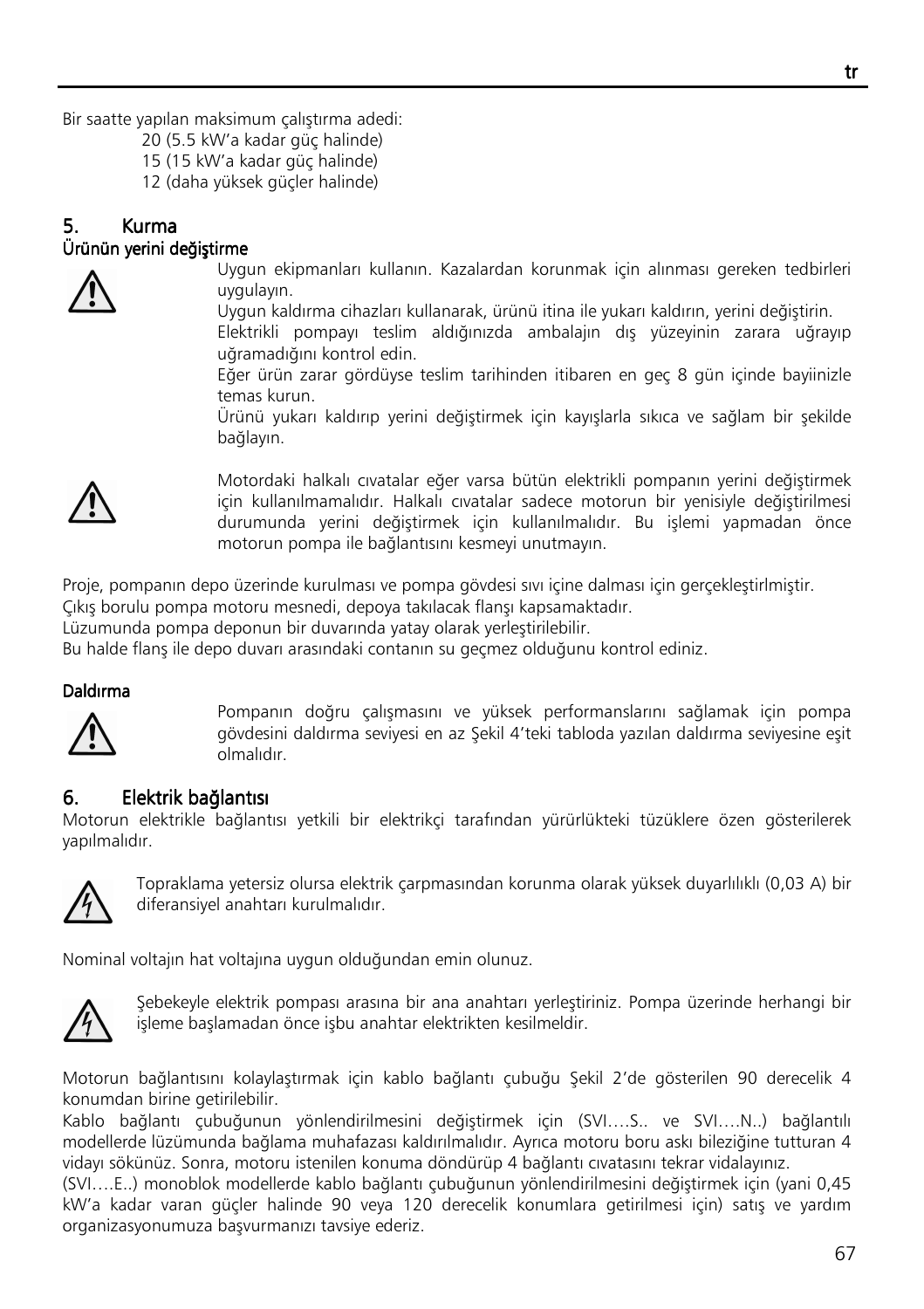٦ Ondan sonra bağlantı kutularının kapağını kaldırınız. Bağlantıları kapağın arkasında ve Şekil 3 ve 4'te de gösterildiği şekilde kurunuz.

Topraklama bağlantısını ilk işlem olarak kurunuz.

#### Aşırı şarjlara karşı koruma tertibatı

Monofaze motorlarda bir iç otomatik geri itme aşırı şarjlara karşı koruma tertibatı vardır. Trifaze motorlar ise nominal voltaja göre ayarlanan uygun bir starter aracılığıyla korunmalıdır.

## 7. **İsletme**

Pompa gövdesinin belirtilen asgari seviyeden düşük olmayan bir sıvı seviyesine kadar daldırıldığından emin olup pompayı az saniye işletiniz. Bağlama muhafazasına veya vantilatör kapağı arasına yukardan bakarak dönüş istikametinin saatin yönünde olduğunu kontrol ediniz. Dönüş istikameti flanştaki oktan gösterilmiştir.

Aksi dönüş istikametinin halinde ana anahtarı elektrikten kesiniz. Ayrıca iki besleme kablosunu alıp biri diğerinin yerine yerleştiriniz.

#### Çalışma

Bu pompanın çalışması düzgün ve sessiz olmalıdır. Sıvıyı aşırı ısıtmamak ve mekaniki contalara zarar vermemek için çıkış valfi kapalı olurken pompayı 4-5 dakikadan fazla çalıştırmayınız.



Çalışma sırasında pompanın dış yüzeyi (sıcak sıvıların pompalanması durumunda) ve motorun dış yüzeyinin sıcaklığı 40°C'yi aşabilir. Elektrikli pompaya vücudunuzun bölümleriyle (örneğin elle) dokunmayın, elektrikli pompayı yanabilen maddelerle temasa geçirmeyin.

Doğru biçimde kurulan ve nominal değerlere özen gösterilerek kullanılan elektrikli pompanın çıkardığı maksimum gürültü seviyesi aşağıda gösterilen tabloda belirtilmiştir:

| 2 KUTUPLU 50 Hz'lik MOTOR | 4 KUTUPLU 50 Hz'lik MOTOR | SES BASINÇ SEVIYESİ * Lp(A) dB |
|---------------------------|---------------------------|--------------------------------|
| GÜCÜ                      | GÜCÜ                      | ± 2                            |
| $\leq$ kW 5.5             | 4 kW'a kadar              | < 70                           |
| 7,5 kW                    |                           |                                |
| 11 kW                     |                           | 73                             |
| 15 kW                     |                           |                                |
| 18,5 kW                   |                           | 73                             |
| 22 kW                     |                           | 70                             |
| 30 kW                     |                           | 74                             |

Elektrikli pompaya 1 metre mesafesinde açık alanda ölçülen ortalama ses basınç seviyesi.

#### 8. Bakım



Bakım işlemleri sadece uzman ve vasıflı personel tarafından yapılmalıdır. Uygun ekipman ve koruma sistemleri kullanılmalıdır. İş kazalarına karşı genel güvenlik kurallarına uyun. Eğer pompada bulunan sıvının boşaltılması gerekirse boşaltılan sıvının nesne veya kişilere zarar vermemesine dikkat edilmelidir.

Bu pompanın olağan bakım ihtiyacı yoktur. Arasıra pompanın emme filtresinin tıkalı olmadığını ve (varsa) sıvı temizleme aygıtlarının etkili olduğunu tahkik ediniz.

Olağanüstü bakım genellikle hidrolik parçaların temizlenmesinden, mekaniki contaların ve aşınmaya maruz diğer parçaların değiştirilmesinden ibarettir. Bakım el kitabımıza başvurunuz.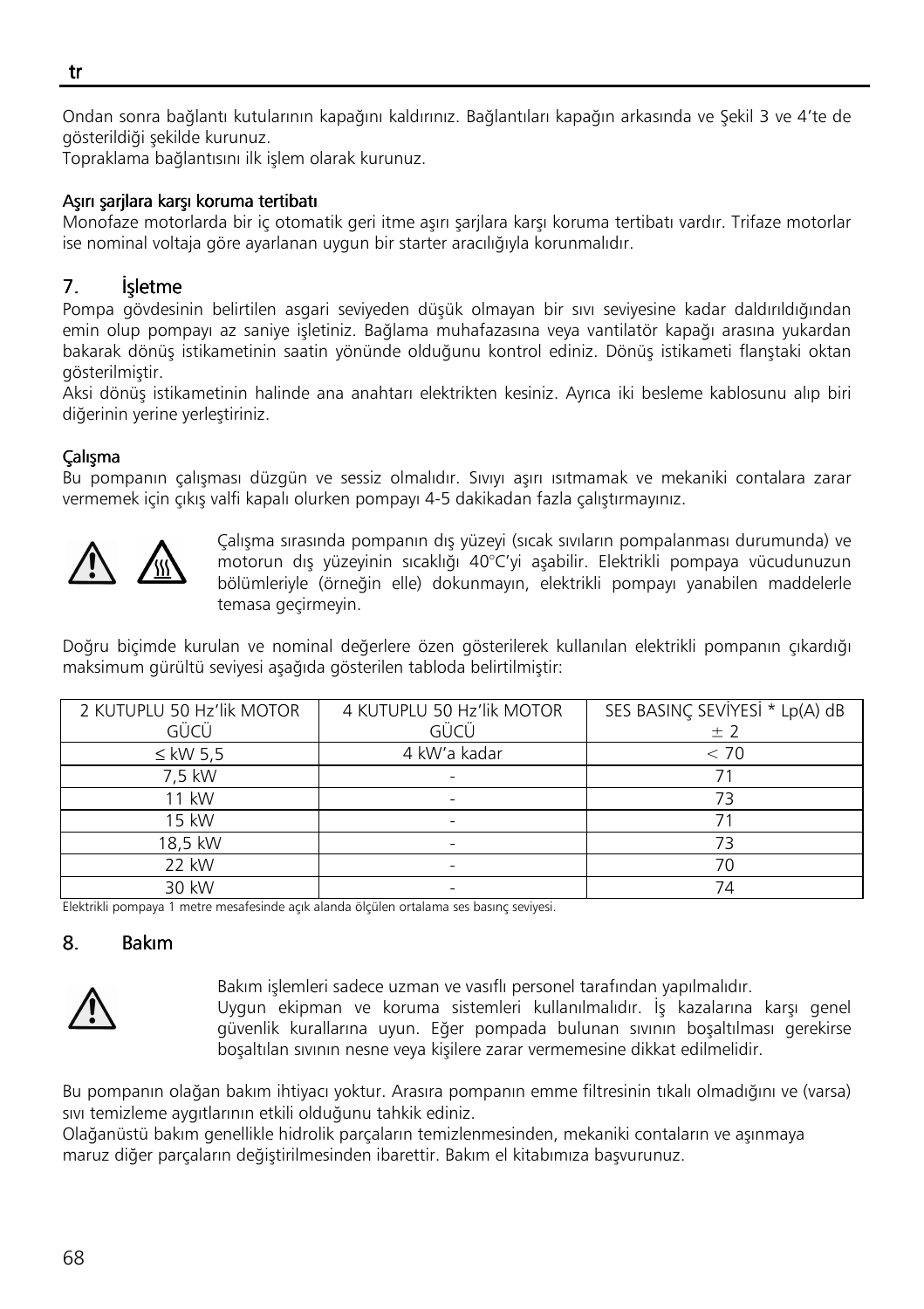

Pompada yapılması gereken herhangi bir bakım müdahalesine başlamadan önce motorun elektrik bağlantısının kesildiğinden emin olun.

# 9. Arıza arama

| <b>DURUM</b>                                                   | <b>MUHTEMEL SEBEPLER</b>                                                                    | OLASI ÇÖZÜMLER                                                                                                                          |
|----------------------------------------------------------------|---------------------------------------------------------------------------------------------|-----------------------------------------------------------------------------------------------------------------------------------------|
| 1. Elektrikli pompa çalışmaya                                  | Elektrik beslemesi yok                                                                      | Elektriği tekrar verin                                                                                                                  |
| başlamıyor                                                     | Pompa veya yardımcı<br>devre<br>sigortaları atmış                                           | Sigortaları yenileriyle değiştirin                                                                                                      |
|                                                                | sarilara<br>karsı<br>Asırı<br>koruma<br>tertibatı önceden devreye girmiş                    | sarilara<br>Asırı<br>karsı<br>koruma<br>tertibatını başlangıç durumuna<br>getirin (eğer devreye giriyorsa<br>lütfen DURUM 4.'e bakınız) |
| 2. Elektrikli pompa çalışmaya<br>başlamasına rağmen istenilen  | Sıvı seviyesi aşırı düşük                                                                   | Depoyu siviyla doldurun (min.<br>seviyesi Şekil 1'de gösterilmiştir)                                                                    |
| debisi yok veya azaltılmış ve                                  | Emme filtresi tıkalı                                                                        | Pompayı söküp temizleyin                                                                                                                |
| değişken bir debisi var                                        | Dönüş yönü hatalı                                                                           | Dönme yönünü kontrol edin ve<br>eğer gerekirse motorda veya<br>elektrik panosunda iki<br>fazın<br>yerini değiştirin                     |
| 3. Elektrikli pompa gürültülü                                  | Pompanın içinde, pervane ve<br>difüzörler<br>arasında<br>vabancı<br>cisimler bulunuyor      | Pompayı söküp temizleyin                                                                                                                |
|                                                                | Motor rulmanları aşınmıştır                                                                 | Rulmanları veya motoru yenisiyle<br>değiştirin                                                                                          |
| 4. Aşırı şarjlara karşı koruma<br>tertibatı çalışmaya başlıyor | Pompanin içinde, pervane ve<br>arasında<br>difüzörler<br>vabancı<br>cisimler bulunuyor      | Pompayı söküp temizleyin                                                                                                                |
|                                                                | Pompa yoğun ve viskoz bir sıvı<br>emiyor                                                    | Pompalanan sıvının özelliklerine<br>göre gerekli olan gücü kontrol<br>edin ve motoru değiştirin                                         |
|                                                                | etiketinde<br>veri<br>Pompanin<br>gösterilen<br>debi<br>değerinden<br>yüksek bir debisi var | öngörülen<br>debi<br>Pompa<br>değerlerine göre çalışana kadar<br>borusundaki<br>basma<br>kapama<br>valfini kısmen kapatın               |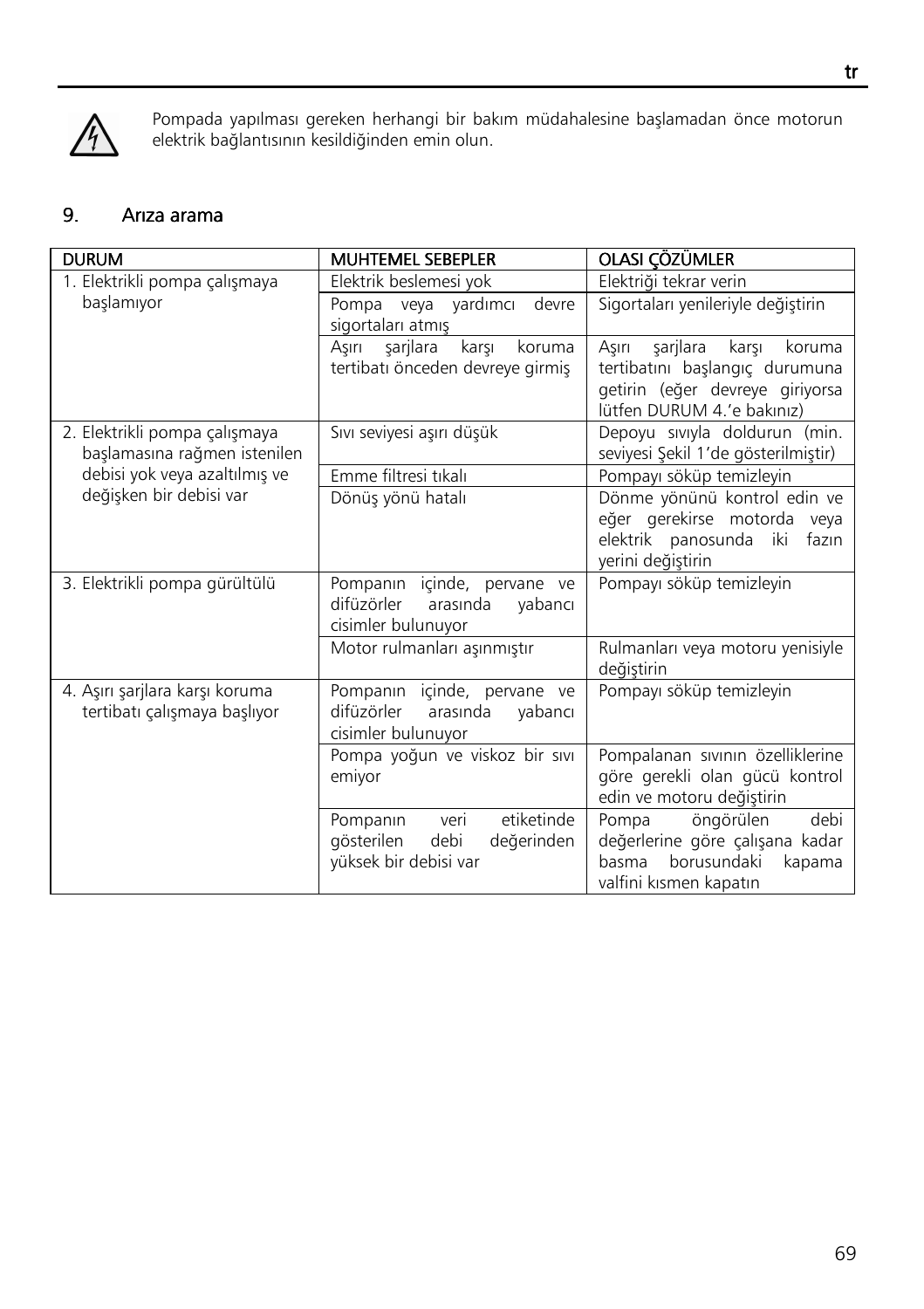#### 1. Обшие сведения

Цель этого руководства состоит в том, чтобы предоставить необходимую информацию для надлежащей установки, работы и обслуживания электронасосов. Содержание данного руководства относится к серийному изделию, представленному в коммерческой документации. Просим проконсультироваться с документацией на продажу для определения вариантов и характеристик специальных моделей. Необходимо всегда точно указывать тип электронасоса и код, если необходимо обратиться за технической информацией или заказать запчасти в нашем отделе техсервиса. При возникновении неописанных ситуаций или необходимости получения инструкций, не предусмотренных в настоящем руководстве и в документации. просим обрашаться в наш ближайший отдел техсервиса.

Прежде, чем установить и эксплуатировать изделие, прочитайте руководство.



Неправильное использование может привести к травмам и повреждению имущества, и привести к утрате гарантии.

#### $2<sub>1</sub>$ Описание изделия

Гамма SVI состоит из многоступенчатых насосов с вертикальной осью с погружным корпусом, соединяемых со стандартными электродвигателями. Гамма SVI имеет некоторые металлические части, вступающие в контакт с водой, изготовленные из нержавеющей стали и чугуна. Имеется специальная модель со всеми металлическими частями, находящимися в контакте с водой, изготовленными из нержавеющей стали.

#### $\mathbf{R}$ Применение

Типичным применением насосов SVI является накачивания охлаждающих и смазочных эмульсий станков. Также они находят применение в установках промывки, фильтрации, рекуперации конденсата и при любом использовании, когда необходимо иметь погружную гидравлическую часть.

#### 4. Пределы применения



Насос не пригоден для накачивания воспламеняющихся и взрывоопасных жидкостей

**ВНИМАНИЕ** 

Насос не пригоден для накачивания жидкостей с твердыми, волокнистыми веществами и агрессивными жидкостями.

Накачиваемые жидкости должны иметь вязкость и плотность, равные соответствующим параметрам воды. При жидкостях с более высокими показателями вязкости и плотности необходимо пересмотреть параметры электродвигателя. Макс. кинематическая вязкость согласно нормативам EN12157.

Макс. рабочее давление:

Для моделей "E" и "EN" моноблок = 10 бар

Для моделей "S" и "N" с соединением = 25 бар

Температура жидкости:

Для модели "E" и "EN" серийный моноблок (прокладки из FPM) от -10 °С до +60 °С Для модели "Е" и "EN" специальный моноблок (прокладки из EPDM) от -30 °С до  $+60^{\circ}$ C

Для модели "S" и "N" серийное соединение (прокладки из FPM) от -10 °С до +90 °С Для модели "S" и "N" специальное соединение (прокладки in EPDM) от -30 °С до  $+90^{\circ}$ C

Для модели "S" и "N" специальное соединение (прокладки in PTFE) от 0 °С до +90 °С

Макс. температура окружающей среды +40 ℃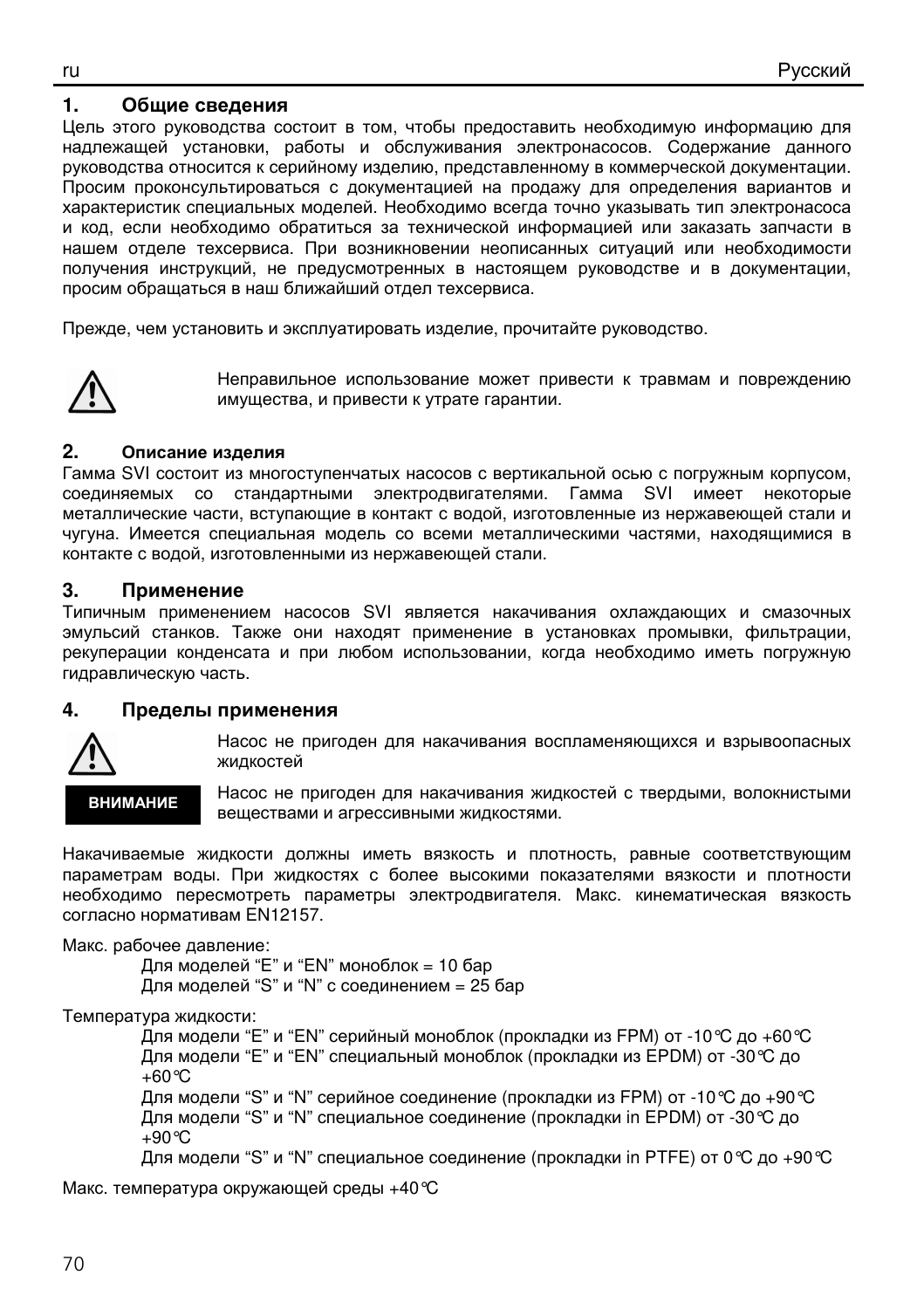Макс. число часовых запусков:

20 для мощности до 5.5 кВт

15 для мощности до 15 кВт

12 для более высокой мощности

#### **5.** Установка Перемещение



Использовать подходящие инструменты. Выполнять правила техники безопасности.

Поднимать и перемещать изделие с осторожностью при помощи подходящих приспособлений для подъема.

Когда вы получаете электронасос, необходимо проверить, что внешняя часть упаковки не имеет видимых повреждений.

Если у изделия имеются повреждения, нужно обратиться к продавцу в течение 8 дней после поставки.

Поднимать и перемещать изделие, надежно застропив его.



Не используйте рым-болты двигателей, если они имеются, для перемещения всего электронасоса; используйте рым-болты исключительно для подъема только двигателя, при его замене, после его отсоединения от насоса.

Насос был спроектирован для установки на резервуаре с корпусом насоса, погруженным в жидкость.

Суппорт двигатель-насос с отверстием подачи включает фланец для крепления к резервуару.

При необходимости насос может быть установлен на одной стенке резервуара, и, таким образом, он расположен горизонтально.

В таком случае прокладка между фланцем и стенкой резервуара должна обеспечивать непроницаемость.

#### Погружение



Для обеспечения бесперебойного функционирования и поддержания эксплуатационных показателей необходимо, чтобы уровень погружения корпуса насоса равнялся как минимум уровню, показанному на рисунке 4.

#### **6.** Электрическое соединение

Подключение двигателя к сети должно быть выполнено квалифицированным электриком, согласно действующим нормативам по электричеству.



В случае малоэффективного заземления установите дифференцированный выключатель (0,03 A) в качестве дополнительной защиты от электрических ударов.

Убедиться, что напряжение таблички и напряжение сети совместимы



Установите главный выключатель между сетью и электронасосом. Этот выключатель должен быть выполнен до начала любых действий с насосом.

Для облегчения соединения двигателя возможно установить коробку клеммника в одну из 4 позиций под углом 90°, как указано на рис. 2.

Для изменения ориентации клеммника с моделях с соединением (SVI….S .. и SVI….N…), необходимо снять, где это нужно, защиту соединения и отвинтить 4 винта, удерживающих двигатель на крестовине, повернуть двигатель в нужное положение и вновь закрутить 4 крепежных винта.

Для изменения ориентации клеммника (на 90° или 120° для мощностей до 0,45 кВт) в моноблочных моделях (SVI…E..) рекомендуем обращаться к нашей службе техсервиса.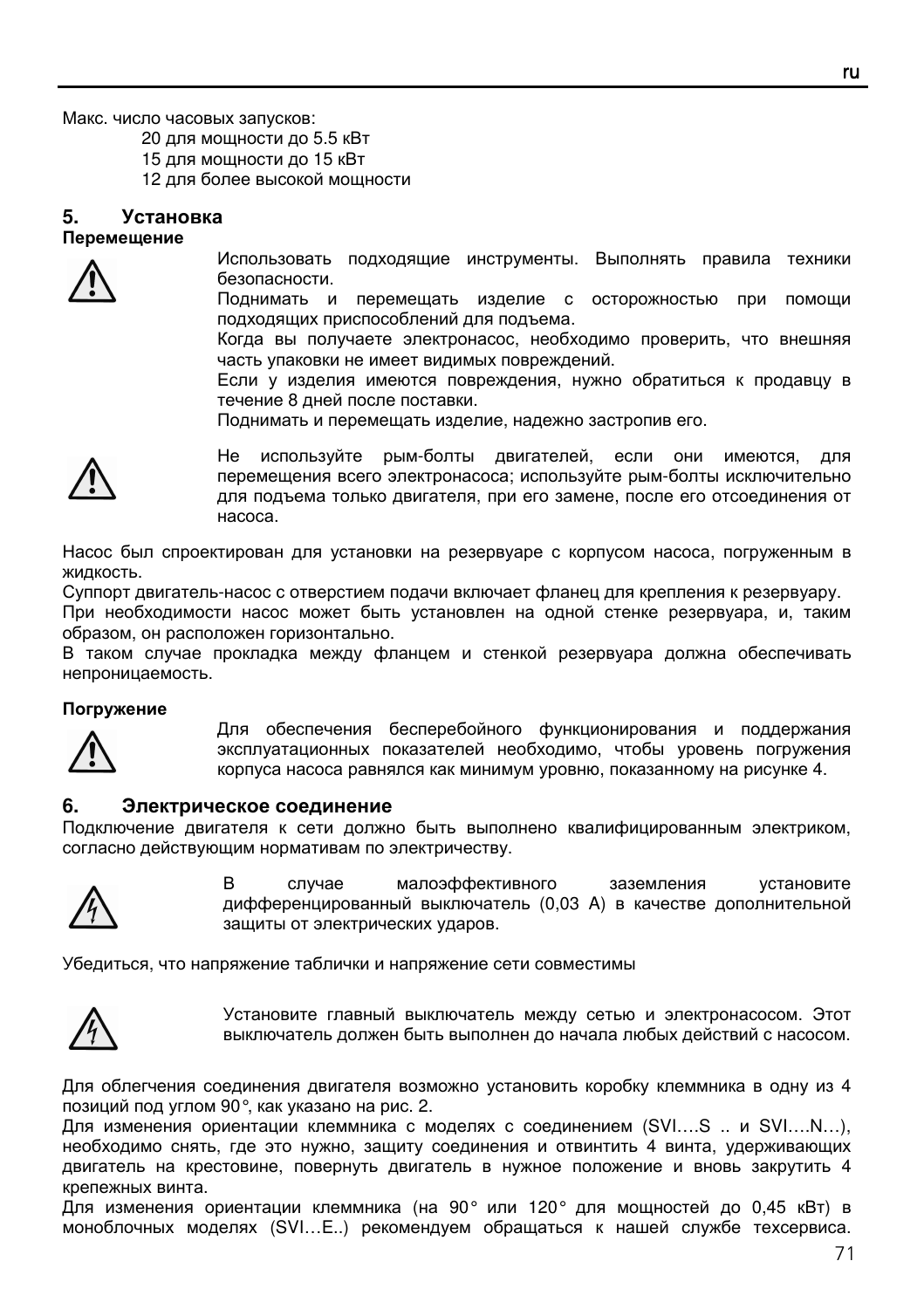Снять крышку с коробки с соединениями и выполнить соединения, как показано на обороте крышки и на рис. 3 и 4.

В качестве первой операции выполнить заземление.

#### Защита от перегрузки

Однофазные двигатели имеют встроенную автоматическую защиту переключения, трехфазные двигатели должны быть защищены при помощи соответствующего стартера, настроенного на ток, указанный на табличке.

#### **7.** Запуск

При погруженном не менее указанного минимального уровня корпусе насоса запустить на несколько мгновений. Через защитное соединение или через покрытие импеллера проверить, что направление вращения по часовой стрелке, смотря сверху, как показано стрелкой на фланце.

Если направление вращения обратное, отключить главный выключатель и поменять местами два провода питания.

#### Работа

Работа должна быть равномерной и бесшумной. Не включать насос при закрытом нагнетании более, чем на 4-5 минут, чтобы не вызывать перегрев жидкости и повреждение механической прокладки.



При работе наружная поверхность насоса (при перекачивании горячих жидкостей) и наружная поверхность двигателя может превышать температуру 40°C. Не дотрагивайтесь до них частями тела (например, руками) и не помещайте горючие материалы в контакте с электронасосом.

Макс. шум, производимый насосом, правильно установленным и используемым в диапазоне своих рабочих характеристик, указан в приведенной ниже таблице:

| МОЩНОСТЬ ДВИГАТЕЛЯ | МОЩНОСТЬ ДВИГАТЕЛЯ | УРОВЕНЬ ЗВУКОВОГО           |
|--------------------|--------------------|-----------------------------|
| 2 ПОЛЮСА 50 Гц     | 4 ПОЛЮСА 50 Гц     | ДАВЛЕНИЯ * Lp(A) $dB \pm 2$ |
| $\leq$ KBT 5.5     | До кВт 4           | < 70                        |
| 7.5 кВт            |                    |                             |
| 11 кВт             |                    | 73                          |
| 15 кВт             |                    |                             |
| 18.5 кВт           |                    | 73                          |
| <b>22 кВт</b>      |                    | 70                          |
| 30 кВт             |                    | 74                          |

Средний уровень звукового давления на расстоянии 1 метр от электронасоса в свободном пространстве.

#### **8.** Техобслуживание



Перед выполнением любого вида обслуживания электронасоса, убедитесь в опытности и квалифицированности персонала. Используйте соответствующее оборудование и устройства защиты. Соблюдайте действующие нормы, по предотвращению несчастных случаев. Если вам необходимо слить жидкость с насоса, убедитесь, что сливная жидкость не может стать причиной повреждений и травм.

Насос не нуждается в повседневном техобслуживании. Периодически проверять, что фильтр всасывания насоса не засорен и что устройства для очистки жидкости хорошо работают.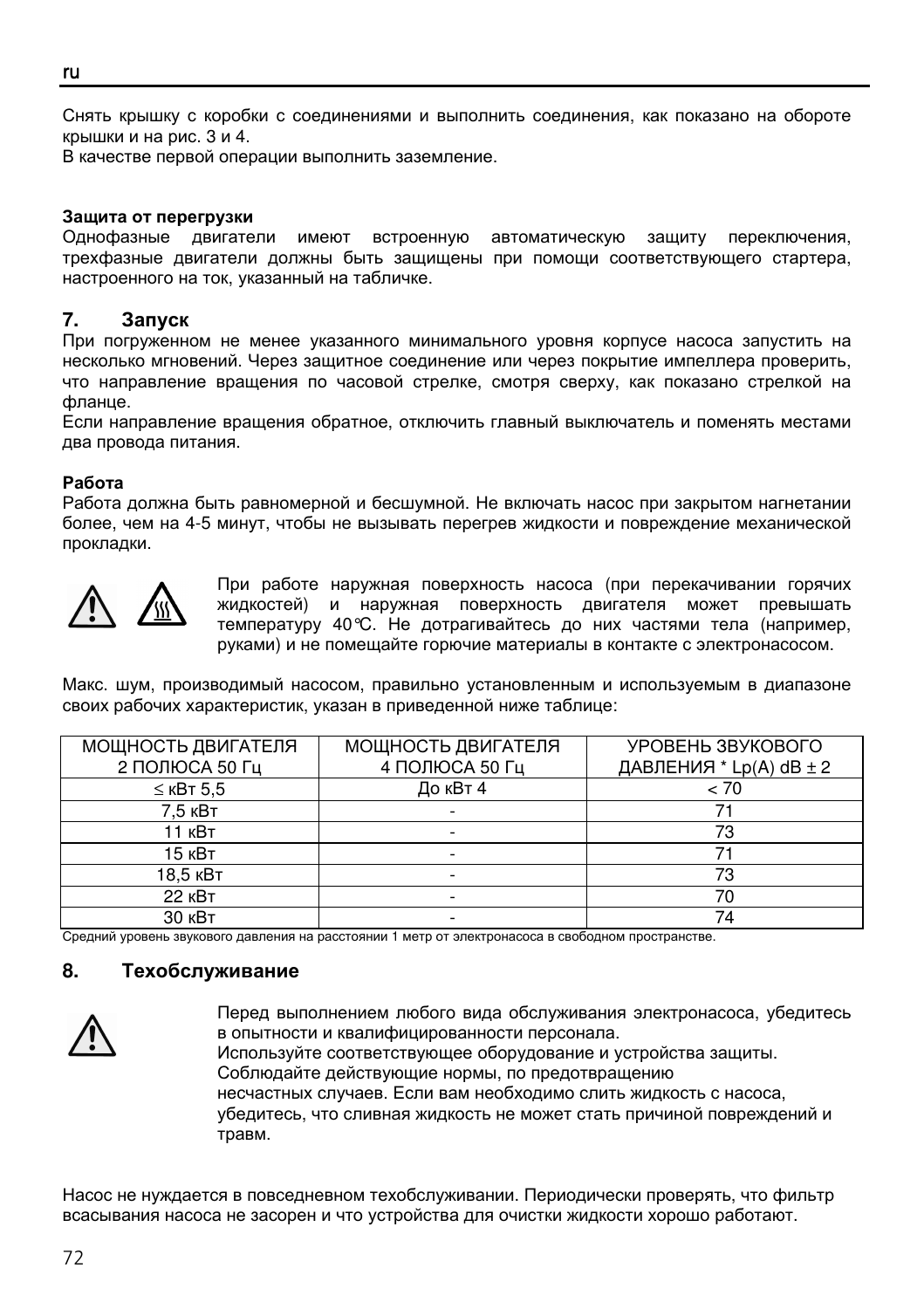Внеплановое техобслуживание обычно заключается в очистки гидравлических частей или в замене механической прокладки или прочих частей, подверженных износу. См. наше руководство по техобслуживанию.



Перед проведением любых операций по техобслуживанию, выключить двигатель и отсоединить его от линии электропитания.

## **9.** Поиск неисправностей

| <b>НЕИСПРАВНОСТЬ</b>                                                                              | <b>ПРИЧИНА</b>                                                                        | СПОСОБЫ УСТРАНЕНИЯ                                                                                                             |
|---------------------------------------------------------------------------------------------------|---------------------------------------------------------------------------------------|--------------------------------------------------------------------------------------------------------------------------------|
| 1. Электронасос не<br>включается                                                                  | Нет электропитания                                                                    | Восстановите<br>электропитание                                                                                                 |
|                                                                                                   | Предохранители защиты<br>насоса или вспомогательных<br>контуров перегорели            | Замените плавкие<br>предохранители                                                                                             |
|                                                                                                   | Сработала защита двигателя<br>от перегрузки                                           | Восстановите термозащиту<br>(если она срабатывает,<br>проверьте неисправности в<br>пункте 4)                                   |
| 2. Электронасос включается,<br>но не подает воду или<br>подает воду в<br>недостаточном количестве | Слишком низкий уровень<br>ЖИДКОСТИ                                                    | Наполните резервуар<br>ЖИДКОСТЬЮ<br>(мин. уровень показан на<br>рис. 1)                                                        |
| или неравномерно                                                                                  | Засорен фильтр всасывания                                                             | Извлеките и очистите насос                                                                                                     |
|                                                                                                   | Неверное направление<br>вращения                                                      | Проверьте направление<br>вращения и, если нужно<br>поменяйте местами две<br>фазы в двигателе или на<br>электрощите.            |
| 3. Электронасос работает<br>ШУМНО                                                                 | Наличие посторонних<br>предметов внутри насоса,<br>между крыльчаткой и<br>диффузорами | Извлеките и очистите насос                                                                                                     |
|                                                                                                   | Подшипники двигателя<br>изношены                                                      | Замените подшипники или<br>двигатель                                                                                           |
| 4. Срабатывает защита от<br>перегрузки                                                            | Наличие посторонних<br>предметов внутри насоса,<br>между крыльчаткой и<br>диффузорами | Извлеките и очистите насос                                                                                                     |
|                                                                                                   | Насос всасывает густую или<br>ВЯЗКУЮ ЖИДКОСТЬ                                         | Проверьте необходимую<br>мощность, в соответствие с<br>характеристиками<br>перекачиваемой жидкости, и<br>замените двигатель    |
|                                                                                                   | Насос подает больший<br>поток, превышающий<br>номинальные<br>характеристики           | Частично закройте<br>отсекающий клапан на<br>нагнетании, чтобы<br>подаваемый поток<br>соответствовал<br>номинальным параметрам |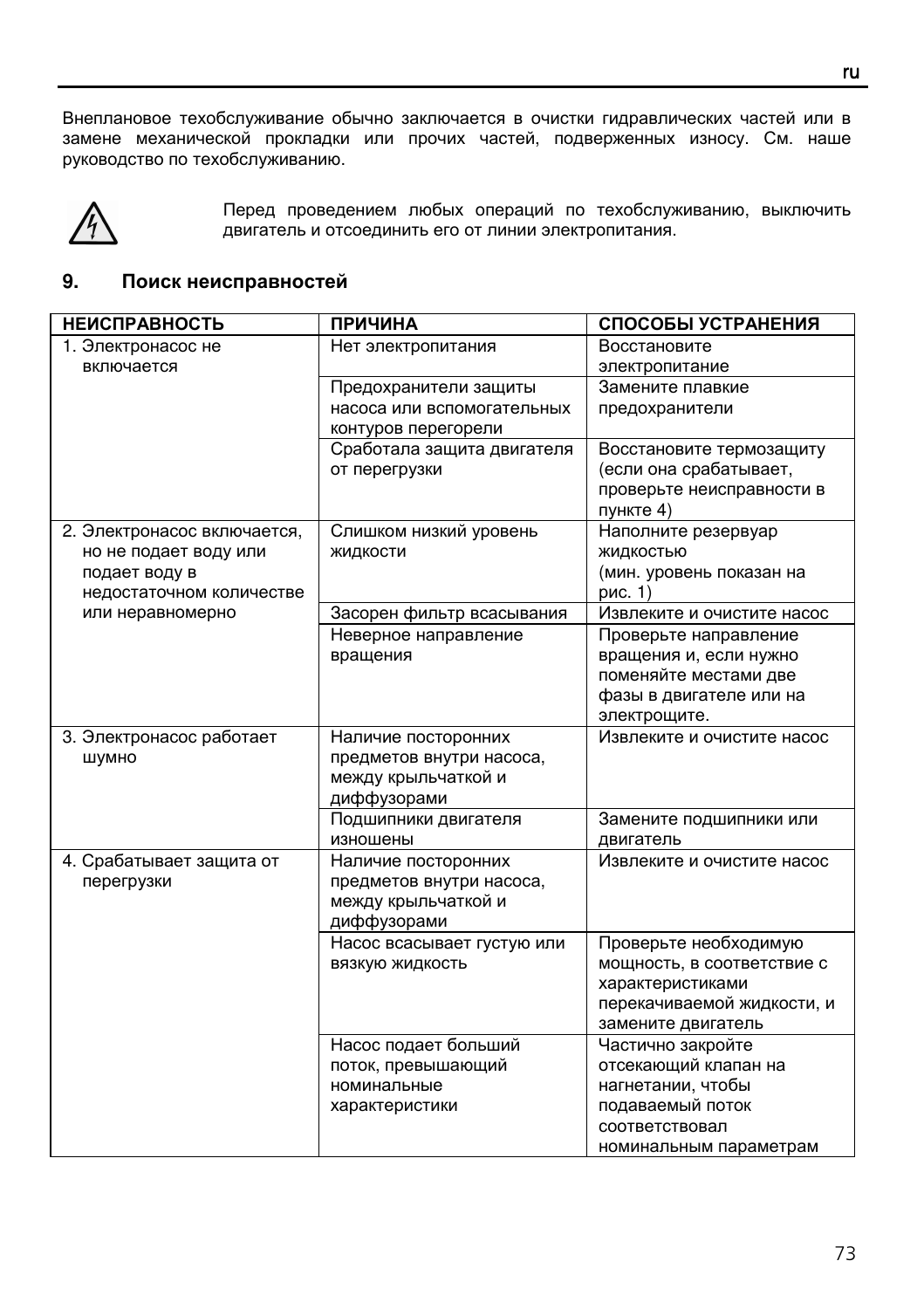# **1. Informacje ogólne**

Celem niniejszej instrukcji jest dostarczenie użytkownikowi niezbędnych informacji koniecznych do właściwego przeprowadzenia montażu, użytkowania i konserwacji pomp elektrycznych.

Zawartość tej instrukcji dotyczy standardowego urządzenia, według opisu podanego w dokumentacji handlowej. Odnieść się do dokumentacji umowy sprzedaży odnośnie poszczególnych wariantów i charakterystyki specjalnych wersji.

W celu uzyskania wszelkich informacji technicznych lub o częściach zamiennych w naszym biurze obsługi klienta, należy zawsze podać dokładny typ pompy oraz jej kod identyfikacyjny.

Odnośnie instrukcji, sytuacji i zdarzeń nie opisanych w niniejszej instrukcji i dokumentach sprzedaży, prosimy o kontakt z biurem obsługi klienta znajdującym się najbliżej twojego miejsca zamieszkania.

Przeczytaj niniejszą instrukcję przed przystąpieniem do montażu i użytkowania urządzenia.



Niewłaściwe użytkowanie może spowodować obrażenia użytkowników lub uszkodzenie urządzeń jak i doprowadzić do utraty gwarancji.

# **2. Opis urz**ą**dzenia**

Zestaw SVI obejmuje pompy wielostopniowe o pionowej osi z zanurzonym korpusem, które mogą być podłączane do znormalizowanych silników elektrycznych. Zestaw SVI charakteryzuje się tym, że niektóre części metalowe, które mają styczność z wodą są wykonane z nierdzewnej stali, a inne z żeliwa. Jest dostępna specjalna wersja, w której wszystkie części metalowe mające styczność z wodą są wykonane z nierdzewnej stali.

# **3. Zastosowanie**

Podstawowym zastosowaniem pomp SVI jest pompowanie emulsji chłodziwa i smarów pochodzących z obrabiarek. Ponadto znajdują one zastosowanie w urządzeniach myjących, filtracji, odzyskiwaniu skroplin oraz we wszystkich tych przypadkach, w których korzystne jest zastosowanie zanurzonej części hydraulicznej.

# **4. Granice zastosowania**



Pompa nie jest zdatna do pompowania cieczy łatwopalnych oraz wybuchowych



Pompa nie jest zdatna do pompowania cieczy z zawartością substancji stałych, ściernych lub włóknistych.

Pompowane ciecze muszą charakteryzować się lepkością i gęstością odpowiadającym wodzie. Ciecze o wyższym stopniu lepkości i gęstości wymagają odpowiedniego powiększenia wymiaru silnika elektrycznego. Maksymalna lepkość kinematyczna według norm EN12157.

Maksymalne ciśnienie robocze:

Dla wersji "E" i "EN" z blokiem cylindrów = 10 bar

Dla wersji "S" i "N" ze sprzęgłem = 25 bar

# Temperatura cieczy:

 Dla wersji "E" i "EN" ze standardowym blokiem cylindrów (uszczelki z FPM) od -10°C do +60°C

 Dla wersji "E" i "EN" ze specjalnym blokiem cylindrów (uszczelki z EPDM) od -30°C do +60°C

 Dla wersji "S" i "N" ze sprzęgłem standardowym (uszczelki z FPM) od -10°C do +90°C Dla wersji "S" i "N" ze specjalnym sprzęgłem (uszczelki z EPDM) od -30°C do +90°C Dla wersji "S" i "N" ze specjalnym sprzęgłem (uszczelki z PTFE) od 0°C do +90°C

Maksymalna temperatura środowiska +40°C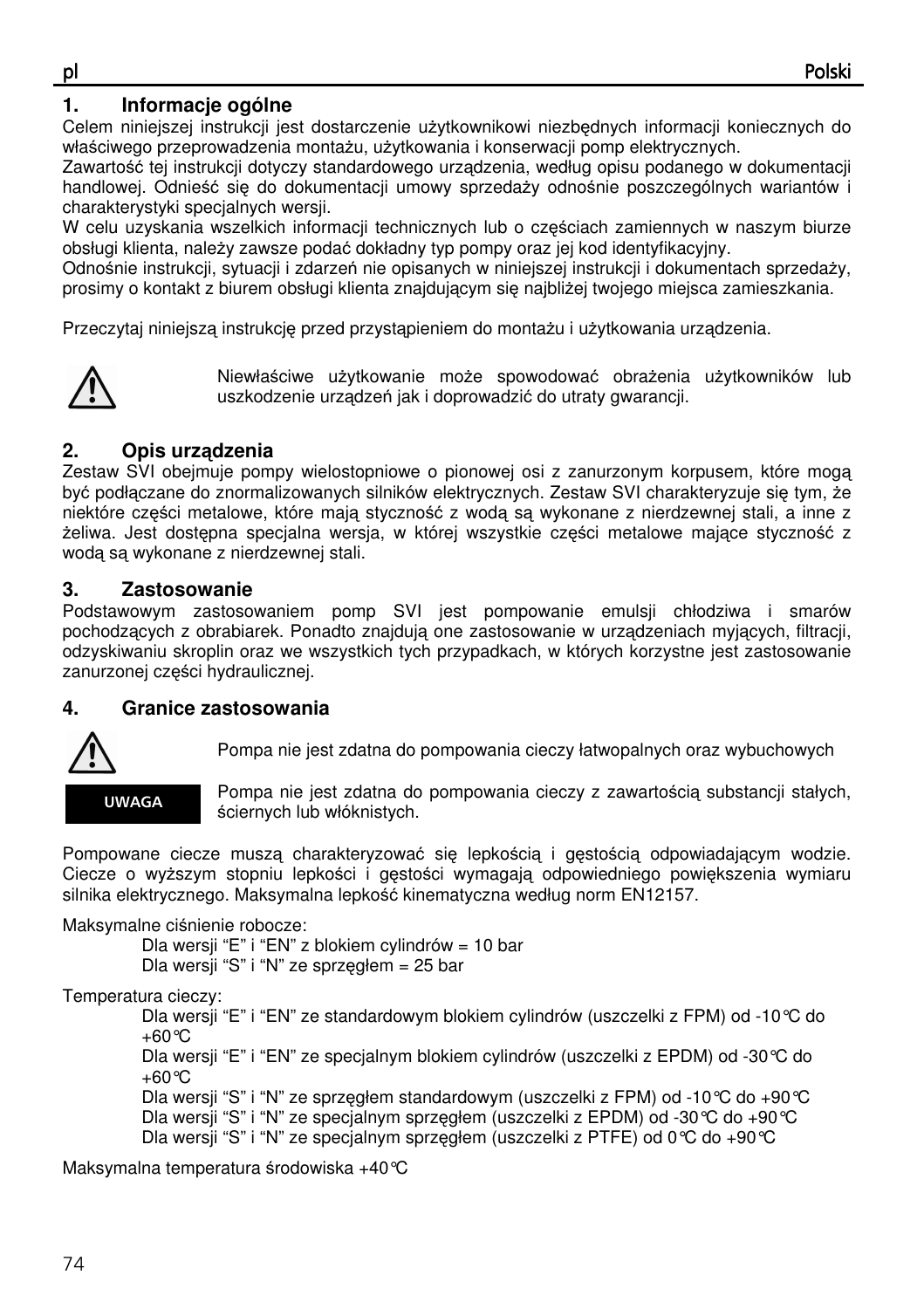Maksymalna ilość rozruchów godzinowych:

20 dla mocy do 5.5 kW

15 dla mocy do 15 kW

12 dla większych mocy

#### **5. Monta**ż **Przenoszenie**



Stosować odpowiednie oprzyrządowanie. Przestrzegać norm bezpieczeństwa.

Podnieść i przenieść urządzenie z zachowaniem ostrożności z użyciem odpowiedniego sprzętu do podnoszenia.

W momencie dostarczenia elektropompy, sprawdź zewnętrzny stan opakowania i czy nie występują na nim uszkodzenia.

Jeżeli na urządzeniu widoczne są uszkodzenia, poinformuj o tym sprzedawcę w ciagu 8 dni od dostawy.

Przed przystąpieniem do podniesienia i przeniesienia, urządzenie musi być odpowiednio obwiązane.



Nie używać uchwytów silnika, jeżeli występują, do przenoszenia całej pompy elektrycznej; uchwyty stosować wyłącznie do przenoszenia silnika, w przypadku jego wymiany, po uprzednim odłączeniu go od pompy.

Pompa została tak zaprojektowana, aby mogła być zainstalowana na zbiorniku z korpusem zanurzonym w cieczy.

Wspornik silnika-pompy z otworem przelotowym tłocznym, posiada kołnierz służący do umocowania go na zbiorniku.

W razie potrzeby, pompa może być zainstalowana na jednej ze ścian zbiornika i wobec tego umieszczona poziomo.

W tym wypadku uszczelka znajdująca się między kołnierzem a ścianą zbiornika musi zapewnić dokładną szczelność.

#### **Zanurzenie**



W celu zapewnienia właściwego funkcjonowania oraz wydajności urządzenia poziom zanurzenia korpusu pompy musi być co najmniej taki, jak podany na rys. 4.

# **6. Podł**ą**czenie elektryczne**

Podłączenie silnika do sieci musi być wykonane przez wykwalifikowanego elektryka z zachowaniem obowiązujących w tej materii przepisów.



Zainstalować wyłącznik różnicowy o wysokiej czułości (0,03A), stanowiący dodatkowe zabezpieczenie przed porażeniem prądem elektrycznym w przypadku ewentualnego niesprawnego uziemienia.

Upewnić się czy napięcie zamieszczone na tablicy znamionowej jest zgodne z linią zasilania.



Ustawić główny wyłącznik między siecią a elektropompą. Przed wykonaniem jakiejkolwiek czynności na pompie, wyłącznik ten musi być zawsze wyłączony.

Aby ułatwić podłączenie silnika, możliwe jest ustawienie skrzynki zaciskowej w jednej z 4 pozycji 90° wskazanych na rys. 2.

Aby zmienić ustawienie skrzynki zaciskowej, w modelach ze sprzęgłem (SVI….S .. i SVI….N…), należy usunąć, jeżeli zachodzi taka potrzeba, ochronę sprzęgła i odkręcić 4 śruby przytwierdzające silnik do szkieletu, obrócić silnik do żądanej pozycji i ponownie wkręcić 4 śruby mocujące.

Aby zmienić ustawienie skrzynki zaciskowej (o 90° lub 120° dla mocy do 0,45 kW) w modelach z blokiem cylindrów (SVI…E..) zalecamy zwrócić się do jednego z naszych punktów sprzedaży lub serwisu technicznego.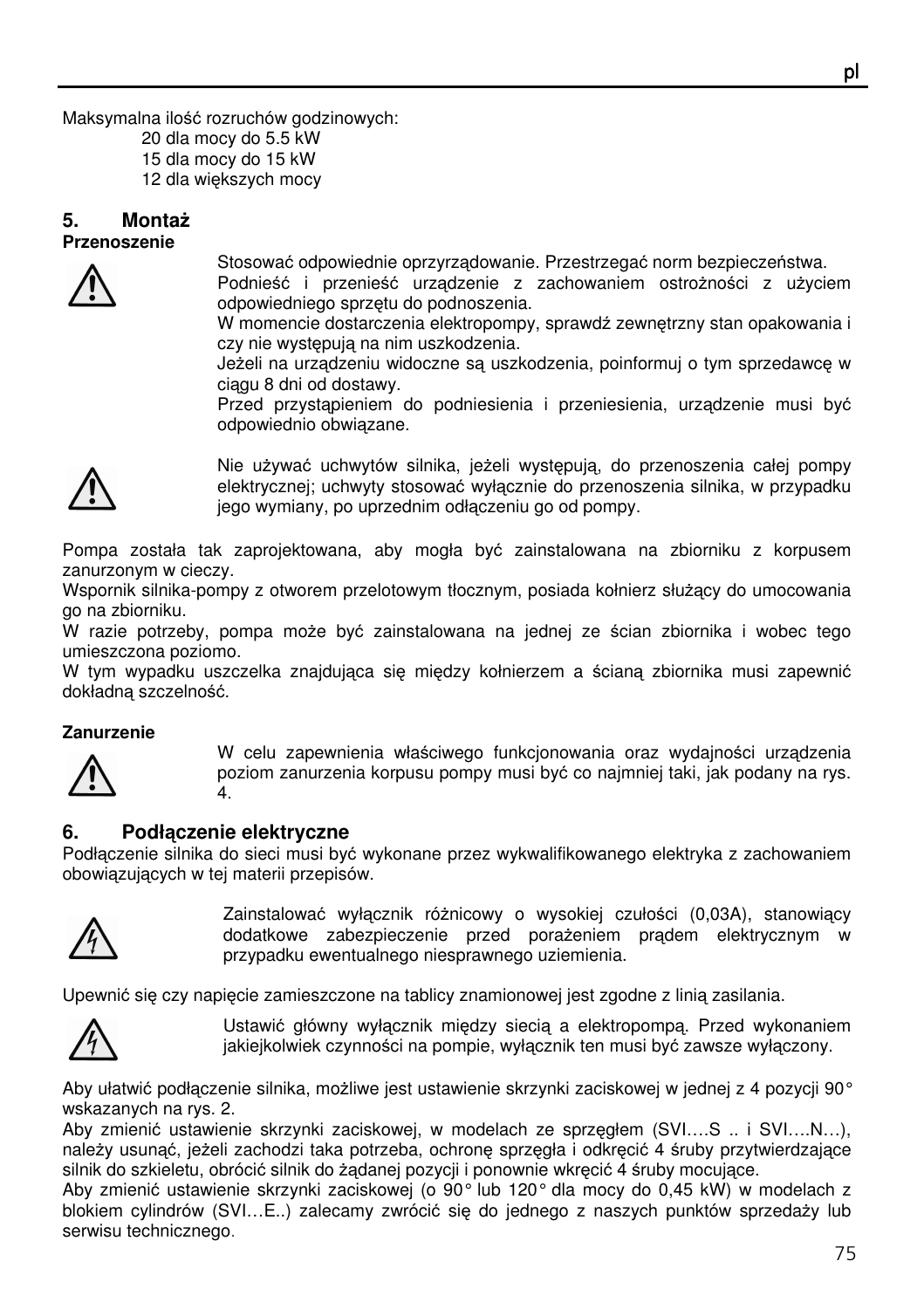Ściągnąć pokrywę skrzynki połączeniowej i wykonać połączenia według schematu zamieszczonego z tyłu pokrywy i dodatkowo na rys. 3 i 4.

Jako pierwszą czynność należy wykonać podłączenie uziemienia.

#### **Ochrona przed przeci**ąż**eniem**

Silniki jednofazowe mają wbudowane automatyczne zabezpieczenie wraz z ponownym uzbrojeniem, silniki trzyfazowe muszą być zabezpieczone za pomocą odpowiedniego rozrusznika wykalibrowanego do wartości prądu tablicy znamionowej.

## **7. Rozruch**

Upewnić się czy korpus pompy jest zanurzony na co najmniej minimalnie dopuszczalnym poziomie i uruchomić na chwilę pompę. Sprawdzić za pośrednictwem zabezpieczenia sprzęgła lub osłony wirnika czy kierunek obrotu, patrząc z góry, jest zgodny z kierunkiem ruchu wskazówek zegara, według strzałki zamieszczonej na kołnierzu.

W przypadku obrotu w kierunku przeciwnym do ruchu wskazówek zegara, wyłączyć główny wyłącznik i zamienić między sobą dwa przewody zasilania.

#### **Funkcjonowanie**

Działanie pompy musi być regularne i cichobieżne. Nie używać pompy z zamkniętym otworem przelotowym tłocznym przez więcej niż 4-5 minut, aby nie spowodować przegrzania cieczy i uszkodzenia mechanicznego uszczelnienia.



Podczas funkcjonowania, powierzchnia zewnętrzna pompy (jeżeli pompuje się rozgrzane ciecze) oraz powierzchnia zewnętrzna silnika mogą przekraczać 40°C. Nie dotykać ich żadną z części ciała (np. rękoma) i nie doprowadzać żadnego materiału łatwopalnego do styczności z pompą elektryczną.

Maksymalnym hałasem wytwarzanym przez elektropompę, prawidłowo zainstalowaną i używaną w podanym na tablicy znamionowej zakresie zastosowania jest taki, jak podany w poniższej tabeli:

| <b>MOC SILNIKA</b><br>2-BIEGUNOWEGO 50 Hz | <b>MOC SILNIKA</b><br>4-BIEGUNOWEGO 50 Hz | POZIOM CIŚNIENIA<br>AKUSTYCZNEGO * Lp(A) dB ± |
|-------------------------------------------|-------------------------------------------|-----------------------------------------------|
|                                           |                                           |                                               |
| ≤ kW 5.5                                  | do kW 4                                   | < 70                                          |
| 7,5 kW                                    |                                           |                                               |
| 11 kW                                     |                                           | 73                                            |
| 15 kW                                     |                                           |                                               |
| 18.5 kW                                   |                                           | 73                                            |
| 22 kW                                     |                                           | 70                                            |
| 30 kW                                     |                                           | 74                                            |

Średni poziom ciśnienia akustycznego w odległości 1 metra od elektropompy w wolnej przestrzeni.

### 8. Konserwacja



Interwencje konserwacyjne muszą być wykonane wyłącznie przez osoby wyspecjalizowane i wykwalifikowane. Używać odpowiednich narzędzi i zabezpieczeń. Przestrzegać norm bezpieczeństwa. W przypadku konieczności opróżnienia pompy, uważać, aby odprowadzana ciecz nie spowodowała uszkodzeń rzeczy i obrażeń osób.

Pompa nie wymaga codziennej konserwacji. Okresowo sprawdzić czy filtr ssawny pompy nie jest zatkany i czy ewentualne urządzenia czyszczące cieczy są w pełni sprawne.

W przypadku konserwacji ponadprogramowej, dotyczącej przede wszystkim czyszczenia części hydraulicznych i wymiany uszczelnienia mechanicznego lub innych części ulegających zużyciu, odnieść się do naszego podręcznika dotyczącego konserwacji.

pl ٦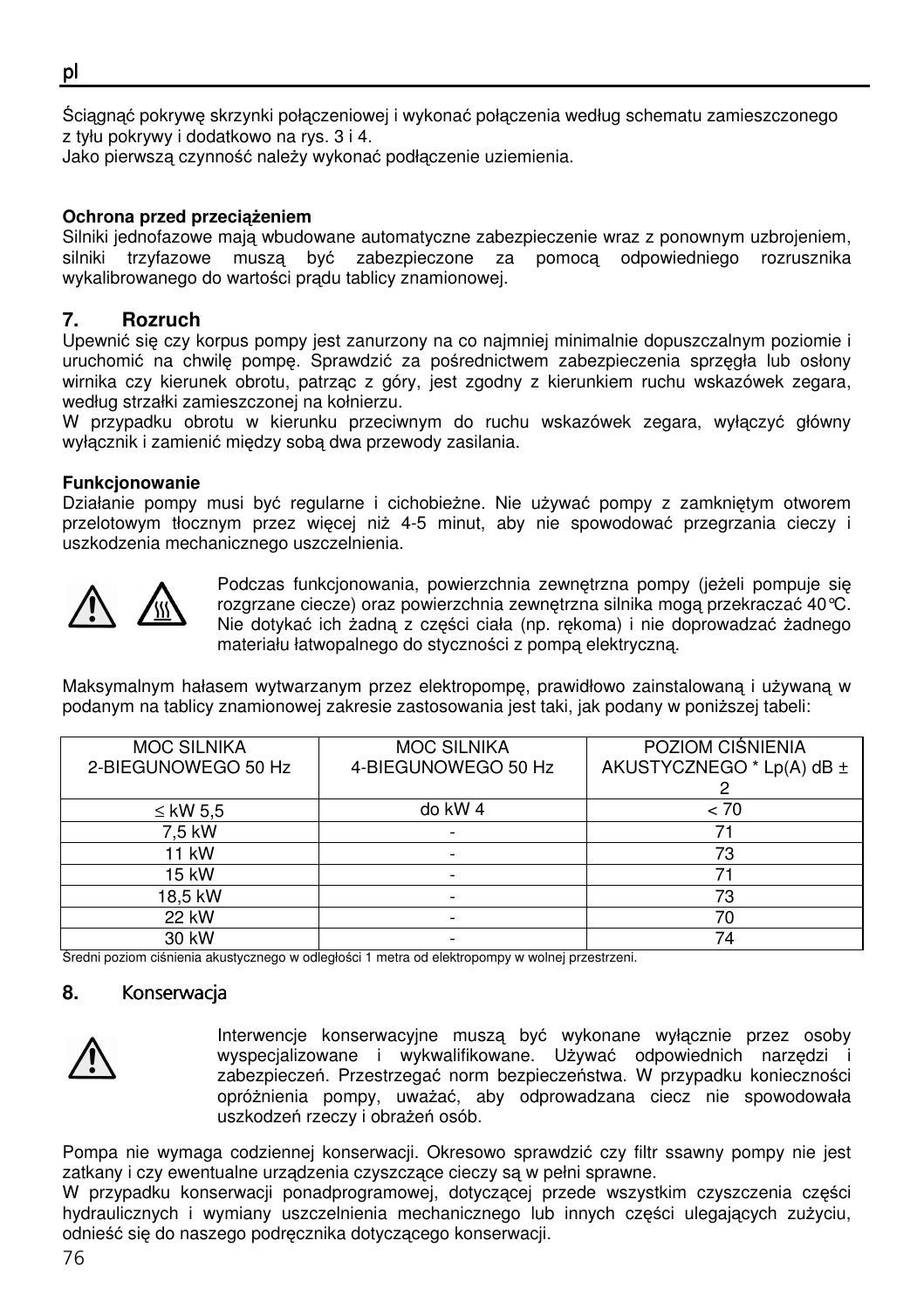

Przed przystąpieniem do wykonywania wszelkiego typu konserwacji pompy, upewnić się czy silnik jest odłączony od sieci zasilania elektrycznego.

# **9. Wykrywanie awarii**

| <b>AWARIA</b>                                             | <b>PRAWDOPODOBNA</b><br><b>PRZYCZYNA</b>                                            | <b>ROZWIAZYWANIE</b><br><b>PROBLEMÓW</b>                                                                                               |  |
|-----------------------------------------------------------|-------------------------------------------------------------------------------------|----------------------------------------------------------------------------------------------------------------------------------------|--|
| 1. Elektropompa nie włącza się                            | Brak sieci                                                                          | Przywrócić zasilanie                                                                                                                   |  |
|                                                           | Bezpieczniki ochronne pompy<br>lub obwodów pomocniczych<br>spalone                  | Wymienić bezpieczniki                                                                                                                  |  |
|                                                           | Zabezpieczenie<br>przed<br>przeciążeniem zadziałało                                 | Przywrócić<br>działanie<br>zabezpieczenia (w przypadku<br>interwencji patrz usterka 4)                                                 |  |
| 2. Elektropompa włącza się,<br>ale nie zapewnia wcale lub | Poziom cieczy za niski                                                              | Napełnić zbiornik cieczą<br>(min. poziom, patrz rys.1)                                                                                 |  |
| zapewnia zredukowane i<br>niestałe natężenie              | Filtr ssawny zapchany                                                               | Rozmontować i<br>wyczyścić<br>pompe                                                                                                    |  |
| przepływu                                                 | Rotacja<br>przeciwnym<br>W<br>kierunku                                              | Sprawdzić kierunek obrotu i w<br>razie konieczności zamienić<br>dwie fazy w silniku lub w<br>skrzynce elektrycznej                     |  |
| 3. Elektropompa pracuje zbyt<br>hałaśliwie                | Obecność<br>ciał<br>obcych<br>miedzy<br>wewnątrz<br>pompy<br>wirnikami a dyfuzorami | Rozmontować i<br>wyczyścić<br>pompe                                                                                                    |  |
|                                                           | Zużyte łożyska silnika                                                              | Wymienić łożyska lub silnik                                                                                                            |  |
| 4. Zabezpieczenie przed<br>przeciążeniem zadziałało       | Obecność<br>ciał<br>obcych<br>między<br>wewnatrz<br>pompy<br>wirnikami a dyfuzorami | Rozmontować<br>wyczyścić<br>Ť<br>pompe                                                                                                 |  |
|                                                           | Pompa zasysa gęstą i lepką<br>ciecz                                                 | Sprawdzić<br>rzeczywistą<br>wymaganą moc w oparciu o<br>charakterystykę pompowanej<br>cieczy i wymienić silnik                         |  |
|                                                           | Wydajność pompy przekracza<br>granice wskazana na tablicy<br>znamionowej            | Zamknać<br>częściowo<br>zawór<br>odcinający po stronie tłocznej<br>aby<br>wydajność<br>tak.<br>pompy<br>powróciła do ustalonych granic |  |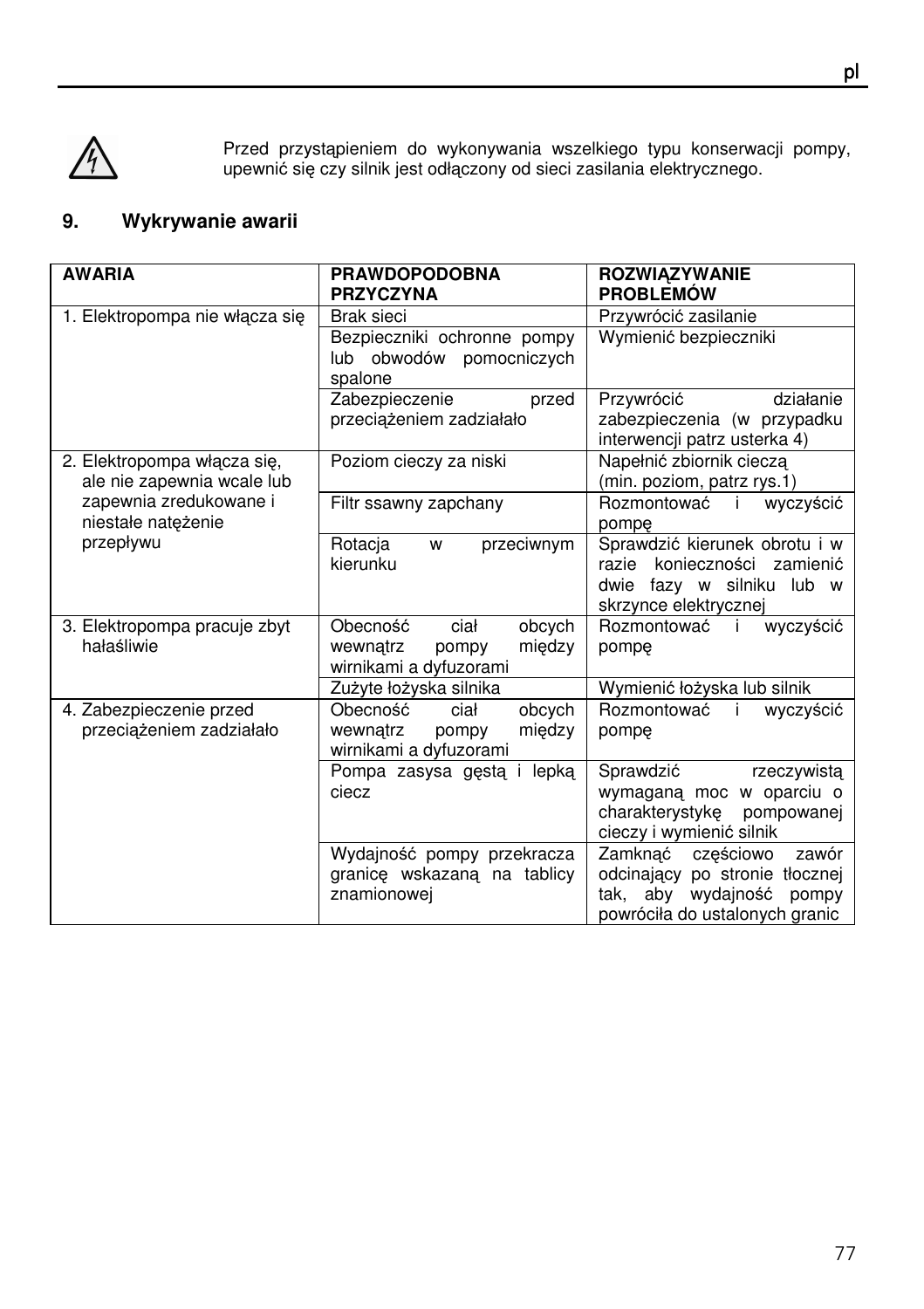## **1. Általánosságok**

Az alábbi kézikönyvvel a használónak a szivattyú telepítéséhez, használatához és karbantartásához szükséges információkat kívánjuk nyújtani.

A jelen kézikönyv tartalma a sorozat termék kivitelezésre vonatkozik a kereskedelmi dokumentációban bemutatottaknak megfelelően; hivatkozzon az eladási szerződés dokumentációjára a különleges változatok jellemzőire és variánsaira vonatkozóan.

Mindig pontosan adja meg az elektromos szivattyú típusát és kódszámát amennyiben műszaki információkat, vagy cseredarabokat igényel Értékesítési- és Szervizszolgálatunktól.

A jelen kézikönyvben és az eladási dokumentációban sem ismertetett utasítások, állapotok és esetek tekintetében lépjen kapcsolatba az Önhöz legközelebbi Szervizszolgálatunkkal.

Olvassa ezt a kézikönyvet a termék telepítése és használatba vétele előtt.



A helytelen használat veszélyes állapotokat idézhet elő károkat okozva a gépen és sérüléseket embereken, továbbá a garancia elvesztését vonhatja maga után.

## **2. A termék leírása**

A SVI termékskála többfokozatú, függőleges tengelyű, merülő testű szivattyúkat foglal magába, melyek szabványosított elektromos motorokhoz csatalkoztathatók. Az SVI termékskála vízzel érintkező egyes fém részei rozsdamentes acélból, míg a többi öntöttvasból készült. Kapható egy különleges változat is, melynél a vízzel érintkező minden fém rész rozsdamentes acélból készült.

### **3. Alkalmazások**

A SVI szivattyúk tipikus alkalmazása a szerszámgépek hűtőemulziójának és kenőanyagainak szivattyúzásából áll. Alkalmazásra kerülhetnek továbbá mosó-, szűrő, kondenz visszanyerő berendezésekben is, és minden olyan használatnál, ahol előnyös merülő hidraulikai résszel rendelkezni.

### **4. Alkalmazási korlátok**



A szivattyú nem alkalmas gyúlékony, vagy robbanékony folyadékok szivattyúzására.

FIGYELEM!

A szivattyú nem alkalmas szilárd, durva vagy rostos folyadékok szivattyúzására.

A szivattyúzott folyadékok viszokozitásának és sűrűségének a vízével megegyezőnek kell lennie. Nagyobb viszkozitású és sűrűségű folyadékok az elektromos motor ennek megfelelő nagyobb méretezését igénylik. Maximális kinematikai viszkozitás az EN12157 normának megfelelően.

Maximális működési nyomás:

"E" és "EN" monoblokk változatnál = 10 bar

"S" és "N" változatoknál csatlakozóidommal = 25 bar

Folyadék hőmérséklet:

"E" és "EN" monoblokk sorozat változatnál (FPM tömítések) -10°C és +60°C között

"E" és "EN" monoblokk különleges változatnál (EPDM tömítések) -30°C és +60°C között

 "S" és "N" csatlakozóidommal rendelkező sorozat változatnál (FPM tömítések) -10°C és +90°C között

 "S" és "N" csatlakozóidommal rendelkező különleges változatnál (EPDM tömítések) -30°C és +90°C között

 "S" és "N" csatlakozóidommal rendelkező különleges változatnál (PTFE tömítések) 0°C és +90°C között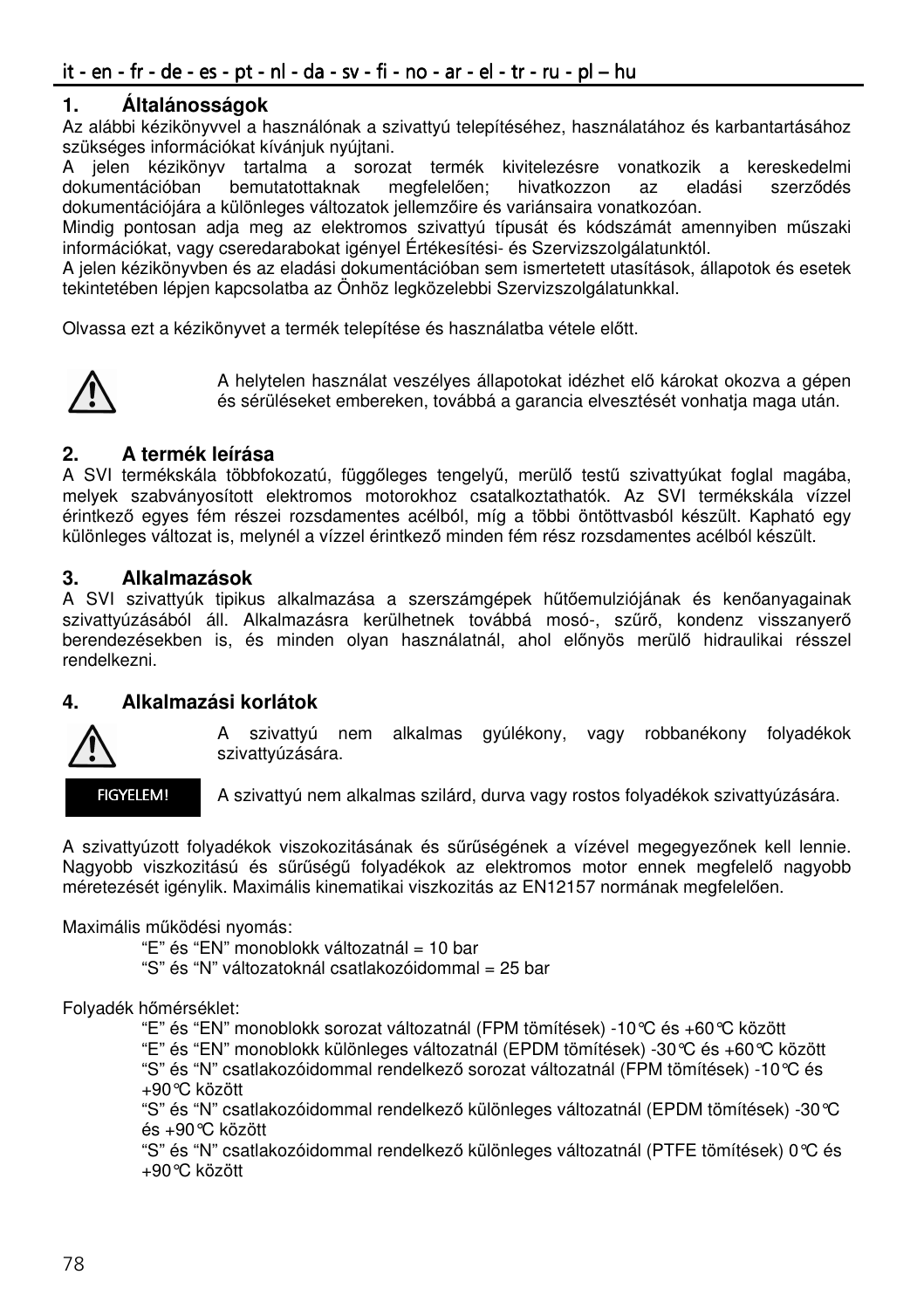Maximális környezeti hőmérséklet +40°C

Maximális óránkénti indítások száma: 5.5 kW-os teljesítményig 20 15 kW-os teljesítményig 15 Nagyobb teljesítménynél 12

#### **5. Telepítés Mozgatás**



Használjon megfelelő felszereléseket. Tartsa be a balesetvédelmi előírásokat.

A terméket megfelelő emelőeszközök használatával emelje és mozgassa.

Amikor átveszi az elektromos szivattyút ellenőrizze, hogy a csomagolás külsőleg nem rendelkezik-e nyilvánvaló sérülésekkel.

Ha a terméken sérülések vannak, értesítse erről viszonteladónkat az átvételtől számított 8 napon belül.

Az emeléshez és mozgatáshoz a terméket tartóhevederekkel biztonságosan át kell kötni.



Ne használja a motor szemescsavarait (ha vanna) az elektromos szivattyú egészének mozgatásához. A szemescsavarokat kizárólag a motor mozgatásához használja abban az esetben ha le kell cserélni, és csak miután lekapcsolta a szivattyúról.

A szivattyút úgy tervezték, hogy a tartály felett kerüljön telepítésre a folyadékba merülő szivattyútestnél.

A szállítónyílással rendelkező motor-szivattyú tartóegység magába foglalja a tartályhoz rögzítéshez szükséges karimát.

Szükség esetén a szivattyú a tartály egy falán is telepíthető és vízszintesen helyezhető el.

Ez esetben a karima és a tartály fala közötti tömítésnek tökéletes szivárgásmentességet kell biztosítania.

#### **Merülés**



A megfelelő működés és a teljesítmény megőrzése érdekében a szivattyú test merülési szintjének legalább a 4. ábrán feltüntetettével kell megegyeznie.

#### **6. Elektromos csatlakoztatás**

Az elektromos csatlakoztatásokat kizárólag szakképzett szerelő végezheti a hatályos előírások betartásával.



Szereljen fel egy nagy érzékenységű (30mA) differenciálkapcsolót az elektromos áramütés elleni kiegészítő védelemként arra az esetre, ha a földelés nem lenne hatékony.

Ellenőrizze, hogy az adattáblán feltünetett, illetve a hálózati feszültség kompatibilsek legyenek.



Iktasson egy főkapcsolót a hálózat és az elektromos szivattyú közé. Ezt a kapcsolót le kell kapcsolni mielőtt a szivattyún bármilyen beavatkozást végezne.

A motor csatlakoztatásának könnyítéséhez a kapocslécet a 2. ábrán feltüntetett négy 90°-os állás egyikébe lehet helyezni.

A kapocsléc elhelyezkedésének megváltoztatásához a csatlakozóidommal rendelkező modelleknél (SVI.S .. és SVI.N) el kell távolítani - ahol szükséges - a csatlakozóidom védőt és ki kell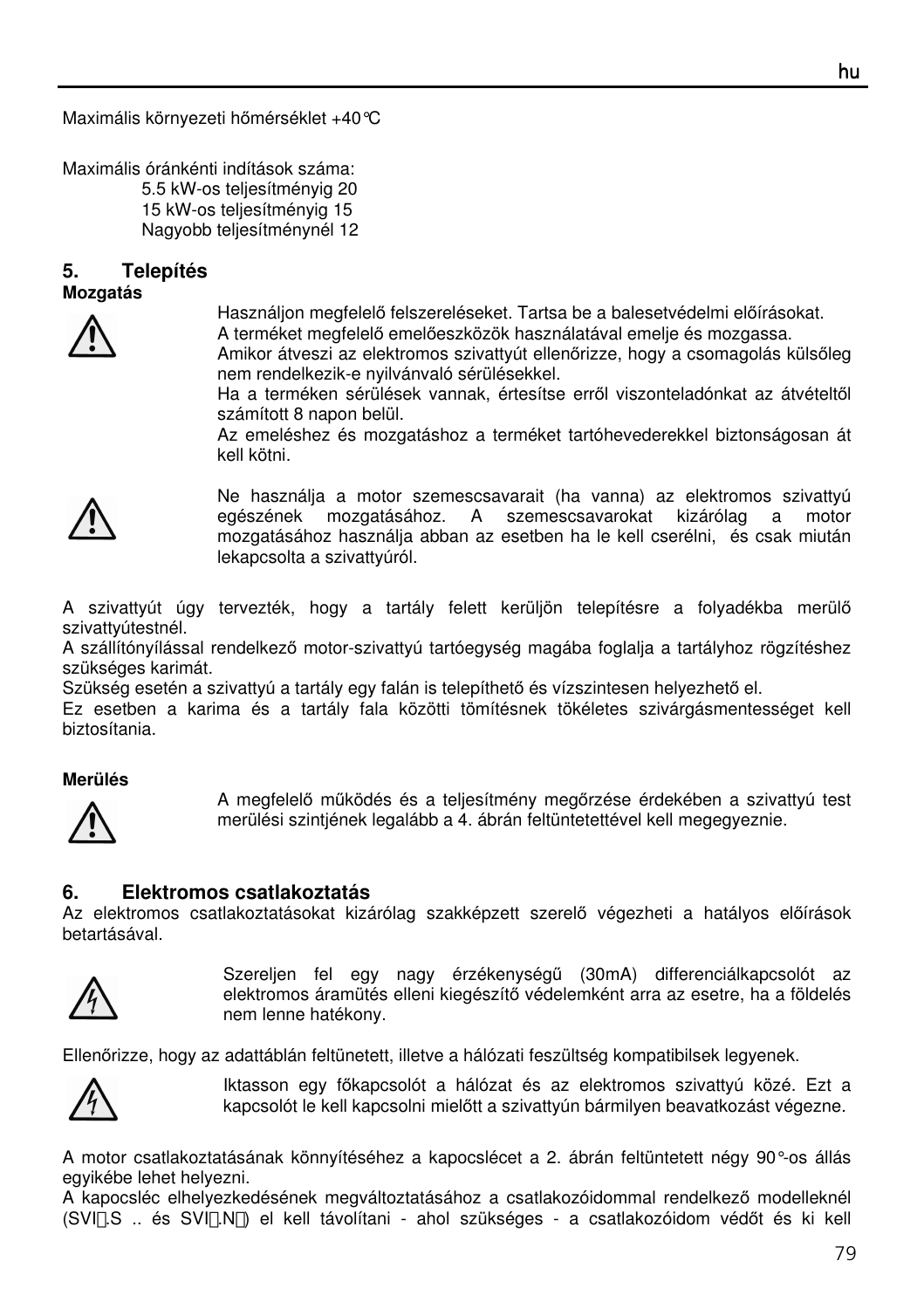٦ csavarozni a motort az adapterhez rögzítő 4 csavart, a motort a kíván helyzetbe kell fordítani majd vissza kell csavarozni a 4 csavart.

A kapocsléc elhelyezkedésének megváltoztatásához (90°-os vagy 120°-os állásnál 0,45 kW-os teljesítményig) monoblokk modelleknél (SVI…E..) javasoljuk, hogy forduljon eladási és szervizhálózatunkhoz.

Távolítsa el a csatlakozások dobozának fedelét és végezze el a fedél hátulján illetve a 3. és 4. ábrán is feltüntetettek szerint a kapcsolásokat.

Első műveletként a földelési csatlakoztatást végezze el.

### **Túlterhelés elleni védelem**

Az egyfázisú motorok beépített hővédelemmel rendelkeznek, a háromfázisú motorokat az adattáblán lévő áramra beállított megfelelő indítókészülékkel kell védeni.

# **7. M**ű**ködésbe helyezés**

Győződjön meg arról, hogy a szivattyú legalább a megjelölt minimális szinten merüljön, majd indítsa el a szivattyút pár másodpercre. Ellenőrizze a csatlakozidom védőn vagy a ventilátor fedőn keresztül, hogy a forgási irány felülről nézve az óra járásával megegyezzen, a karimán feltüntetett nyílnak megfelelően.

Ellenkező irányú forgás esetén kapcsolja le a főkapcsolót és cseréljen fel egymás között két tápvezetéket.

### **M**ű**ködés**

A működésnek szabályosnak és csendesnek kell lennie. Ne működtesse a szivattyút zárt odairánnyal 4-5 percnél tovább, hogy ne okozza a folyadék túlmelegedését és a mechanikus tömítés károsodását.



Működés közben a szivattyú külső felülete (meleg folyadékok szivattyúzása esetén) és a motor külső felülete túlléphetik a 40°C-os hőmérsékletet. Ne érjen hozzájuk egyetlen testrésével (például kezével) sem, és ne tegye lehetővé, hogy az elektromos szivattyúval gyúlékony anyag érintkezhessen.

A megfelelően telepített, és az adattáblán feltüntetett használati területen alkalmazott elektromos szivattyú által kibocsátott maximális zajosság az alábbi táblázatban kerül feltüntetésre:

| <b>MOTOR TELJESÍTMÉNY</b> | <b>MOTOR TELJESÍTMÉNY</b> | <b>HANGNYOMÁS SZINT</b> |  |
|---------------------------|---------------------------|-------------------------|--|
| 2 PÓLUS 50 Hz             | 4 PÓLUS 50 Hz             | $*$ Lp(A) dB $\pm$ 2    |  |
| $\leq$ kW 5.5             | 4 kW-ig                   | < 70                    |  |
| 7.5 kW                    |                           |                         |  |
| 11 kW                     |                           | 73                      |  |
| 15 kW                     |                           |                         |  |
| 18,5 kW                   |                           | 73                      |  |
| 22 kW                     | $\overline{\phantom{a}}$  | 70                      |  |
| 30 kW                     | -                         | 74                      |  |

Átlagos hangnyomás szint az elektromos szivattyútól 1 méteres távolságra szabad mezőn.

### 8. Karbantartás



Karbantartási műveleteket csak képzett szakember végezhet.

Használjon megfelelő szerszámokat és védőegységeket. Tartsa be a balesetvédelmi előírásokat. Ha le kell ürítenie a szivattyút ügyeljen arra, hogy a kieresztett folyadék ne okozhasson sérüléseket tárgyaknak, vagy embereknek.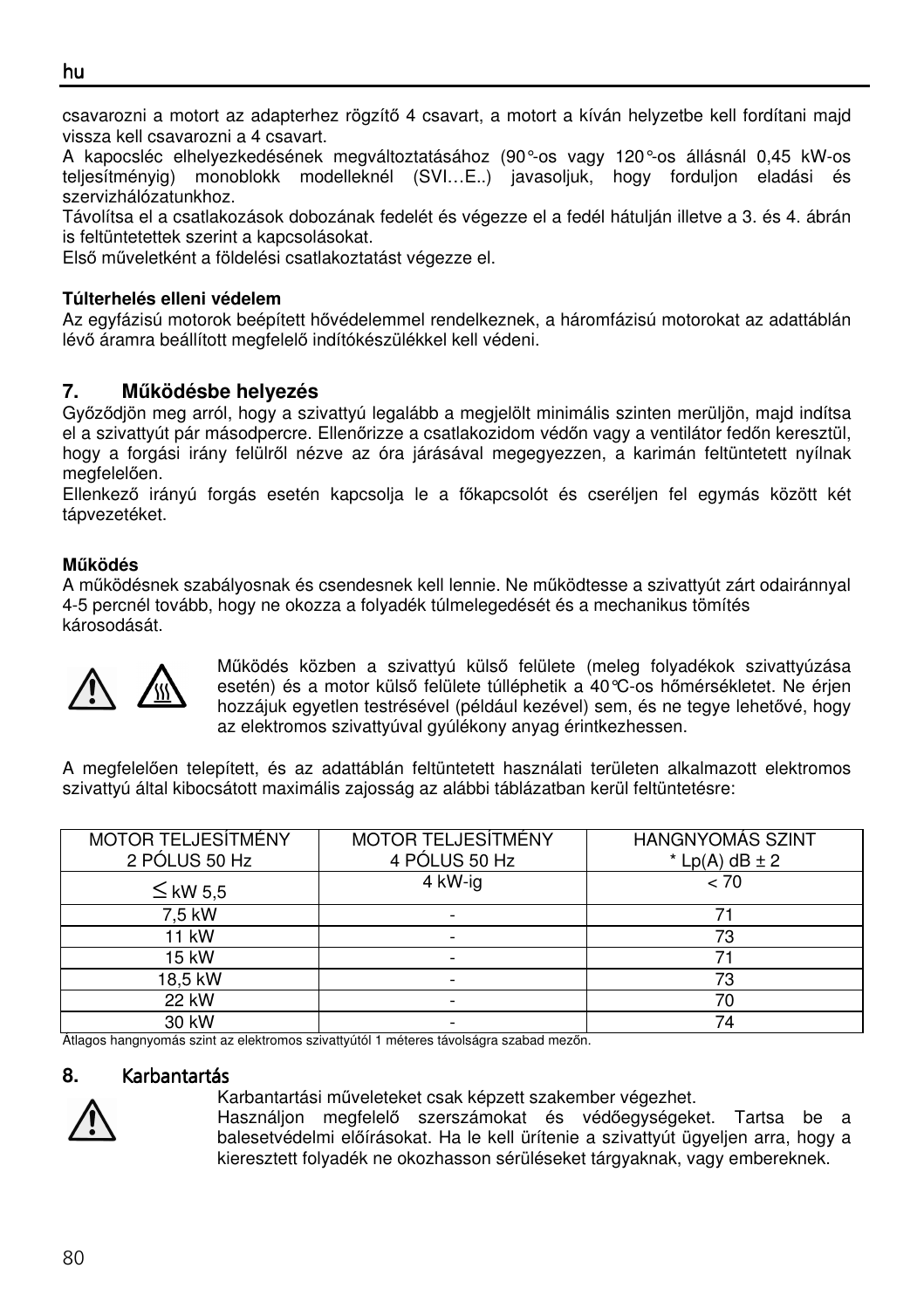A szivattyú nem igényel rendkívüli karbantartást. Ellenőrizze megfelelő időközönként, hogy a szivattyú szívószűrője ne legyen eltömődve, illetve hogy a folyadék esetleges tisztítóegységei hatékonyak legyenek.

A rendkívüli karbantartás vonatkozásában, mely általában a hidraulikus részek tisztításából vagy a mechanikus tömítések illetve más elhasználódó részek cseréjéből áll, hivatkozzon a karbantartási kézikönyvünkre.



A szivattyú bármilyen karbantartási művelete előtt győződjön meg arról, hogy a motor le legyen kapcsolva az elektromos táphálózatról.

## **9. Hibakeresés**

| <b>PROBLÉMA</b>                                                                   | VALÓSZÍNŰ OK                                                                          | <b>LEHETSÉGES</b>                                                                                                                                          |  |
|-----------------------------------------------------------------------------------|---------------------------------------------------------------------------------------|------------------------------------------------------------------------------------------------------------------------------------------------------------|--|
| 1. Az elektromos szivattyú nem<br>indul                                           | Nincs hálózati feszültség                                                             | <b>MEGOLDÁSOK</b><br>Gondoskodjon az<br>energiaellátásról                                                                                                  |  |
|                                                                                   | A szivattyú vagy a segédkörök<br>védő olvadóbiztosítékai kiégtek                      | Cserélie ki az<br>olvadóbiztosítékokat                                                                                                                     |  |
|                                                                                   | Túlterhelés elleni védőegység<br>előzőleg közbelépett                                 | Állítsa vissza a védőegységet<br>(ha újra közbelép, lásd a 4.<br>problémát)                                                                                |  |
| 2. Az elektromos szivattyú<br>elindul, de nem adagol,<br>vagy csökkentett illetve | A folyadék szintje túl alacsony                                                       | Töltse meg a tartályt<br>folyadékkal<br>(min. szint lásd az 1. ábrát)                                                                                      |  |
| változó kapacitással adagol                                                       | A szívószűrő eltömődött                                                               | Szerelje le és tisztítsa meg a<br>szivattyút                                                                                                               |  |
|                                                                                   | Ellenkező irányú forgás                                                               | Ellenőrizze a forgási irányt és<br>ha szükséges cseréljen fel két<br>fázist a motoron, vagy az<br>elektromos kapcsolótáblán                                |  |
| 3. Az elektromos szivattyú<br>zajosan működik                                     | Idegen testek vannak a<br>szivattyúban a járókerekek és<br>a diffuzorok között        | Szerelje le és tisztítsa meg a<br>szivattyút                                                                                                               |  |
|                                                                                   | A motor csapágyai elkoptak                                                            | Cserélje ki a csapágyakat vagy<br>a motort                                                                                                                 |  |
| 4. A túlterhelés elleni<br>védőegység közbelép                                    | Idegen testek vannak a<br>szivattyúban a járókerekek és<br>a diffuzorok között        | Szerelje le és tisztítsa meg a<br>szivattvút                                                                                                               |  |
|                                                                                   | A szivattyú sűrű és viszkózus<br>folyadékot szív                                      | Ellenőrizze a ténylegesen<br>szükséges teljesítményt a<br>szivattyúzott folyadék<br>jellemzőitől függően, és<br>cserélje ki a motort                       |  |
|                                                                                   | A szivattyú az adattáblán<br>feltüntetett határértéknél<br>nagyobb mennyiséget adagol | Zárja el részlegesen a<br>visszacsapószelepet az<br>odairánynál egészen addig,<br>amíg az adagolt mennyiség az<br>előirányzott határok közé nem<br>csökken |  |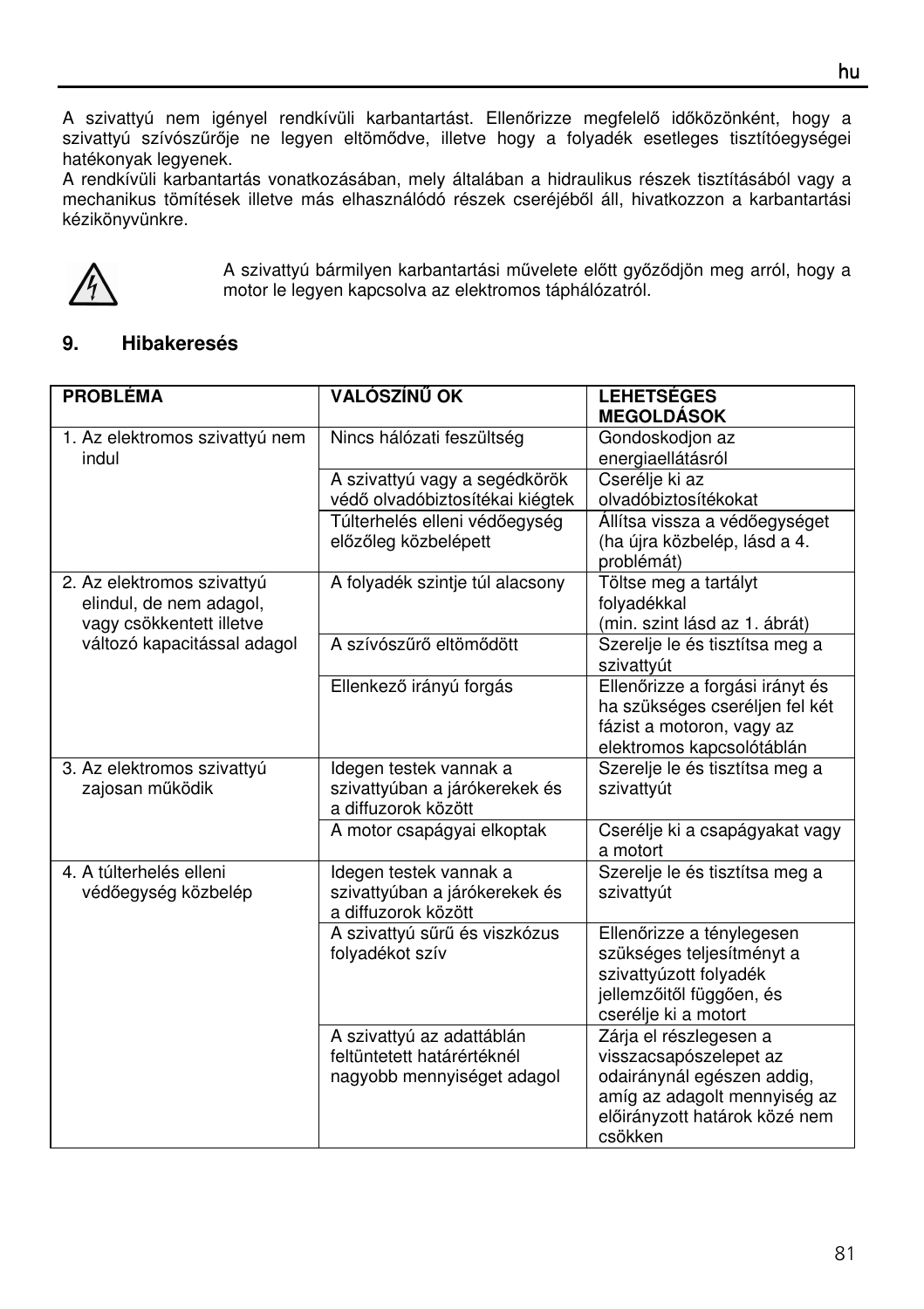| त्क                                                                                                                                                                                                                                                   | TЕT<br>4888<br><b>TIT</b><br>$\overline{a}$                                                                                                                                                                                                                                                                                                                                                              | $0^+$<br>∞<br>$270$ <sup>*</sup><br>180.7                                                                                                                                                                                                                                                                                                                                                                                                                                  | 90.                                                                                                                         |
|-------------------------------------------------------------------------------------------------------------------------------------------------------------------------------------------------------------------------------------------------------|----------------------------------------------------------------------------------------------------------------------------------------------------------------------------------------------------------------------------------------------------------------------------------------------------------------------------------------------------------------------------------------------------------|----------------------------------------------------------------------------------------------------------------------------------------------------------------------------------------------------------------------------------------------------------------------------------------------------------------------------------------------------------------------------------------------------------------------------------------------------------------------------|-----------------------------------------------------------------------------------------------------------------------------|
| it - FIG. 1<br>en - FIG. 1<br>fr $-$ FIG. 1<br>de - ABB.1<br>es - FIG. 1<br>pt - FIG. $1$<br>nl - FIG. 1<br>da - FIG. 1<br>sv - FIG. 1                                                                                                                | fi - KUVA 1<br>no - FIG. 1<br>ar - 1 شكل<br>el - EIK.<br>tr - SEKIL 1<br>ru - PIC. 1<br>pl - RYS. 1<br>hu - 1. ÁBRA                                                                                                                                                                                                                                                                                      | it - $FIG. 2$<br>en - FIG. 2<br>$fr - FIG. 2$<br>de - ABB.2<br>es - FIG. 2<br>pt - FIG. 2<br>nl - FIG. 2<br>da - FIG. 2<br>sv - FIG. 2                                                                                                                                                                                                                                                                                                                                     | fi - KUVA 2<br>no - FIG.<br>2<br>ar - 2 شكل<br>el - EIK.<br>2<br>tr - SEKIL 2<br>ru - PIC. 2<br>pl - RYS. 2<br>hu - 2. ABRA |
| it - POMPA TIPO<br>en - PUMP TYPE<br>fr - POMPE TYPE<br>de - PUMPENTYP<br>es - BOMBA TIPO<br>pt - BOMBA TIPO<br>nl - POMP TYPE<br>da - PUMPETYPE<br>sv - PUMPTYP<br>fi - PUMPPUTYYPPI<br>no - PUMPETYPE<br>المسافة من القاع - ar<br>el - ANTAIA TYΠOY | it - LIVELLO MINIMO DI IMMERSIONE<br>en - MINIMUM IMMERSION<br>fr - NIVEAU MINIMUM D'IMMERSION<br>de - MINDESTTAUCHTIEFE<br>es - NIVEL MÍNIMO DE INMERSIÓN<br>pt - NÍVEL MÍNIMO DE IMERSÃO<br>nl - MINIMUM DOMPELNIVEAU mm<br>da - MIN. NEDSÆNKNINGSDYBDE<br>sv - MINSTA NEDSÄNKNINGSNIVÅ<br>fi - MINIMIUPOTUS<br>no - MINIMUMS NEDSENKINGSNIVÅ<br>أدني مستوى للغمر - ar<br>el - ΕΛΑΧΙΣΤΗ ΣΤΑΘΜΗ ΒΥΘΙΣΗΣ | it - DISTANZA DAL FONDO en - DISTANCE FROM THE BOTTOM<br>fr - DISTANCE PAR RAPPORT AU FOND de - DISTANZ VOM BODEN<br>es - DISTANCIA DESDE EL FONDO pt - DISTÂNCIA DO FUNDO<br>ni - AFSTAND VAN DE BODEM mm da - AFSTAND FRA BUNDEN<br>sv - AVSTÅND FRÅN BOTTEN fi - ETÄISYYS POHJASTA<br>iو ع المضخة - no - AVSTAND FRA BUNNEN ar<br>el - ΑΠΟΣΤΑΣΗ ΑΠΟ ΤΟΝ ΠΑΤΟ tr - DĪPTEN MESAFE (mm)<br>ru - РАССТОЯНИЕ ОТ ДНА мм pl - ODLEGŁOŚĆ OD DNA<br>hu - FENÉKTÁVOLSÁG<br>$D$ mm |                                                                                                                             |
| tr - POMPA TÏPÏ<br>tr - ASGARĪ DAL DIRMA SEVĪYESĪ<br><b>ru - TIAT HACOCA</b><br>ru - МИН. УРОВЕНЬ ПОГРУЖЕНИЯ<br>pl - POMP TYP<br>pl - MINIMALNY POZIOM ZANURZENIA<br>hu - SZIVATTYÚ TÍPUS<br>hu - MINIMÁLIS MERÜLÉSI SZINT<br>C mm                    | it - RACCOMANDATA<br>en - RECOMMENDED<br>fr - RECOMMANDÉE<br>de - EMPFOHLEN<br>es - RECOMENDADO<br>pt - RECOMENDADA<br>nI - AANBEVOLEN<br>da - ANBEFALET<br>sv - REKOMMENDERAT<br>fi - SUOSITELTU ARVO<br>no - ANBEFALT<br>ar - المنصوح بها<br>el - ΣΥΝΙΣΤΟΥΜΕΝΗ<br>tr - TAVSÏYE EDÏLEN (r)<br>ru - РЕКОМЕНДУЕМОЕ<br>pl - ZALECENIE<br>hu - JAVASOLT                                                     | it - MINIMA<br>en - MINIMUM<br>fr - MINIMUM<br>de - MINDESTENS<br>es - MÍNIMA<br>pt - MÍNIMA<br>nl - MINIMUM<br>da - MIN.<br>sv - MIN.<br>fi - MINIMI<br>no - MINIMUM<br>ar - الدنيا<br>el - ΕΛΑΧΙΣΤΗ<br>tr - ASGAR<br>ru - МИНИМАЛЬНОЕ<br>pl - MINIMUM<br>hu - JAVASOLT                                                                                                                                                                                                   |                                                                                                                             |
| SVI <sub>2</sub><br>SVI4                                                                                                                                                                                                                              | 25                                                                                                                                                                                                                                                                                                                                                                                                       | 60                                                                                                                                                                                                                                                                                                                                                                                                                                                                         | 20                                                                                                                          |
| SVI8<br><b>SVI16</b>                                                                                                                                                                                                                                  | 25                                                                                                                                                                                                                                                                                                                                                                                                       | 80                                                                                                                                                                                                                                                                                                                                                                                                                                                                         | 35                                                                                                                          |
| SVI33-46<br>SVI66-92                                                                                                                                                                                                                                  | 80                                                                                                                                                                                                                                                                                                                                                                                                       | 120                                                                                                                                                                                                                                                                                                                                                                                                                                                                        | 60                                                                                                                          |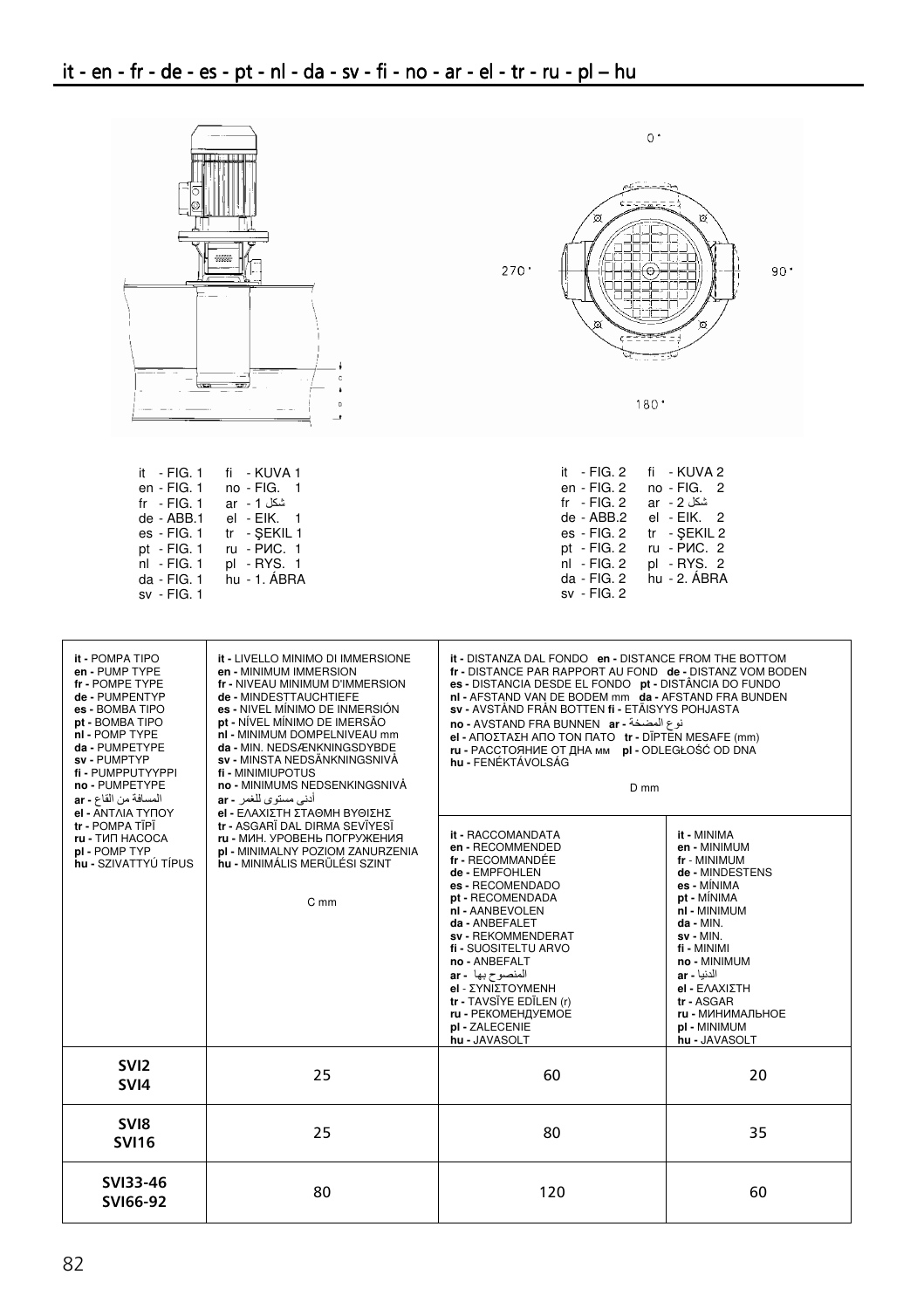

FIG. - ABB. - KUWA - شكل - EIK. - ŞEKIL - PIC. - RYS. - ÁBRA - 3

FIG. - ABB. - KUWA - شكل - EIK. - ŞEKIL - PVC. - RYS. - ÁBRA - 4